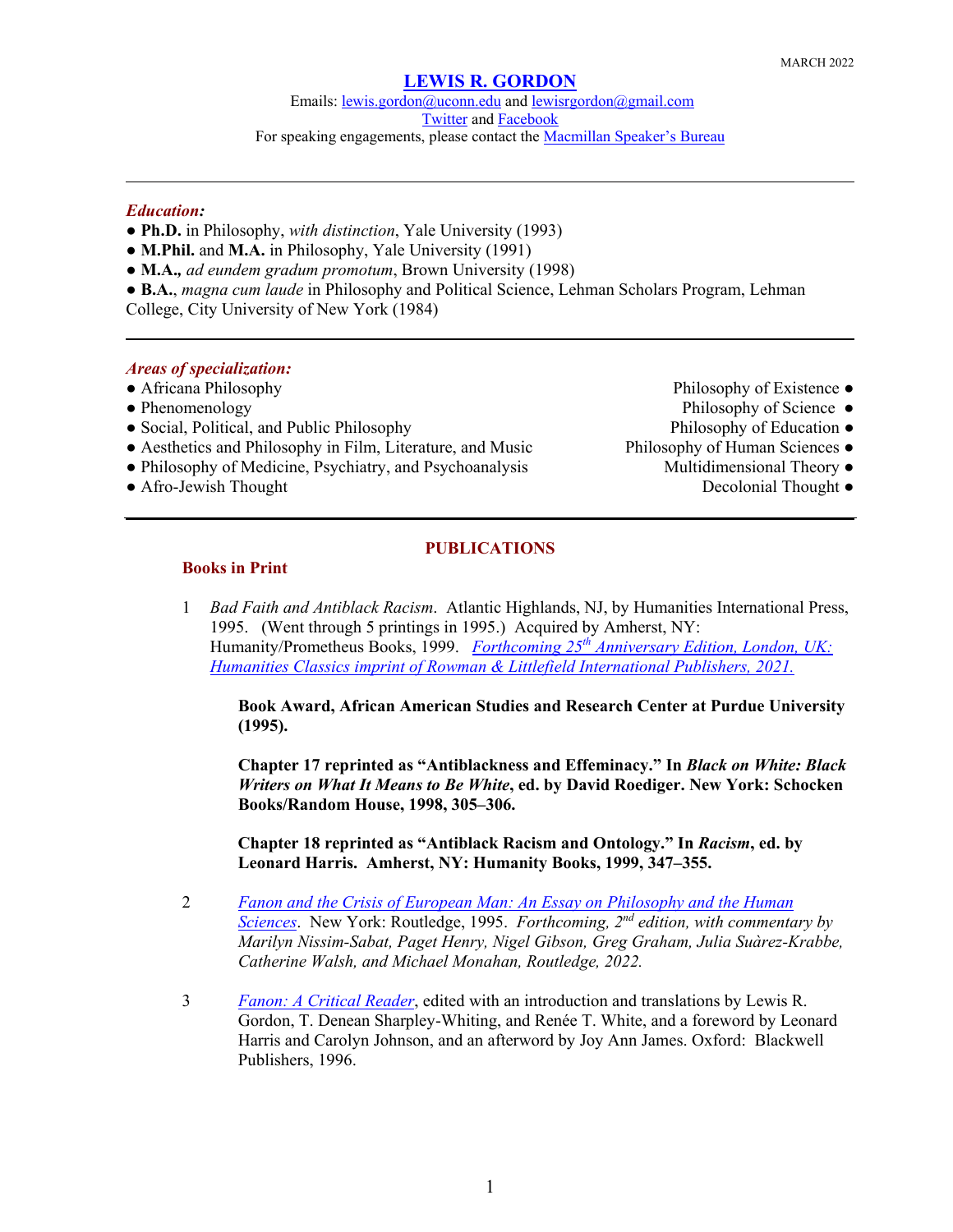Emails: [lewis.gordon@uconn.edu](mailto:lewis.gordon@uconn.edu) an[d lewisrgordon@gmail.com](mailto:lewisrgordon@gmail.com) [Twitter](https://twitter.com/lewgord) and [Facebook](https://www.facebook.com/LewisGordonPhilosopher/) For speaking engagements, please contact the **Macmillan Speaker's Bureau** 

- 4 *[Existence in Black: An Anthology of Black Existential Philosophy](https://www.routledge.com/Existence-in-Black-An-Anthology-of-Black-Existential-Philosophy/Gordon/p/book/9780415914512)*, edited with an introduction by Lewis R. Gordon. New York: Routledge, 1997.
- 5 *[Her Majesty's Other Children: Sketches of Racism from a Neocolonial Age](https://rowman.com/isbn/9780847684472/her-majesty%27s-other-children-sketches-of-racism-from-a-neocolonial-age)*, with a foreword by Renée T. White. Lanham, MD: Rowman & Littlefield, 1997. *Forthcoming, 25th Anniversary Edition in 2022, London, UK: Rowman & Littlefield International.*

*Winner of the Gustavus Myers Outstanding Book Award (1998) for the Study of Human Rights in North America.*

**Chapter 2 reprinted as "Fanon, Philosophy, and Racism." In** *Philosophy and Racism***, ed. by Susan Babbitt. Ithaca: Cornell University Press, 1999, 32–49.** 

- 6 *[Existentia Africana: Understanding Africana Existential Thought](https://www.routledge.com/Existentia-Africana-Understanding-Africana-Existential-Thought-1st-Edition/Gordon/p/book/9780415926447?gclid=Cj0KCQjwz4z3BRCgARIsAES_OVdCKXbJ4xmFHLIY0Pisr88YYfLBCI3NoZhhL0Im6l9xj6mD7b2h5WoaAnDPEALw_wcB)*. New York: Routledge, 2000.
- 7 *[A Companion to African-American Studies](https://onlinelibrary.wiley.com/doi/book/10.1002/9780470996645)*, edited with an introduction by Lewis R. Gordon and Jane Anna Gordon. Malden, MA: Blackwell Publishers, 2006.

**The e-[book version was named](http://hiu-library.blogspot.com/2007/02/netlibrarys-february-ebook-of-month.html)** *eBook of the Month* **for February 2007 by [NetLibrary](http://hiu-library.blogspot.com/2007/02/netlibrarys-february-ebook-of-month.html)**

- 8 *[Not Only the Master's Tools: African-American Studies in Theory and Practice](https://www.routledge.com/Not-Only-the-Masters-Tools-African-American-Studies-in-Theory-and-Practice/Gordon-Gordon/p/book/9781594511479)*, edited with an introduction by Lewis R. Gordon and Jane Anna Gordon. New York: Routledge, 2006.
- 9 *[Disciplinary Decadence: Living Thought in Trying](https://www.routledge.com/Disciplinary-Decadence-Living-Thought-in-Trying-Times-1st-Edition/Gordon/p/book/9781594512568?gclid=Cj0KCQjwz4z3BRCgARIsAES_OVeEJpeYed6BfMoXvmH59T56XDEAbF0K4eUSTRFQ_BlHMHZ7806dIBsaApYKEALw_wcB) Times*. New York: Routledge, 2006.

**Spanish translation:** *[Decadencia disciplinaria: Pensamiento vivo en tiempos difíciles](http://sodilibro.com/wp/producto/decadencia-disciplinaria-pensamiento-vivo-en-tiempos-dificiles/)*, traducción: Marina Anatolievna Dekaldieva y Dana Keen-Morales; Nota liminar: Catherine Walsh, para la Serie Pensamiento decolonial. Quito-Ecuador: Ediciones Abya-Yala, 2013. *Special edition: Chiapas, México: San Cristóbal de Las Casas, 2014.*

- 10 *[An Introduction to Africana Philosophy](https://www.cambridge.org/core/books/an-introduction-to-africana-philosophy/748EDD977C6036179B2BEC24BD6208E2)*. Cambridge, UK: Cambridge University Press, 2008. *Revised and expanded 2nd Edition forthcoming in 2022.*
- 11 with Jane Anna Gordon*, [Of Divine Warning: Reading Disaster in the Modern Age.](https://www.routledge.com/Of-Divine-Warning-Disaster-in-a-Modern-Age-1st-Edition/Gordon-Gordon/p/book/9781594515392)* New York: Routledge, 2009.
- 12 with Walter Mignolo, Alejandro de Oto, and Sylvia Wynter, *[La teoría política en la](https://www.traficantes.net/libros/la-teor%C3%ADa-pol%C3%ADtica-en-la-encrucijada-descolonial)  [encrucijada descolonial](https://www.traficantes.net/libros/la-teor%C3%ADa-pol%C3%ADtica-en-la-encrucijada-descolonial)*. Buenos Aires, Argentina: Del Signo ediciones, 2009.
- 13 *[What Fanon Said: A Philosophical Portrait of His Life and Thought](https://www.fordhampress.com/9780823266081/what-fanon-said/)*, with a foreword by Sonia Dayan-Herzbrun and an Afterword by Drucilla Cornell. Series: *Images of Justice: Transformative Ideals of Justice in Ethical and Political Thought*, edited by Drucilla Cornell, Roger Berkowitz. New York: Fordham University Press, 2015; London: Hurst [Publishers,](https://www.hurstpublishers.com/book/what-fanon-said/) 2015; Johannesburg, SA: [Wits University Press,](https://witspress.co.za/catalogue/what-fanon-said/) 2015. Swedish translation,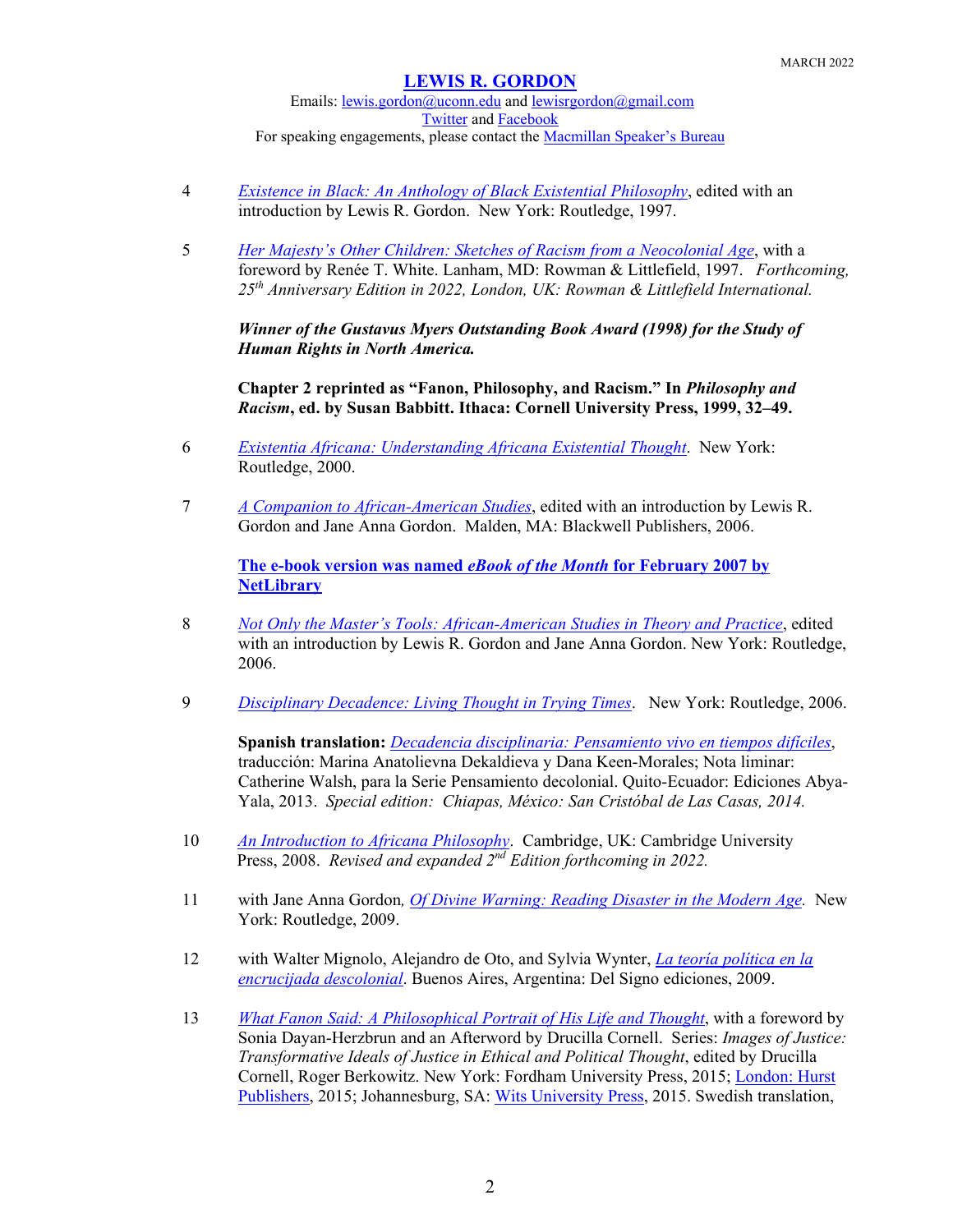Emails: [lewis.gordon@uconn.edu](mailto:lewis.gordon@uconn.edu) an[d lewisrgordon@gmail.com](mailto:lewisrgordon@gmail.com) [Twitter](https://twitter.com/lewgord) and [Facebook](https://www.facebook.com/LewisGordonPhilosopher/) For speaking engagements, please contact the **Macmillan Speaker's Bureau** 

*Vad Fanon Sa.* Stockholm: TankeKraft förlag, 2016; Portuguese translation, São Leopoldo, Brazil: Unisinos Publishers, forthcoming.

## **Selected as Book of the Week in the** *Financial Mail* **(South Africa, December 17, 2015).**

- 14 *[Journeys in Caribbean Thought: The Paget Henry Reader](https://rowman.com/ISBN/9781783489350/Journeys-in-Caribbean-Thought-The-Paget-Henry-Reader)*, edited with an introduction by Jane Anna Gordon, Lewis R. Gordon, Aaron Kamugisha, and Neil Roberts. London, UK: Rowman & Littlefield International, 2016.
- 15 *La sud prin nord-vest[: Reflecţii existenţiale afrodiasporice](http://www.idea.ro/editura/ro/la-sud-prin-nord-vest-reflecii-existeniale-afrodiasporice-d161.html),* trans. Ovidiu Tichindeleanu. Cluj, Romania: IDEA Design & Print, 2016. (Title in English: "South by Northwest: Africana Existential Reflections") Part of the series Colecția Pluritopic.
- 16 *[Geopolitics and Decolonization: Perspectives from the Global South](https://rowman.com/ISBN/9781786610881/Geopolitics-and-Decolonization-Perspectives-from-the-Global-South)*, edited with an introduction by Fernanda Frizzo Bragato and Lewis R. Gordon. London, UK: Rowman & Littlefield International, 2018.
- 17 *[Freedom, Justice, and Decolonization.](https://www.routledge.com/Freedom-Justice-and-Decolonization/Gordon/p/book/9780367632465)* New York: Routledge, 2021.
- 18 *[Fear of Black Consciousness](https://us.macmillan.com/books/9780374159023)*. New York: Farrar, Straus and Giroux (print and e-book) and as [a Macmillan Audiobook](https://us.macmillan.com/books/9781250843203/fearofblackconsciousness) (read by Landon Woodson and Lewis R. Gordon); London: [Penguin Books,](https://www.penguin.co.uk/books/312007/fear-of-black-consciousness/9780241374139.html) 2022. German translation, Berlin: Ullstein Verlag, forthcoming; Brazilian Portuguese translation, São Paulo: Todavia, forthcoming; Portugal Portuguese translation, Lisbon: Penguin Random House Portugal, forthcoming.

**[Starred review](https://www.publishersweekly.com/978-0-374-15902-3) in** *Publishers Weekly Lit Hub***'s List of Most-[Anticipated Books of 2022](https://lithub.com/lit-hubs-most-anticipated-books-of-2022/)**

## **Book at press**

1 论 哲学 、去殖民化与种族 ("*On Philosophy, Decolonization, and Race*"), trans. Li Beilei, forthcoming in China. Wuhan, China: Wuhan University Press, forthcoming.

## **Contracted books in progress**

- 1 *Global Existentialism*. Routledge.
- 2 *Fanon: A Short Introduction*. Oxford University Press.chic

## **Articles in academic journals**:

1 "Antirace Rhetoric and Other Dimensions of Antiblackness in the Present Age." *[Social](https://www.jstor.org/stable/466663?seq=1)  Text*[, no. 42 \(1995\):](https://www.jstor.org/stable/466663?seq=1) 40–45.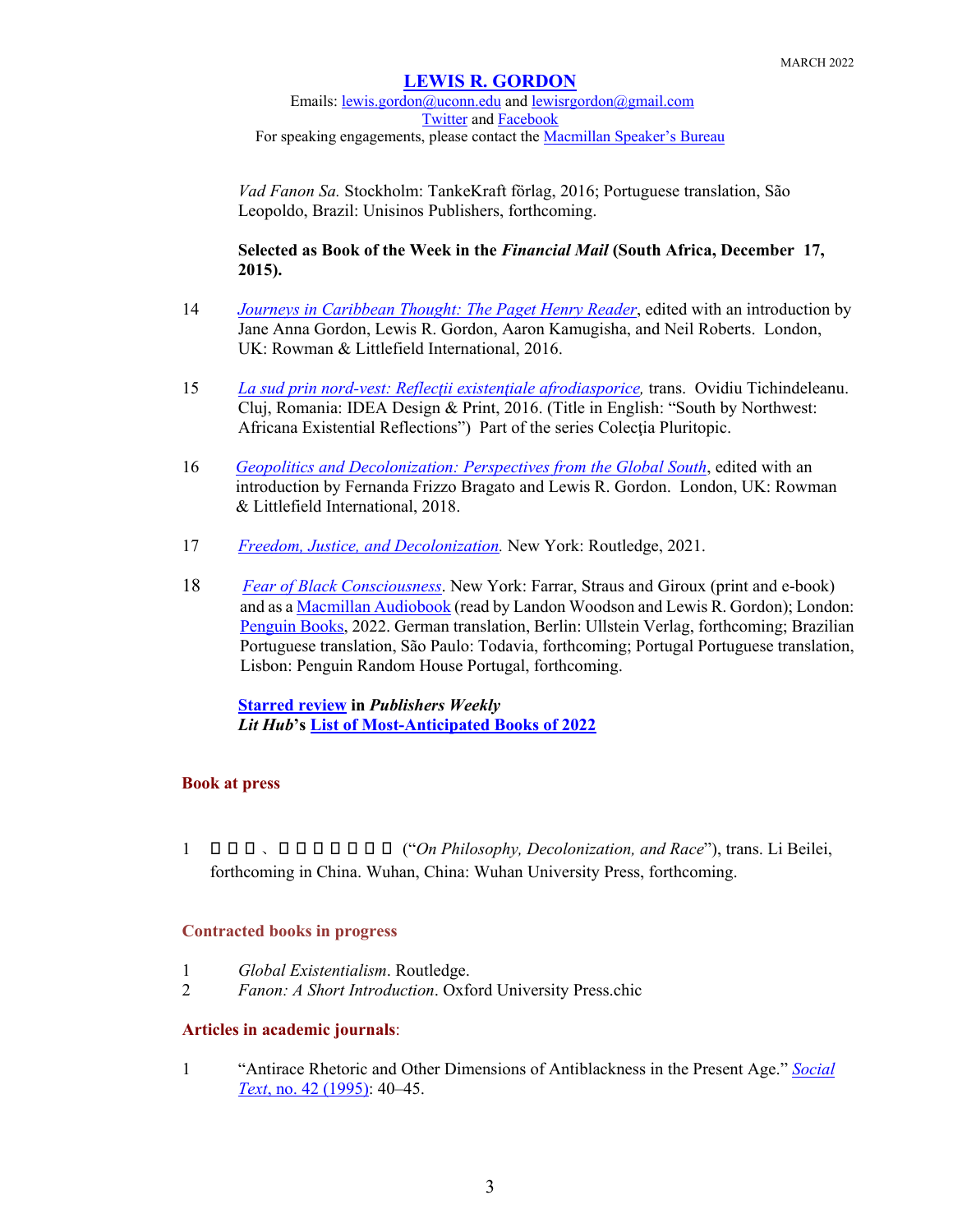Emails: [lewis.gordon@uconn.edu](mailto:lewis.gordon@uconn.edu) an[d lewisrgordon@gmail.com](mailto:lewisrgordon@gmail.com) [Twitter](https://twitter.com/lewgord) and [Facebook](https://www.facebook.com/LewisGordonPhilosopher/) For speaking engagements, please contact the **Macmillan Speaker's Bureau** 

**Reprinted in** *A Turbulent Voyage: Readings in African American Studies***, 2nd edition, ed. by Floyd Hayes, III. Boston MA: Collegiate Press, 1997.**

2 "['Critical' Mixed-Race Theory?](https://www.tandfonline.com/doi/abs/10.1080/13504630.1995.9959443)" *Social Identities* 1, no. 2 (1995): 381–395.

**Reprinted as "Race, Biraciality, and Mixed Race" in** *[Reflections: An Anthology of](https://vufind.carli.illinois.edu/all/vf/Record/2311903/TOC)  [African-American Philosophy](https://vufind.carli.illinois.edu/all/vf/Record/2311903/TOC)***, ed. with intros. by James Montmarquet and William Hardy. San Francisco: Wadsworth Publishing Company, 2000, 54–67.** 

**Reprinted in** *["Mixed Race" Studies: A Reader](https://www.routledge.com/Mixed-Race-Studies-A-Reader-1st-Edition/Ifekwunigwe/p/book/9780415321648)***, ed. with an intro. by Jayne O. Ifekwunigwe. London: Routledge, 2004, 158–165.**

- 3 ["Ethics in the Midst of Violence?: A Commentary on Linda Bell's](https://www.jstor.org/stable/23512989?seq=1) *Rethinking Ethics in [the Midst of Violence](https://www.jstor.org/stable/23512989?seq=1)*," *Sartre Studies International* 1, no. 1 (Fall 1995): 133–50.
- 4 "A Note on a Hundred Years." *Political Affairs* 75, no. 2 (February 1996): 36–37.
- 5 "Black Skins Masked: Finding Fanon in Isaac Julien's *Frantz Fanon: 'Back Skin, White Masks,'" differences: A Journal of Feminist Cultural Studies* 8, no. 3 (1996): 148–162.
- 6 "Mixed-Race Identity in Light of White Normativity and Shadows of Blackness," *Sophia: A Journal of Philosophy* 26, no. 2 (1996–1997): 125–142.
- 7 ["African Philosophy's Search for Identity: Existential Considerations of a Recent Effort,](https://www.pdcnet.org/clrjames/content/clrjames_1997_0005_0001_0098_0117)" *The CLR James Journal* 5, no. 1 (1997): 98–117.
- 8 "Cynthia Willett's *[Maternal Ethics and Other Slave Moralities](https://link.springer.com/article/10.1023/A:1010048004628)*," *Continental Philosophy Review* (formerly *Man and World*) 31 (1998): 107–116.
- 9 "The Problem of Autobiography in Theoretical Engagements with Black Intellectual Production," *Small Axe: A Caribbean Journal of Criticism*, no. 4 (September 1998): 47– 64.
- 10 "Contracting White Normativity: A Discussion of Charles Mills's *The Racial Contract*," *Small Axe: A Caribbean Journal of Criticism*, no. 4 (September 1998): 166–174.
- 11 "African-American Philosophy: Philosophy, Politics, and Pedagogy," *[Journal of the](https://educationjournal.web.illinois.edu/archive/index.php/pes/issue/view/20.html)  [Philosophy of Education Society](https://educationjournal.web.illinois.edu/archive/index.php/pes/issue/view/20.html)* (1998): 39–46.
- 12 "Pan-Africanism and African-American Liberation in a Postmodern World: Two Recent Works in African-American Religious Thought," *Journal of Religious Ethics* 27, no. 2 (1999): 333–360.
- 13 ["Wilson Harris: The New Age in a Mythic Past,](https://www.pdcnet.org/clrjames/content/clrjames_1999_0007_0001_0135_0141)" *The CLR. James Journal* 7, no. 1 (Winter 1999/2000): 135–141.
- 14 ["Du Bois's Humanistic Philosophy of Human Sciences,](https://journals.sagepub.com/doi/abs/10.1177/000271620056800119)" *Annals of the American Academy of Political and Social Science* 568 (March 2000): 265–280.
- 15 "On the Borders of Anonymity and Superfluous Invisibility," *Cultural Dynamics* 12, no. 3 (2000): 275–283.
- 16 ["Africana Thought and African Diasporic Studies,](https://www.jstor.org/stable/41068895?seq=1)" *The Black Scholar* 30, nos. 3–4 (Fall–Winter 2000): 25–30.

## **Reprinted in** *A Companion to African-American Studies***, edited by Lewis R. Gordon and Jane Anna Gordon. Malden, MA: Blackwell Publishers, 2006. Pp. 590–598.**

17 "Remembering Frantz Fanon, a Great Revolutionary," *Political Affairs* 18, no. 5 (May 2002): 22–25.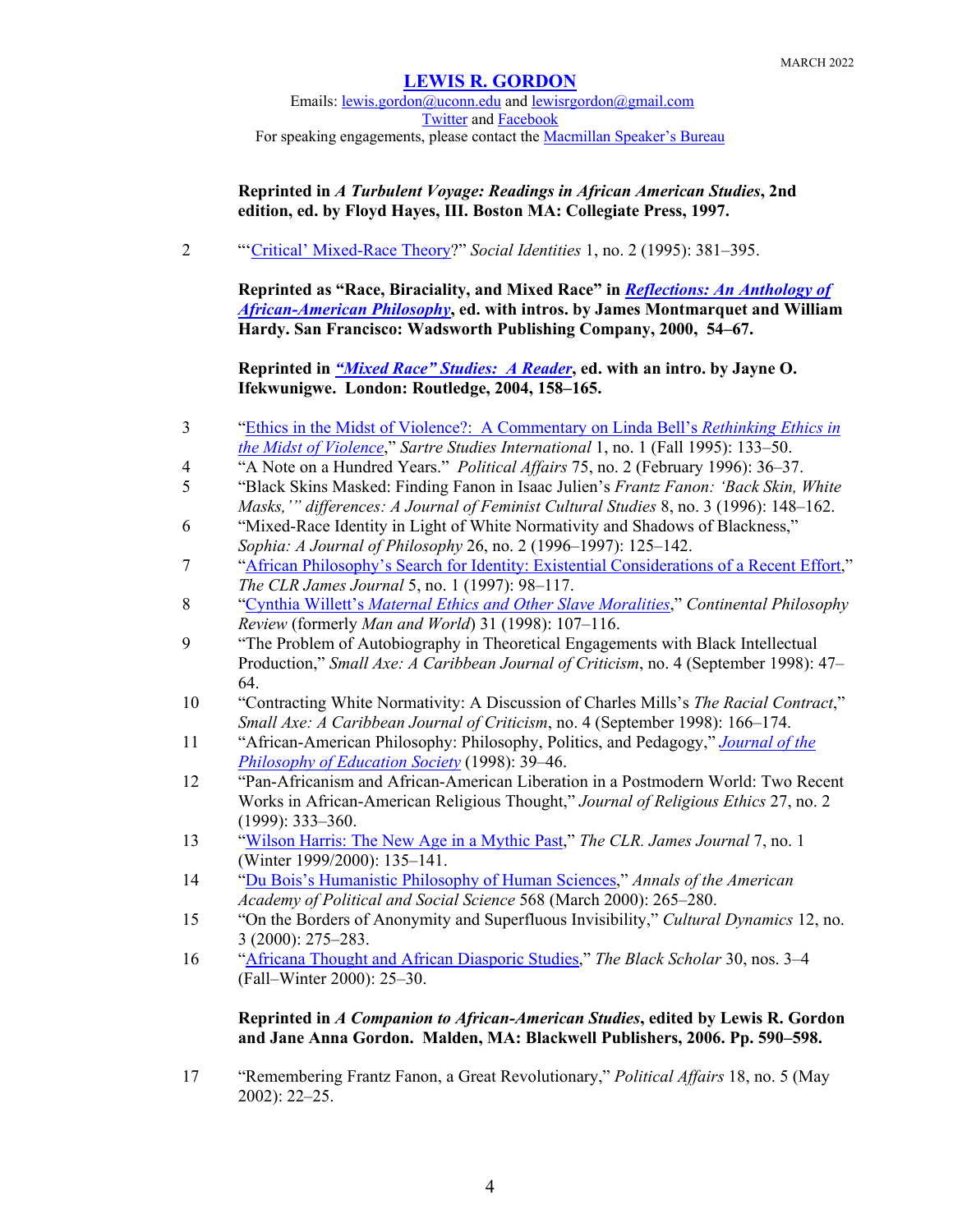Emails: [lewis.gordon@uconn.edu](mailto:lewis.gordon@uconn.edu) an[d lewisrgordon@gmail.com](mailto:lewisrgordon@gmail.com) [Twitter](https://twitter.com/lewgord) and [Facebook](https://www.facebook.com/LewisGordonPhilosopher/) For speaking engagements, please contact the **Macmillan Speaker's Bureau** 

- 18 ["Making Science Reasonable: Peter Caws on Science Both Human and 'Natural,](http://www.janushead.org/5-1/Gordon.cfm)'" *Janus Head: An Interdisciplinary Journal of Literature, Continental Philosophy, Phenomenological Psychology, and the Arts* 5, no. 1 (Spring 2002): 14–38.
- 19 ["A Questioning Body of Laughter and Tears: Reading](https://www.tandfonline.com/doi/abs/10.1080/13534640210130395) *Black Skin, White Masks* through [the Cat and Mouse of Reason and a Misguided Theodicy,](https://www.tandfonline.com/doi/abs/10.1080/13534640210130395)" *Parallax* 8, no. 2 (2002): 10– 29.
- 20 "Irreplaceability: An Existential Phenomenological Reflection," *Listening: A Journal of Religion and Culture* 38 no. 2 (Spring 2003): 190–202.
- 21 ["The Human Condition in an Age of Disciplinary Decadence: Thoughts on Knowing and](http://ovpes.org/wp-content/uploads/2012/01/gordon2003.pdf)  [Learning,](http://ovpes.org/wp-content/uploads/2012/01/gordon2003.pdf)" *Philosophical Studies in Education* 34 (2003): 105–123.
- 22 "Some Thoughts on Philosophy and Scripture in an Age of Secularism," *[Journal of](https://journalofphilosophyandscripture.org/)  [Philosophy and Scripture](https://journalofphilosophyandscripture.org/)* 1, no. 1 (2003): 17–25.
- 23 ["Fanon and Development: A Philosophical Look,](https://codesria.org/IMG/pdf/4-3.pdf)" *Africa Development/ Development Afrique* XXIX, no. 1 (2004): 65–88.

**Reprinted in** *Philosophy and African Development: Theory and Practice***, ed. by Lansana Keita (Dakar, Senegal: Council for the Development of Social Science Research in Africa [CODESRIA], 2011), pp. 69–86.** 

24 ["Philosophical Anthropology, Race, and the Political Economy of Disenfranchisement,](https://heinonline.org/HOL/LandingPage?handle=hein.journals/colhr36&div=12&id=&page=)" *The Columbia Human Rights Law Review* 36, no. 1 (Fall 2004): 145–172.

**Translated into Portuguese and reprinted in** *Decolonialidade e pensamento afrodiaspórico***, edited by Joaze Bernardino-Costa, Nelson Maldonado-Torres, Ramón Grosfoguel. São Paulo: Autêntica, 2018.**

25 ["Through the Zone of Nonbeing: A Reading of](https://www.pdcnet.org/clrjames/content/clrjames_2005_0011_0001_0001_0043) *Black Skin, White Masks* in Celebration [of Fanon's Eightieth Birthday,](https://www.pdcnet.org/clrjames/content/clrjames_2005_0011_0001_0001_0043)" *The CLR James Journal* 11, no. 1 (Summer 2005): 1–43.

**Reprinted in:** *World & Knowledges Otherwise: A Web Dossier***, special issue:** *[Post](https://globalstudies.trinity.duke.edu/projects/wko-post-continental)[continental Philosophy](https://globalstudies.trinity.duke.edu/projects/wko-post-continental)***, edited by Nelson Maldonado-Torres 1, dossier 3 (Fall 2006):** 

**Translated into Spanish as "A través de la zona del no ser. Una lectura de** *Piel negra, mascaras blancas* **en la celebración del octogésio aniversario del nacimiento de Fanon," traducción de Paloma Monleón Alonso, in Frantz Fanon,** *Piel negra, mascaras blancas***, traducción de Ana Useros Martín. Madrid, Spain: Ediciones Akal, 2009. Pp. 217–216.**

26 [«Sartre et l'existentialisme Noir»](https://www.cairn.info/revue-cites-2005-2-page-89.htm), *Cités—Philosophie, Politique, Histoire* (2005): 87–95.

**Reprinted in English as "Sartre and Black Existentialism." In** *Race after Sartre***, ed. by Jonathan Judaken. Albany, NY: State University of New York Press, 2009. Pp. 157–171.**

27 ["The Problem of Maturity in Hip Hop,](https://www.tandfonline.com/doi/abs/10.1080/10714410500339020)" *The Review of Education, Pedagogy, and Cultural Studies* 27, no. 4 (October–December 2005): 367–389.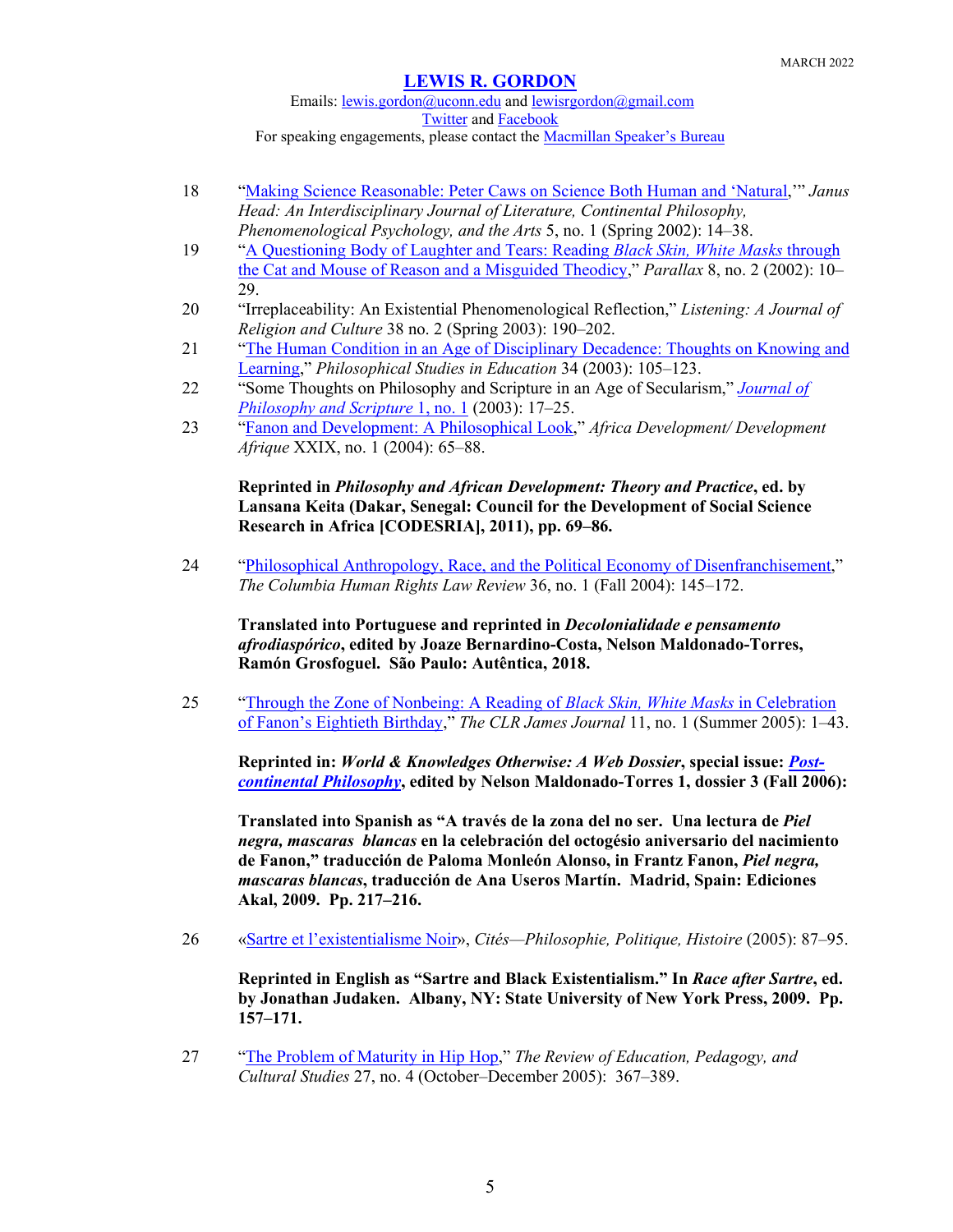Emails: [lewis.gordon@uconn.edu](mailto:lewis.gordon@uconn.edu) an[d lewisrgordon@gmail.com](mailto:lewisrgordon@gmail.com) [Twitter](https://twitter.com/lewgord) and [Facebook](https://www.facebook.com/LewisGordonPhilosopher/) For speaking engagements, please contact the **Macmillan Speaker's Bureau** 

- 28 ["From the President of the Caribbean Philosophical Association,](https://www.jstor.org/stable/25613483?seq=1)" *The Journal of Caribbean Studies* 33, no. 2 (July–December 2005): xv–xxii.
- 29 "Theorising Race and Racism in an Age of Disciplinary Decadence," *Shibboleths: Journal of Comparative Theory—שבולת* 1, no. 1 (September 2006): 20–36.
- 30 "Fanon and Philosophy of Liberation," *Edición en CD-ROM de las Memorias del XIII Congreso de Filosofía* (2006).

## **In Spanish: "Fanon Y la filosofía de la liberación1," in Jorge Martínez Contreras, Aura Ponce de León & Luis Villoro (eds.),** *El Saber Filosófico***, Mexico: Siglo Veintuno: Asociación Filosófica De México, 2007.**

- 31 "Sartre on Racism: An Essay in Celebration of the 100th Year of His Birth," *Edición en CD-ROM de las Memorias del XIII Congreso de Filosofía* (2006).
- 32 ["Iris Marion Young on Political Responsibility: A Reading through Jaspers and Fanon,](http://web.mit.edu/sgrp/2007/no1/Gordon0107.pdf)" *Symposia on Gender, Race, and Philosophy* 3, no. 1 (January 2007).
- 33 ["Through the Hellish Zone of Nonbeing: Thinking through Fanon, Disaster, and the](https://scholarworks.umb.edu/humanarchitecture/vol5/iss3/3/)  [Damned of the Earth,](https://scholarworks.umb.edu/humanarchitecture/vol5/iss3/3/)" *Human Architecture: Journal of the Sociology of Self-Knowledge* V, nos. 3 & 4 (Summer 2007): 5–12
- 34 ["When I Was There, It Was Not: On Secretions Once Lost in the Night,](https://www.tandfonline.com/doi/abs/10.1080/13528160701771261?journalCode=rprs20)" *Performance Research* 2, no. 3 (September 2007): 8–15.

**Reprinted in revised and expanded form as "When Reason Is in a Bad Mood: A Fanonian Philosophical Portrait." In** *Philosophy's Moods: The Affective Grounds of Thinking***, edited by Hagi Kenaan and Ilit Ferber. Dordrecht: Springer Press, 2011. Pp. 185–198.**

**Translated into Brazilian Portuguese as "Quando eu estava lá, ela não estava — Sobre as secreções uma vez perdidas na noite," by Deivison Mendes Faustino, Dionisio da Silva Pimenta e José Ricardo Marques dos Santos, in** *Àskesis* **4, no. 2 (2015): 59–67.**

- 35 "Elias K. Bongmba's *Dialectics [of Social Transformation in Africa](https://www.tandfonline.com/doi/abs/10.1080/10999940701533399)*," *Souls: A Critical Journal of Black Politics, Culture, and Society* 9, no. 3 (2007): 1–8.
- 36 ["Must Revolutionaries Sing the Blues?: Thinking through Fanon and the Leitmotif of the](https://www.researchgate.net/publication/309462332_Must_Revolutionaries_Sing_the_Blues_Thinking_through_Fanon_and_the_Leitmotif_of_the_Black_Arts_Movement)  [Black Arts Movement,](https://www.researchgate.net/publication/309462332_Must_Revolutionaries_Sing_the_Blues_Thinking_through_Fanon_and_the_Leitmotif_of_the_Black_Arts_Movement)" *Africana Studies: A Review of Social Science Research* 2 (2008): 87–103. This issue also appears as an anthology: *Law, Culture, & Africana Studies*, edited by James L. Conyers, Jr. New Brunswick, NJ: Transaction Publishers, 2008.
- 37 ["Walking with Dussel: A Teleological Suspension of Ethics, History, and Philosophy,](http://readingfanon.blogspot.com/2014/08/lewis-gordon-walking-with-dussel.html)" *Listening: A Journal of Religion and Culture* 43, no. 1 (Winter 2008): 5–13. Also available [here.](https://enriquedussel.com/txt/Listening_completo.pdf)
- 38 " Fanon dans la pensée politique africaine récente ," *[Penser aujourd'hui à partir de](http://www.csprp.univ-paris-diderot.fr/Penser-aujourd-hui-a-partir-de-171)  [Frantz Fanon,](http://www.csprp.univ-paris-diderot.fr/Penser-aujourd-hui-a-partir-de-171) Actes du colloque Fanon Éditions en ligne*, CSPRP - Université Paris 7 (Février 2008).
- 39 "Some Pitfalls of Contemporary Caribbean Consciousness: Thinking through the Americas Today," *Cuaderno Internacional de Estudios Humanísticos y Literatura: International Journal of Humanistic Studies and Literature* 9 (2008): 81–89.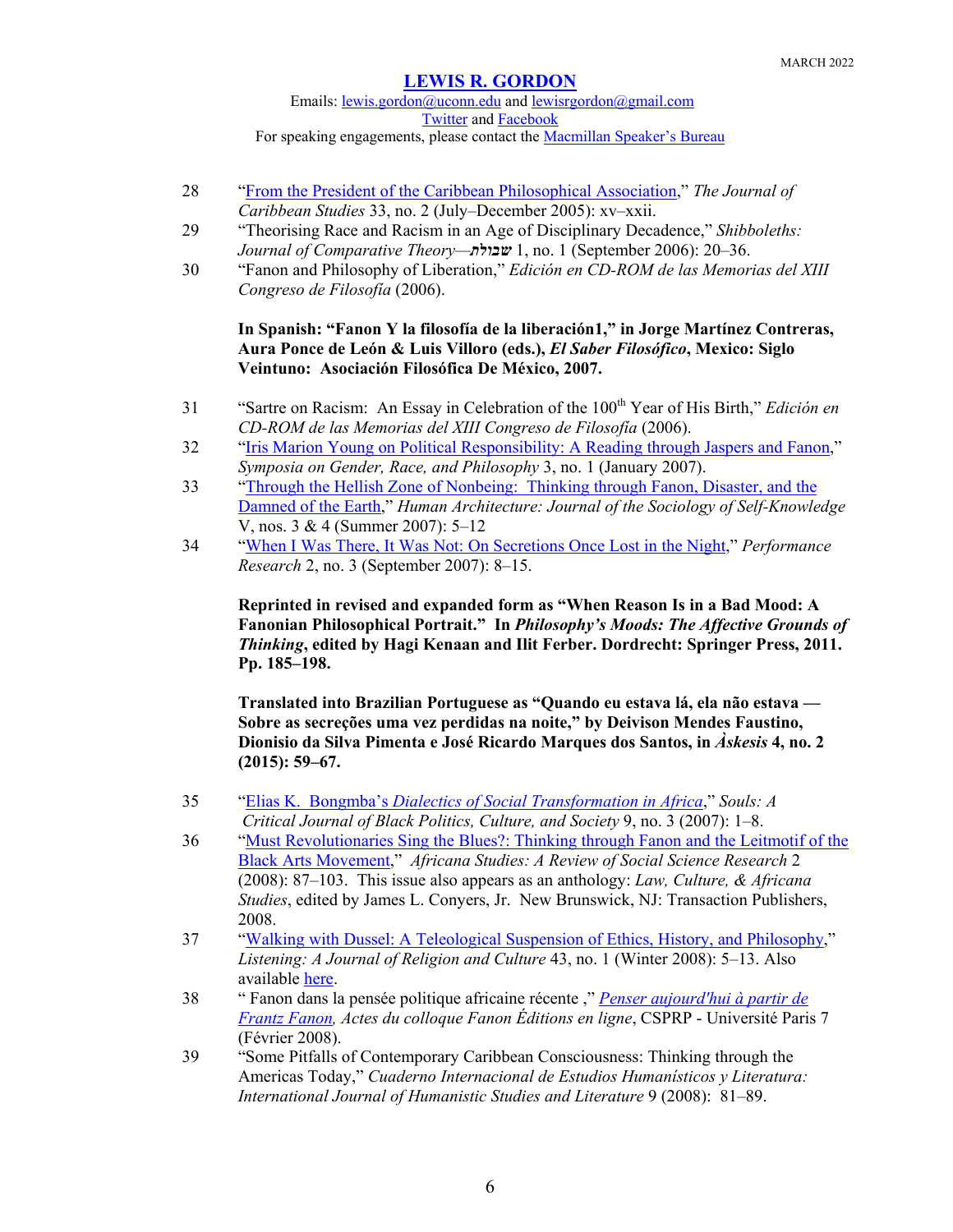# Emails: [lewis.gordon@uconn.edu](mailto:lewis.gordon@uconn.edu) an[d lewisrgordon@gmail.com](mailto:lewisrgordon@gmail.com) [Twitter](https://twitter.com/lewgord) and [Facebook](https://www.facebook.com/LewisGordonPhilosopher/)

For speaking engagements, please contact the **Macmillan Speaker's Bureau** 

- 40 ["Not Always Enslaved, Yet Not Quite Free: Philosophical Challenges from the](https://www.semanticscholar.org/paper/Not-Always-Enslaved%2C-Yet-Not-Quite-Free%3A-Challenges-Gordon/573f2e0f848f0819be93508211554978c9a7cd8f)  [Underside of the New World,](https://www.semanticscholar.org/paper/Not-Always-Enslaved%2C-Yet-Not-Quite-Free%3A-Challenges-Gordon/573f2e0f848f0819be93508211554978c9a7cd8f)" *Philosophia: Philosophical Quarterly of Israel* 36, no. 2 (2008): 151–166.
- 41 ["Reply to My Critics,](https://www.pdcnet.org/clrjames/content/clrjames_2008_0014_0001_0304_0320)" for special symposium, "Teleological Suspensions in Africana Philosophy: Critical Essays on the Work of Lewis R. Gordon," *The CLR James Journal* 14, no. 2 (Summer 2008): 304–320.
- 42 "Unmasking the Engineering of Pathology as a Prerequisite to Political Reinvention in Africa: Frantz Fanon in Perspective," *African Perspective/ Prospective Africaine* 2 (2008): 3–13.
- 43 "Décoloniser le savoir à la suite de Frantz Fanon," traduit par Sonia Dayan-Herzbrun, *Tumultes,* numéro 31 (2008): 103–123.
- 44 "On Pateman and Mills's *[Contract and Domination](https://www.pdcnet.org/clrjames/content/clrjames_2009_0015_0001_0235_0247)*," *The CLR James Journal* 15, no.1 (Spring 2009): 235–247.
- 45 ["Africana Insight,](https://www.pdcnet.org/tpm/content/tpm_2009_0047_0047_0051)" *the philosophers' magazine*, issue 47, 4th quarter (2009): 47–51.
- 46 ["Theory in Black: Teleological Suspensions in Philosophy of Culture,](https://read.dukeupress.edu/qui-parle/article-abstract/18/2/193/10151/Theory-in-BlackTeleological-Suspensions-in?redirectedFrom=fulltext)" *Qui Parle: Critical Humanities and Social Sciences* 18, no. 2 (Spring/Summer 2010): 193–214.
- 47 "Philosophy, Science, and the Geography of Africana Reason Part 1" / [ФИЛОСОФИЯ,](https://www.researchgate.net/publication/311454847_FILOSOFIA_NAUKA_I_GEOGRAFIA_AFRIKANSKOGO_RAZUMA_Cast_1)  [НАУКА И ГЕОГРАФИЯ АФРИКАНСКОГО РАЗУМА](https://www.researchgate.net/publication/311454847_FILOSOFIA_NAUKA_I_GEOGRAFIA_AFRIKANSKOGO_RAZUMA_Cast_1) *(Часть 1)*, with annotations and commentary by Madina Tlostanova, *ЛИЧНОСТЬ. КУЛЬТУРА. ОБЩЕСТВО*  (*Personality. Culture. Society*) Том XII. Вып. 2 [№№ 55–56] (2010): 41–55. [This journal is published by the Institute of Philosophy of the Russian Academy of Science].
- 48 "Theory and Methodology: Philosophy, Science, and the Geography of Africana Reason Part 2" / "[Вопросы теории и методологии: ФИЛОСОФИЯ, НАУКА, И](https://www.researchgate.net/publication/311454689_Voprosy_teorii_i_metodologii_FILOSOFIA_NAUKA_I_GEOGRAFIA_AFRIKANSKOGO_RAZUMA_Cast_2)  [ГЕОГРАФИЯ, АФРИКАНСКОГО РАЗУМА](https://www.researchgate.net/publication/311454689_Voprosy_teorii_i_metodologii_FILOSOFIA_NAUKA_I_GEOGRAFIA_AFRIKANSKOGO_RAZUMA_Cast_2) *Часть 2*," trans. and commentary by Madina Tlostanova, ЛИЧНОСТЬ. КУЛЬТУРА. ОБЩЕСТВО. Том XII. Вып. 3 [№№ 57–58] (2010): 1–11.
- 49 ["Labor, Migration, and Race: Toward a Secular Model of Citizenship,](https://www.researchgate.net/publication/311454771_Labor_Migration_and_Race_Toward_a_Secular_Model_of_Citizenship)" *Journal of Contemporary Thought* 32 (Winter 2010): 157–165.
- 50 ["A Pedagogical Imperative of Pedagogical Imperatives,](https://www.researchgate.net/publication/311454744_A_Pedagogical_Imperative_of_Pedagogical_Imperatives)" *Thresholds in Education* XXXVI, nos. 1 & 2 (2010): 27–35.
- 51 ["Falguni A. Sheth: Toward a Political Philosophy of Race,](https://link.springer.com/article/10.1007/s11007-011-9171-z)" *Continental Philosophy Review* 44, no. 1 (2011): 119–130.
- 52 « *[Quand je suis là, elle n'y est pas»: sobre el razonamiento en negro y la inquietud el](http://www.scielo.org.co/scielo.php?script=sci_abstract&pid=S2011-03242011000100012)  [colapso en la filosofía y las ciencias humanas"](http://www.scielo.org.co/scielo.php?script=sci_abstract&pid=S2011-03242011000100012)* / "« *Quand je suis là, elle n'y est pas»:*  "On Reasoning in Black and the Anxiety of Collapse in Philosophy and the Human Sciences" / "« *Quand je suis là, elle n'y est pas»: Sobre o razoamento em negro e a inquietação accerca do colapso na filosofia e nas ciências humanas*," *CS: dinàmicas regionales y sociales* n. 7 (Junio 2011): 353–376.
- 53 "Response [to Contributors,](https://www.tandfonline.com/doi/full/10.1080/15456870.2011.537601)" Special issue: *Beyond Disciplinary Decadence: Communicology in the Thought of Lewis Gordon*, edited by Michael Paradiso-Michau, *Atlantic Journal of Communication* 19, no. 1 (2011): 54–63.
- 54 "Réflexions sur la question afro-juive," *[Plurielles: Revue culturelle et politique pour un](http://www.ajhl.org/revue_plurielles.html)  [judaïsme Humaniste et Laïque](http://www.ajhl.org/revue_plurielles.html)* N° 16 (2011): 75–82.
- 55 ["Afterword: Living Fanon,](https://jffp.pitt.edu/ojs/index.php/jffp/article/view/480)" *Journal of French and Francophone Philosophy / Revue de la philosophie française et de langue française* XIX, no. 1 (2011): 83–89.
- 56 ["Manifiesto de transdisciplinariedad: Para no volvernos esclavos del conocimiento de](https://doaj.org/article/8ed38e6c09014cc8bcb017bad3422be2)  [otros,](https://doaj.org/article/8ed38e6c09014cc8bcb017bad3422be2)" trans. José Miguel Terán David Ricardo Luna, Ricardo Adolfo Coutin, Vladimir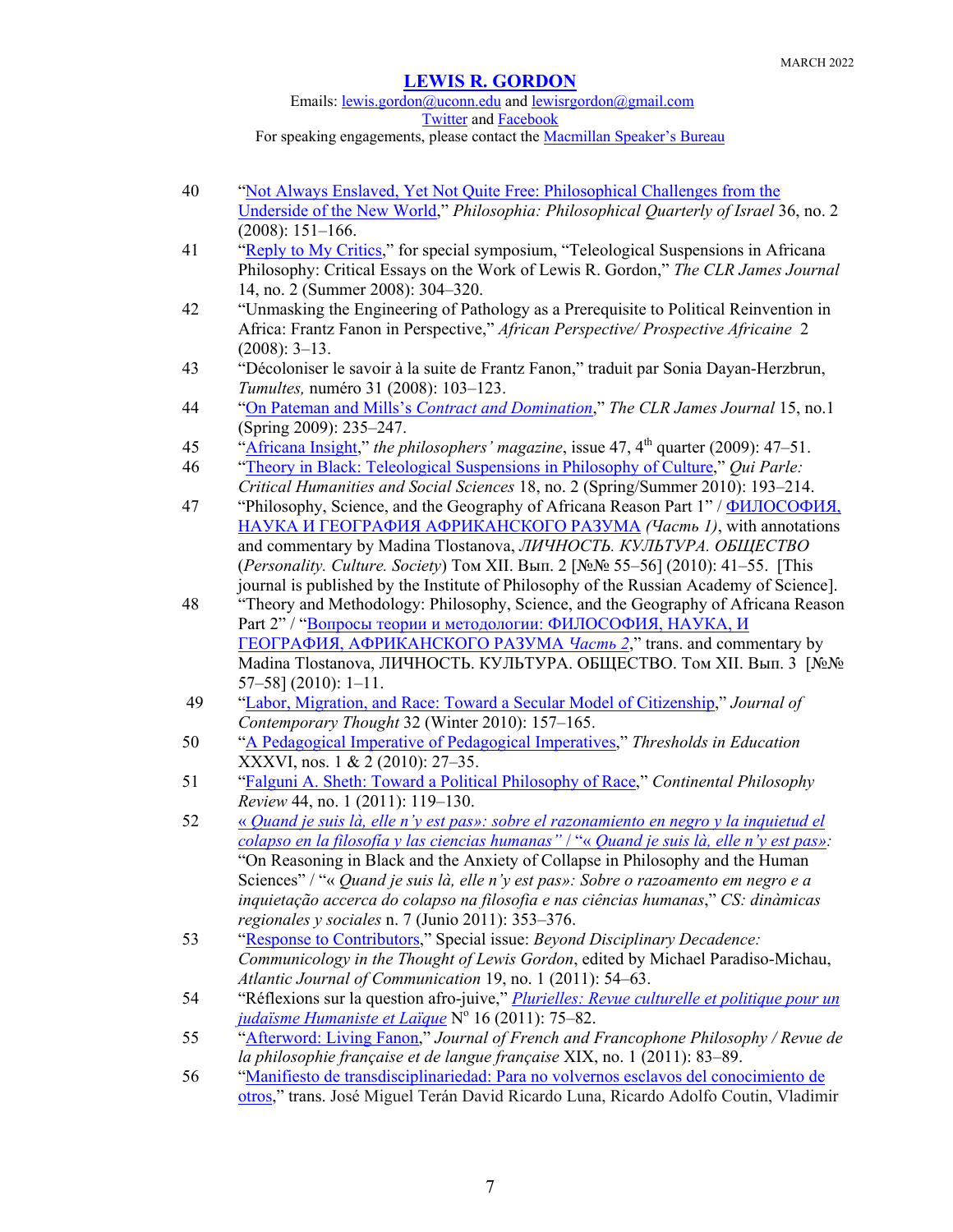Emails: [lewis.gordon@uconn.edu](mailto:lewis.gordon@uconn.edu) an[d lewisrgordon@gmail.com](mailto:lewisrgordon@gmail.com) [Twitter](https://twitter.com/lewgord) and [Facebook](https://www.facebook.com/LewisGordonPhilosopher/) For speaking engagements, please contact the [Macmillan Speaker's Bureau](https://www.macmillanspeakers.com/speaker/lewis-gordon/)

Rouvinski y Rafael Silva Vega, miembros del Comité Editorial de esta publicación, *traspasando fronteras* no. 1 (2011): 13–17.

57 "Charles Wm. Ephraim's *Pathology of Eurocentrism*," *Antigua-Barbuda Review of Books* 4, no. 1 (Summer 2011): 4–11.

**Reprinted in** *The CLR James Journal* **[17, no. 1 \(Fall 2011\): 231](https://www.pdcnet.org/clrjames/content/clrjames_2011_0017_0001_0231_0238)–238.**

58 "L'existence [noire dans la philosophie de la culture,](https://www.cairn.info/revue-diogene-2011-3-page-130.htm)" trans. Christine Klein-Lataud, *Diogène* n° 235–236 (juillet 2011): 133–147.

**In English: ["Black Existence in Philosophy of Culture,](https://journals.sagepub.com/doi/10.1177/0392192113505409)"** *Diogenes* **59, nos. 3–4 (2012): 96–105.**

**In Portuguese: ["A existência negra na filosofia da cultura,](https://www.academia.edu/34035852/A_EXIST%C3%8ANCIA_NEGRA_NA_FILOSOFIA_DA_CULTURA)"** *Griot: Revista de Filosofia* **4, no. 1 (2016): 453–467. Online:**

- 59 ["Esquisse d'une critique monstrueuse de la raison postcoloniale,](https://www.cairn.info/revue-tumultes-2011-2-page-165.htm)" trans. Sonya Dayan-Herzbrun, *Tumultes*, numéro 37 (October 2011): 165–183.
- 60 ["Dernière année d'une vie bien vécue: Requiem pour Frantz Fanon,](https://www.cairn.info/revue-tumultes-2008-2-page-103.htm)" trans. Sonya Dayan-Herzbrun, *Tumultes*, numéro 37 (October 2011): 211–233.

**In English, "Requiem on a Life Well Lived: In Memory of Fanon." In** *Living Fanon: Global Perspectives***, edited by Nigel Gibson. New York: Palgrave, 2011. Pp. 12–26.**

- 61 ["Shifting the Geography of Reason in an Age of Disciplinary Decadence,](https://escholarship.org/uc/item/218618vj)" *Transmodernity: Journal of Peripheral Cultural Production of the Luso-Hispanic World*  1, no. 2 (2011): 96–104.
- 62 ["Below Even the Other: Colonialism's Violent Legacy and Challenge, with Respects to](http://transeuropeennes.org/en/articles/voir_pdf/Below_Even_the_Other_Colonialism_s_Violent_Legacy_and_Challenge_with_Respects_to_Fanon.pdf)  [Fanon,](http://transeuropeennes.org/en/articles/voir_pdf/Below_Even_the_Other_Colonialism_s_Violent_Legacy_and_Challenge_with_Respects_to_Fanon.pdf)" *TransEuropeennes: International Journal of Critical Thought* (3 September 2012).

**Reprinted in** *[The Brotherwise Dispatch](http://brotherwisedispatch.blogspot.com/2014/12/below-even-other-colonialisms-violent.html)* **2, no. 14 (Dec./2014 – Feb./2015).**

- 63 ["Essentialist Anti-Essentialism, with Considerations from Other Sides of Modernity,](https://quaderna.org/essentialist-anti-essentialism-with-considerations-from-other-sides-of-modernity/)" *Quaderna: A Multilingual and Transdisciplinary Journal*, n°1 (2012).
- 64 ["Reasoning in Black: Africana Philosophy Under the Weight of Misguided Reason,](https://www.semanticscholar.org/paper/Reasoning-in-Black%3A-Africana-Philosophy-Under-the-Gordon/ae6f76fccf22a7992f49f945d92d0ce18fb1b916)" *The Savannah Review* 1, no. 1 (November 2012): 76–90.

**Revised and reprinted version in** *I Am Because We Are: Readings in Black Philosophy***, edited by Fred Lee Hord (Mzee Lasana Okpara) and Jonathan Lee. Amherst, MA: University of Massachusetts Press, 2016, pp. 281–293.**

- 65 "On Michael Monahan's *[The Creolizing Subject: Race, Reason, and the Politics of](https://www.pdcnet.org/clrjames/content/clrjames_2012_0018_0001_0212_0216)  [Purity](https://www.pdcnet.org/clrjames/content/clrjames_2012_0018_0001_0212_0216)*," *The CLR James Journal* 18, no. 1 (Fall 2012): 212–216.
- 66 with George Ciccariello-Maher, and Nelson Maldonado-Torres, ["Frantz Fanon, Fifty](https://www.pdcnet.org/radphilrev/content/radphilrev_2013_0016_0001_0307_0324)  [Years On: A Memorial Roundtable,](https://www.pdcnet.org/radphilrev/content/radphilrev_2013_0016_0001_0307_0324)" *Radical Philosophy Review* 16 number 1 (2013): 307–324.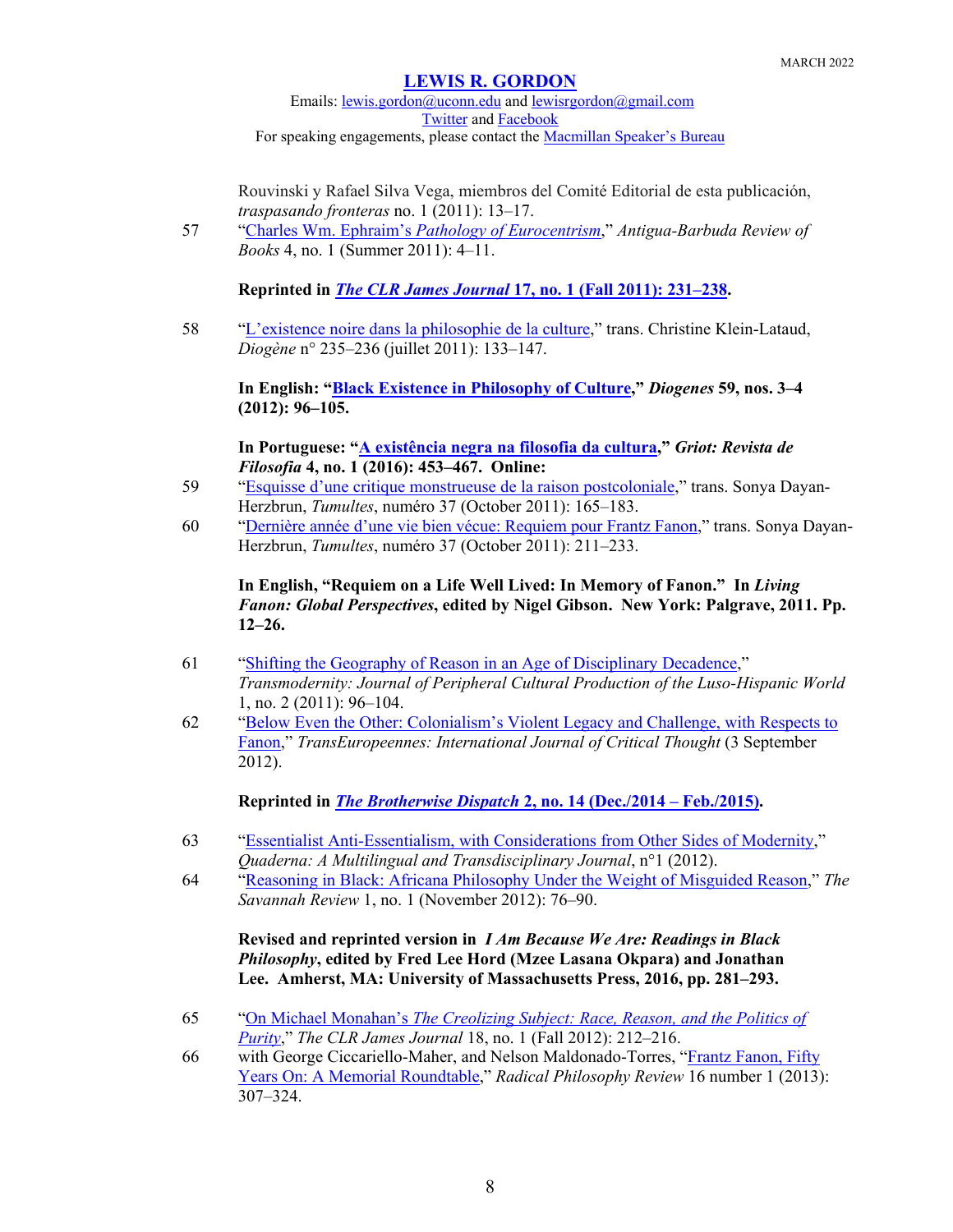Emails: [lewis.gordon@uconn.edu](mailto:lewis.gordon@uconn.edu) an[d lewisrgordon@gmail.com](mailto:lewisrgordon@gmail.com) [Twitter](https://twitter.com/lewgord) and [Facebook](https://www.facebook.com/LewisGordonPhilosopher/) For speaking engagements, please contact the **Macmillan Speaker's Bureau** 

67 ["La philosophie a-t-elle le blues?"](https://www.cairn.info/revue-rue-descartes-2013-2-page-48.htm) trans. Émilie Notéris et Seloua Luste Boulbina, *Rue Descartes*, n° 78 (2013): 48–56.

## **In English, revised and expanded as: "Is Philosophy Blue?"** *The Johannesburg Salon* **7 (2014): 15–20.**

- 68 ["Race, Theodicy, and the Normative Emancipatory Challenges of Blackness,"](https://read.dukeupress.edu/south-atlantic-quarterly/article-abstract/112/4/725/3674/Race-Theodicy-and-the-Normative-Emancipatory) *The South Atlantic Quarterly* 112, no. 4 (Fall 2013): 725–736.
- 69 ["Thoughts on Dussel's 'Anti-Cartesian Meditations,](https://scholarworks.umb.edu/humanarchitecture/vol11/iss1/7/)'" *Human Architecture* XI, no. 1 (Fall 2013): 25–29.
- 70 ["Africana Philosophy and Philosophy in Black,](https://www.tandfonline.com/doi/abs/10.5816/blackscholar.43.4.0046)" *The Black Scholar* 43, no. 4 (Winter 2013): 46–51.
- 71 ["One Black Philosopher in the White Academy,](https://journals.sagepub.com/doi/pdf/10.1177/0191453713491231)" *Philosophy and Social Criticism* 9, no. 7 (2013): 723–730.
- 72 "Disciplinary Decadence and the Decolonisation of Knowledge," *Africa Development* XXXIX, no. 1 (2014): 81–92.

**Portuguese translation: ["Decadência disciplinar e a de\(s\)colonização do](https://revistas.unila.edu.br/epistemologiasdosul/article/view/784)  [conhecimento,](https://revistas.unila.edu.br/epistemologiasdosul/article/view/784)" tradução, Marcus de Jesus Oliveira e Elzahra Mohamed Radwan Omar Osman,** *Epistemologias do Sul, Foz Do Iguaçu/PR* **1 no. 1 (2017): 110–126, 2017.**

- 73 "V.Y. Mudimbe as Philosopher," *Savannah Review* 5 (May 2015): 115–122.
- 74 "Africana Philosophy from Haiti: Firmin's Ironic Critique of Transcendental Idealism in Philosophy of Race and Culture," *African Philosophical Inquiry* 5 (2015): 57–65.
- 75 ["Rarely Kosher: Studying Jews of Color in North America,](https://muse.jhu.edu/article/606059)" *American Jewish History* 100, no. 1 (2016): 105–116.
- 76 ["Disciplining as a Human Science,](https://quaderna.org/disciplining-as-a-human-science/)" *Quaderna: A Multilingual and Transdisciplinary Journal*, n° 3 (2016).

**Reprint in** *Shifting Corporealities in Contemporary Performance: Danger, Im/mobility and Politics***, edited by Marina Gržinić and Aneta Stojnić. New York: Palgrave, 2018, pp. 233–250.**

- 77 ["A Short Reflection on the Evidentiality of #Evidence,"](https://allegralaboratory.net/a-short-reflection-on-the-evidentiality-of-evidence/) *Allegra Lab: Anthropology, Law, Art & World* (November 11, 2016).
- 78 ["Thoughts on Two Recent Decades of Studying Race and Racism,](https://www.tandfonline.com/doi/full/10.1080/13504630.2017.1314924)" *Social Identities* 24, no. 1 (2017): 29–38.

## **Turkish translation forthcoming in** *Cogito***.**

- 79 "Rockin' [It in Blue: A Black Existential Essay on Jimi Hendrix,](https://digitalcommons.wayne.edu/discourse/vol39/iss2/4/)" *Discourse* 39, no. 2 (Spring, 2017): 216–229.
- 80 ["Thoughts on Afropessimism,](https://link.springer.com/article/10.1057/s41296-017-0165-4#citeas)" *Contemporary Political Theory* 17, no. 1 (2017): 105– 112.

**Reprinted in** *The Brotherwise Dispatch* [3, no. 2 \(June–August 2018\).](http://brotherwisedispatch.blogspot.com/search?q=thoughts+on+afropessimism)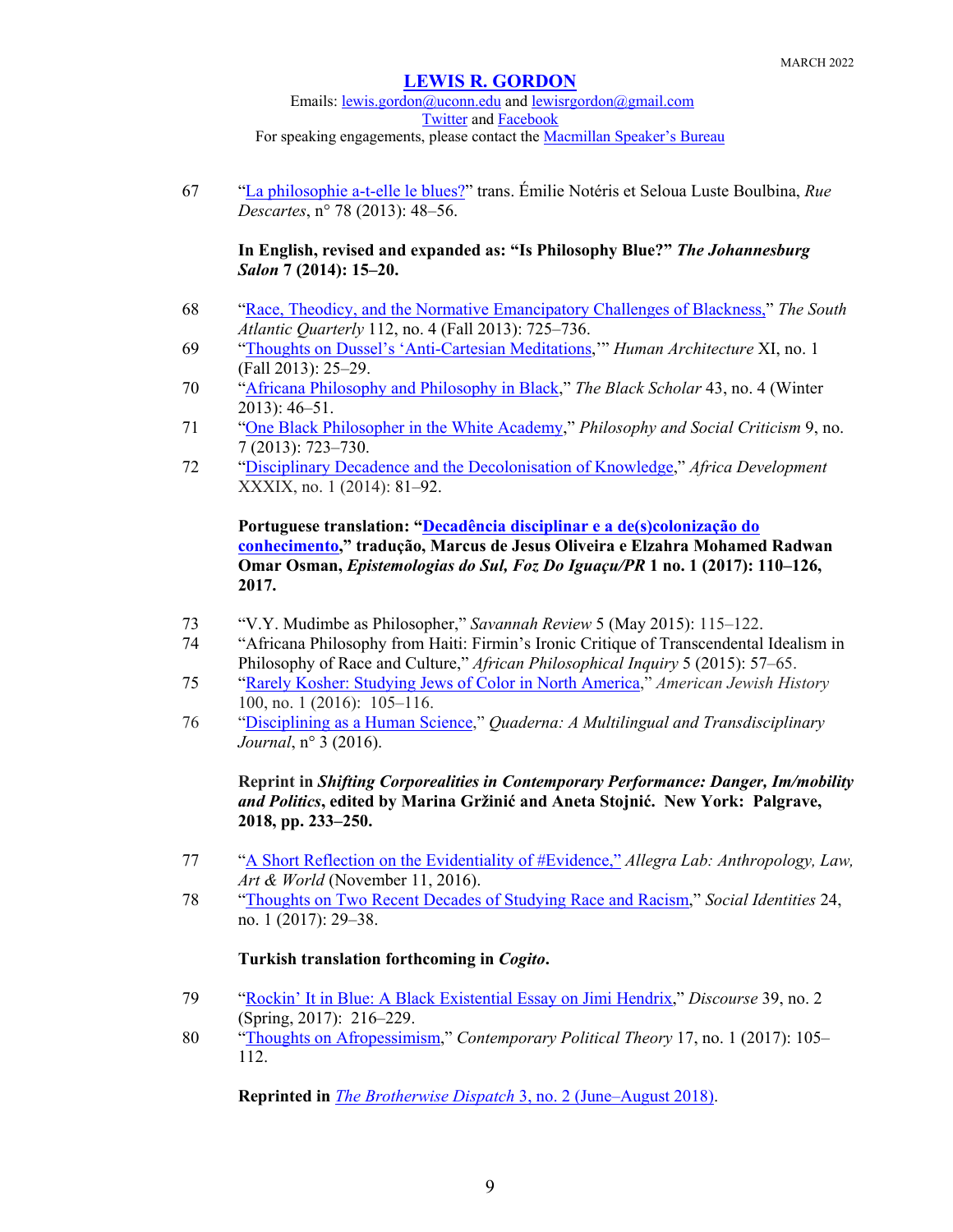Emails: [lewis.gordon@uconn.edu](mailto:lewis.gordon@uconn.edu) an[d lewisrgordon@gmail.com](mailto:lewisrgordon@gmail.com) [Twitter](https://twitter.com/lewgord) and [Facebook](https://www.facebook.com/LewisGordonPhilosopher/) For speaking engagements, please contact the **Macmillan Speaker's Bureau** 

- 81 "Cities and Citizenship," *[The Kettering Review](https://www.kettering.org/catalog/product/kettering-review-fall-2017)* 34, no. 1 (Fall 2017): 36–43.
- 82 ["Black Aesthetics, Black Value,](https://read.dukeupress.edu/public-culture/article-abstract/30/1/19/132905/Black-Aesthetics-Black-Value)" *Public Culture* 30, no. 1 (2018): 19–34.

## **Duke University Press' List of ["Most Read Article of 2018"](https://dukeupress.wordpress.com/2018/12/20/the-most-read-articles-of-2018/)**

- 83 ["Thinking through Some Themes of Race and More,](https://www.pdcnet.org/scholarpdf/show?id=resphilosophica_2018_0095_0002_0331_0345&pdfname=resphilosophica_2018_0095_0002_0331_0345.pdf&file_type=pdf)" *Res Philosophica* 95, no. 2 (2018): 331–345.
- 84 ["Thinking through Rejections and Defenses of Transracialism,](https://www.pdcnet.org/philtoday/content/philtoday_2018_0062_0001_0011_0019)" *Philosophy Today* 62, no. 1 (Winter 2018): 3–11.
- 85 "Pourquoi les juifs ne doivent pas redouter la libération," *Tumultes* numéro 50 (2018): 97–108.

## **A revised version in English appears as "An Afro-[Jewish Critique of Jews Against](https://contendingmodernities.nd.edu/theorizing-modernities/afro-jewish-critique-liberation/?fbclid=IwAR0bQkE-INwolRiEW6cgYhAFs7bnou03bPouJgD8O32TgXmVwVaU6R8aIqY)  [Liberation"](https://contendingmodernities.nd.edu/theorizing-modernities/afro-jewish-critique-liberation/?fbclid=IwAR0bQkE-INwolRiEW6cgYhAFs7bnou03bPouJgD8O32TgXmVwVaU6R8aIqY) (see listing for** *Contending Modernities* **below).**

- 86 ["Decolonizing](https://commonreader.wustl.edu/c/decolonializing-frankenstein/?fbclid=IwAR2CXdtIx5k0Id7xngmDlhu8grUBNKq_gtwUXP0lo2BzPw-omEtRwTclNcU) *Frankenstein*," *The Common Reader: A Journal of the Essay*, no. 10 (Fall, 2018): 37–47
- 87 ["Re-Imagining Liberations,](https://www.jstor.org/stable/10.13169/intecritdivestud.1.1.0011?seq=1)" *International Journal of Critical Diversity Studies* 1, no. 1 (June 2018): 11–29.
- 88 ["Teleological Suspensions for the Sake of Political Life,](https://search.informit.org/documentSummary;dn=255258778082668;res=IELAPA)" *Social Alternatives* 37, no. 4 (2018): 12–17.
- 89 "French- and Francophone-Influenced Africana and Black Existentialism," *Yale Journal of French Studies* 135/136 (2019): 119–133.
- 90 ["Decolonizing Philosophy,](https://onlinelibrary.wiley.com/doi/abs/10.1111/sjp.12343)" *The Southern Journal of Philosophy* 57, Spindel Supplement (2019): 16–36.
- 91 ["Shifting the Geography of Reason in Black and Africana Studies,](https://www.tandfonline.com/doi/abs/10.1080/00064246.2020.1780861)" *The Black Scholar* 50, no. 3 (2020): 42–47.
- 92 "Some Thoughts on Decolonization, Decoloniality, Racism, and Challenges of Citizenship in Communities of Learning," *Alte*[rnation 33](http://alternation.ukzn.ac.za/pages/volume-27-2020/alternation-special-edition-33.aspx) (2020): 56–82.
- 93 ["Racialization and Human Reality,](https://www.thephilosopher1923.org/essay-gordon)" *[The Philosopher](https://shop.exacteditions.com/gb/the-philosopher)* 109, no. 3 (Summer 2021): 15–24.
- 94 ["A Forum on Creolizing Political Theory,](https://www.pdcnet.org/pga/content/pga_2021_0001_0002_0267_0275)" *Philosophy and Global Affairs* 1, no. 2 (2021): 267–75.

## **Edited Journals and Journal Symposia**

- 1 ["Race and Racism in the Last Quarter of '95: The OJ and Post–OJ Trial and the Million](https://www.tandfonline.com/doi/abs/10.1080/00064246.1995.11430755)  [Man March,](https://www.tandfonline.com/doi/abs/10.1080/00064246.1995.11430755)" *The Black Scholar* 25, no. 4 (1995): 51–73.
- 2 Executive Editor of *Radical Philosophy Review*, volumes 1–5 (1998–2002).
- 3 "Africana Religion and Culture: Perspectives on the Call," *Listening: A Journal of Religion and Culture* 36, no. 1 (Winter 2001): 3–67.
- 4 ["Historicizing Anti-Semitism,](https://scholarworks.umb.edu/humanarchitecture/vol7/iss2/)" with Ramón Grosfoguel, and Eric Mielants, *Journal of Human Architecture* VII, no. 2 (Spring 2009): 1–178.
- 5 "Degrees of Statelessness," with Ramón Grosfoguel, and Eric Mielants, *[Journal of](https://fctworld.org/wp-content/uploads/2018/04/2010-Winter.htm)  [Contemporary Thought](https://fctworld.org/wp-content/uploads/2018/04/2010-Winter.htm)* 32 (Winter 2010): 1–180.
- 6 "Reflections on Paget Henry at 70," with Jane Anna Gordon, Aaron Kamugisha, and Neil Roberts, *The Antigua and Barbuda Review of Books* 10, no. 1 (Summer 2017): 14–81.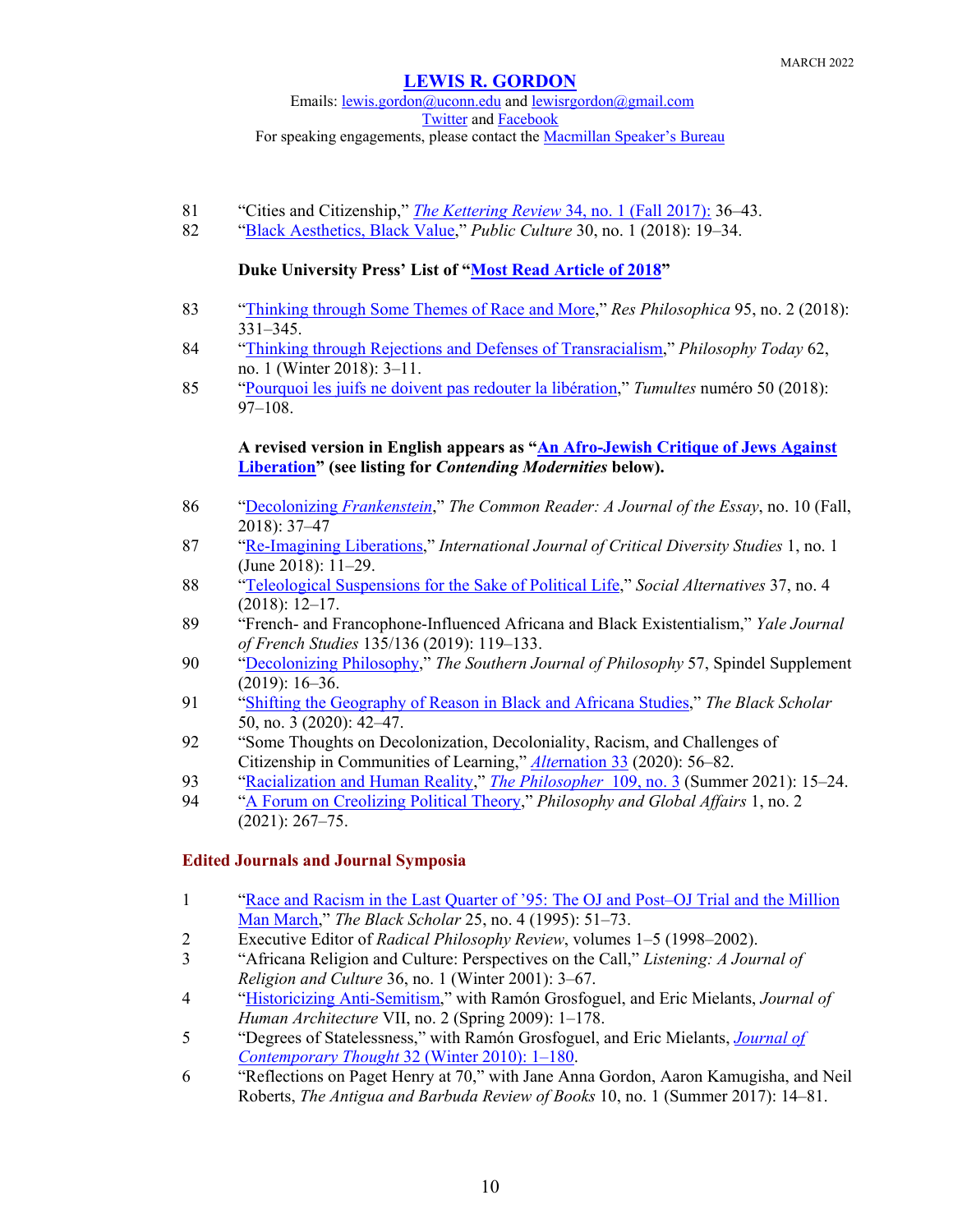Emails: [lewis.gordon@uconn.edu](mailto:lewis.gordon@uconn.edu) an[d lewisrgordon@gmail.com](mailto:lewisrgordon@gmail.com) [Twitter](https://twitter.com/lewgord) and [Facebook](https://www.facebook.com/LewisGordonPhilosopher/) For speaking engagements, please contact the **Macmillan Speaker's Bureau** 

- 7 ["Forum on Creolizing Theory,](http://www.jffp.org/ojs/index.php/jffp/issue/view/69)" *Journal of French and Francophone Philosophy* XXV, no. 2 (2017): 1–66.
- 8 "Special Issue: [The Creolization of Education, Pedagogy, and Political Theory"](https://www.tandfonline.com/toc/gred20/40/1?nav=tocList) *The Review of Education, Pedagogy, and Cultural Studies* 40, no. 1 (2018): 1–68.
- 9 ["Critical Exchange: Creolizing Political Theory in Conversation,](https://link.springer.com/article/10.1057/s41296-018-0214-7)" *Contemporary Political Theory* (2018): 1–30.
- 10 Rosemere Ferreira Da Silva and Lewis R. Gordon, [EDIÇÃO ESPECIAL: A](https://sistemas.uft.edu.br/periodicos/index.php/entreletras/issue/view/442)  [PRODUÇÃO INTELECTUAL DE LEWIS RICARDO GORDON,](https://sistemas.uft.edu.br/periodicos/index.php/entreletras/issue/view/442) *A Revista EntreLetras* 11, no. 2 (2020): 1–171.
- 11 ["Creolizing Social and Political Theory,](https://www.pdcnet.org/collection-anonymous/browse?start=0&fq=pga%2fVolume%2f8999%7c1%2f8998%7cIssue%5c%5c%3a+2%2f&fp=pga)" *Philosophy and Global Affairs* 1, no. 2 (2021): 267–385.

## **Edited Encyclopedia section:**

1 "Philosophy of Existence," ed. with an introduction by Lewis R. Gordon. Section 2 of *The Edinburgh Encyclopedia of Continental Philosophy*, Simon Glendenning, general editor. Edinburgh: Edinburgh University Press, 1999, 101–181.

## **Peer-reviewed Encyclopedia articles:**

- 1 "Philosophy of Existence." In *The Edinburgh Encyclopedia of Continental Philosophy*. Edinburgh: Edinburgh University Press, 1999. Pp. 103–114.
- 2 "Philosophy of Existence, Religion, and Theology: Faith and Existence," *The Edinburgh Encyclopedia of Continental Philosophy*. Pp. 141–151.
- 3 "Cornel West," *African American National Biography*, ed. by Henry Louis Gates, Jr., and Evelyn Higginbotham. New York: Oxford University Press, 2004.
- 4 "Black Existentialism." In *The Encyclopedia of Black Studies*. New York: Sage Publications, 2005. Pp. 123–126.
- 5 ["The Black Intellectual Tradition,](https://eas-ref.press.jhu.edu/view?aid=780&from=search&query=black%20intellectual%20tradition&link=search%3Freturn%3D1%26query%3Dblack%2520intellectual%2520tradition%26section%3Ddocument%26doctype%3Dall)" *The Encyclopedia of American Studies Online.*
- 6 "Jean-Paul Sartre." In *International Encyclopedia of the Social Sciences,* 2nd Edition, Vol. 7, edited by William A. Darity, Jr. Detroit: Macmillan, 2008. Pp. 327–328.
- 7 "Black Existentialism." In *The Frederick Douglass Encyclopedia,* edited by Julius F. Thompson, James L. Conyers, Jr., and Nancy J. Davison. Santa Barbara, CA: The Greenwood Press, 2010. Pp. 20–24.
- 8 "Race." *Encyclopedia of Political Theory*, Vol. 3, edited by Mark Bevir and Naomi Choi. Sage Publishers, 2010. Pp. 1133–1141.
- 9 ["Race.](https://onlinelibrary.wiley.com/doi/full/10.1002/9781405198431.wbeal0992)" In *The Encyclopedia of Applied Linguistics*. Oxford: Wiley-Blackwell Publishers, November 2012. .
- 10 ["Sartre, Jean-Paul](https://onlinelibrary.wiley.com/doi/full/10.1002/9781118474396.wbept0912) (1905–80)." In *The Encyclopedia of Political Thought*. Oxford: Wiley-Blackwell Publishers, 2014. Pp. 3335–3346.
- 11 ["Frantz Fanon.](https://onlinelibrary.wiley.com/doi/full/10.1002/9781444367072.wbiee812)" In *The International Encyclopedia of Ethics*. Oxford: Wiley-Blackwell Publishers, 2015.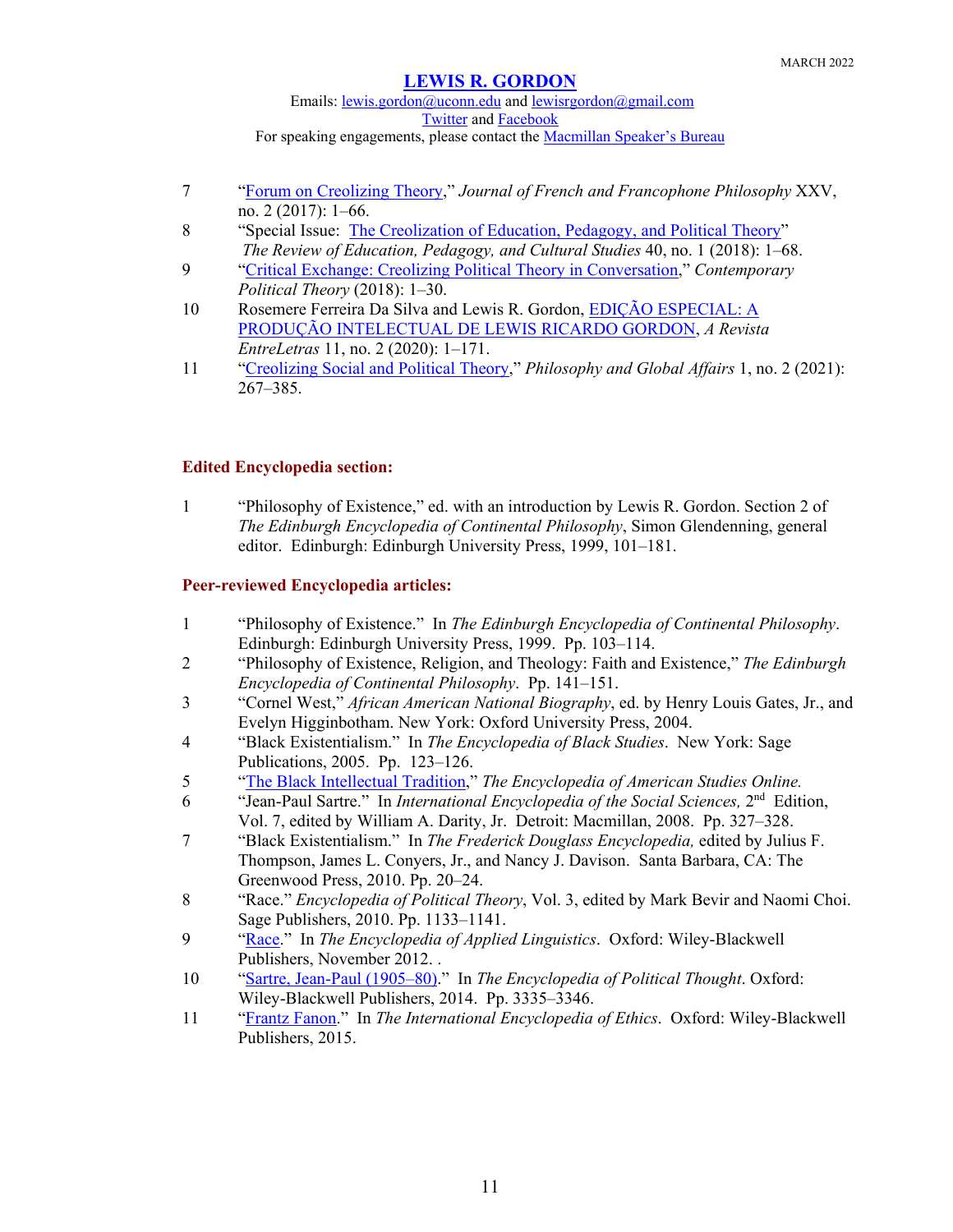## **Book chapters:**

1 "Sartrean Bad Faith and Antiblack Racism." In *The Prism of the Self: Essays in Honor of Maurice Natanson*, ed. by Steven Crowell. Series: *Studies in Phenomenology*. Dordrecht, the Netherlands: Kluwer Academic Publishers, 1995. Pp. 107–129.

**Reprinted in** *Sartre and Existentialism: Philosophy, Politics, Ethics, the Psyche, Literature, and Aesthetics***, vol. 5,** *Existential Ethics***, ed. by William L. McBride. New York and London: Garland Publishing, Inc., pp. 335–357.**

**Reprinted in** *Race and Continental Philosophy***, ed. by Tommy Lott and Julie Ward. Oxford: Blackwell Publishers, 2002. Pp. 241–259.**

- 2 "Can Men Worship?: Reflections on Male Bodies in Bad Faith and a Theology of Authenticity." In *Men's Bodies, Men's Gods: Male Identities in a (Post-) Christian Culture*, ed. by Björn Krondorfer. New York and London: New York University Press, 1996. Pp. 235–250.
- 3 "Ruminations on Violence and Anonymity in Our Anti-Black World." In *Soulfires: Young Black Men on Love and Violence*, ed. by Daniel Wideman and Rohan Preston. New York: Penguin, 1996. Pp. 277–287.
- 4 "The Black and the Body Politic: Fanon's Existential Phenomenological Critique of Psychoanalysis." In *Fanon: A Critical Reader*, ed. by Lewis R. Gordon, T. Denean Sharpley-Whiting, and Renée T. White. Oxford, UK: Blackwell Publishers, 1996*.* Pp. 74–84.
- 5 "Fanon's Tragic Revolutionary Violence." In *Fanon: A Critical Reader*. Pp. 297–308.
- 6 "Existential Dynamics of Theorizing Black Invisibility." In *Existence in Black: An Anthology of Black Existential Philosophy*, ed. by Lewis R. Gordon. New York: Routledge, 1997. Pp. 69–79.
- 7 "A Tragic Dimension of Our Neocolonial 'Postcolonial' World." In *Postcolonial African Philosophy: A Critical Reader*, ed. by Emmanuel Chuckudi Eze. Oxford: Blackwell Publishers, 1997. Pp. 241–51.
- 8 "Sex, Race, and Matrices of Desire in an Antiblack World: An Essay in Phenomenology and Social Role." In *Race and Sex: Their Sameness and Differences*, ed. by Naomi Zack. New York: Routledge, 1997. Pp. 117–132.
- 9 "Struggling Along the Race-Gender Academic Divide." In *Spoils of War: Women, Culture, and Revolution*, ed. by T. Denean Sharpley-Whiting and Renée T. White. Lanham, MD: Rowman & Littlefield, 1997. Pp. 19–24.
- 10 "Meta-ethical and Liberatory Dimensions of Tragedy: A Schutzean Portrait." In *Alfred Schutz's "Sociological Aspect of Literature": Construction and Complementary Essays*, ed. by Lester Embree. Dordrecht: Kluwer Academic Publishers, 1998. Pp. 169–80.
- 11 "Three Perspectives on Gays in African American Ecclesiology and Religious Thought." In *Sexual Orientation and Religion*, ed. by Martha Nussbaum and Saul Olyan. New York: Oxford University Press, 1998. Pp. 171–177.
- 12 "Douglass as an Existentialist." In *Frederick Douglass: A Critical Reader*, ed. by Bill Lawson and Frank Kirkland. Oxford: Blackwell Publisher, 1999. Pp. 207–225.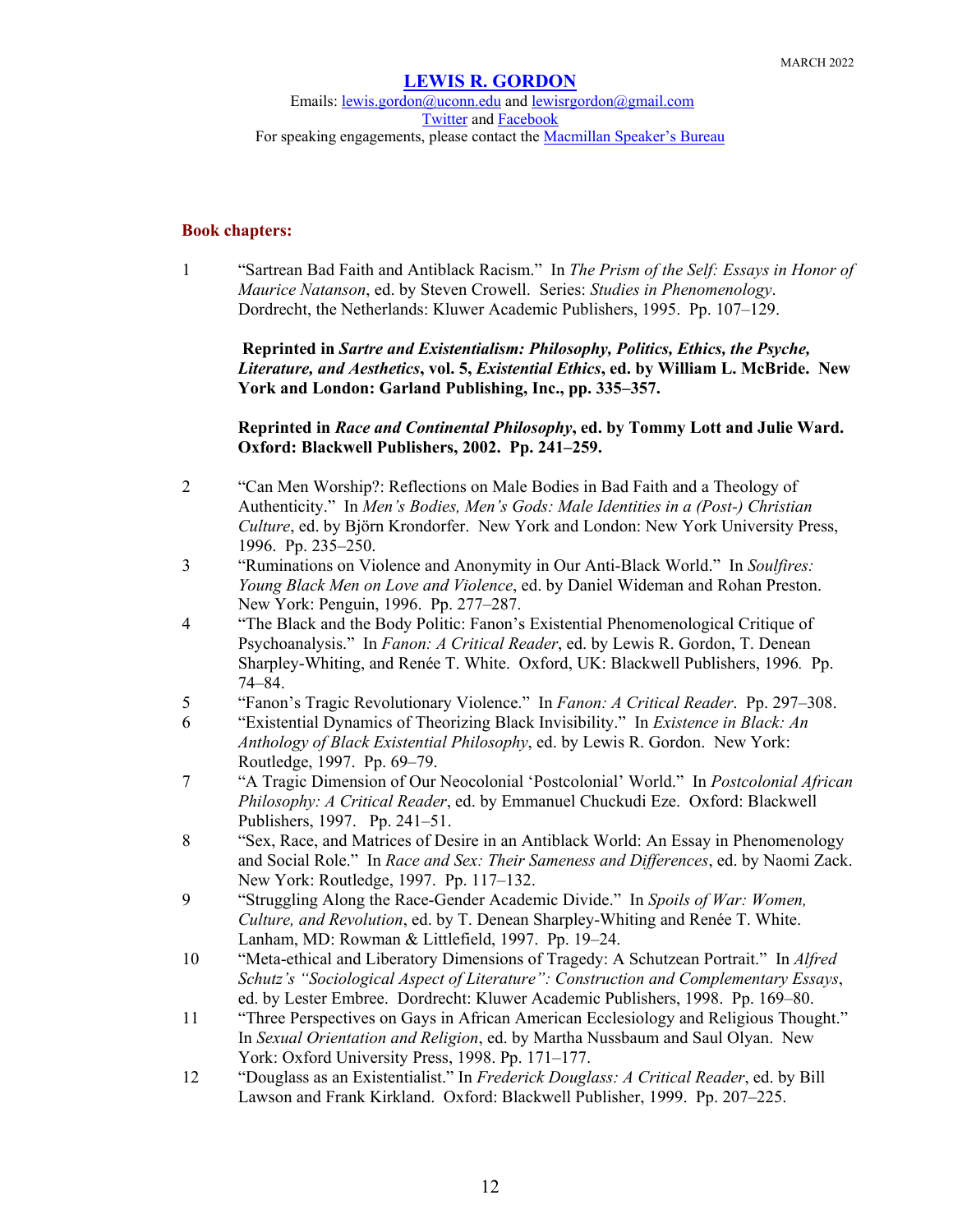Emails: [lewis.gordon@uconn.edu](mailto:lewis.gordon@uconn.edu) an[d lewisrgordon@gmail.com](mailto:lewisrgordon@gmail.com) [Twitter](https://twitter.com/lewgord) and [Facebook](https://www.facebook.com/LewisGordonPhilosopher/) For speaking engagements, please contact the **Macmillan Speaker's Bureau** 

- 13 "Identity and Liberation: An Existential Phenomenological Approach." In *Phenomenology of the Political*, ed. by Kevin Thompson and Lester Embree. Dordrecht: Kluwer Academic Publishers, 2000. Pp. 189–205.
- 14 "A Phenomenology of Visible Invisibility: Racial Portraits of Anonymity," *Confluences: Phenomenology and Postmodernity, Environment, Race, Gender*, ed. by Daniel J. Martino. Pittsburgh: The Simon Silverman Phenomenology Center, Duquesne University, 2000. Pp. 39–52.
- 15 "The Unacknowledged Fourth Tradition: An Essay on Nihilism, Decadence, and the Black Intellectual Tradition in the Existential Pragmatic Thought of Cornel West." In *Cornel West: A Critical Reader*, ed. by George Yancy. Malden, MA: Blackwell Publishers, 2001. Pp. 38–58.
- 16 "Sociality and Community in Black: A Phenomenological Essay." In *Of the Quest for Community and Identity: An Africana Philosophical Anthology*, ed. by Robert Birt. Lanham: Rowman & Littlefield, 2002. Pp.105–123.
- 17 "African-American Existential Philosophy," in *The Blackwell Companion to African American Philosophy*, ed. by Tommy Lott and John Pittman. Oxford: Blackwell, 2002. Pp. 33–47.
- 18 "Moral Obligations Across Generations: A Consideration in the Understanding of Community Formation," in *Understanding Communities*, ed. by Phillip Alperson. Oxford: Blackwell Publishers, 2002. Pp. 116–127.
- 19 "Critical Reflections on Three Popular Tropes in the Study of Whiteness." In *What White Looks Like: African-American Philosophers on the Whiteness Question*, ed. by George Yancy. New York: Routledge, 2004. Pp. 173–193.
- 20 "Black Latin@s and Blacks in Latin America: Some Philosophical Considerations." In *Latin@s in the World-System: Towards the Decolonization of the US Empire in the 21st Century*, ed. by Ramón Grosfoguel, Nelson Maldonado Torres, and José David Saldívar. Boulder, CO: Paradigm Publishers, 2005. Pp. 89–103.
- 21 "Grown Folks Business: The Problem of Maturity in Hip Hop." In *Hip Hop and Philosophy*, ed. by Derrick Darby and Tommie Shelby. Chicago, IL: Open Court, 2005. Pp. 105–116.
- 22 "African-American Philosophy, Race, and the Geography of Reason." In *Not Only the Master's Tools" African-American Studies in Theory and Practice*, edited by Lewis R. Gordon and Jane Anna Gordon. Boulder, CO: Paradigm Publishers, 2006. Pp. 3–50.
- 23 "Is the Human a Teleological Suspension of Man?: A Phenomenological Exploration of Sylvia Wynter's Fanonian and Biodicean Reflections." In *After Man, Towards the Human: Critical Essays on the Thought of Sylvia Wynter*, ed. by Anthony Bogues. Kingston, JA: Ian Randle, 2006. Pp. 237–257.
- 24 "Of Tragedy and the Blues in an Age of Decadence: Thoughts on Nietzsche and African America." In *Critical Affinities: Nietzsche and the African American Experience*, ed. by Jacqueline Renee Scott and Todd Franklin, with a foreword by Robert Gooding-Williams. Albany, NY: State University of New York Press, 2006. Pp. 75–97.
- 25 "Cultural Studies and Invention in Recent African Philosophy," *The Study of Africa: Disciplinary and Interdisciplinary Encounters*, edited by Paul Tiyambe Zeleza. Dakar: CODESRIA, 2006. Pp. 418–443.
- 26 "Problematic People and Epistemic Decolonization: Toward the Postcolonial in Africana Political Thought." In *Posctolonialism and Political Theory*, edited by Nalini Persram. Lanham, MD: Lexington Books, 2007. Pp. 121–141.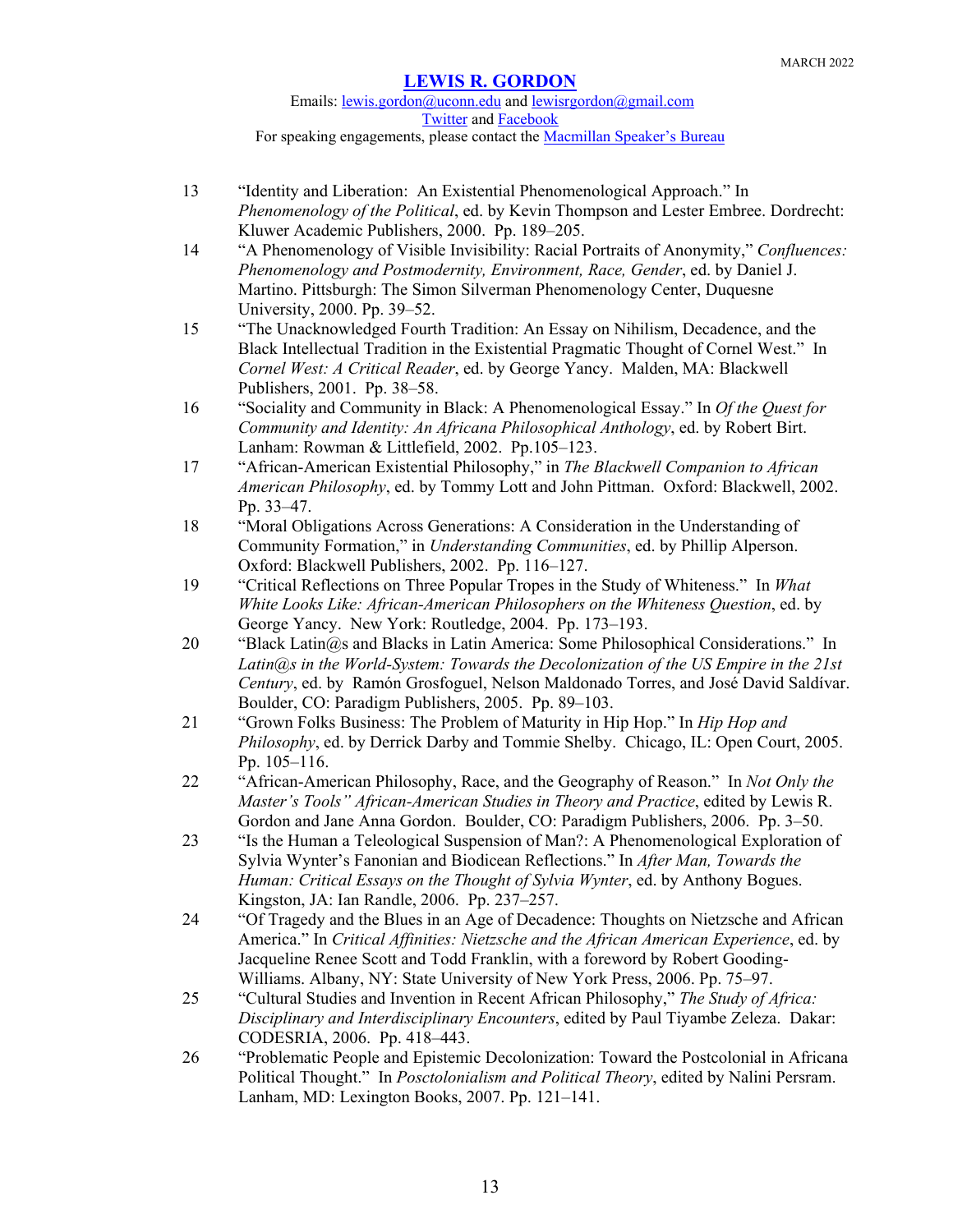Emails: [lewis.gordon@uconn.edu](mailto:lewis.gordon@uconn.edu) an[d lewisrgordon@gmail.com](mailto:lewisrgordon@gmail.com) [Twitter](https://twitter.com/lewgord) and [Facebook](https://www.facebook.com/LewisGordonPhilosopher/) For speaking engagements, please contact the **Macmillan Speaker's Bureau** 

**Reprinted in** *[Caribbean Political Thought: The Colonial State to Caribbean](https://www.uwibookshop.com/caribbean-political-thought-colonial-state-caribbean-internationalism)  [Internationalism](https://www.uwibookshop.com/caribbean-political-thought-colonial-state-caribbean-internationalism)***, edited by Aaron Kamugisha. Kingston, JA: Ian Randle Publishers, 2013, 427–443.**

**Reprinted in** *[Knowledges Born Out of Struggle: Building the Epistemologies of the](https://www.routledge.com/Knowledges-Born-in-the-Struggle-Constructing-the-Epistemologies-of-the/Santos-Meneses/p/book/9780367362072)  [South](https://www.routledge.com/Knowledges-Born-in-the-Struggle-Constructing-the-Epistemologies-of-the/Santos-Meneses/p/book/9780367362072)***, edited by Boaventura de Sousa Santos and Maria Paula Meneses. New York: Routledge, 2020, 78–95.** 

**Spanish translation** *[Conocimientos nacidos en las luchas: Construyendo las](https://www.akal.com/libro/conocimientos-nacidos-en-las-luchas_51316/)  [Epistemologías del Sur](https://www.akal.com/libro/conocimientos-nacidos-en-las-luchas_51316/)***, edited by Boaventura de Sousa Santos and Maria Paula Meneses. Madrid: Akal, 2020. (Chapter 11.)**

**Portuguese translation forthcoming in** *Saberes nascidos na luta: construindo as epistemologias do sul***, edited by Boaventura de Sousa Santos and Maria Paula Meneses. Coimbra: Almedina.**

- 27 with Jane Anna Gordon, "Reading the Signs: A Philosophical Look at Disaster." In *Schooling and the Politics of Disaster*, edited by Kenneth J. Saltman. New York: Routledge, 2007. Pp. 3–19.
- 28 "What Is Afro-Caribbean Philosophy?" In *Philosophy in Multiple Voice*, edited by George Yancy. Lanham, MD: Rowman & Littlefield, 2007. Pp. 145–174.
- 29 "Thinking Through Identities: Black Peoples, Race Labels, and Ethnic Consciousness." In *The Other African Americans: Contemporary African and Caribbean Families in the United States*, edited by Yoku Shaw-Taylor and Steven A. Tuch. Lanham: Rowman & Littlefield. 2007. Pp. 69–92.
- 30 "Phenomenology of Biko's Black Consciousness." In *Biko Lives!: Contestations and Conversations*, edited by Amanda Alexander, Nigel Gibson, and Andile Mngxitama. New York: Palgrave, 2008. Pp. 83–93.

## **Reprinted in abridged form in** *Fanon, Phenomenology and Psychology***, edited by Leswin Laubscher, Derek Hook, and Miraj U. Desai. New York: Routledge, 2021. Pp. 221–8.**

- 31 "Racism and Decadence in the Geography of Reason." In *Textual Dissensions and Political Dissidence: Dissent in Racial, Sexual, Gender-related and National Identity Formations*, edited by Jean-Paul Rocchi. Paris: Presses Universitaires de Nancy, 2008. Pp. 27–45.
- 32 "Through the Twilight Zone of Nonbeing: Two Exemplars of Race in Serling's Classic Series." In *Philosophy in "The Twilight Zone,"* ed. by Noël Carroll and Lester Hunt. Malden, MA: Wiley-Blackwell, 2009. Pp. 111–122.
- 33 "Sartre and Fanon on Embodied Bad Faith," *Sartre on the Body*, edited by Kathryn Morris. *Philosophy in Depth Series.* New York: Palgrave MacMillan, 2009. Pp. 183– 199.
- 34 "Black Existentialism." In *A History of Continental Philosophy*, Vol. 5, Politics and the Human Sciences (1940–1968), edited by David Ingram. London: Acumen, 2010. Pp. 199–219.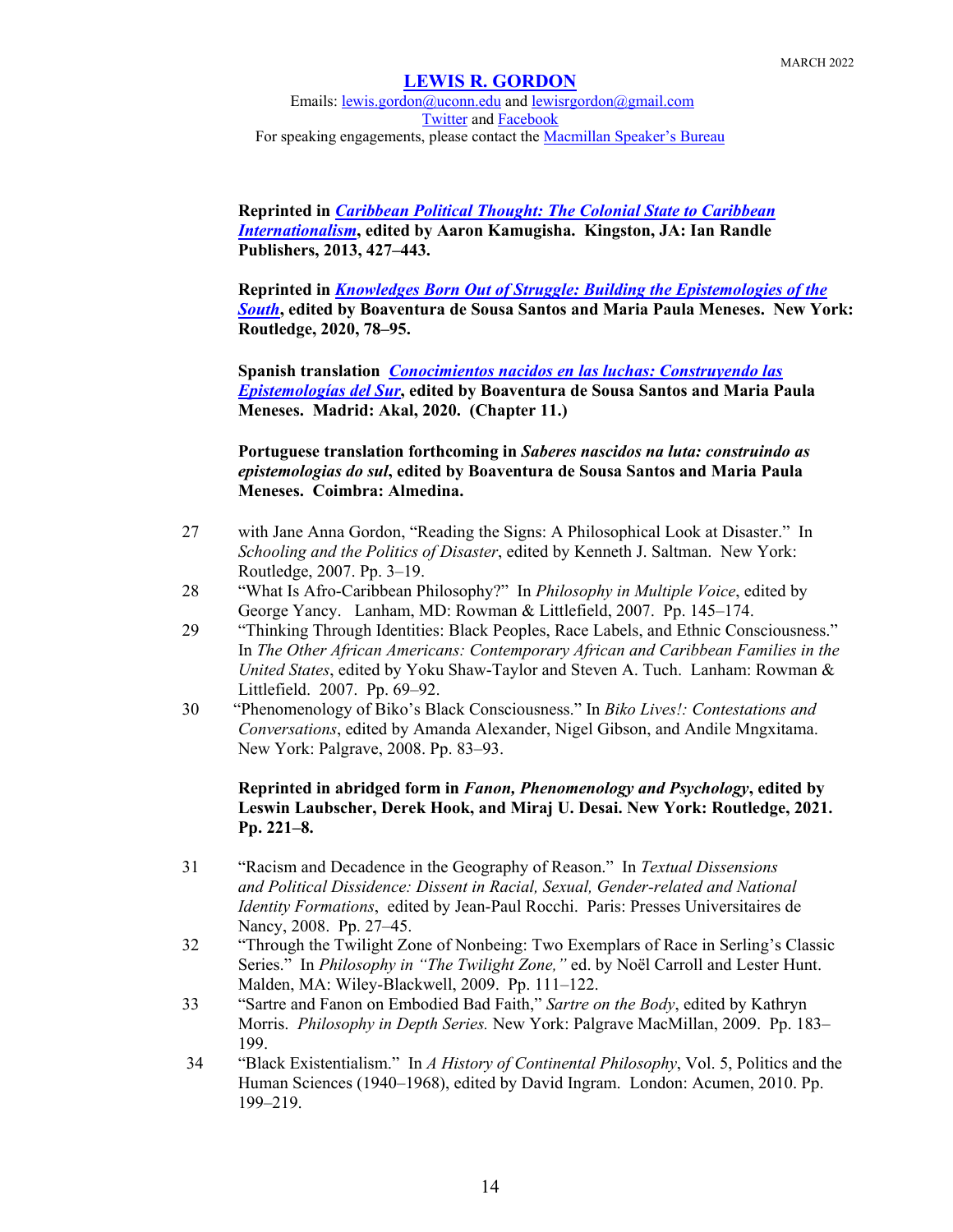### Emails: [lewis.gordon@uconn.edu](mailto:lewis.gordon@uconn.edu) an[d lewisrgordon@gmail.com](mailto:lewisrgordon@gmail.com) [Twitter](https://twitter.com/lewgord) and [Facebook](https://www.facebook.com/LewisGordonPhilosopher/) For speaking engagements, please contact the [Macmillan Speaker's Bureau](https://www.macmillanspeakers.com/speaker/lewis-gordon/)

- 35 "Fanon on Decolonizing Knowledge." In *Fanon and the Decolonization of Philosophy*, edited by Elizabeth A. Hope and Tracey Nicholls, with a foreword by Mireille Fanon-Mendès-France. Lanham, MD: Lexington Books, 2010. Pp. 3–18.
- 36 "Thinking through the Americas Today: A Philosophical Perspective," Prólogo: Roberto Carlos Vidal López; Foreword: Roberto Carlos Vidal López; Presentación general y Overview: Carlos Ignacio Jaramillo J., section editors, Óscar Guardiola-Rivera and Ricardo Sanín Restrepo, *Realidades y tendencias del derecho en el siglo xxi*. *Filosofía e historia del derecho.* Tomo VII. Bogotá, Colombia: Editorial Temis y Pontificia Universidad Javeriana, Bogotá, 2010. Pp. 51–171.
- 37 "Race in the Dialectics of Culture." In *Reconsidering Social Identification: Race, Gender, Class and Caste*, edited by Abdul JanMohamed. New Delhi: Routledge India, 2011. Pp. 55–79.
- 38 "Bridging Gaps in the Geography of Reason: A Philosophical Journey." In *Re-framing the Practice of Philosophy: Bodies of Color, Bodies of Knowledge*, edited by George Yancy. Albany, NY: State University of New York Press, 2012. Pp. 271–291.
- 39 "Bigger–Cross Damon: Wright's Existential Challenge." In *Philosophical Meditations on Richard Wright*, edited by James B. Haile, III. Lanham, MD: Lexington Books, 2012. Pp. 3–22.
- 40 "What the Right Learned from Charles Houston that the Left Did Not." In *Charles H. Houston: An Interdisciplinary Study of Civil Rights Leadership*, edited by James Conyers, Jr. Lanham, MD: Lexington Books, 2012. Pp. 119–139.
- 41 "The Irreplaceability of Continued Struggle," *Pursuing Trayvon Martin: Historical Contexts and Contemporary Manifestations of Racial Dynamics*, edited by George Yancy and Janine Jones. Lanham, MD: Lexington Books, 2012. Pp. 95–100.
- 42 "On the Market Colonization of the Virtual Public Sphere," in *The Virtual Transformation of the Public Sphere: Knowledge, Politics, Identity*, edited by Guarav Desai. New Delhi, India: Routledge, 2013. Pp. 57–70.
- 43 "A Philosopher's Journey: Philosophical Reflections for and on Uncle Bill," in *Revolutionary Hope: Essays in Honor of William L. McBride*, edited by N.J. Jun and S.A. Wahl. Lanham, MD: Lexington Books, 2013. Pp. 71–80.
- 44 "On the Temporality of Indigenous Identity," in *[The Politics of Identity: Emerging](https://utsepress.lib.uts.edu.au/site/books/10.5130/978-0-9872369-2-0/)  [Indigeneity](https://utsepress.lib.uts.edu.au/site/books/10.5130/978-0-9872369-2-0/)*, edited by Michelle Harris, Martin Nakata, and Bronwyn Carlson. Sydney, Australia: UTSePress, 2013. Pp. 60–78.
- 45 "To Want and to Live: Thoughts for Today Inspired by Amílcar Cabral," in *Claim No Easy Victories: The Legacy of Amilcar Cabral,* edited by Firoze Manji and Bill Fletcher Jr.Dakar, Senegal: CODESRIA/Daraja Press, 2013. Pp. 183–188.
- 46 "Fanon's Decolonial Aesthetic," in *The Aesthetic Turn in Political Thought*, edited by Nikolas Kompridis. NY: Bloomsbury, 2014. Pp. 91–112.
- 47 "The Problem of History in African American Theology," in *The Oxford Handbook of African American Theology*, edited by Anthony B. Pinn and Katie G. Cannon. New York: Oxford University Press, 2014. Pp. 363–376.
- 48 "Justice Otherwise: Thoughts on *Ubuntu*." In *Ubuntu: Curating the Archive*, edited by Leonhard Praeg. Scottsville, South Africa: University of KwaZulu Natal Press, 2014. Pp. 10–26.
- 49 "Der Realität zuliebe: teleologische Suspensionen disziplinärer Dekadenz," in *Der Neue Realismus*, edited by Markus Gabriel. Berlin: Suhrkamp Verlag, 2014. Pp. 244–267.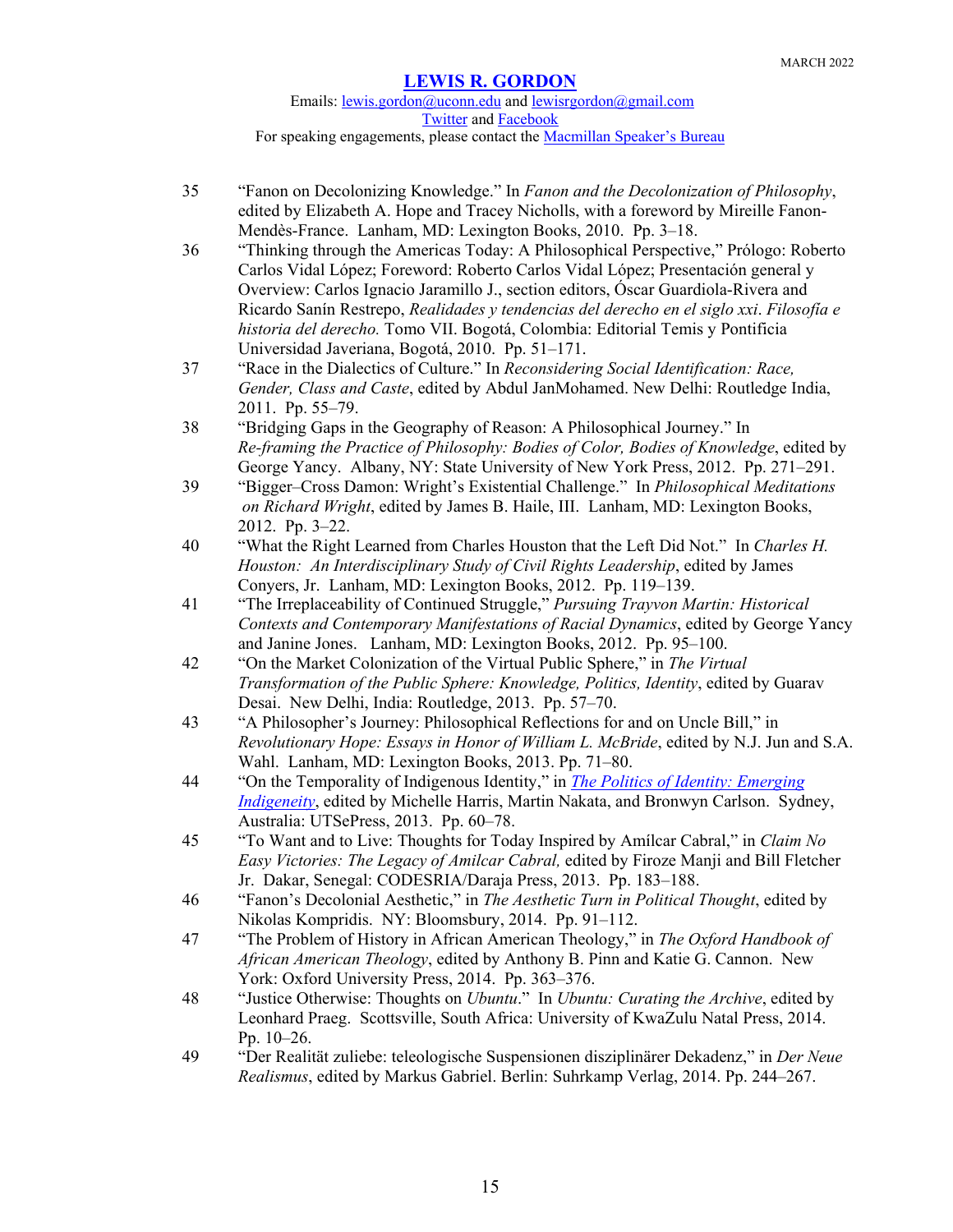Emails: [lewis.gordon@uconn.edu](mailto:lewis.gordon@uconn.edu) an[d lewisrgordon@gmail.com](mailto:lewisrgordon@gmail.com) [Twitter](https://twitter.com/lewgord) and [Facebook](https://www.facebook.com/LewisGordonPhilosopher/) For speaking engagements, please contact the **Macmillan Speaker's Bureau** 

- 50 "White Privilege and the Problem with Affirmative Action." In *"I Don't See Color": Personal and Critical Perspectives on White Privilege*, edited by Bettina Bergo and Tracey Nicholls. State College, PA: Penn State University Press, 2015. Pp. 25–38.
- 51 "Theology and the Problem of African American History." In *The Oxford Handbook of African American Theology*, edited by Katie G. Cannon and Anthony B. Pinn. NY: Oxford University Press, 2014. Pp. 363–376.
- 52 "Race and Justice in Higher Education: Some Global Challenges, with Attention to the South African Context." In *Being at Home: Race, Institutional Culture and Transformation at South African Higher Education Institutions,* edited by Pedro Tabensky and Sally Matthews. Pietermaritzburg, SA: University of KwaZulu-Natal Press, 2015. Pp. 157–183.
- 53 "Disaster, Ruin, and Permanent Catastrophe." In *The Time of Catastrophe: Multidisciplinary Approaches to the Age of Catastrophe*, edited by Christopher Dole, Robert Hayashi, Andrew Poe, Austin Sarat, and Boris Wolfson. London, UK: Routledge, 2015. Pp. 125–142.
- 54 with Jane Anna Gordon, "When Monsters No Longer Speak." In *Political Phenomenology: Essays in Memory of Petee Jung*, edited by Hwa Yol Jung and Lester Embree. Dordrecht: Springer, 2016. Pp. 331–352.
- 55 "Phenomenology and Race." In *The Oxford Handbook on Philosophy and Race*, edited by Naomi Zack. New York: Oxford University Press, 2017. Pp. 294–303.
- 56 "Fanon on Violence." In *Histories of Violence: Post-War Critical Thought*, edited by Brad Evans and Terrell Carver. London: Zed Books, 2017. Pp. 48–69.
- 57 "Africana Thought," in *The Routledge Companion to the Philosophy of Race*, edited by Paul C. Taylor, Linda Alcoff and Edith Gnanadass. New York: Routledge, 2017. Pp. 140–151.
- 58 "When Justice Is Not Enough: Toward the Decolonization of Normative Life." In *Geopolitics and Decolonization*, edited by Fernanda Bragato and Lewis R. Gordon. London: Rowman & Littlefield International, 2018, pp. 31–49.
- 59 "An Africana Philosophical Reading of Du Bois's Political Thought," in *A Political Companion to W.E.B. Du Bois*, edited by Nick Bromell and Alexander Livingston. Lexington, KY: University of Kentucky Press, 2018, pp. 57–81.
- 60 "Afro-Jewish Ethics?" in *[Jewish Religious and Philosophical Ethics](https://www.routledge.com/Jewish-Religious-and-Philosophical-Ethics/Hutt-Kim-Lerner/p/book/9781138230460)*, edited by Curtis Hutt, Berel Dov Lerner, and Julia Schwartzmann. London: Routledge, 2018, 213–227.
- 61 "Franz Boas in Africana Philosophy." In *Indigenous Visions: Rediscovering the World of Franz Boas*, edited by Isaiah Lorado Wilner and Ned Blackhawk. New Haven: Yale University Press, 2018, pp. 42–60.
- 62 "Wright's Afromodern Search for Political Freedom," in *The Politics of Richard Wright: Perspectives on Resistance*, edited by Jane Anna Gordon and Cyrus Ernesto Zirakzadeh. Lexington, KY: The University Press of Kentucky, forthcoming, 2018, pp. 26–44.
- 63 with LaRose Parris, "Black Consciousness: The Psychology of Frantz Fanon," in *Global Psychologies: Mental Health and the Global South*, edited by Suman Fernando and Roy Moodley. London: Palgrave, 2018, pp. 215–228.
- 64 "Philosophy," in *Keywords for African American Studies*, edited by Jeffrey O.G. Ogbar, Erica R. Edwards, Roderick A. Ferguson. NY: NYU Press, 2018, pp. 142–146.
- 65 ["Frantz Fanon,](https://www.oxfordhandbooks.com/view/10.1093/oxfordhb/9780198803157.001.0001/oxfordhb-9780198803157-e-22)" *The Oxford Handbook of Phenomenological Psychopathology*, edited by Giovanni Stanghellini, Andrea Raballo, Matthew Broome, Anthony Vincent Fernandez, Paolo Fusar-Poli, and René Rosfort. Oxford, UK: Oxford University Press, 2019.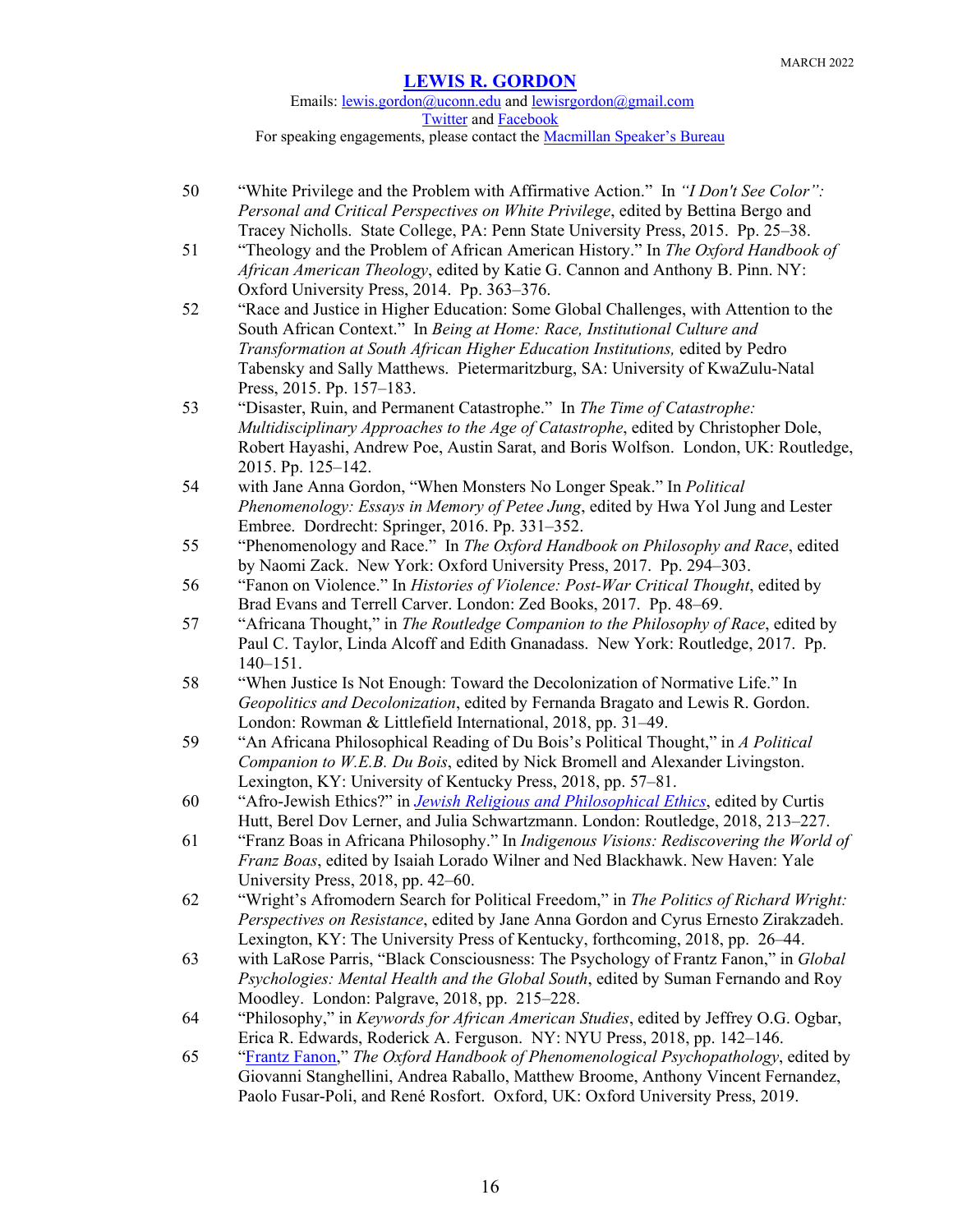### Emails: [lewis.gordon@uconn.edu](mailto:lewis.gordon@uconn.edu) an[d lewisrgordon@gmail.com](mailto:lewisrgordon@gmail.com) [Twitter](https://twitter.com/lewgord) and [Facebook](https://www.facebook.com/LewisGordonPhilosopher/) For speaking engagements, please contact the **Macmillan Speaker's Bureau**

- 66 "Bad Faith," *50 Concepts for a Critical Phenomenology*, edited by Gail Weiss, Ann Murphy, and Gayle Salamon. Evanston, IL: Northwestern University Press, 2019, pp. 17–23.
- 67 "Postmodern Fascism and Other Facets of Contemporary Quests for Stability," in *Xenophobia, Identity and new Forms of Nationalism*, edited by Natalija Mićunović and Vladimir Milisavljević. Belgrade, Serbia: Institute of Social Science, 2019, pp. 43 – 61.
- 68 "Race in Film," in *The Palgrave Handbook on Philosophy of Film and Motion Pictures*, edited by Nöel Carroll, Laura T. Di Summa-Knoop, Shawn Loht. New York: Palgrave, 2019, pp. 677–698.
- 69 "Race Consciousness, Phenomenologically Understood," *Race as Phenomena: Between Phenomenology and Philosophy of Race*, edited by Emily Lee. Lanham, MD: Rowman and Littlefield, 2019, pp. 135–142.
- 70 "Sartre's Influence in Black Existentialism," *The Sartrean Mind*, edited by Matthew Eshleman. Oxford: Oxford University Press, 2019, pp. 501–514.
- 71 with Takiyah Harper-Shipman, "Race and Ethics in International Relations," in *The Routledge Handbook to Rethinking Ethics in International Relations*, edited by Birgit Schippers. New York: Routledge, 2020, pp. 69–79.
- 72 "Letter to a Colleague on struggling with COVID-19," in *Falsework, SmallTalk*, curated by Hic Rosa Collective and edited by Asma Abbas and Collin Eubank. Richmond, MA: Some Beloved, Inc., and Lahore, Pakistan: Folio Books, 2021, pp. 160–168.
- 73 "Jewish Diversity," in *Religion: Bloomsbury Religion in North America (BRINA)*, edited by Gary Porton. London: Bloomsbury, forthcoming, 7,000 words.
- 74 "*Lebendige Phänomenologie als dekoloniale Praxis*," in *Phänomenologie und Kritische Theorie*, edited by Jochen Dreher. Berlin: SuhrkampVerlag, forthcoming, 5,254 words.
- 75 "Some Reflections from Africana Philosophy on African Phenomenology," in *Phenomenology in an African Context: Contributions and Challenges*, edited by Abraham Olivier et al. Albany, NY: SUNY Press, forthcoming, 10,319 words.
- 76 "A Black Existential Reflection on Hope," in the forthcoming volume on hope, edited by Nancy Snow for Oxford University Press, 7,500 words.

## **Introductions**

- 1 "A Lynching Well Lost." *The Black Scholar* 25, no. 4 (Fall 1995): 51–4.
- 2 "Five Stages of Fanon Studies" (with T. Denean Sharpley-Whiting and Renée T. White). Introduction to *Fanon: A Critical Reader*. Oxford: Blackwell Publishers. Pp. 1–8.
- 3 "Introduction: Black Existential Philosophy." In *Existence in Black: An Anthology of Black Existential Philosophy*, ed. by Lewis R. Gordon. New York and London: Routledge, 1997. Pp. 1–9.
- 4 "Introduction: Radicalism Today," *Radical Philosophy Review: Journal of the Radical Philosophy Association* 1, no. 1 (1998): iii–vi.
- 5 "Introduction: The Call in Africana Religion and Philosophy," *Listening: A Journal of Religion and Culture* 36, no. 1 (Winter 2001): 3–13.
- 6 with Jane Anna Gordon, "On Working through a Most Difficult Terrain: Introducing *A Companion to African-American Studies*." In *A Companion to African-American Studies*, ed. by Lewis R. Gordon and Jane Anna Gordon. Malden, MA: Blackwell Publisher's, 2006. Pp. xx–xxxv.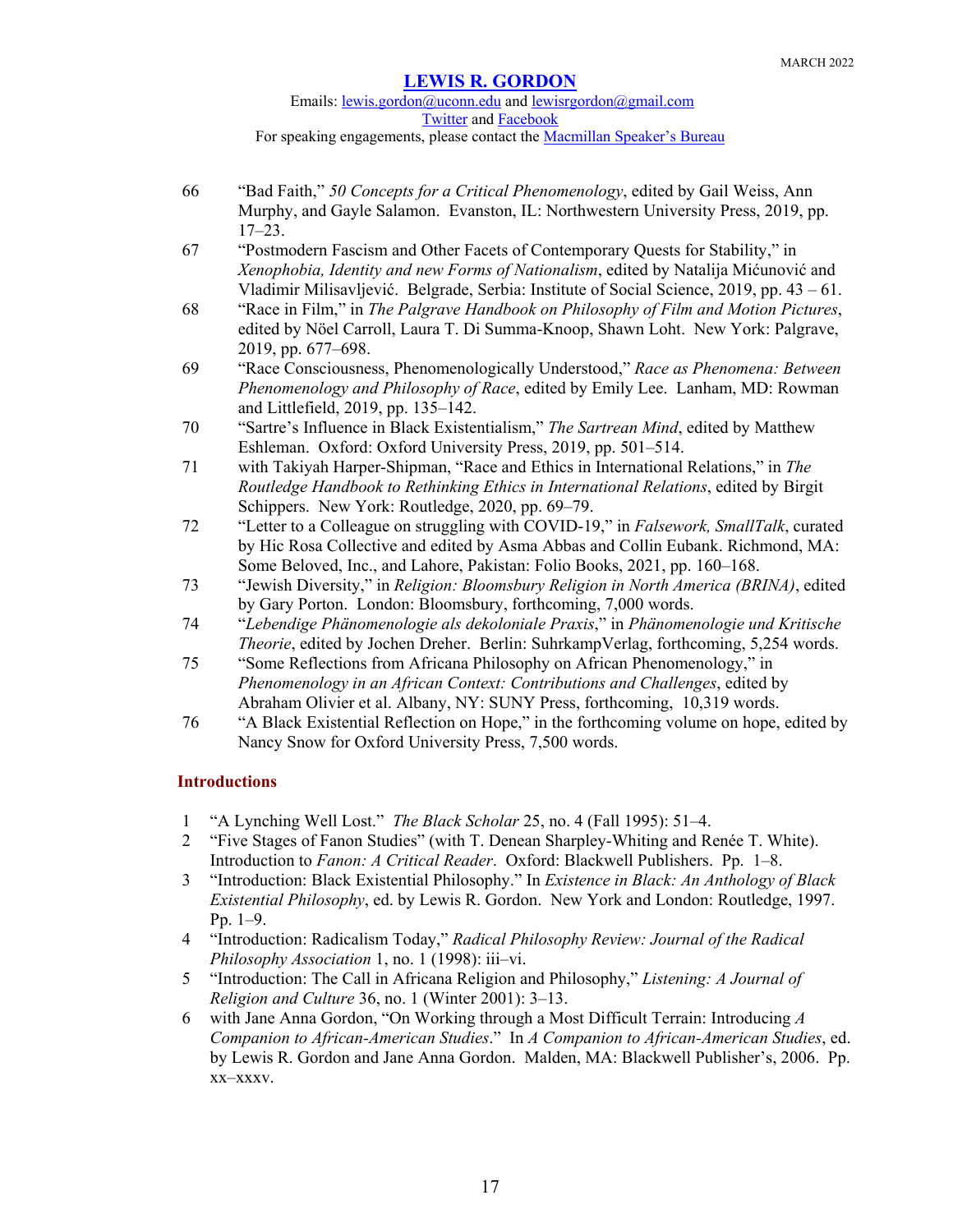Emails: [lewis.gordon@uconn.edu](mailto:lewis.gordon@uconn.edu) an[d lewisrgordon@gmail.com](mailto:lewisrgordon@gmail.com) [Twitter](https://twitter.com/lewgord) and [Facebook](https://www.facebook.com/LewisGordonPhilosopher/) For speaking engagements, please contact the [Macmillan Speaker's Bureau](https://www.macmillanspeakers.com/speaker/lewis-gordon/)

- 7 With Jane Anna Gordon. "Introduction: Not Only the Master's Tools." In *Not Only the Master's Tools: African-American Studies in Theory and Practice*, ed. by Lewis R. Gordon and Jane Anna Gordon. Boulder, CO: Paradigm Press, 2006. Pp. ix–xi.
- 8 with Ramón Grosfoguel, and Eric Mielants, ["Global Anti-Semitism in World-Historical](https://scholarworks.umb.edu/humanarchitecture/vol7/iss2/2/)  [Perspective: An Introduction,](https://scholarworks.umb.edu/humanarchitecture/vol7/iss2/2/)" *Journal of Human Architecture: Journal of the Sociology of Self-Knowledge* VII, no. 2 (Spring 2009): 1–14.
- 9 with Ramón Grosfoguel, and Eric Mielants, "Introduction: Decolonial Readings of Nations, States, Nation-States, and Statelessness," *[Journal of Contemporary Thought](https://fctworld.org/wp-content/uploads/2018/04/2010-Winter.htm)* 32 (Winter [2010\):](https://fctworld.org/wp-content/uploads/2018/04/2010-Winter.htm) 5–15.
- 10 with Jane Anna Gordon, Aaron Kamugisha, and Neil Roberts, "Introduction," *Journeys in Caribbean Thought: The Paget Henry Reader*, eds. Jane Anna Gordon, Lewis R. Gordon, Aaron Kamugisha, Neil Roberts, and Paget Henry. London, UK: Rowman & Littlefield International, 2016. Pp. 1–5.
- 11 with Jane Anna Gordon, "Introduction," special symposium on Paget Henry at 70, *Antigua and Barbuda Review of Books* 10, no. 1 (Summer 2017): 10–13.
- 12 with Fernanda Frizzo Bragato, "Introduction: Geopolitics and Decolonization Perspectives from the Global South," *Geopolitics and Decolonization: Perspectives from the Global South*. London, UK: Rowman & Littlefield International, 2018. Pp. 1–10.
- 13 ["Introduction: Forum on Creolizing Theory,](http://www.jffp.org/ojs/index.php/jffp/article/view/824)" *Journal of French and Francophone Philosophy/Revue de la philosophie française et de langue française* XXV, no 2 (2017): 1–5.
- 14 ["Introduction: Forum on Creolizing Critical Pedagogy and Political Theories of Education,](https://www.tandfonline.com/doi/full/10.1080/10714413.2018.1409513)" *The Review of Education, Pedagogy, and Cultural Studies* 40, no. 1 (2018): 1–4.
- 15 ["Introduction: Creolizing Political Theory in Conversation,](https://link.springer.com/article/10.1057/s41296-018-0214-7)" *Contemporary Political Theory* (2018): 1–2.
- 16 with Jane Anna Gordon, ["Executive Editors Introduction,](https://www.pdcnet.org/pga/content/pga_2021_0001_0001_0001_0003)" *Philosophy and Global Affairs* 1, no. 1 (2021): 1–3.

## **Afterwords, forewords, and prefaces**

- 1 Foreword to Joy Ann James's *Transcending the "Talented Tenth": Elites, Gender, and Agency in Black Intellectualism*. New York: Routledge, 1997. Pp. xi–xvi.
- 2 Foreword to new edition of Steve Biko's *I Write What I Like: A Selection of His Writings*, Preface by Archbishop Desmond Tutu, with an Introduction by Malusi and Thoko Mpumblwana, edited with a personal memoir by Aelred Stubbs C.R. Chicago: University of Chicago Press, 2002. Pp. vii–xiii.
- 3 Foreword to Diane Kaufmann Tobin, Gary A. Tobin, and Scott Rubin, *In Every Tongue: The Racial and Ethnic Diversity of the Jewish People.* San Francisco, CA: Institute for Jewish & Community Research, 2005. Pp. 1–15.
- 4 Foreword to *Shifting the Geography of Reason I*, edited by Clevis Headley and Marina Banchetti Robino. London: Cambridge Scholars Press. 2007. Pp. viii–xiii.
- 5 Foreword to Frantz Fanon, *Pele Negra, Máscaras Branca* [Brazilian Portuguese translation of *Black Skin, White Masks*], trans. Fflavio Rosa. Salvador, Bahia, Brazil: EDUFDBA (Editora da Universidade Federal da Bahia), 2008. Pp. 11–24.

**Translated into Spanish by Víctor Hugo Pacheco Chávez and published as ["Perder las](https://intervencionycoyuntura.org/perder-las-ilusiones-fanon-y-la-critica-de-la-razon/)  [ilusiones: Fanon y la crítica de la razón,](https://intervencionycoyuntura.org/perder-las-ilusiones-fanon-y-la-critica-de-la-razon/)"** *Intervención y Coyontura: Revista de Teoría y Critica Politica* **(enero 17, 2021).**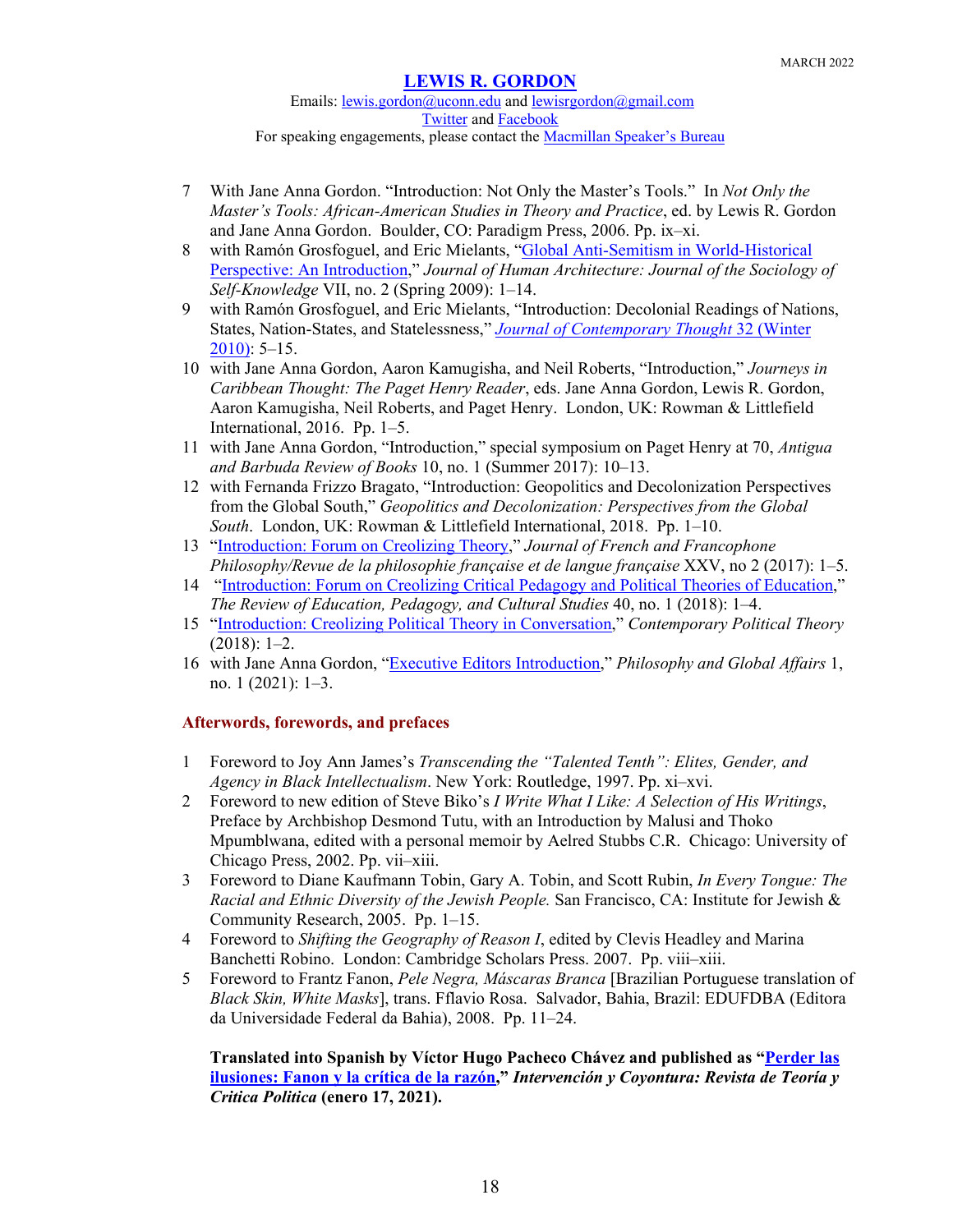Emails: [lewis.gordon@uconn.edu](mailto:lewis.gordon@uconn.edu) an[d lewisrgordon@gmail.com](mailto:lewisrgordon@gmail.com) [Twitter](https://twitter.com/lewgord) and [Facebook](https://www.facebook.com/LewisGordonPhilosopher/) For speaking engagements, please contact the [Macmillan Speaker's Bureau](https://www.macmillanspeakers.com/speaker/lewis-gordon/)

- 6 Foreword to Marilyn Nissim-Sabat, *Neither Victim nor Survivor: Thinking toward a New Humanity*. Lanham, MD: Lexington Books, 2009. Pp. 1–8.
- 7 "Preface," to Teodros Kiros, *Philosophical Essays*. Trenton, NJ: The Red Sea Press, 2010. Pp. xv–xvii.
- 8 Foreword to Michael Tillotson, *Invisible Jim Crow*. Trenton, NJ: Africa World Press, 2011. Pp. xiii–xix.
- 9 "Afterword: Living Fanon," *Journal of French and Francophone Philosophy / Revue de la philosophie française et de langue française* XIX, no. 1 (2011): 83–89. **[[Listed under journal articles, #55]**
- 10 Foreword to "The Underside of American Philosophy," to Rob Redding, *[Resurrection: A](https://www.amazon.com/Resurrection-Historical-African-American-Philosophers-ebook/dp/B007QZXBEY/ref=sr_1_1?ie=UTF8&qid=1334272019&sr=8-1)  [Historical Anthology of Two African American Philosophers](https://www.amazon.com/Resurrection-Historical-African-American-Philosophers-ebook/dp/B007QZXBEY/ref=sr_1_1?ie=UTF8&qid=1334272019&sr=8-1)*. Atlanta: RIC, 2012.
- 11 Foreword to Robert "Rob" Redding, Jr., *[Why Black Lives Matter: Borigination Explains How](http://www.amazon.com/Why-Black-Lives-Matter-Borigination-ebook/dp/B010VXXGT2/ref=sr_1_2?ie=UTF8&qid=1436127773&sr=8-2&keywords=Rob+Redding)  [to Get Police and Whites to Teat Blacks Like People](http://www.amazon.com/Why-Black-Lives-Matter-Borigination-ebook/dp/B010VXXGT2/ref=sr_1_2?ie=UTF8&qid=1436127773&sr=8-2&keywords=Rob+Redding)*. Fayetteville, Ga: RIC, 2015.
- 12 Afterword to Hanétha Vété-Congolo (ed.), *The Caribbean Oral Tradition: Literature, Performance, and Practice.* New York: Palgrave, 2016, pp. 191–196.
- 13 Foreword to Jean-Paul Rocchi, *Desiring Modes of Being Black: Literature and Critical Theory.* London, UK: Rowman & Littlefield International, 2018, pp. ix–xii.
- 14 Foreword to Mabogo P. More's, *Looking through Philosophy in Black: Memoirs*. London, UK: Rowman & Littlefield International, 2018, pp. xv–xx.

**Reprinted in revised forms as ["A South African Philosopher's Philosophical and](https://medium.com/colloquium/a-south-african-philosophers-intellectual-and-political-journey-2ce4174b5827)  [Political Journey"](https://medium.com/colloquium/a-south-african-philosophers-intellectual-and-political-journey-2ce4174b5827) in** *Colloquium* **(December 5, 2018).**

*[Rowman & Littlefield International's Blog](https://www.rowmaninternational.com/blog/a-south-african-philosopher-s-intellectual-and-political-journey?fbclid=IwAR1qYAm1Vkq9y3856XqvFKlRrUCv6GSYNTPMgdwTEcxOJWjrGwkcCmn1U0A)* **(December 5, 2018).**

*[Black Issues in Philosophy](https://blog.apaonline.org/2018/12/11/black-issues-in-philosophy-a-south-african-philosophers-intellectual-and-political-journey/)* **(December 12, 2018):**

**["Looking through Philosophy in Black,](https://www.newframe.com/looking-through-philosophy-black/?fbclid=IwAR2kgzvv-t4P2NVQLkDaSy868W9FRGA27BaX2GiaJmOHlFNZlemiKYtvZJs)"** *The New Frame* **(11 December 2018).**

15 Foreword to Nathalie Etoke, *Melancholia Africana: The Indispensable Overcoming of the Black Condition*, trans. Bill Hamlett. London, UK: Rowman & Littlefield International, 2019, pp. ix –xv.

**Reprinted in revised form as ["For/Giving and Other Challenges in Nathalie Etoke's](https://blog.apaonline.org/2019/05/14/for-giving-and-other-existential-challenges-in-nathalie-etokes-melancholia-africana/)**  *[Melancholia Africana](https://blog.apaonline.org/2019/05/14/for-giving-and-other-existential-challenges-in-nathalie-etokes-melancholia-africana/)***,"** *Black Issues in Philosophy* **(May 14, 2019).**

**Reprinted in** *Colloquium* **[\(July 4, 2019\)](https://medium.com/colloquium/nathalie-etoke-on-for-giving-and-other-existential-challenges-e8efa1590987).**

- 16 "Dialectics of Sight: Foreword to the Wayland Rudd Collection," *[The Wayland Rudd](https://uglyducklingpresse.org/publications/the-wayland-rudd-collection/)  [Collection](https://uglyducklingpresse.org/publications/the-wayland-rudd-collection/)*, New York: Ugly Duckling Press, 2021, 8–18.
- 17 Foreword to Shane Epting, *The Morality of Urban Mobility: Technology and Philosophy of the City*, Lanham: Rowman & Littlefield, 2021, ix–xii.
- 18 Afterword, *Partisan Universalism: Essays in Honour of Ato Sekyi-Otu*, edited by Gamal Abdel-Shehid and Sofia Noori. Nairobi, Kenya: Daraja Press, 2021, 255–63.
- 19 Foreword to Devon Johnson, *Black Nihilism & Antiblack Racism*, London: Rowman & Littlefield, 2021, xii–x.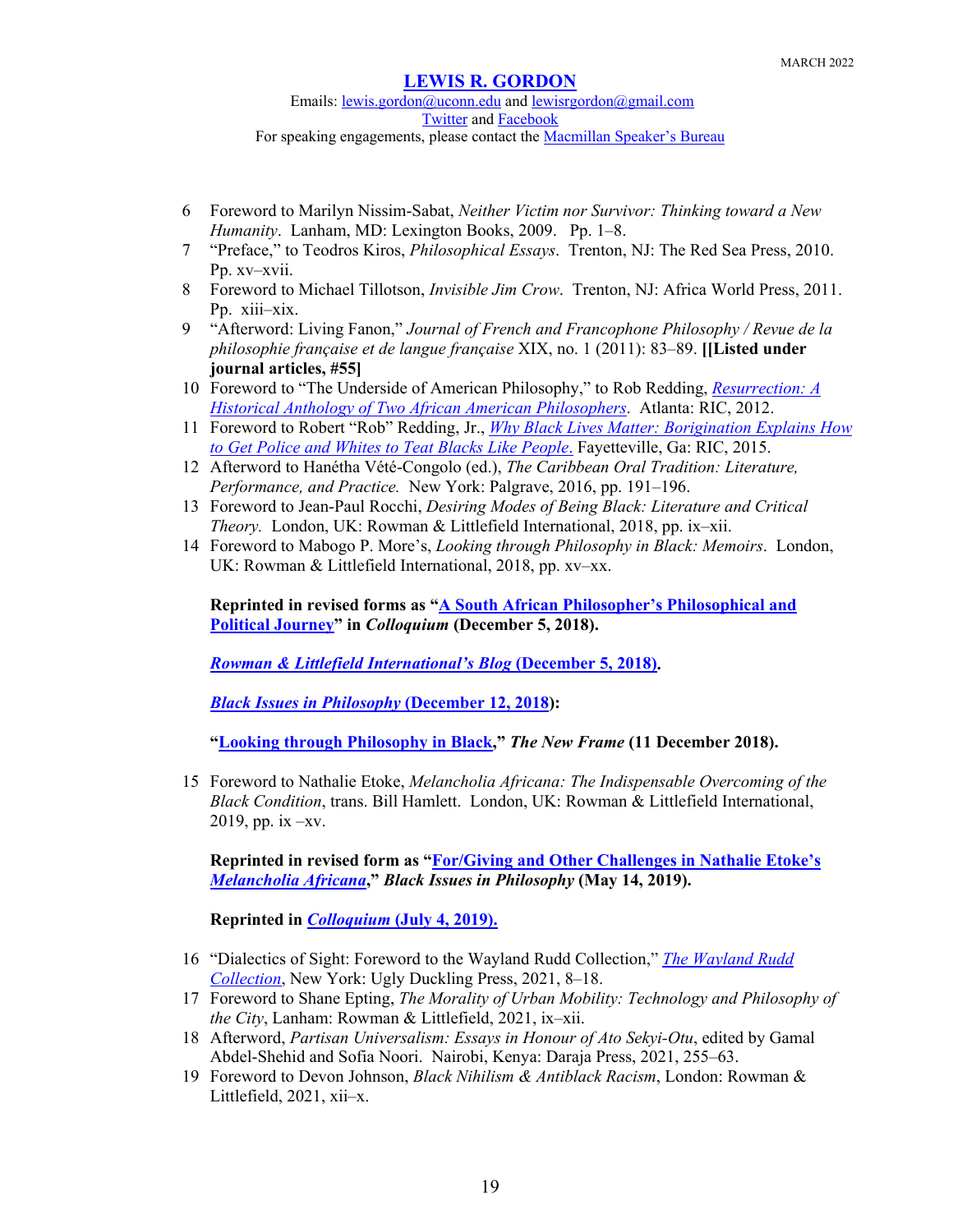20 Foreword to Li Beilei, 表征与文学写作策略:詹姆士·约翰逊的研究 (*Strategies of Representation and Literary Writings: The Study of James W. Johnson*), forthcoming, 1,8500 words.

## **Book reviews:**

- 1 "Review of Cornel West's *Race Matters*," *Political Affairs* 73, no. 2 (February 1994): 34–37.
- 2 "Review of Thomas C. Anderson's *Sartre's Two Ethics*," *Canadian Philosophical Reviews / Revue Canadienne de Comptes rendus en philosophie* (April 1995): 73–77.
- 3 "African-American Philosophy in Film: *Sankofa*," *Newsletter on Philosophy and the Black Experience* 95, no. 1 (Fall 1995): 18–19.
- 4 "Review of Anthony Appiah and Amy Gutmann's *Color Conscious,*" *Annals of the American Academy of Political and Social Science* 556 (March 1998): 209–210.
- 5 "Anthony Bogues's *Caliban's Freedom: The Early Political Thought of C.L.R. James*," *The APA Newsletter on Philosophy and the Black Experience* 98, no. 2 (Spring 1999): 41–42.
- 6 "Rainier Spencer's *Spurious Issues* and *Challenging Multiracial Identity*," *Journal of Black Studies* (March 22, 2007): 1–3.
- 7 "Polycarp A. Ikuenobe's *Philosophical Perspectives on Communalism and* Morality in Africa," *Philosophy in Review* 27, no. 2 (April 2007): 128–129.
- 8 "Bruce Kuklick's *Black Philosopher, White Academy: The Career of William Fontaine*," *Journal of American Ethnic History* 30, no. 3 (Spring 2011): 102–104.
- 9 "On Naomi Zack's *The Ethics and Mores of Race*," *Radical Philosophy Review* 15, no. 2 (2012): 351–356.
- 10 "Matthieu Renault's *Frantz Fanon: De l'anticolonialisme à la critique Postcoloniale*," *Palimpsest: A Journal on Women, Gender, and the Black International* 4, no. 2 (2015): 211–213.
- 11 ["Some Thoughts on Juliet Hooker's](https://blog.apaonline.org/2018/06/12/some-thoughts-on-juliet-hookers-theorizing-race-in-the-americas/) *Theorizing Race in the Americas*," *The APA Blog Series Black Issues in Philosophy* (June 12, 2018).
- 12 "On Donna Jones's *[The Racial Discourse of Life Philosophy](https://blog.apaonline.org/2018/07/10/black-issues-in-philosophy-on-donna-joness-the-racial-discourses-of-life-philosophy/)*," *The APA Blog Series Black Issues in Philosophy* (July 10, 2018).
- 13 ["Anthony J. Steinbock's](file://Users/lewis/Documents/Lewis%20Gordon) *Moral Emotions*," *The APA Blog Series Black Issues in Philosophy* (2 November 2018).
- 14 "Barrett Holmes Pitner's *[The Crime Without a Name](https://blog.apaonline.org/2021/11/09/barrett-holmes-pitners-the-crime-without-a-name/)*," *The APA Blog Series Black Issues in Philosophy* (9 November 2021).

## **Scholarly Dictionary Entries**

- 1 "Black Consciousness." *Norton Dictionary of Modern Thought*, ed. by Lord Bullock. London: W.W. Norton Publishers, 1999, p. 84.
- 2 "New Humanism." *Ibid*, p. 583.
- 3 "Revolutionary Violence." *Ibid*, p. 756.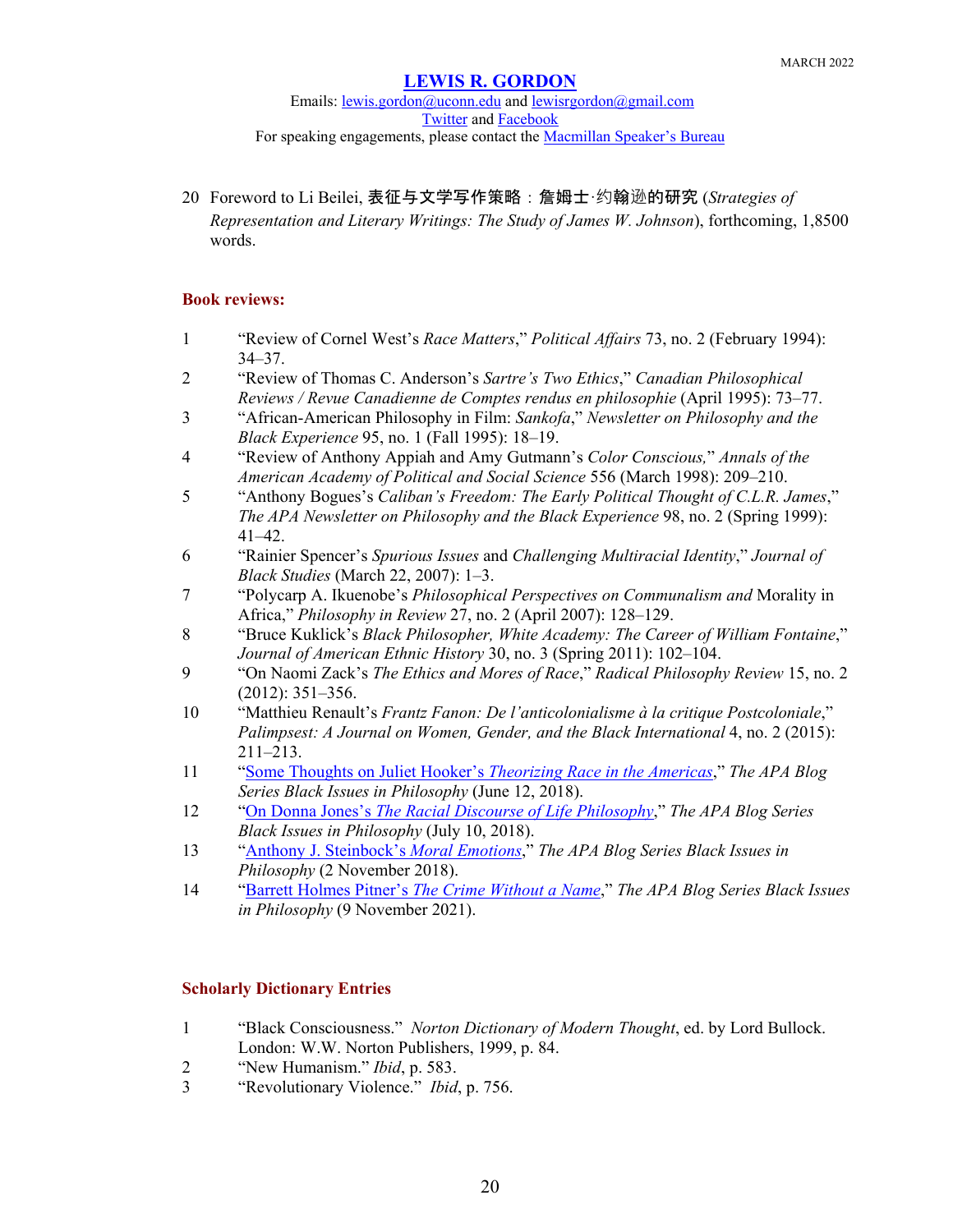Emails: [lewis.gordon@uconn.edu](mailto:lewis.gordon@uconn.edu) an[d lewisrgordon@gmail.com](mailto:lewisrgordon@gmail.com) [Twitter](https://twitter.com/lewgord) and [Facebook](https://www.facebook.com/LewisGordonPhilosopher/) For speaking engagements, please contact the **Macmillan Speaker's Bureau** 

4 "African Humanism." *New Dictionary of the History of Ideas*. New York: Scribner and Sons, 2005.

### **Annotated Bibliography**

1 Nelson Maldonado-Torres and Lewis R. Gordon. 2012. *Oxford Bibliographies: [The](http://oxfordbibliographiesonline.com/view/document/obo-9780199766581/obo-9780199766581-0024.xml)  [Caribbean Philosophical Association](http://oxfordbibliographiesonline.com/view/document/obo-9780199766581/obo-9780199766581-0024.xml)*.

### **Translations**

- 1 Sonia Dayan-Herzbrun, ["A Life that Is Not One"](https://blog.apaonline.org/2020/05/26/a-life-that-is-not-one/) (from French), *American Philosophical Association Blog Series Black Issues in Philosophy* (May 26, 2020).
- 2 Sonia Dayan-Herzbrun, ["To Undisciplined Knowledge: Toward a New Geography of](https://www.pdcnet.org/pga/content/pga_2021_0001_0001_0005_0021)  [Reason"](https://www.pdcnet.org/pga/content/pga_2021_0001_0001_0005_0021) (from French), *Philosophy and Global Affairs* 1, no. 1 (2021) 5 – 21.

## **Series Co-editor**

- 1 With Paget Henry: *Africana Thought*. New York: Routledge. 1999–2002
- **2** With Jane Anna Gordon: *[Global Critical Caribbean Thought](http://www.rowmaninternational.com/our-publishing/series/global-critical-caribbean-thought/)*. London: Rowman & Littlefield International. 2014–
- 3 With Rozena Maart, Epifania Amoo-Adare, and Sayan Dey. *Academics, Politics and Society in the Post-Covid World*. Delhi: Routledge. 2021–

## **Executive and Founding or Co-Founding Editor**

- 1 *[Radical Philosophy Review](https://www.pdcnet.org/radphilrev)*. Published by Brill Publishers and then The Philosophical Documentation Center. Edited volumes 1–5 (1997– 2002).
- 2 *The American Philosophical Association Blogs: [Black Issues in Philosophy](https://blog.apaonline.org/tag/black-issues-in-philosophy/)* (biweekly, from Fall 2018–).
- 3 with Jane Anna Gordon, *[Philosophy and Global Affairs](https://www.pdcnet.org/pga?__cf_chl_jschl_tk__=e5fe1638e0c440ce543f303b0a408ab7a86d7487-1592973586-0-ARQf1keOeI6Han1vjxenb1mAuwQN6K7Iezl43efjZbnn2M6h8Ink9LFjUdji9StCUhXWcw8O8R3ylXkk75XM6clb1J7rHJ9Z5PQd0RIBRcNsh7mqd_4A0EIalgflsU0pdTPoQVdGMmxgJ_oyOFaGwssQpG0jq3g7XG6fLIXXi_Mkoj57tkO_nKSj-nh9Z20HorCxZelqUA7QN_UO14amXS9Lg1FckUbRb2Jto_qzYYDtOore9qIdAtpHYG6e-lCMKPMGHekjK20kysGXmYNSxLE)* (co-founded 2020). Published thus far: <u>Vol. 1, no. 1;</u> [Vol. 1, no. 2.](https://www.pdcnet.org/collection-anonymous/browse?fp=pga&fq=pga/Volume/8999%7C1/8998%7CIssue:%202/)

### **Select Articles and Essays in News, Newsletters, Magazines, Blogs, and Other Forums:**

- 1 "Racism as a Form of Bad Faith." *The American Philosophical Association Newsletter on Philosophy and the Black Experience* 92, no. 2 (Fall 1993): 6–8.
- 2 "Overcoming the 'Hurdles' of Graduate School." *Nomo* (Fall 1993): 3–4.
- 3 "Joint-Appointments from an African American Faculty Member's Perspective." *The American Philosophical Association Newsletter on Philosophy and the Black Experience* 93, no. 1 (Spring 1994): 20–21.
- 4 "Reflections on the 40th Anniversary of *Brown v. Board of Education*." *Political Affairs* 73, no. 11 (November 1994): 7–10, 15
- 5 "A Short History of the 'Critical' in Critical Race Theory," *The APA Newsletter on Philosophy and the Black Experience* 98, no. 2 (Spring 1999): 23–26.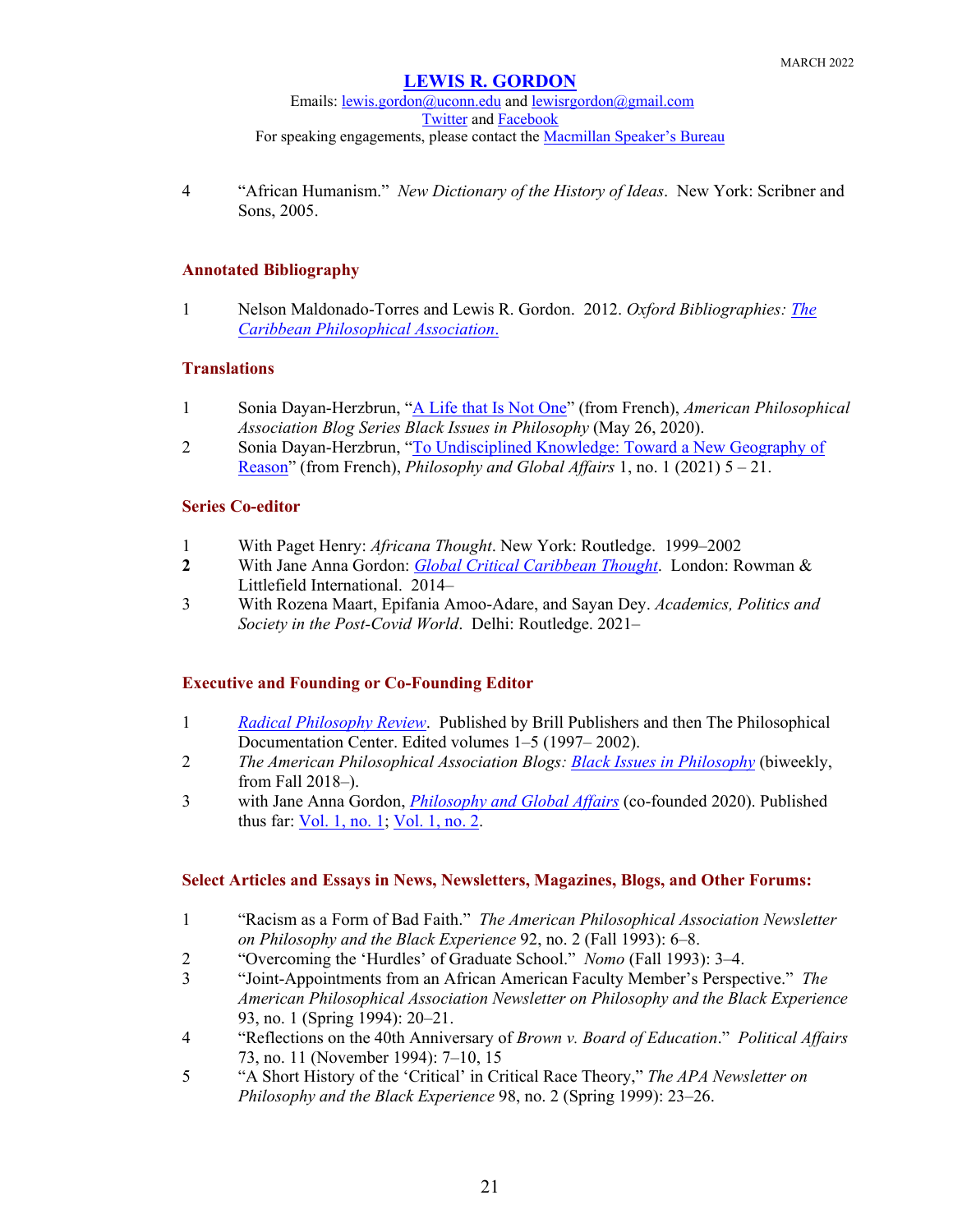Emails: [lewis.gordon@uconn.edu](mailto:lewis.gordon@uconn.edu) an[d lewisrgordon@gmail.com](mailto:lewisrgordon@gmail.com) [Twitter](https://twitter.com/lewgord) and [Facebook](https://www.facebook.com/LewisGordonPhilosopher/) For speaking engagements, please contact the **Macmillan Speaker's Bureau** 

- 6 "'Let the Blues Be Your Guide': Thoughts on Keith Glover, Keb Mo', and Anderson Edwards's *Thunder Knocking on the Door: A Bluesical Tale of Rhythm and Blues.*" *Playbill*. Providence: Trinity Repertory Theater, February 2002. Pp. 37, 39.
- 7 ["The Market Colonization of Intellectuals,](https://truthout.org/articles/the-market-colonization-of-intellectuals/)" *truthout* (Tuesday, 6 April 2010).

**Reprinted in a variety of forums, including the** *CODESRIA Bulletin* **1 & 2 (2011)**

**Translated into Croatian by Stipe Curković as "Tržišna kolonizacija intelektualaca,"** *Le Monde Diplomatique–Hrvatsko Izdanje /* **rujan 2013: 18–20.** 

8 "The Problem with [Affirmative Action,](https://truthout.org/articles/the-problem-with-affirmative-action/)" *truthout* (Tuesday, 16 August 2011).

**Reprinted in** *[Pambazuka News](https://www.pambazuka.org/governance/problem-affirmative-action)* **(18 August 2011).**

**Reprinted as "Affirmative Action Meets White Mediocrity," in** *Thinking Africa: Special Supplement to the Mail & Guardian* **(August 26 to September 1, 2011): 1 and 3.**

9 ["Remembering Fanon: Setting Afoot a New Humanity,](https://www.pambazuka.org/governance/remembering-fanon-setting-afoot-new-humanity)" Pambazuka News (2011-12-05), no. 561.

**Reprinted in** *[truthout](https://truthout.org/?s=remembering+Fanon)* **(12 December 2020).**

**Reprinted and translated into Portuguese as ["Lembrando de Fanon Hoje, 6 de](http://centroculturalvirtual.com.br/conteudo/lembrando-de-fanon-hoje-lewis-r-gordon)  [Dezembro de 2011,](http://centroculturalvirtual.com.br/conteudo/lembrando-de-fanon-hoje-lewis-r-gordon)"** *ctrl+alt+dança***.**

**Reprinted and translated into French as ["Pour se souvenir de Fanon Aujourd'hui,](http://readingfanon.blogspot.com/2011/12/pour-se-souvenir-de-fanon-aujourdhui.html#more)  [Décembre 6, 2011,](http://readingfanon.blogspot.com/2011/12/pour-se-souvenir-de-fanon-aujourdhui.html#more)"** *The Frantz Fanon Blog* **(December 8, 2011).**

- 10 ["Of Illicit Appearance: The L.A. Riots/Rebellion as a Portent of Things to Come,](https://truthout.org/articles/of-illicit-appearance-the-la-riots-rebellion-as-a-portent-of-things-to-come/)" *truthout* (Saturday, May 12, 2012).
- 11 ["Letter to a Reporter,](https://truthout.org/articles/letter-to-a-reporter/)" *truthout*, (January 15, 2013).
- 12 ["Christopher Dorner and the LAPD: America's Native Sons,](https://truthout.org/articles/christopher-dorner-and-the-lapd-americas-native-sons/)" *truthout* (February 26, 2013)
- 15 ["A Thought for Women's History Month: Anna Julia Cooper,](https://truthout.org/articles/a-thought-for-womens-history-month-anna-julia-cooper/)" *truthout* (March 12, 2013).
- 16 ["On Black Women Domestic Workers,](https://truthout.org/?s=Women+Domestic+Workers&post_type=all)" *Speakout* (March 21, 2013).
- 17 ["A Letter to the Editor,](http://www.temple.edu/herald/43_4/LettertotheEditor422LewisGordon.htm)" *Temple Faculty Herald* 43, no. 2 (April 2013
- 18 ["Temple's Story: What White Faculty Could Learn from Black Faculty,](https://truthout.org/?s=+What+White+Faculty+Could+Learn+from+Black+Faculty&post_type=all)" *Speakout* (April 30, 2013).
- 19 "Remembering William R. Jones (1933–2012): Philosopher and Freedom Fighter," *APA Newsletter on Philosophy and the Black Experience* 12, no. 2 (Spring 2013): 12–13.
- 20 "Unjust Justice," *histories of violence.com* (July 2013): <http://historiesofviolence.com/reflections/lewis-gordon-unjust-justice/> (site no longer accessible)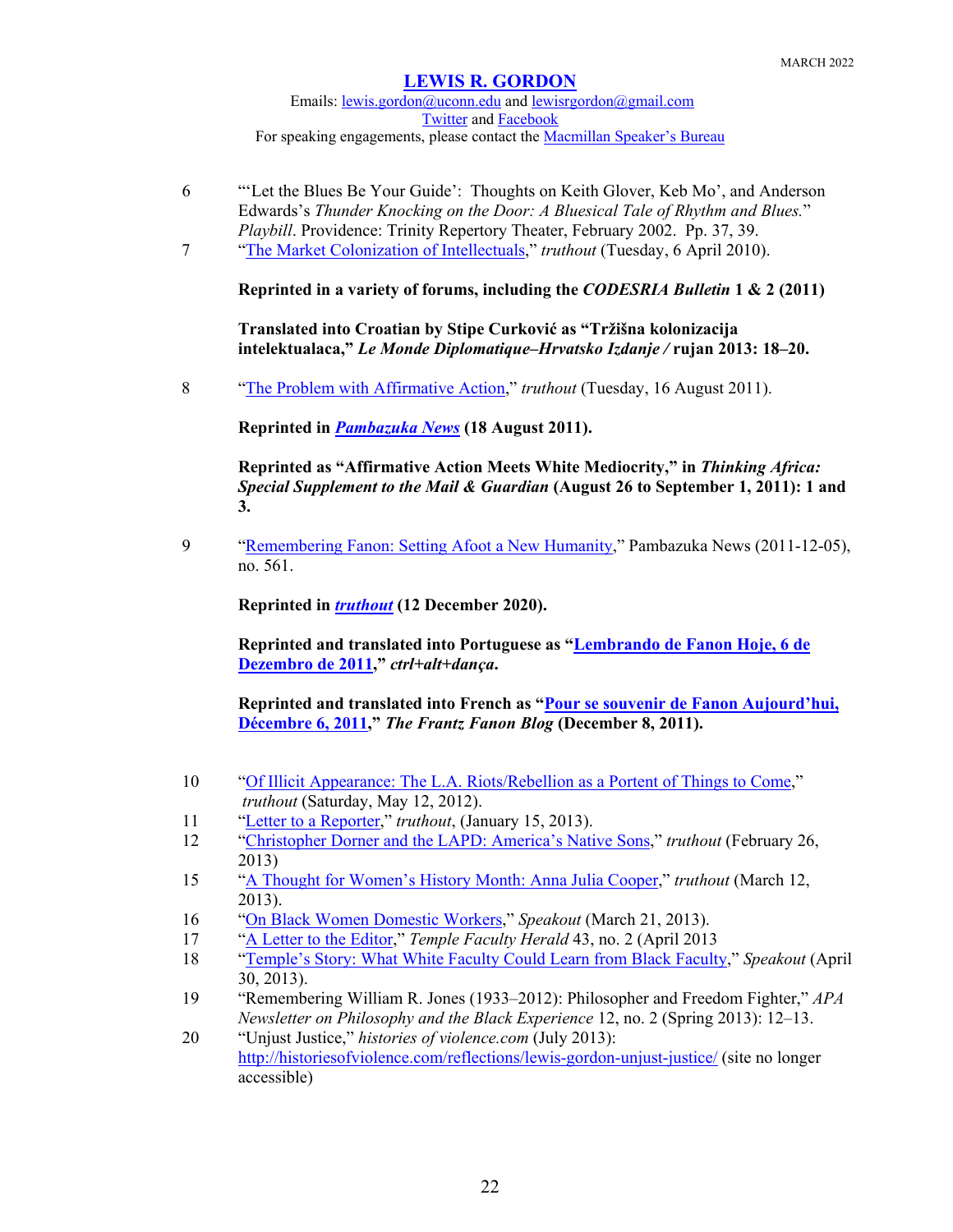Emails: [lewis.gordon@uconn.edu](mailto:lewis.gordon@uconn.edu) an[d lewisrgordon@gmail.com](mailto:lewisrgordon@gmail.com) **[Twitter](https://twitter.com/lewgord)** and **Facebook** For speaking engagements, please contact the [Macmillan Speaker's Bureau](https://www.macmillanspeakers.com/speaker/lewis-gordon/)

## **Reprinted or linked on many sites, including** *[truthout.org](https://truthout.org/articles/unjust-justice/)* **(22 July 2013).**

## **Reprinted in** *On Violence* **1 (2013–2014): 102–109.**

19 ["Farewell](https://truthout.org/?s=Farewell+Madiba) Madiba," *truthout* / *Speakout* (10 December 2013).

## **Reprinted, posted, and linked on many sites, in some instances under the title "Farewell Mandela" or "Farewell Madiba" and translated into Spanish as "Adiós."**

| 20 | "On the Movie 'Divergent': Virtue Facing Dystopia," truthout (7 April 2014).             |
|----|------------------------------------------------------------------------------------------|
|    | Artistic Plate commentary: "The World Stage: Israel." In Kehinde Wiley: A New            |
|    | Republic, edited by Eugenie Tsai. New York: Brooklyn Museum / DelMonico Books            |
|    | 2015. Pp. 117-118. In conjunction with Exhibition on the Work of Kehinde Wiley,          |
|    | The Brooklyn Museum.                                                                     |
| 21 | Liner notes: "On The Spectacle of An-Other," for the Vuma Levin Quintet's CD: <i>The</i> |
|    | Spectacle of An-Other $(2015)$ .                                                         |
| 22 | "Lewis R. Gordon on Frantz Fanon and the Art of Embodying Blackness," Mail &             |
|    | Guardian (30 August 2015).                                                               |
| 23 | "Льюис Гордон. Типы ученых, гуманитариев и высшей интеллигенции," trans.                 |
|    | Maria Kaplun ("Types of Academics and Other Kinds of Intellectuals") $\Sigma$ : Syg ma   |
|    | (04 февраля 2016).                                                                       |
| 24 | "On Star Wars: The Force Awakens or Daddy Issues Continued but" Daily Nous               |
|    | (21 December 2015).                                                                      |
| 25 | Featured reflecting on contemplation and Fanon today in the audio installation of        |
|    | Myron Beasley's "Introduction: The Pink Tube & the Incorrigible Disturber of the         |
|    | Peace," Liminalities 12, no. 2 (2016): http://liminalities.net/12-2/intro.html           |
| 26 | "Continues to Rise: Muhammad Ali (1942–2016), Viewpoint Magazine (June 7,                |
|    | 2016): https://viewpointmag.com/2016/06/07/continues-to-rise-muhammad-ali-1942-          |
|    | 2016/                                                                                    |
|    | Reprinted, with small revision, in <i>truthout</i> (17 July 2016).                       |
|    |                                                                                          |
|    | French translation, "Toujours plus haut: Muhammad Ali," trans. Sonia                     |
|    | Dayan-Herzbrun, Tumultes, numéro 47 (2016): 61-69.                                       |
| 28 | "Perilous Times," The Con (20 January 2017).                                             |
| 29 | "Opinion: Philosophers on Trump," The Philosophers' Magazine, no. 76 (2017).             |
| 30 | "How Did We Get Here? Reflections on the Transition of Power from Obama to               |
|    |                                                                                          |

- [Trump,](https://truthout.org/articles/how-did-we-get-here-reflections-on-the-transfer-of-power-from-obama-to-trump/)" *Truthout* (11 February 2017).
- 31 ["Decolonization Matters,](https://www.rowmaninternational.com/blog/decolonization-matters/)" *Rowman & Littlefield International's Blog* (4 November 2017).
- 32 "Introducing *[Black Issues in Philosophy](https://blog.apaonline.org/2017/10/17/black-issues-in-philosophy-introduction/)*," *The APA Blog Series Black Issues in Philosophy* (7 October 2017).
- 34 "[The African Decolonial Thought of Oyèrónké Oyĕwùmí](https://blog.apaonline.org/2018/03/23/black-issues-in-philosophy-the-african-decolonial-thought-of-oyeronke-oyewumi/)," *The APA Blog Series Black Issues in Philosophy* (23 March 2018).
- 35 ["How Should We Remember 1968?"](http://stateofnatureblog.com/one-question-how-should-we-remember-1968/#Lewis) *One Question Forum: State of Nature* (23 May 2018).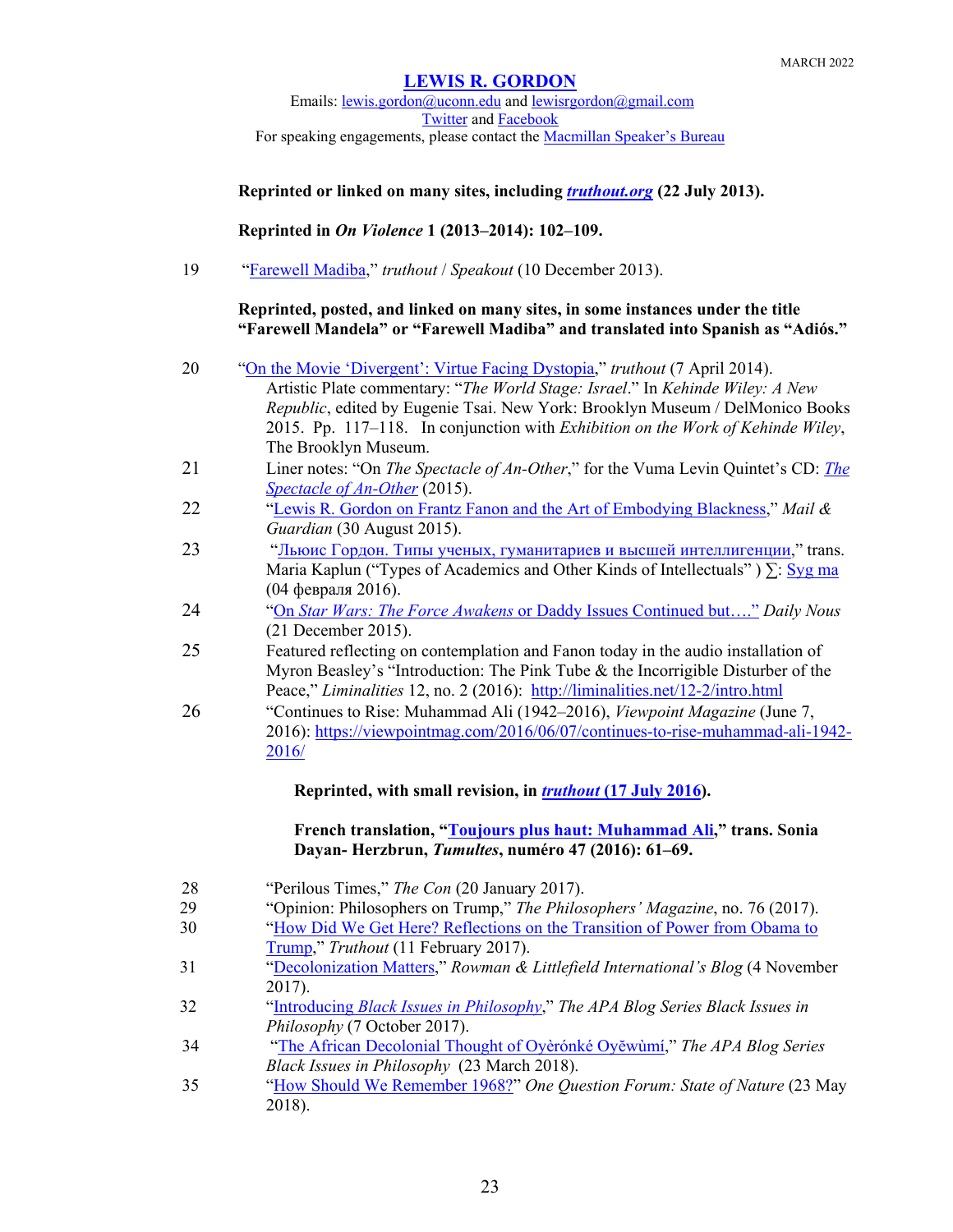## Emails: [lewis.gordon@uconn.edu](mailto:lewis.gordon@uconn.edu) an[d lewisrgordon@gmail.com](mailto:lewisrgordon@gmail.com) [Twitter](https://twitter.com/lewgord) and [Facebook](https://www.facebook.com/LewisGordonPhilosopher/) For speaking engagements, please contact the [Macmillan Speaker's Bureau](https://www.macmillanspeakers.com/speaker/lewis-gordon/)

| 36 | "Samir Amin: Shifting the Geography of Reason," New Frame (17 August 2018).                                                                                                 |
|----|-----------------------------------------------------------------------------------------------------------------------------------------------------------------------------|
|    | Reprinted in a variety of on-line forums, including <i>Black Issues in Philosophy</i> (4<br>September 2018).                                                                |
|    | In Spanish translation by Alejandro De Oto as "Samir Amin: Cambiando la<br>Geografía de la razón," FM La Patriada (10 Septembre 2018).                                      |
| 37 | "Thinking Logics of New Left and Right of '68," Thread (December 2018).                                                                                                     |
| 38 | "Nkiru Nzegwu: Philosopher, Artist, Art Historian, and Trail Blazer," Black Issues in<br>Philosophy (March 5, 2019).                                                        |
| 39 | "Bénédicte Boisseron's Afro-Dog," Black Issues in Philosophy (1 October 2019).                                                                                              |
| 40 | "Rob Redding's Why Black Lives Matter: Borigination Explains How to Get Police<br>and Whites to Treat Blacks Like People," Black Issues in Philosophy (10<br>December2019). |
| 41 | "A Reflection on Loss," Black Issues in Philosophy (6 October 2020).                                                                                                        |
| 42 | "Trump Loyalists Want to Uphold a Long American Tradition: White License,"<br>truthout (10 January 2021).                                                                   |
| 43 | "Storming the Capitol Building Is Not a Privilege," Black Issues in Philosophy (12)<br>January 2021).                                                                       |
| 44 | "Long Read   The joy of Steve McQueen's 'Small Axe'," The New Frame (31)<br>January 2021).                                                                                  |
| 45 | "White Supremacists Among Us-Discomfiting but True," Contending Modernities<br>(2 February 2021).                                                                           |
| 46 | "An Afro-Jewish Critique of Jews Against Liberation," Contending Modernities (26<br>March 2021).                                                                            |
| 47 | "Derek Chauvin Trial: 3 Questions American Needs to Ask About Seeking Racial<br>Justice in a Court of Law," The Conversation (12 April 2021).                               |
|    | Reprinted in <i>The Forward</i> (14 April 2021).<br>Reprinted in <b>UCONN Today</b> (15 April 2021).                                                                        |
| 48 | "The Colonization of Philosophy," Philosophy Forum, Miami Institute for the Social<br>Sciences (10 May 2021).                                                               |
| 49 | "A Reflection on Juneteenth," Black Issues in Philosophy (22 June 2021).                                                                                                    |
|    | Reprinted in <i>The New Frame</i> (28 June 2021).                                                                                                                           |
| 50 | "On Antique Spoons: Chapters on Love, Loss and the Politics of Memory," Black                                                                                               |
| 51 | Issues in Philosophy (3 August 2021).<br>"Decolonising Freedom: Towards the Decolonisation of Normative Life," The New                                                      |
| 52 | Frame (23 August 2021).<br>"Remembering Yvonne Patricia Solomon, 1943–2004," in <i>From generation to</i>                                                                   |
|    | generation: King's legacy endures in families' movement stories, in The Forward (16<br>January 2022).                                                                       |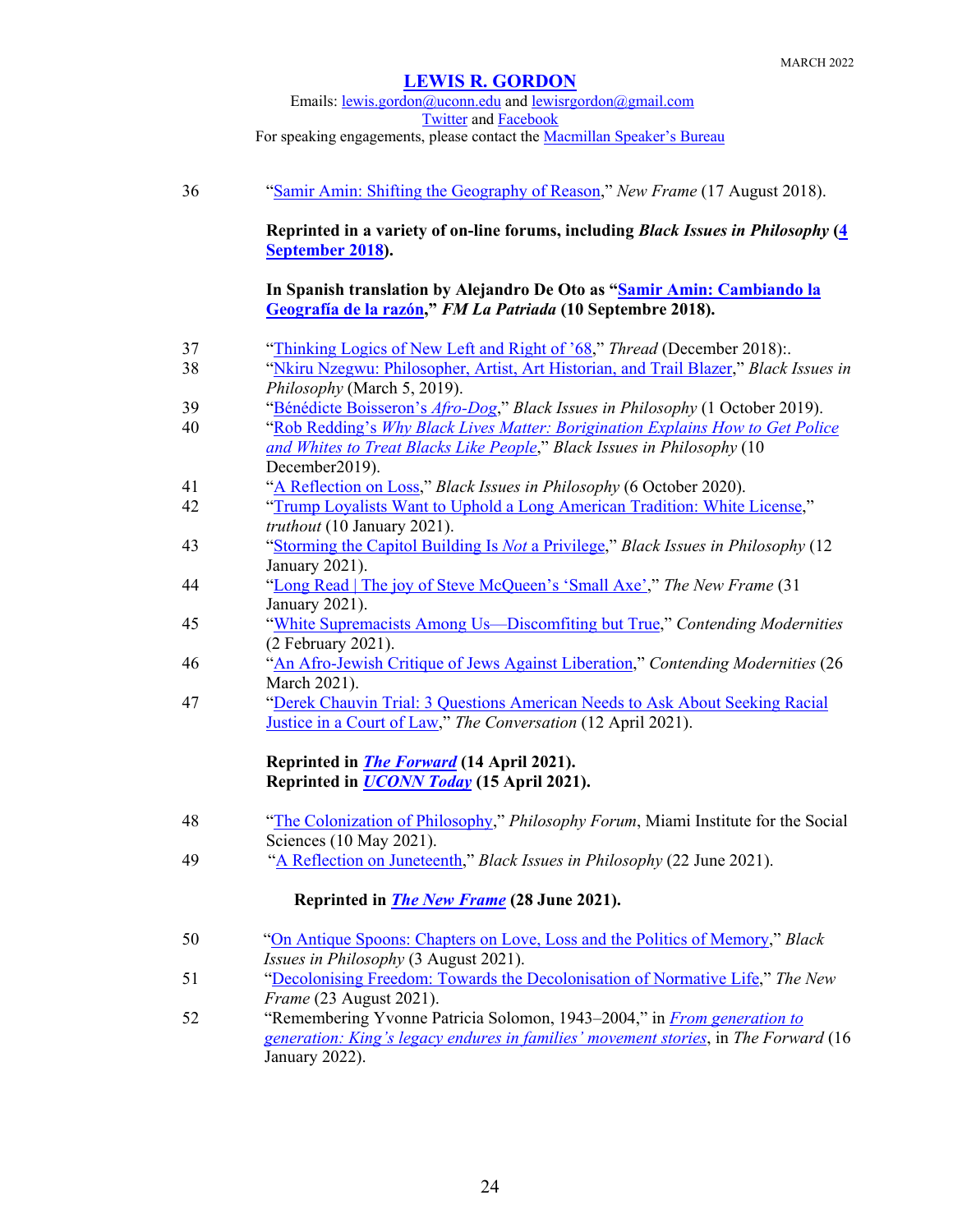Emails: [lewis.gordon@uconn.edu](mailto:lewis.gordon@uconn.edu) an[d lewisrgordon@gmail.com](mailto:lewisrgordon@gmail.com) [Twitter](https://twitter.com/lewgord) and [Facebook](https://www.facebook.com/LewisGordonPhilosopher/) For speaking engagements, please contact the [Macmillan Speaker's Bureau](https://www.macmillanspeakers.com/speaker/lewis-gordon/)

## **Select Podcast, Televised, and Recorded Lectures and Panel Discussions:**

- 1 ["Decolonizing Thought: A Task of African-American Philosophy.](https://earchives.lib.purdue.edu/digital/collection/msp194/id/66/rec/2)" Panel III: Personal Reflections: A. Stories of Trials, Tribulations, and Surmounting, B. The Unyielding Value of Though. Philosophy Born of Struggle Conference Archives. Philosophy Born of Struggle Annual Meeting. Rutgers University. Newark, NJ. (October 2003).
- 2 ["Must Revolutionaries Sing the Blues?"](https://earchives.lib.purdue.edu/digital/collection/msp194/id/86/rec/6) Philosophy Born of Struggle Conference Archives. Philosophy Born of Struggle Annual Meeting. Rutgers University. New Brunswick. NJ. (October 2004).
- 3 ["Not Only a Master's Tool: Philosophy of Science in Africana Philosophy.](https://earchives.lib.purdue.edu/digital/collection/msp194/id/125/rec/3)" In *Philosophy and the Scientific Spirit*. Philosophy Born of Struggle Conference Archives. Thirteenth Annual Philosophy Born of Struggle Conference. New School University. New York City (October 2006)
- 4 *Phi Beta Kappa Lecture* "On Love, Beauty, and Knowledge" (May 2009).
- 5 ["On Working through Race and Judaism: Lessons from Gary Tobin"](https://www.youtube.com/watch?v=jY3fCXWCHzY) (November 2009).
- 6 ["On Sartrean Solidarity with Black Liberation"](https://www.youtube.com/watch?v=63gxqihbpQ0) (February 2010).
- 7 ["Fanon and](https://vimeo.com/43036768) Violence," *History of Violence Series* (June 2010).
- 8 "Some Thoughts on Philosophy and Politics," *Libertad/Freedom, Philosophy/Filosofìa*, *Politics/Política*, Universidad Javeriana. Bogota, Colombia. (November 2009
- 9 [Philosophical Installations series—](https://philinstall.uoregon.edu/#independent-videos)"Lewis R. Gordon—Philosophy at home" (December 2010). On YouTube: [Lewis Gordon Drumming](https://www.youtube.com/watch?v=A4x2dUDfFew) ; [Lewis R. Gordon—Philosophy at Home](https://www.youtube.com/watch?v=XHwvm3wOSGE) ; [Philosophy Beyond the Classroom 2](https://www.youtube.com/watch?v=geSk95F0d4Q) ; [Beyond the Classroom \(continued\)](https://www.youtube.com/watch?v=GWc_kOdjCyE)
- 10 ["«Quand je suis là, elle n'y est pas»: On the Monstrous Threat of Reasoned Black Desire,](https://www.youtube.com/watch?v=AQxlAJGrerw&list=PL7B1CBDE0CFE5BAEE&index=2&feature=plpp_video)" *States of Black Desire,* African American Research Collegium Conference, Paris, France (April 2011).
- 11 ["Critical Rhythms,](https://www.youtube.com/watch?v=9sOkhKraiHs)" *Critical Refusals Conference*, University of Pennsylvania (October 2011).
- 12 ["Below Even The Other: Colonialism's Violent Legacy—in Honor of Fanon,](https://www.youtube.com/watch?v=X8aZnI5Foxs)" *COLLOQUE INTERNATIONAL: De la terreur à l'extrême violence*, Belgrade (December 2011)./ [Full](http://www.youtube.com/playlist?list=PL31BA590F37294B1C)  [conference.](http://www.youtube.com/playlist?list=PL31BA590F37294B1C)
- 13 ["W.E.B. Du Bois and Philosophy in a Time of Crisis"](http://www.youtube.com/watch?v=Vqn3tr9V-1Y&feature=related) (February 2012).
- 14 ["Race beyond Disciplinary Decadence,](https://www.youtube.com/watch?v=DBU7enegAMI)" *President's Symposium on Diversity*, UCONN-Storrs, CT (April 2012).
- 15 ["Race in the Birth of the Human Sciences,](https://backdoorbroadcasting.net/2012/05/lewis-gordon-race-in-the-birth-of-the-human-science/)" Birkbeck College of Law, London, UK (May 2012).
- 16 ["Existentialism, Pan-Africanism, and the Radical Idiom in Black Thought,](http://www.youtube.com/watch?v=mAIxBGy3P_8)" MKA Institute, Germantown, PA (October 2012).
- 17 ["Thinking through the Web…in Black"](https://via.library.depaul.edu/rrr/Events/Events/4/) (March 2013).
- 18 ["Philosophy Born of Struggle,](https://www.youtube.com/watch?v=HoX6wr_1yMk&index=1&list=PLFI_NVOo_-ZOqPTxKalN_hGqeCkOXWitB)" Purdue University (October 2013).
- 19 ["Living Thought, Living Freedom: A Lecture in Black Existential Philosophy,](https://www.youtube.com/watch?v=qDpepZOeAqg)" SIUE (February 2014).
- 20 ["Existential Philosophy as World Philosophy,](https://www.youtube.com/watch?v=YjqKijEg07M&list=PLFI_NVOo_-ZOqPTxKalN_hGqeCkOXWitB&index=3)" St. Louis (2014).
- 21 ["Fanon at 90,](https://www.youtube.com/watch?v=ixNrKiW19mU&list=PLFI_NVOo_-ZOyGDmqAcXlZCcrZxjUOL40)" Pan-African Baraza and ThoughtWorks, Nairobi, Kenya (2015).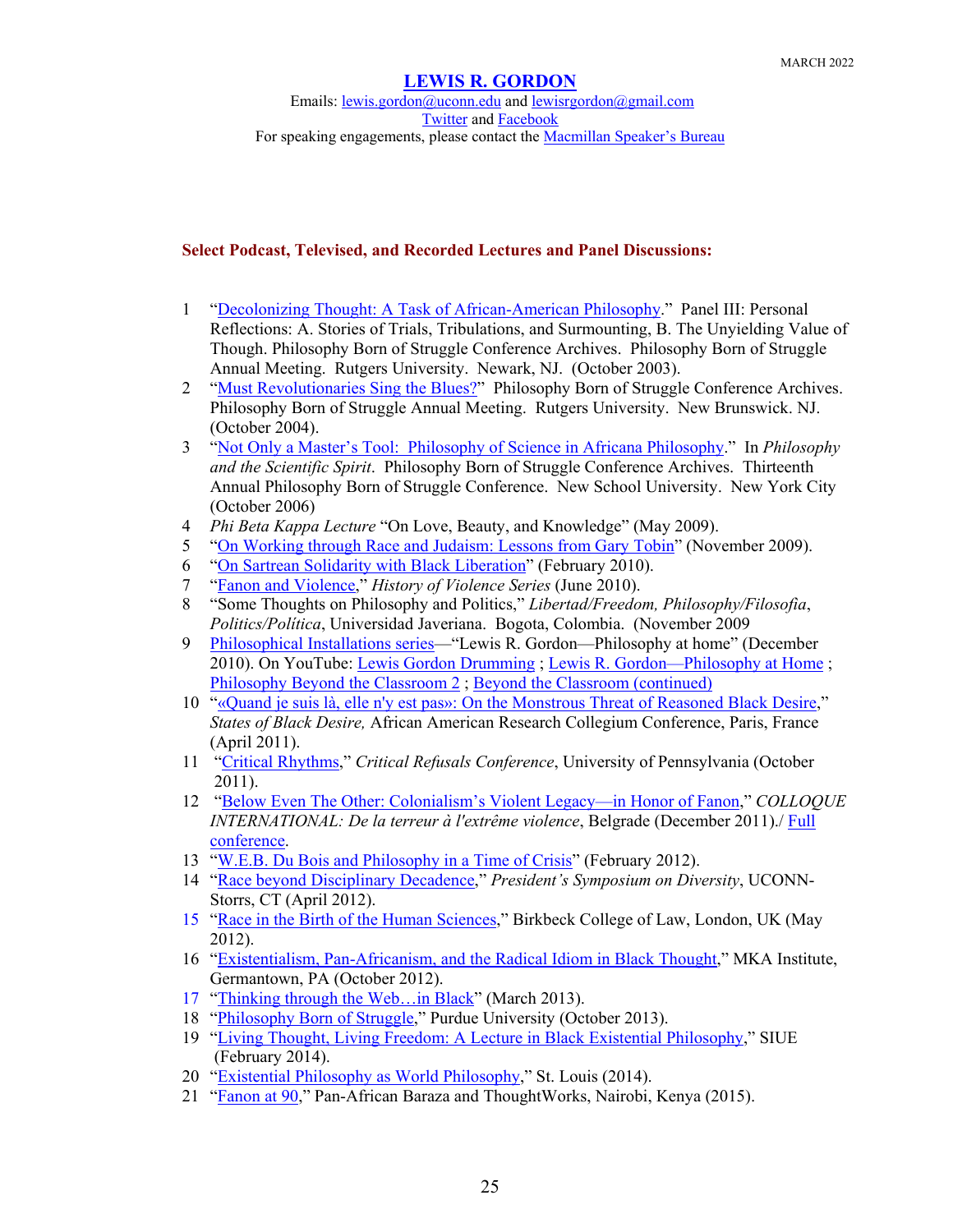Emails: [lewis.gordon@uconn.edu](mailto:lewis.gordon@uconn.edu) an[d lewisrgordon@gmail.com](mailto:lewisrgordon@gmail.com) [Twitter](https://twitter.com/lewgord) and [Facebook](https://www.facebook.com/LewisGordonPhilosopher/) For speaking engagements, please contact the [Macmillan Speaker's Bureau](https://www.macmillanspeakers.com/speaker/lewis-gordon/)

- 22 "MLK Keynote Lecture," UCONN MLK Ceremony (2015)
- 23 Public Lecture on Transformation. University of KwaZulu-Natal, Durban, South Africa (2014), posted January 2015: [Part 1;](https://www.youtube.com/watch?v=phuDWH7k-G8) [Part 2](https://www.youtube.com/watch?v=xeczsQHuI-M); [Part 3](https://www.youtube.com/watch?v=lIse5GUV3xg)
- 24 ["Decolonizing Knowledge: Norms, Methods, and Disciplinary Decadence,](https://www.youtube.com/watch?v=-fsJnqdIFTE)" University of Paris-East (2015).
- 25 "Deconstructing Humanity: Three Black Existential Challenges." TEDx-UCONN: *Deconstructing Humanity* (2015).
- 26 *Book Discussion on* [What Fanon Said,](http://www.c-span.org/video/?325752-1/lewis-gordon-fanon-said) *CSPAN-Book TV* (2015): and [short excerpt](https://www.youtube.com/watch?v=okBYvdVoK18&list=PLFI_NVOo_-ZOni9S8t9ThTCmgi7AcF7LX&index=3)
- 27 ["What Fanon Said and What Baltimore Did,](https://www.youtube.com/watch?v=UABksVE5BTQ)" Red Emma's Bookstore, Baltimore, MD (2015 [Vimeo link.](https://vimeo.com/133906924)
- 28 Panel discussion: *The Streets Are Polyphonic*. The Commons, Brooklyn, NY (2015).
- 29 Panel discussion: *Can the Working Class Consciously Unite?* The Commons, Brooklyn, NY (2015).
- 30 Keynote: ["Race and Gender from the Standpoint of Sartre's Philosophical Anthropology,](https://www.youtube.com/watch?v=2UO0amE2oNE)" UK Sartre Society annual meeting, London, UK (September 2015).
- 31 Keynote: ["O, Kanthropology: Moving on, Fanthropologically, in Africana Philosophy"](http://backdoorbroadcasting.net/2016/05/lewis-gordon-o-kanthropology-moving-on-fanthropologically-in-africana-philosophy/) (June 2016).
- 32 "Discussion on Decolonising Knowledge, Education and the University: From Ideas and Political commitment to Political Action," at SOAS (June 2016).
- 33 ["European Philosophy in the Decolonization of Philosophy,](https://player.vimeo.com/video/180466435?autoplay=1)" *Philosophies euroépennes et décolonisation de la pensée* (2016).
- 34 ["Keynote: "Decolonizing Justice: Thinking beyond Theodicean Paradigms."](https://www.youtube.com/watch?v=Y25-r-Fvlgw) Conference on *Philosophy, Faith, and Social Justice*. Christ College and Christ Church University (2016).
- 35 ["On Neofascism.](file://Users/lewis/Documents/Lewis%20Gordon)" DePaul University. Chicago, IL. (March 2017)
- 36 "Keynote: [Fanonian Psychoanalysis,](https://www.youtube.com/watch?v=DOp63bogeWY&feature=youtu.be)" at the Institute for Clinical Social Work's conference: *Race and Resistance in a Psychoanalytical Key: The Power of Frantz Fanon*, which was held in Chicago, IL. (April 2017)
- 37 GCAS Interventions August 19, 2017: "Fighting Fascism in the United States: GCAS Honorary President, Lewis Gordon speaks on Charlottesville."
- 38 Lewis Gordon: ["Questioning Philosophy through the Thought of S. Bachir Diagne"](https://www.youtube.com/watch?time_continue=88&v=B43N6HLA4Jo) (December 28, 2017).
- 39 "Master Class on Frantz Fanon," Center for Arab Studies in collaboration with the Department of Philosophy and African American Studies, Georgetown University (March, 2017): [Part I;](https://www.youtube.com/watch?v=ciV4wm6YfH4) [Part II](https://www.youtube.com/watch?v=zmVkHf5WQVk)
- 40 ["Why Write?"](https://soundcloud.com/cultural-center-1/viccc-notes-040618?utm_source=soundcloud&utm_campaign=share&utm_medium=facebook) Keynote address at the Literary Festival and Book Fair, St. Croix, U.S. Virgin Islands (April 14, 2018). VICCNotes on WUVI Radio on Monday, April 16.2018 [@1pm](https://soundcloud.com/1pm) AST (lecture begins little past the 1 hour point).
- 41 ["Thinking Politically against Moralism: Demystifying the Right and the Left in Light of](https://www.facebook.com/francoise.verges/videos/1656290187752061/?fref=mentions&__xts__%5b0%5d=68.ARAIiQyeewhugaJOZfXt-b94P5FQoigwho96YyeCtLTJs9dkNhBQx_1fFqAh2Bma0jCwUeXUkaW1Fvp860Nc1F0G57w6VJ4YDg1egPlS_80VDgQNpxpqQODpyKOc7bdnNUQ0gAU&__tn__=K-R&fb_dtsg_ag=Adxn3P-7_WD4fPxkzyGHEaC_mcwrpdAtTjry3KCoTgNqyg%3AAdxUpKyb288YfqbYde6Rxze_zQQhKHbFS83ePhvSVEBB2w)  [1968, 2018, and Beyond."](https://www.facebook.com/francoise.verges/videos/1656290187752061/?fref=mentions&__xts__%5b0%5d=68.ARAIiQyeewhugaJOZfXt-b94P5FQoigwho96YyeCtLTJs9dkNhBQx_1fFqAh2Bma0jCwUeXUkaW1Fvp860Nc1F0G57w6VJ4YDg1egPlS_80VDgQNpxpqQODpyKOc7bdnNUQ0gAU&__tn__=K-R&fb_dtsg_ag=Adxn3P-7_WD4fPxkzyGHEaC_mcwrpdAtTjry3KCoTgNqyg%3AAdxUpKyb288YfqbYde6Rxze_zQQhKHbFS83ePhvSVEBB2w) *Commemorating May '68.* Collège d'études mondiales, in collaboration with the University of Pittsburgh, Birkbeck/University of London, and the University of Nanterre ( May 2018)
- 42 ["Jews of Colour: Race and Afro-Jewishness.](https://backdoorbroadcasting.net/2018/06/lewis-gordon-jews-of-colour-race-and-afro-jewishness/)" Pears Institute for the Study of Antisemitism. Birkbeck University of London. London, UK. (26 June 2018).
- 43 [Public Debate with Costas Douzinas and Laura Mulvey,](https://backdoorbroadcasting.net/archive/audio/2018_06_29/2018_06_29_London_Critical_Theory_Summer_School_Public_Debate_I_talk.mp3) Birkbeck Humanities Institute. London, UK. (29 June 2018):
- 44 ["Decolonizing Black Aesthetics,](https://www.youtube.com/watch?v=lbZic7ZrOsA)" Museu de Arte de São Paulo (MASP) in São Paulo, Brazil (October 18, 2018).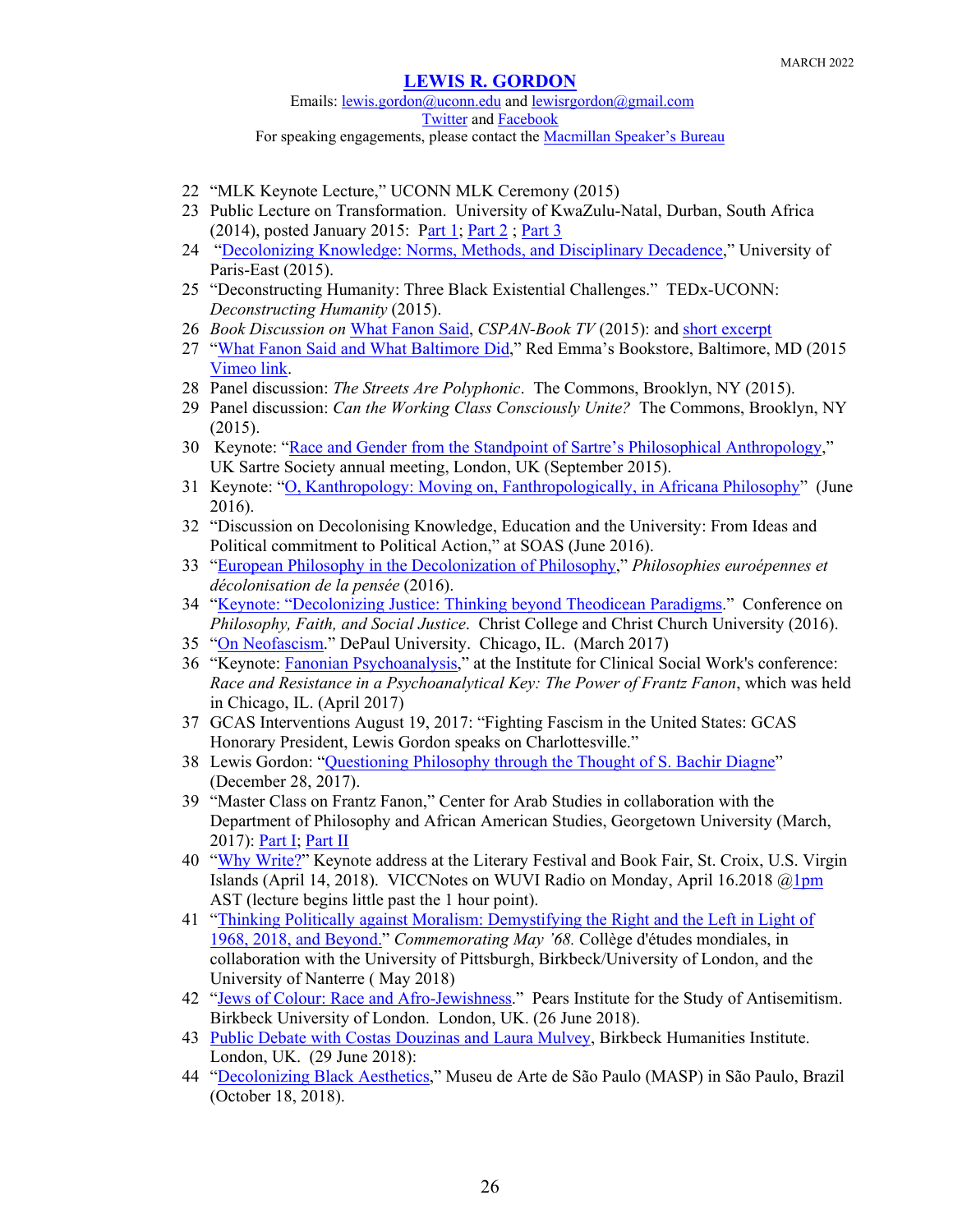Emails: [lewis.gordon@uconn.edu](mailto:lewis.gordon@uconn.edu) an[d lewisrgordon@gmail.com](mailto:lewisrgordon@gmail.com) [Twitter](https://twitter.com/lewgord) and [Facebook](https://www.facebook.com/LewisGordonPhilosopher/)

- For speaking engagements, please contact the [Macmillan Speaker's Bureau](https://www.macmillanspeakers.com/speaker/lewis-gordon/)
- 45 ["Philosophy and Decolonization in Africana Philosophy,](https://www.youtube.com/watch?v=xa7vseu9wTQ)" Corpus Africana, Toulouse, France (November 2018).
- 46 ["On Theory—Critical, Decolonial, and Otherwise,](https://www.facebook.com/1015655578451986/videos/806026026402539/)" UNISA Decolonial Summer School (January 2019).
- 47 ["A Philosophical Anthropology of Euro-](https://www.facebook.com/1015655578451986/videos/522934234781561/) and Other Modernities," UNISA Decolonial Summer School (January 2019)[.](https://www.facebook.com/1015655578451986/videos/660940404320756/UzpfSTQ3OTg4NzQxOTAzNDUyNzo3NTI5NjI0NDE3MjcwMjI/)
- 48 ["Black](https://www.facebook.com/1015655578451986/videos/660940404320756/UzpfSTQ3OTg4NzQxOTAzNDUyNzo3NTI5NjI0NDE3MjcwMjI/) Aesthetics, Black Value, and Challenges of Liberation and Political Life," UNISA Decolonial Summer School (June 2019).
- 49 ["A \(Nonexhaustive\) Philosophical Portrait of Contemporary African Philosophy,](https://www.facebook.com/1015655578451986/videos/225144138365891/)" UNISA Decolonial Summer School (January 2019).
- 50 ["Theory: Critical, Decolonial, Global, and Otherwise,](http://saladeimprensa.ces.uc.pt/index.php?col=canalces&id=24212#.XMDL76Z7mGR)" *Canal CES (Channel Centro de Estudos Sociais da Universidade de Coimbra)*, Coimbra, Portugal (March 2019). [On YouTube.](https://www.youtube.com/watch?time_continue=2&v=NeZG5_5ckzU)
- 51 ["Shifting the Geography of Reason,](http://saladeimprensa.ces.uc.pt/?col=canalces&id=24235#.XMDJf6Z7mGR)" *Canal CES (Channel Centro de Estudos Sociais da Universidade de Coimbra)*, Coimbra, Portugal (March 2019). On [YouTube.](https://www.youtube.com/watch?v=ZGT5TTEwPGo)
- 52 ["A Philosophical Look at Black Music,](file://Users/lewis/Documents/Lewis%20Gordon)" *Alfred P. Stiernotte Lecture in Philosophy*. Quinnipiac University, Hamden, CT (September 2019).
- 53 "Souleymane Bachir Diagne and Lewis Gordon Discuss Nathalie Etoke's *Melancholia Africana*," The People's Forum, NYC (30 October 2019), recording and coverage in *[Africa in](https://africainharlem.nyc/en/african-new-yorker-nathalie-etoke-launches-english-version-of-her-book-melancholia-africana/)  [Harlem.](https://africainharlem.nyc/en/african-new-yorker-nathalie-etoke-launches-english-version-of-her-book-melancholia-africana/)*
- 54 ["Thinking from and within the Global South: Boaventura de Sousa Santos, Lewis R. Gordon,](https://www.youtube.com/watch?v=o92ahQimXyI&fbclid=IwAR0b5V8MQUKO3hxj6x43pmi6ZMj6fDMyrOtFAQONcLOR_RFoNvHMk3E9zwE)  [and Maria Paula Meneses in Conversation,](https://www.youtube.com/watch?v=o92ahQimXyI&fbclid=IwAR0b5V8MQUKO3hxj6x43pmi6ZMj6fDMyrOtFAQONcLOR_RFoNvHMk3E9zwE)" *CES TV* (10 November 2019).
- 55 ["Fanon the Teacher,](https://www.youtube.com/watch?v=8CagLGElOH4&t=1393s)" *Frantz Fanon: A Colloquium*, Tricontinental: Institute for Social Research (presented on 5 March 5, 2020; posted 25 April 2020). [Q&A.](https://www.youtube.com/watch?v=qv23xh4wTTQ&t=5s)
- 56 *[A Virtual Townhall Meeting on Racism and the COVID-19 Pandemic in the African](https://vimeo.com/427106829)  [American Community](https://vimeo.com/427106829)* (4 June 2020).
- 57 *[Revolt in America Discussion #1: Boileau, Gordon, Parris](https://www.gcasreview.com/blog/2020/6/7/revolt-in-america-discussion-1)*, *GCAS Review* (7 June 2020). Also on [YouTube.](https://www.youtube.com/watch?time_continue=1546&v=nuA8p__uJBU&feature=emb_logo)
- 58 *[From Minnesota to the World: Radical Voices from the American Rebellion](https://www.youtube.com/watch?v=Voi03jRUOD4&feature=youtu.be&fbclid=IwAR2BHy6IrOeJN1nPxdqZqYvWGpieqXGPN-gUyMuqLcmB0QIAQkIxVF_sZtA)*, with Claudia de la Cruz and Kadija Bawa, moderated by Fezokuhle Mthonti, *The Forge* (16 June 2020).
- 59 ["Racism, Police Violence, and the COVID-19 Pandemic in the United States,](http://aparat.com/v/KQcAH)" Tehran Conference on Racism (27 June 2020). In [Fārsī](https://aparat.com/v/ocSTz).
- 60 ["What to Do in Our Struggle to Breathe: Fanon's Relevance in Our Time of Multiple](https://www.facebook.com/watch/?v=593647091339732&external_log_id=01f4e294eef83aaffec028ead4ffa5a2&q=Fanon%20at%2095)  [Pandemics,](https://www.facebook.com/watch/?v=593647091339732&external_log_id=01f4e294eef83aaffec028ead4ffa5a2&q=Fanon%20at%2095)" Fanon at 95, Caribbean Philosophical Association (13 July 2020).
- 61 "Why Current Organizations of Governance Make Environmental Law Unviable" ("Por que as organizações atuais de governança tornam inviável a lei ambiental"), I SIMPÓSIO ONLINE INTERNACIONAL DIMENSÕES DA ECOLOGIA: POR UM ESTADO DE DIREITO ECOLÓGICO, address from  $\frac{44:30 - 2:15:28}{2}$  (23 July 2020).
- 62 ["Philosophical Biography and Living Thought,](https://www.youtube.com/watch?v=wBIqCHUpY-Q)" Lewis Hahn Lecture, American Institute of Philosophical and Cultural Thought (22 September 2020).
- 63 GCAS [Noam Chomsky Lecture with Lewis Gordon and Azfar Hussain](https://www.youtube.com/watch?v=pkxHeJuUKJ4&feature=share&fbclid=IwAR0f5xUBT-o-TP1HnqUaZ8erKSppjRyogy6n4GrdFB8wPvFpY-y4VM9SM4c) (26 September 2020).
- 64 ["What Is Knowledge Production?: Racism and Research in the Academy,](https://www.youtube.com/watch?v=abRhL5vq-gM&feature=youtu.be)" SDS Fall Webinar Series, University of North Carolina School of Data Science (29 September 2020).
- 65 ["Fighting Against Racism for Democracy,](https://www.youtube.com/watch?v=S7-oBPXZ-PU&feature=emb_logo)" *Rockwell Lecture Series on Black Lives Matter*, Rice University, presented on 21 October, posted on 2 November 2020.
- 66 "[Льюис Гордон / Другая география разума / NOW. Как устроена современность](https://www.youtube.com/watch?v=7xgkyw2wawI&feature=emb_logo)" / "Lewis Gordon / Shifting the Geography of Reason / NOW. How modernity works,"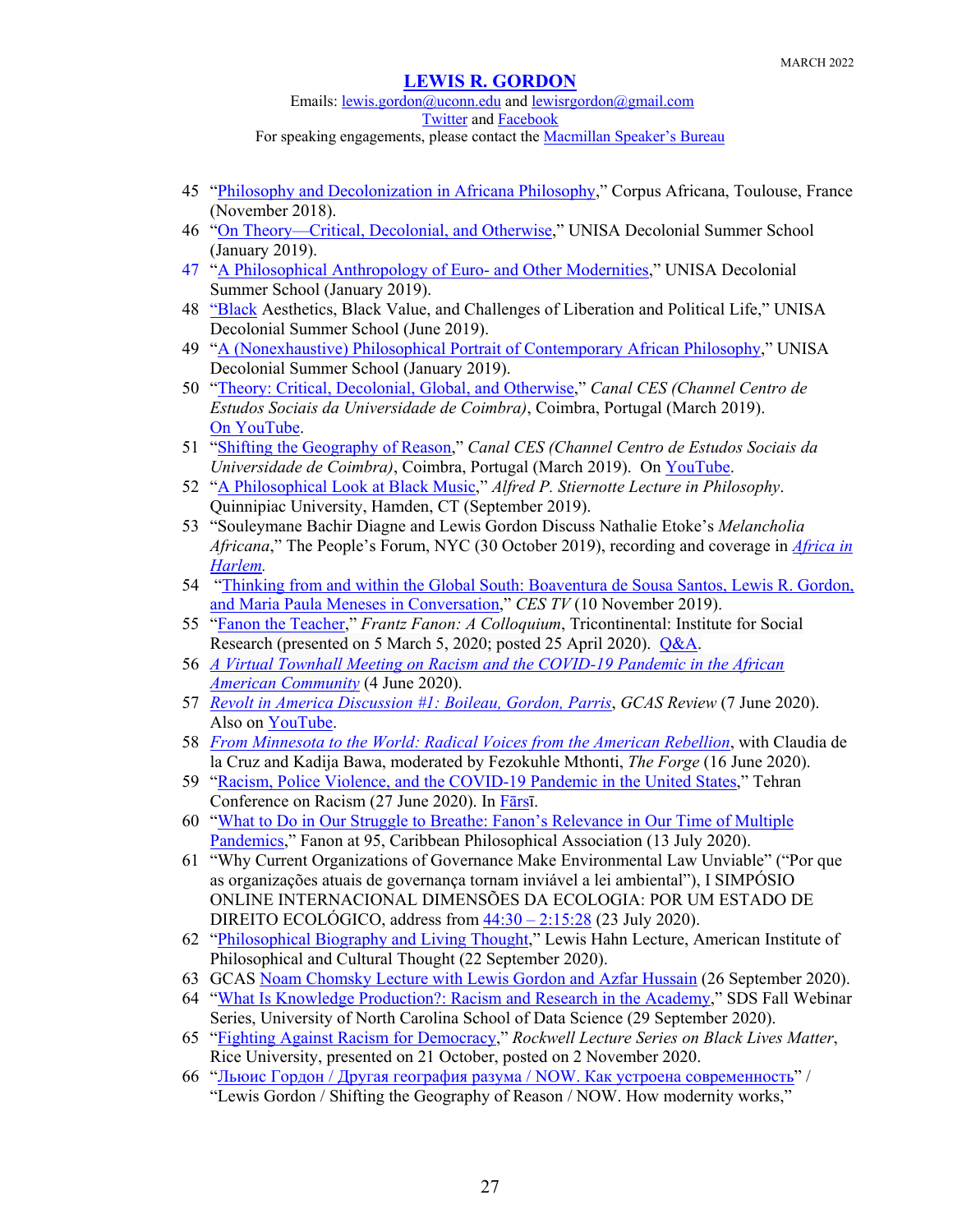Emails: [lewis.gordon@uconn.edu](mailto:lewis.gordon@uconn.edu) an[d lewisrgordon@gmail.com](mailto:lewisrgordon@gmail.com) [Twitter](https://twitter.com/lewgord) and [Facebook](https://www.facebook.com/LewisGordonPhilosopher/) For speaking engagements, please contact the [Macmillan Speaker's Bureau](https://www.macmillanspeakers.com/speaker/lewis-gordon/)

presented in December 2018, posted on YouTube on 13 October 2020. Also available at *[Doxa Journal.](https://doxajournal.ru/lewis_gordon_lecture)*

- 67 ["Is the University Colonial?: Critical Conversations on Its Past,](https://www.youtube.com/watch?v=gH6GgD0tdF4)" UCONN Global Affairs and University of Nottingham (held on 16 October 2020, posted on 27 October 2021).
- 68 ["Black Existentialism and Black Lives Mattering,](https://www.youtube.com/watch?v=tFv_qEFUaZE&feature=emb_logo)" Eastern Michigan University Philosophy Series, recorded on 22 October 2020 and posted on 5 November 2020.
- 69 ["AJS 2020 Plenary: Why Racism Should Matter for Jewish Studies Scholars,](https://www.youtube.com/watch?v=zHTMfP1an64&feature=emb_logo)" 16 December 2020.
- 70 ["Lewis R. Gordon—Freedom, Justice, and Decolonization,](https://www.youtube.com/watch?v=yaWvfLQPOw4)" *The Brainwaves Anthology* (31 January 2021).
- 71 ["HISTORIC FIRSTS: A Conversation](https://www.youtube.com/watch?v=NFPxgUj1ZK0&fbclid=IwAR0BWeUnjNPmQhutF8ir2X8uXYKaNy75XPD4levIeQ1imlQA0Xmv0GX2e8I) on the Georgia Senate Victories" (11 February 2021).
- 72 ["A Conversation on Freedom, Justice, and Decolonization,](https://psu.zoom.us/rec/play/akxo1YA_ft3Y9wvfXSBCt9rPeqiolr69HbB3IjyeE6g-TmLHlaGCw5WPgFgoZqmxP0c9LXeVuSqiqMca.N93GFbqrEIN7BGrX?continueMode=true&_x_zm_rtaid=4i9wabRcR9SGFNggHA9Vtw.1616187659695.ae734f9f3736eda22a5db5f8acf7a6ae&_x_zm_rhtaid=799)" *Decoloniality/Southern Epistemology* Series, Penn State University (12 March 2021 ).
- 73 ["Black History Month Distinguished Lecture with Lecture Lewis Gordon,](https://www.youtube.com/watch?v=Z3aGZqCEENY)" Arizona State University (24 February 2021).
- 74 Keynote: ["Georgia on my Mind: the third Reconstruction,](https://www.youtube.com/watch?v=KA_9YK28QJo)" CT People's World Committee African American History Month event, presented on 28 February 2021 (posted 4 March 2021).
- 75 ["Africana Jewish Studies,](https://www.youtube.com/watch?v=NZlj2iEnFYg)" [The Irving Glovin Lecture,](https://www.dal.ca/news/events/2021/03/25/irving_glovin_lecture.html) Dalhousie University (25 March 2021).
- 76 ["The Colonization and Decolonization of Disciplines, Especially in the Human Sciences,](https://drive.google.com/file/d/1Oqz0gFS8dZ4z3NNpXD6vzqKtyjUT8A2T/view)" *[CocSci Colloquium,](https://cogsci.uconn.edu/colloquia/)* UCONN (2 April 2021).
- 77 ["Nostalgia & Reality: Black & Jewish Relationships in the 1960s and Beyond,](https://www.youtube.com/watch?v=gT3VDzKcKOE)" co-panelists Cortland Cox, Ira Grupper, and Cheryl Greenbrg, *Judaism on Our Own Terms* (7 May 2021).
- 78 ["Miami Institute for the Social Sciences, Philosophy Forum Q&A,](https://www.miamisocialsciences.org/webinars)" Miami Institute for the Social Sciences (13 May 2021). [Also available on YouTube.](https://www.youtube.com/watch?v=gjIDqrl6KQ4&t=7s)
- 79 ["Lewis Gordon and Justin Desmangles in Conversation on](https://www.youtube.com/watch?v=xwuEQ-UJOHM) *Freedom, Justice, and Decolonization*[—in Honor of Malcolm X,](https://www.youtube.com/watch?v=xwuEQ-UJOHM)" San Francisco Public Library (19 May 2021).
- 80 Moderator in conversation with Hortense Spillers on her paper, ["Afropessimism and Its](https://www.youtube.com/watch?v=Z-s-Ltu06NI)  [Others,](https://www.youtube.com/watch?v=Z-s-Ltu06NI)" Soka University (17 May 2021) posed on YouTube (24 May 2021).
- 81 ["Pan-African Forums: Africa Day,](https://www.theelephant.info/videos/2021/05/26/pan-african-forums-africa-day/)" Wandia Njoya, Jennifer Tosch, and Lewis Gordon, moderated by Mshai Mwangola, held on 25 May 2021, posted on *The Elephant* (26 May 2021).
- 82 ["#BLACKLIVESMATTER: One Year Later from Global to Local with Lewis Gordon,](https://racereligionresearch.org/events?fbclid=IwAR0QaQ7Km2ghLwzdDLeg73RYZ-bTPrLmyAawD7k9vlITwDbCY7C5wYHQ3Rk)" *Race Religion Research*, Radboud University (3 June 2021). Also on [YouTube.](https://racereligionresearch.org/events?fbclid=IwAR0QaQ7Km2ghLwzdDLeg73RYZ-bTPrLmyAawD7k9vlITwDbCY7C5wYHQ3Rk)
- 83 "Democracy as [a Human Right,](https://www.youtube.com/watch?v=4Ajo2UFuucA&t=2s)" *Human Rights and Democracy Conference*, Freiburg Institute for Advanced Study and the Center for Human Rights at UCONN (24 June 2024). [Posted](https://hrrc.bwgermany.uconn.edu/conference-2021/) on 5 July 2021.
- 84 ["Contemporary Revolutionary Theory,](https://www.youtube.com/watch?v=S3LHBwK9zZA&t=1s)" panel featuring Kevin B. Anderson, Paul Mason, Barbara Epstein, and Lewis Gordon at the [Mini-Conference: Debating Raya Dunayevskaya's](https://imhojournal.org/articles/ni-conference-debating-raya-dunayevskayas-intersectional-marxism/)  [Intersectional Marxism](https://imhojournal.org/articles/ni-conference-debating-raya-dunayevskayas-intersectional-marxism/) (10 July 2021), recording posted on 21 July 2021.
- 85 "Memorial Panel [FEAST 2021 Conference on Violence and Politics: In honor of Bat-Ami](https://www.youtube.com/watch?v=JHqftRpNQ7U)  [Bar On \(Part V\),"](https://www.youtube.com/watch?v=JHqftRpNQ7U) Association for Feminist Ethics and Social Theory (13 December 2021).
- 86 ["Lewis Gordon R. Gordon on the Development of Black Consciousness: Living 'Beyond](https://lithub.com/lewis-r-gordon-on-the-development-of-black-consciousness/?fbclid=IwAR2VpjgV-PiD-gklZwTM8qXHKsvUCaXJH6zaeKvJZw6VE_d9gBpsc1lYwhw)  [Negative Projections' of White Supremacy,](https://lithub.com/lewis-r-gordon-on-the-development-of-black-consciousness/?fbclid=IwAR2VpjgV-PiD-gklZwTM8qXHKsvUCaXJH6zaeKvJZw6VE_d9gBpsc1lYwhw)" *Literary Hub* (13 January 2022).
- 87 "A book launch and conversation with Alexander Stingl, author of the book 'Care, Power, [Information,](https://vimeo.com/679140523)'" *Independent Social Research Foundation* (17 February 2022).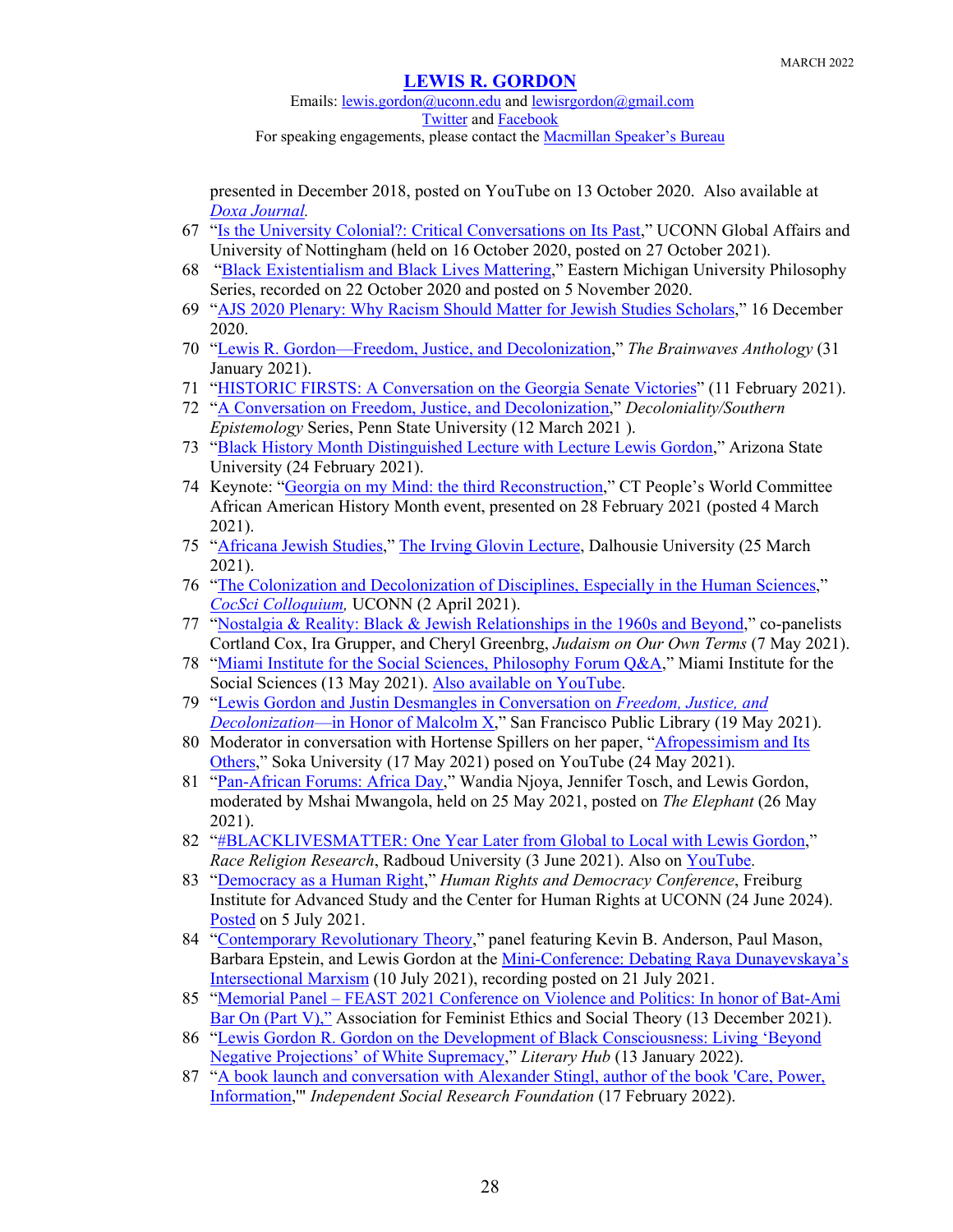Emails: [lewis.gordon@uconn.edu](mailto:lewis.gordon@uconn.edu) an[d lewisrgordon@gmail.com](mailto:lewisrgordon@gmail.com) [Twitter](https://twitter.com/lewgord) and [Facebook](https://www.facebook.com/LewisGordonPhilosopher/) For speaking engagements, please contact the [Macmillan Speaker's Bureau](https://www.macmillanspeakers.com/speaker/lewis-gordon/)

- 88 ["Black Consciousness: Political Realities,](https://globaljusticecenter.org/videos/black-consciousness-political-realities)" The Center for Global Justice (28 February 2022). Also available on [YouTube.](https://www.youtube.com/watch?v=TLFGqWVIYwY)
- 89 "Decolonising Philosophy [Lewis Gordon for the Royal Institute of Philosophy,](https://www.youtube.com/watch?v=C08BLMdfH4w)" *The Royal Institute of Philosophy – The London Lectures 21 – 22: Expanding Horizons (*10 March 2022).
- 90 "Frantz Fanon's *Black Skin, White Masks* [Turns 70. A Radical Foundations seminar by Dr.](https://www.youtube.com/watch?v=vcuLF475JFU&t=2s)  [Lewis Gordon,](https://www.youtube.com/watch?v=vcuLF475JFU&t=2s)" *WARSCAPES/Radical Books/Decolonize That* (1 March 2022).

## **Interviews and conversations in journals, magazines, blogs, radio programs, podcasts, television and cinematic documentaries (select)**

- 1 Interview: "Black on Black Violence." *Soul Plus Magazine*. WBAA. January 1994
- 2 Interview: "Bad Faith and Antiblack Racism." *Focus 580*. National Public Radio affiliate. WILL AM Radio. Urbana, Illinois. February 1995
- 3 Interview: "Bad Faith and Antiblack Racism." *Pacifica Radio*. WBAI, New York City. April 199
- 4 "Pan-Africanism Today." WBAI, New York City. May 1995
- 5 Interview: "Frantz Fanon." WBAI, New York City. May 1995
- 6 Interview: "Dr. Lewis R. Gordon." WBAI, *Soul Plus Magazine*. September 1995
- 7 "Lewis R. Gordon," in *African American Philosophers: 17 Conversations*, ed. by George Yancy. New York and London: Routledge, 1998. Pp. 95–118
- 8 "Lewis R. Gordon," *Air Jamaica's SkyLine Magazine*, fall 1998.
- 9 "Lewis Gordon: The Liberation of Identity," *PBS* Interviews with 20 Philosophers at the World Congress of Philosophy, Boston, MA. Interviewer: Patrick Fitzgerald. Aired by various PBS affiliates in 1999, 2000, and 2001. Appeared in print as *Parliament of Minds*, ed. by Patrick Fitzgerald. Albany: SUNY Press, 1999. Pp. 156–167.
- 10 "A Philosophical Account of Africana Studies: An Interview with Lewis Ricardo Gordon," interviewed by Linda Martín Alcoff, *APA Newsletter on Hispanic/ Latino Issues in Philosophy* 1, no. 2 (Spring 2002): 92–101**.**

## **Reprinted in** *Nepantla: Views from South* **4, no. 1 (2003): 165–189.**

- 11 Many short interviews for national and local newspapers, television news, and news radio (especially National Public Radio)—too many to document here, but see, e.g., *The Philadelphia Inquirer*, *The Washington Post*, and *The Jewish Exponent*
- 12 Radio interviews for the Australian Broadcasting Corporation (Sydney), Melbourne public radio, and Aboriginal public radio (Summer 2004)
- 13 [Post-panel Interview with J. Everet Green, Lewis Gordon, Frank Kirkland, and Howard](https://earchives.lib.purdue.edu/digital/collection/msp194/id/65/rec/1)  [McGary,](https://earchives.lib.purdue.edu/digital/collection/msp194/id/65/rec/1) Philosophy Born of Struggle, Black Philosophy for the Internet (October 2003).
- 14 "A Conversation with Lewis Gordon on Race in Australia," interviewed by Danielle Davis, *The CLR James Journal* 14, no. 1 (Summer 2008): 296–303. Online link: https://www.pdcnet.org/clrjames/content/clrjames 2008 0014 0001 0296 0303
- 15 *The Redding News Review*, hosted by Rob Redding. Atlanta, GA (regular guest since May 2008).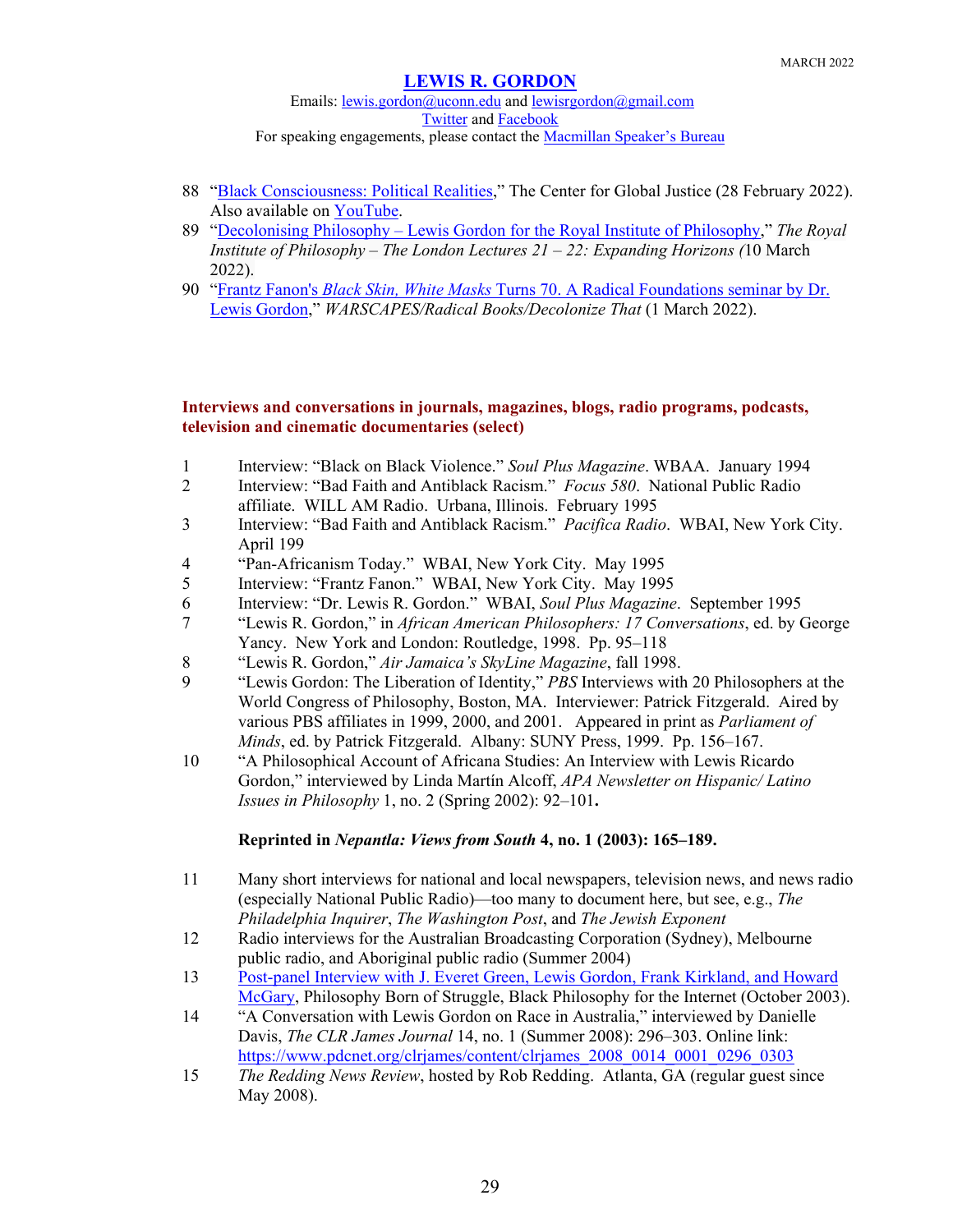Emails: [lewis.gordon@uconn.edu](mailto:lewis.gordon@uconn.edu) an[d lewisrgordon@gmail.com](mailto:lewisrgordon@gmail.com) [Twitter](https://twitter.com/lewgord) and [Facebook](https://www.facebook.com/LewisGordonPhilosopher/) For speaking engagements, please contact the **Macmillan Speaker's Bureau** 

[Listen,](http://www.youtube.com/watch?v=mcQjjWSRGqs) e.g.

Special weekly Tuesday segment, "Life According to Lewis Gordon," from August 2012 onward.

- 16 *[Be'chol Lashon/In Every Tongue](https://www.youtube.com/watch?time_continue=12&v=sFOqSbkrt8Q&feature=emb_logo)*. [\(Series of interviews from 2009\)](https://globaljews.org/videos/).
- 21 *The Pan Africa Show*, hosted by Dr. Emeka Nwadiora, WURD 900am, Philadelphia
- 22 ["The Brotherwise Dispatch v. Lewis R. Gordon,](http://brotherwiseinterviewsexclusives.blogspot.com/2010/12/brotherwise-dispatch-vs-lewis-r-gordon.html)" (Saturday, December 18, 2010).
- 23 ["Fiftieth Anniversary of](http://cassian.memphis.edu/counterpoint/lewis_gordon.mp3) *Wretched of the Earth*." *Counterpoint Radio* (WKNO 91.1, WUMR, 91.7, and WYPL, 89.3; February 2011).
- 24 "La philosophie Africana et existentialisme," interviewed by Souleymane Bachir Diagne for special issue, "Philosopher en Afrique," of *[Critique: Revue générale des](http://www.leseditionsdeminuit.fr/livre-Critique_n%C2%B0_771_772___Philosopher_en_Afrique-2683-1-1-0-1.html)  [publications françaises et étrangères](http://www.leseditionsdeminuit.fr/livre-Critique_n%C2%B0_771_772___Philosopher_en_Afrique-2683-1-1-0-1.html)*, n<sup>o</sup> 771–772 (Août–Septembre 2011): 626–628.
- 25 *[400 Miles to Freedom](https://400milestofreedom.com/)* (2012). A film on an Ethiopian Jew's search for memory through an exploration of Jewish diversity. Produced and directed by Avishai Mekonen and Shari Rothfarb.
- 26 *[African Ascent with Lewis Gordon](https://www.youtube.com/watch?v=VFX-zUhNCtY&feature=youtu.be)* (February 2013), Cambridge Community Television, Cambridge, MA.
- 27 *African Ascent* (September 2013)[: http://www.youtube.com/watch?v=U8DKa-](http://www.youtube.com/watch?v=U8DKa-DkepI&feature=em-share_video_user)[DkepI&feature=em-share\\_video\\_user](http://www.youtube.com/watch?v=U8DKa-DkepI&feature=em-share_video_user)
- 28 *O&A with Mandela Visiting Professor Lewis Gordon, Rhodes University (2014).*
- 29 "Fanon, critique du « fétichisme méthodologique [»: Entretien avec Lewis Gordon,](https://www.cairn.info/resume.php?ID_ARTICLE=AMX_055_0049)" *Revue Actuel Marx*, Numéro Fanon (dirigé par Hourya Bentouhami et Elsa Dorlin), nº 55 (2014): 49–59.
- 30 ["Frantz Fanon and the Struggle for Decolonial Ideas.](https://vitamindecolonial.wordpress.com/2014/12/26/frantz-fanon-and-the-struggle-for-decolonial-ideas/)" *Vitamin D* (2014).
- 31 [Eusebius McKaiser in Conversation with Lewis Gordon](https://soundcloud.com/eusebius_mckaiser/eusebius-in-conversation-with) (October 2014).
- 32 "Anton Wilhelm Amo, Un philosophe Africain [injustement](https://www.youtube.com/watch?v=7PAF3BBX4wE&feature=youtu.be) méconnu" (October 2014).
- 33 On the *[Marc Steiner Show](http://www.steinershow.org/podcasts/racism/what-fanon-said-a-philosophical-introduction-to-his-life-and-thought/)* (Baltimore, MD), June 10<sup>th</sup> 2015.
- 34 On Justin Desmangles's *[New Day Jazz](http://kdvs.org/playlist-details/31285/)*, KDVS (San Diego, CA), June 28<sup>th</sup>, 2015:
- 35 Discussion of Fanon at 90 with Teodros Kiros on *African Ascent* (August, 2015), Cambridge Community Television:<https://www.youtube.com/watch?v=quRHV2O1AaY>
- 36 ["The BROTHERWISE DISPATCH versus Lewis R. Gordon \(Round Two\)"](http://brotherwiseinterviewsexclusives.blogspot.com/2015/09/the-brotherwise-dispatch-vs-lewis-r.html) 2, #17 Sept.–Nov. 2015
- 37 "What Fanon Said: A Chat with Lewis Gordon," *Vitamin D* (September 2015): [https://www.mixcloud.com/Vitamin\\_D/lewis-gordon/](https://www.mixcloud.com/Vitamin_D/lewis-gordon/)
- 38 In *Capitalism: A Six-Part Series: Episode 2: The Wealth of Nations: A New Gospel*, by Ilan Ziv (New York: Icarus Films, 2015): <http://icarusfilms.com/new2015/capi2.html>
- 39 Discussion of *What Fanon Said* with Quraysha Ismail Sooliman, *Finding Me* Season 3 (Pretoria, S.A.: October 2015): [Part 1](https://www.youtube.com/watch?v=diJfZVyZVvY&feature=youtu.be) and [Part 2.](https://www.youtube.com/watch?v=edD0UXFjY1M&feature=youtu.be)
- 40 [Discussion with Prof. Lewis Gordon & the Black Student Movement](https://www.youtube.com/watch?v=TUwXWsau5xE) at Rhodes University. Oppi TV (Makhanda [formerly Grahamstown], S.A.: October 2015).
- 41 Brooks Kirchgassner, "On Frantz Fanon: An Interview with Lewis R. Gordon," *African American Intellectual History Society* (February 11, 2016).
- 42 ["Respecting the Humanity of Students,](https://www.youtube.com/watch?v=YsmNdEevsZU)" *Brainwaves Video Anthology* (August 16, 2016).
- 43 "Being Human as a Relationship," *Brainwaves Video Anthology* (August 64, 2016): <https://www.youtube.com/watch?v=BHtesd2nUW8&t=35s>
- 44 "An Interview with Lewis Gordon," *Sapere Aude: The College of Wooster* IX (2016): 4– 15.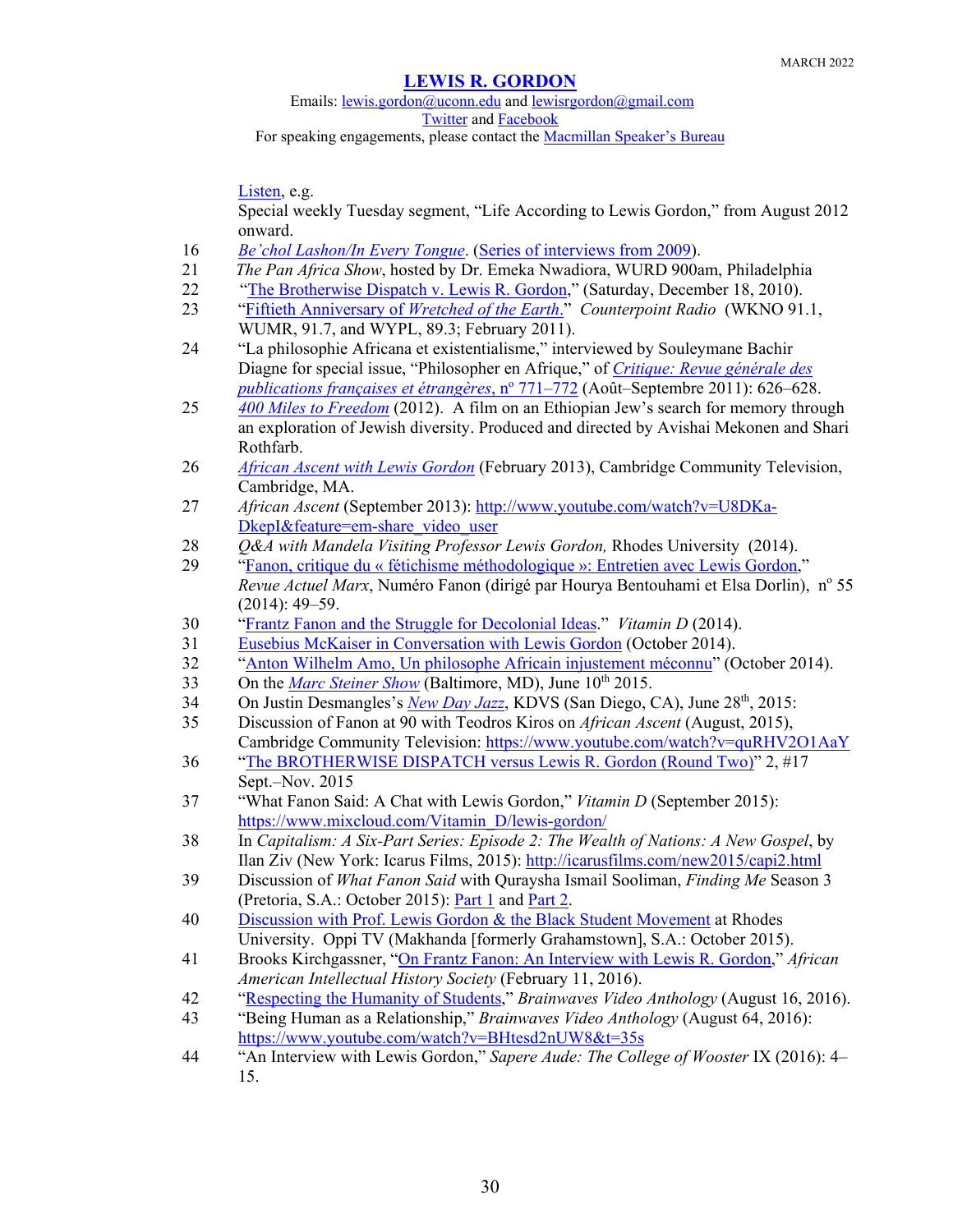Emails: [lewis.gordon@uconn.edu](mailto:lewis.gordon@uconn.edu) an[d lewisrgordon@gmail.com](mailto:lewisrgordon@gmail.com) [Twitter](https://twitter.com/lewgord) and [Facebook](https://www.facebook.com/LewisGordonPhilosopher/) For speaking engagements, please contact the **Macmillan Speaker's Bureau** 

- 45 ["An Interview with Lewis Gordon on African and Africana Philosophy,](https://www.africaknowledgeproject.org/index.php/jap/article/view/3078)" interviewed by Azuka Nzegwu, *Journal on African Philosophy*, no. 14 (2016): 4–24.
- 46 ["E. Michau's interview with Lewis Gordon Part I,](https://magazineinternational.wordpress.com/2017/01/12/interview-with-lewis-gordon-12/)" interviewed by E. Michau, *Magazine International* (12 January 2017). [In French.](https://magazineinternational.wordpress.com/2017/01/12/interview-de-lewis-gordon-12/)
- 47 ["Interview with Lewis Gordon Part II,](https://magazineinternational.wordpress.com/2017/01/21/interview-with-lewis-gordon-22/)" interviewed by E. Michau, *Magazine International* (21 January 2017). In French.
- 48 Justin Desmangles interviews Lewis Gordon on *New Day Jazz* (19 February 2017), [at the](https://kdvs.org/playlist-details/38935/)   $2<sup>nd</sup> hour.$  $2<sup>nd</sup> hour.$
- 49 "What Is Racism?" *The Eusebius McKaiser Show* (23 May 2017), *702 Talk Radio, 92.7 FM*, Johannesburg, South Africa: [https://omny.fm/shows/mid-morning-show-702/what](https://omny.fm/shows/mid-morning-show-702/what-is-racism)[is-racism](https://omny.fm/shows/mid-morning-show-702/what-is-racism)
- 50 CS 006: [What Fanon Said featuring Lewis Gordon](http://champagnesharks.blubrry.net/cs-006-what-fanon-said-feat-lewis-gordon-06132017/) (06/13/2017). Also on [YouTube.](https://www.youtube.com/watch?v=12gmMN_n4dY)
- 51 Property and Freedom Panel One: Lewis Gordon, Vincent Maphai, and Palesa Morodu. *[Property and Freedom: Are Access to Legal Title and Assets the Path to Overcoming](https://www.youtube.com/watch?v=rwWhUVM2oF8)  [Poverty in South Africa?](https://www.youtube.com/watch?v=rwWhUVM2oF8)* Hannah Arendt Center. Bard College. Annandale-on-Hudson, NY. April 2015, Posted August 15, 2017.
- 52 "A Discussion on Africana Philosophy with Lewis Gordon, Teodros Kiros, and Paget Henry," interviewed by Donald O. Charles (August 2017; published September 2, 2017): [Part II](https://www.youtube.com/watch?v=7Ia-Jnpnv_k) ; [Part II](https://www.youtube.com/watch?v=sAk_hjNiJdI) ; and [Part III.](https://www.youtube.com/watch?v=BiMBv5YMdL4)
- 53 "Lewis Gordon: Cultivating the Ability to Learn," *The Reading Lists* (15 November 2017).
- 54 *The World View* on NPR Station WBEZ (Chicago): ["Feminism, White Supremacy, And](https://www.wbez.org/stories/feminism-white-supremacy-and-colonialism-in-the-year-since-trumps-inauguration/0c4e69bc-d77b-45b0-a877-169c57408304)  [Colonialism In The Year Since Trump's Inauguration,](https://www.wbez.org/stories/feminism-white-supremacy-and-colonialism-in-the-year-since-trumps-inauguration/0c4e69bc-d77b-45b0-a877-169c57408304)" Jasmin Nair, Jennifer Brier, and Lewis Gordon interviewed by Julian Hayda (22 January 2018).
- 55 ["Professor Lewis Gordon,](https://www.youtube.com/watch?v=wanGs2ZWpxE&feature=youtu.be)" interviewed by Quraysha Ismail Sooliman, *Finding Me* (24 January 2018).
- 56 ["A Conversation on the](https://blog.apaonline.org/2018/02/20/black-issues-in-philosophy-a-conversation-on-the-black-panther/) *Black Panther*," questions posed by Gregory Doukas, *American Philosophical Association Blog Series Black Issues in Philosophy* (February 20, 2018).
- 57 ["A Conversation on](https://blog.apaonline.org/2018/04/03/black-issues-in-philosophy-a-conversation-on-get-out/) *Get Out*," questions posed by Derefe Kimarley Chevannes, *The APA Blog Series Black Issues in Philosophy* (April 3, 2018).

**Reprinted as ["Freedom, Oppression, and Black Consciousness in 'Get Out,'"](https://aestheticsforbirds.com/2018/04/05/freedom-oppression-and-black-consciousness-in-get-out/)**  *Aesthetics for Birds: Aesthetics and Philosophy of Art for Everyone* **(April 5, 2018).**

58 ["Lewis R. Gordon: Revisiting Frantz Fanon's](http://stateofnatureblog.com/lewis-gordon-revisiting-frantz-fanons-damned-earth/) *The Damned of the Earth*," interviewed by Cihan Aksan, *State of Nature* (April 22, 2018).

**Reprinted as ["Revisiting Frantz Fanon's](https://www.versobooks.com/blogs/3775-revisiting-frantz-fanon-s-the-damned-of-the-earth-a-conversation-with-lewis-r-gordon)** *The Damned of the Earth***,"** *Verso Books Blog* **(1 May 20018).**

**Translated into Arabic by Mohamed Zidan and reprinted in** *[7iber.com](https://www.7iber.com/culture/%D8%AD%D9%88%D8%A7%D8%B1-%D8%A7%D9%84%D8%B9%D9%88%D8%AF%D8%A9-%D8%A5%D9%84%D9%89-%D9%85%D8%B9%D8%B0%D8%A8%D9%88-%D8%A7%D9%84%D8%A3%D8%B1%D8%B6/?fbclid=IwAR2PDvMtuyYD-CD79wZAOBJ9Is3xIJkLevs4z7eio9X9vUnGw4nP4FjF1NE)* **(6 December2019).** 

- 59 ["Dr. Lewis Gordon on Afropessimism,](http://www.podcastgarden.com/episode/dr-lewis-gordon-on-afropessimism_126717)" interviewed by Scott Phillips, *HS Impact* (April 23, 2018).
- 60 ["Lewis Gordon on Afro Jewish Studies,](https://www.youtube.com/watch?v=iiJ3mx41Ypw)" interviewed by Tallie Ben Daniel, Jewish Voice for Peace (30 April 2018).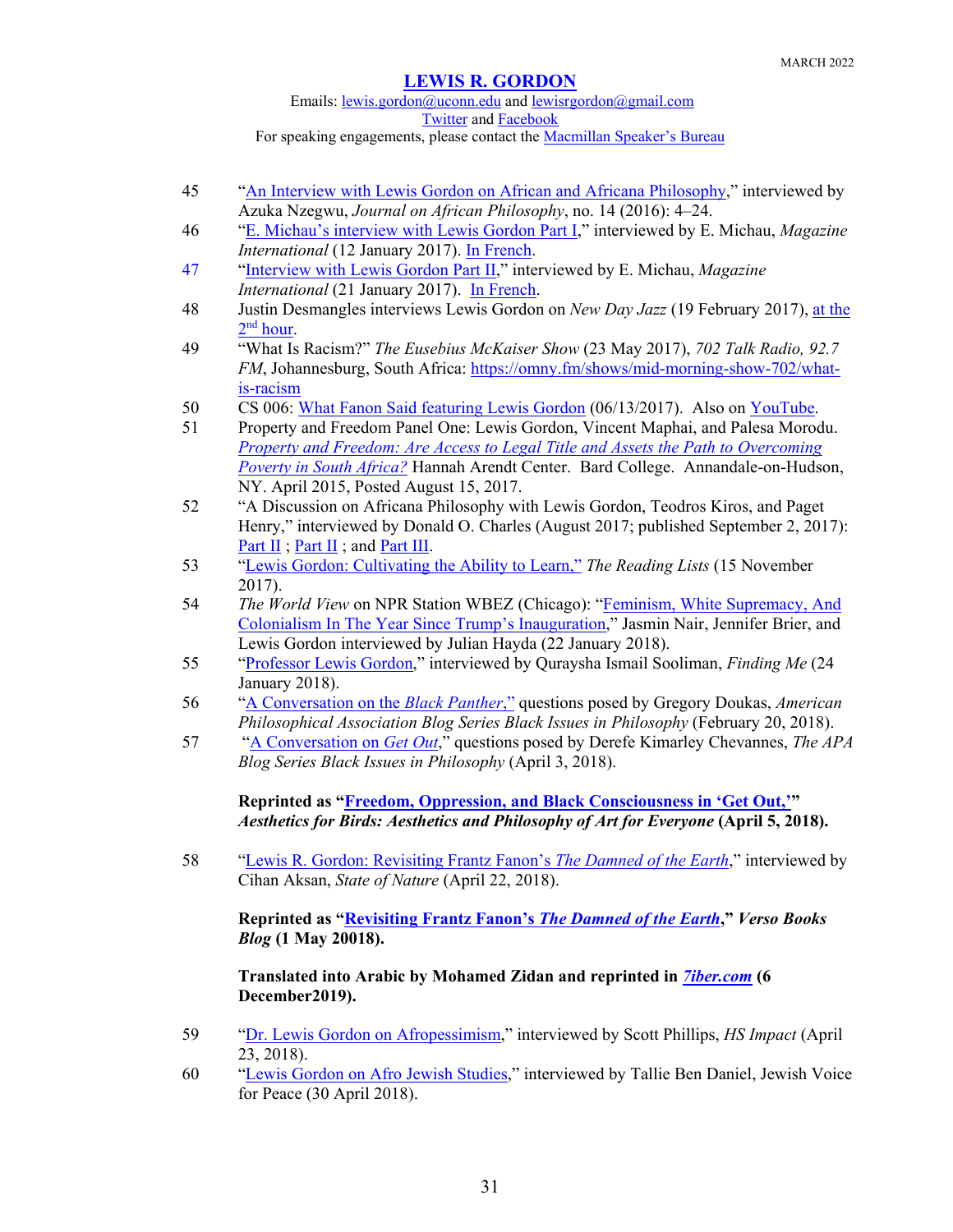Emails: [lewis.gordon@uconn.edu](mailto:lewis.gordon@uconn.edu) an[d lewisrgordon@gmail.com](mailto:lewisrgordon@gmail.com) [Twitter](https://twitter.com/lewgord) and [Facebook](https://www.facebook.com/LewisGordonPhilosopher/) For speaking engagements, please contact the **Macmillan Speaker's Bureau** 

- 61 ["A Black Existentialist Response to Kanye West](https://iai.tv/articles/kanye-west-from-freedom-to-license-auid-1083)," interviewed by Paula Erizanu, *Institute of Art and Ideas: Philosophy for Our Times* (8 May 2018).
- 62 ["Lewis Ricardo Gordon,](https://sistemas.uft.edu.br/periodicos/index.php/entreletras/issue/view/281)" interviewed by Rosemere Ferreira Da Silva, EDIÇÃO ESPECIAL: A PRODUÇÃO INTELECTUAL DE LEWIS RICARDO GORDON, *A Revista EntreLetras* 9 n. 1 (2018): 121–132.

**Reprinted and expanded as: ["Gordon and Da Silva on Brazil and Africana](https://blog.apaonline.org/2018/11/27/black-issues-in-philosophy-gordon-and-da-silva-on-brazil-and-africana-philosophy/)  [Philosophy,](https://blog.apaonline.org/2018/11/27/black-issues-in-philosophy-gordon-and-da-silva-on-brazil-and-africana-philosophy/)"** *APA Black Issues in Philosophy* **(November 27, 2018).**

63 ["A Conversation on](https://blog.apaonline.org/2018/07/24/black-issues-in-philosophy-a-conversation-on-sorry-to-bother-you/) *Sorry to Bother You*," questions posed by Steven Manicastri, *Black Issues in Philosophy* (July 24, 2018).

## **Reprinted as ["Philosophy and Politics in 'Sorry to Bother You,](https://aestheticsforbirds.com/2018/07/26/philosophy-and-politics-in-sorry-to-bother-you/)"** *Aesthetics for Birds* **(July 26, 2018).**

64 Interviewed by Madina Tlotsanova, "[Луис Гордон: «Высокомерное заблуждение всех](https://www.colta.ru/articles/society/19794?fbclid=IwAR1u_368ZXTxC4acKeNucgTzdgfCBfz03INV_0b7VwPn0yO-hOqlLHFr0Ks)  [империй в том, что они открывают двери в одну сторону](https://www.colta.ru/articles/society/19794?fbclid=IwAR1u_368ZXTxC4acKeNucgTzdgfCBfz03INV_0b7VwPn0yO-hOqlLHFr0Ks)»" ("Lewis Gordon: 'the arrogance of all empires is that they imagine they could open doors that lead one-way'"), *Colta* (22 November 2018).

## **Excerpt in English as: ["Shifting the Geography of Reason,](https://www.newframe.com/shifting-geography-reason?fbclid=IwAR2LVj8NHT2pWHrzFAPdwjLKk3N8LcNQI1G5K3kjI8tU2xsnnspAaP0BnkQ)"** *New Frame* **(21 January 2019).**

- 65 Interviewed by Alscess Lewis-Brown, "Interview with Lewis R. Gordon, Ph.D.," *The Caribbean Writer* 32 (2018): 195–210.
- 66 Interviewed by Chris Steele, ["Lewis Gordon on Kemetic Philosophy, Colonialism,](http://timetalks.libsyn.com/lewis-gordon-on-kemetic-philosophy-colonialism-eurocentrism-resistance-love-fanon-and-anarchism)  [Eurocentrism, Resistance, Love, Fanon, and Anarchism,"](http://timetalks.libsyn.com/lewis-gordon-on-kemetic-philosophy-colonialism-eurocentrism-resistance-love-fanon-and-anarchism) *Time Talks: History, Politics, Music and Art* (February 25, 2019).
- 67 "Dwelling Otherwise: A Conversation with Lewis R. Gordon," Sara Ahmed and Lewis R. Gordon, in *[Black Existentialism: Essays on the Transformative Thought of Lewis R.](https://rowman.com/ISBN/9781786611475/Black-Existentialism-Essays-on-the-Transformative-Thought-of-Lewis-R.-Gordon)  [Gordon](https://rowman.com/ISBN/9781786611475/Black-Existentialism-Essays-on-the-Transformative-Thought-of-Lewis-R.-Gordon)*, edited by danielle davis. London, UK: Rowman & Littlefield International Press, 2019, 167–176.
- 68 In *[Witchhunt](https://witchhuntfilm.org/)*, a film by Jon Pullman (2019), distributed by Jewish Voice for Labour.
- 69 Rev. Brian Blayer, ["Interview with Lewis Gordon,](https://www.podomatic.com/podcasts/revblayer/episodes/2019-03-04T11_06_46-08_00)" *Crossroads* (March 3, 2019).
- 70 ["Dr. Lewis Gordon At VILitFest,](https://www.facebook.com/watch/live/?v=394066151446124&ref=watch_permalink)" WUVIRadio (April 2019).
- 71 Brad Evans interviews Lewis R. Gordon, ["Histories of Violence: Thinking Art in a](https://lareviewofbooks.org/article/histories-of-violence-thinking-art-in-a-decolonial-way/?fbclid=IwAR01aQotnMtp3jkkROB2ya9YW_MTzAQXjLTPTi-nbzwLUsb4sl30qe9Hcn4#!)  [Decolonial Way,](https://lareviewofbooks.org/article/histories-of-violence-thinking-art-in-a-decolonial-way/?fbclid=IwAR01aQotnMtp3jkkROB2ya9YW_MTzAQXjLTPTi-nbzwLUsb4sl30qe9Hcn4#!)" *Los Angeles Review of Books* (June 3, 2019).

**Translated into Spanish by Catherine Walsh as ["Historias de violencia: pensando el](https://sistemas.uft.edu.br/periodicos/index.php/entreletras/article/view/10720)  [arte de manera decolonial, una entrevista de Brad Evans con Lewis Gordon,](https://sistemas.uft.edu.br/periodicos/index.php/entreletras/article/view/10720)"**  *EntreLetras* **11, no. 2 (2020): 157–164.** 

**Translated into Portuguese by Rosemere Ferreira da Silva as ["Histórias de](https://sistemas.uft.edu.br/periodicos/index.php/entreletras/article/view/10732)  [violência: arte pensante em forma decolonial,](https://sistemas.uft.edu.br/periodicos/index.php/entreletras/article/view/10732)"** *EntreLetras* **11, no. 2 (2020): 165– 171.**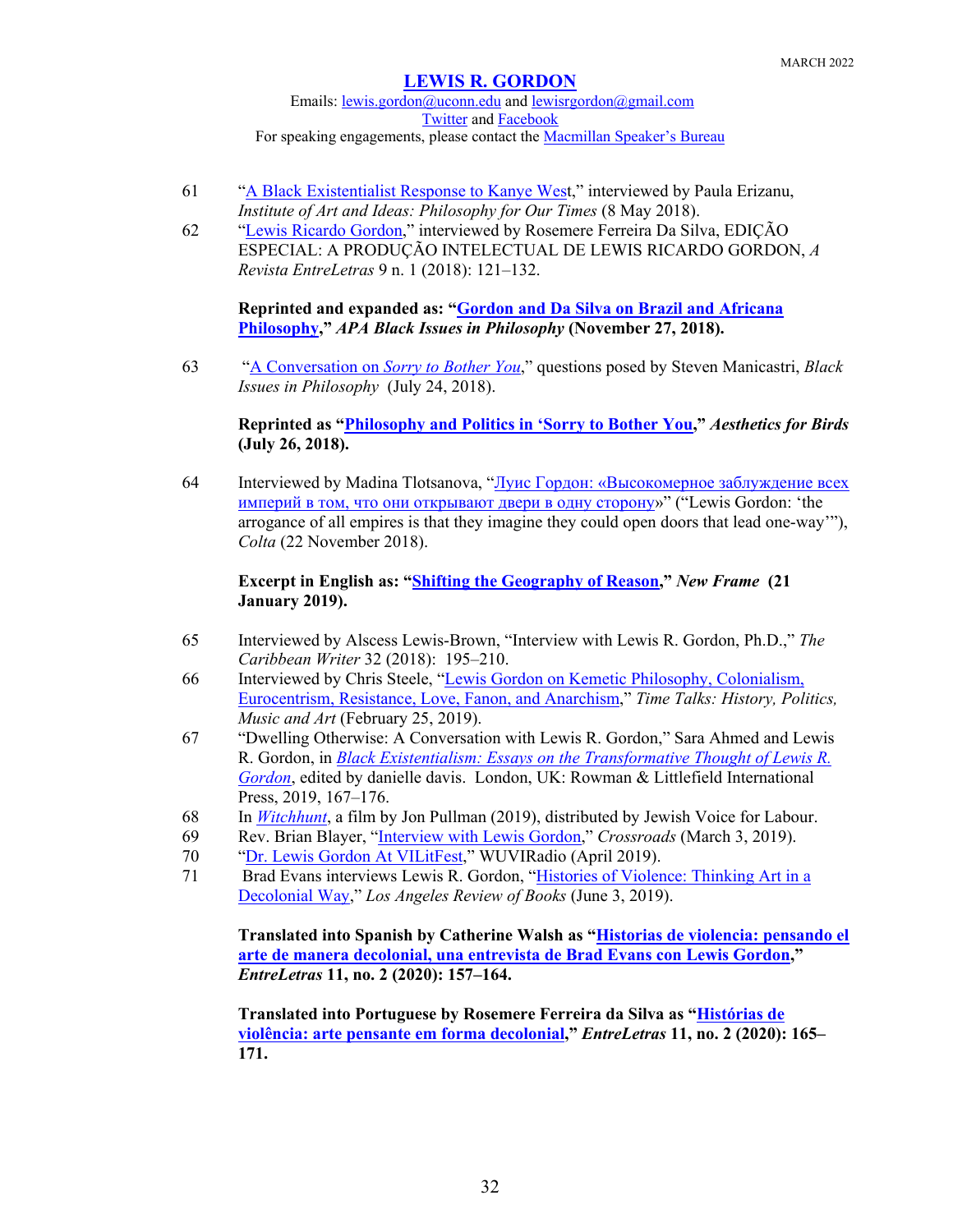Emails: [lewis.gordon@uconn.edu](mailto:lewis.gordon@uconn.edu) an[d lewisrgordon@gmail.com](mailto:lewisrgordon@gmail.com) [Twitter](https://twitter.com/lewgord) and [Facebook](https://www.facebook.com/LewisGordonPhilosopher/) For speaking engagements, please contact the **Macmillan Speaker's Bureau** 

## **Reprinted in Brad Evans and Adrian Parr (eds.),** *Conversations on Violence: An Anthology***. London: Pluto Press, 104–111.**

- 72 [Conversations on the Philosophies of Jimmy Boggs.](https://www.youtube.com/watch?v=NVEVaxmjpfE) Sunday, 30 June 2019, at the Charles H Wright Museum of African American History in Detroit MI USA. *Boggs Center Media* (Posted on YouTube on 2 January 2020).
- 73 *The Source with Susan Harvey,* ["Live at the Hannah Arendt Center Fall Conference on](https://radiokingston.org/en/broadcast/source-hillary-harvey/episodes/live-at-the-hannah-arendt-center-fall-conference-on-racism-and-anti-semitism)  [Racism and Antisemitism](https://radiokingston.org/en/broadcast/source-hillary-harvey/episodes/live-at-the-hannah-arendt-center-fall-conference-on-racism-and-anti-semitism) (interview begins at the 15 minutes mark)." Radio Kingston, WKNY (October 11, 2019).
- 74 The Honorable Richard Goldstone, Lewis R. Gordon, and Alecia Anderson, "Panel Discussion: Are Reparations Possible? Lessons to the United States from South Africa," *[ID: International Dialogue, A Multidisciplinary Journal of World Affairs](https://www.unomaha.edu/college-of-arts-and-sciences/goldstein-center-for-human-rights/ID/id-volumes.php#vol_ix)* 9 (2019): 138– 154.
- 75 ["Let me take it from the top. Hello. I'm The Doctor"](https://blog.apaonline.org/2020/04/14/let-me-take-it-from-the-top-hello-im-the-doctor-sakena-young-scaggs-and-lewis-r-gordon-on-doctor-who-race-and-re-memory/): Sakena Young-Scaggs and Lewis R. Gordon on Doctor Who, Race, and Re-memory," *APA Blogs, Black Issues in Philosophy* (April 14, 2020).
- 76 *Lewis Gordon & Jason Stanley: A Conversation: When Philosophers Talk,* in the *Brainwaves Video Anthology* (2020): [Part 1;](https://www.youtube.com/watch?v=UUaIAxJZFHc&feature=youtu.be) [Part 2;](https://www.youtube.com/watch?v=lqYBy2KU6LU&feature=youtu.be) [Part 3;](https://www.youtube.com/watch?v=0WAtlqNd7_A&feature=youtu.be) [Part 4;](https://www.youtube.com/watch?v=-tVtOd4oD2c&feature=youtu.be) [Part 5;](https://www.youtube.com/watch?v=oD5FPiZhmbE&feature=youtu.be) [Part 6;](https://www.youtube.com/watch?v=mI4UkgkpT0w&feature=youtu.be) [Part 7.](https://www.youtube.com/watch?v=pVlF4E5Hhao&feature=youtu.be)
- 77 ["Lewis Gordon on engaging with Fanon in the time of Covid,](https://www.youtube.com/watch?v=0azDbkzxtsc&feature=emb_logo)" interviewed by Firoze Manji (4 May 2020).
- 78 ["Jazz, Hip Hop, Blues, and Anti-Black Racism: Turning towards Decolonial Aesthetics,](https://convivialthinking.podbean.com/e/ep2-jazz-hip-hop-blues-and-anti-black-racism-turning-towards-decolonial-aesthetics/?fbclid=IwAR3ybxUabjhbAggp326vyl2k58km9W-zYaVj7316SGJgIJWYnAW5P5EGVLk)" interviewer Sayan Dey, *Convivial Thinking*: Critical, Decolonial, Collaborative (2 June 2020).
- 79 ["#918: Philosopher Lewis Gordon on Racism, Moral vs Political Responsibility, and](https://voicesofvr.com/918-philosopher-lewis-gordon-on-racism-moral-vs-political-responsibility-and-relational-metaphysics/)  [Relational Metaphysics,](https://voicesofvr.com/918-philosopher-lewis-gordon-on-racism-moral-vs-political-responsibility-and-relational-metaphysics/)" *Voices of VR Podcast* (5 June 2020).
- 80 ["Ontological Racism & Our Human Future -](https://www.taseelcommons.com/podcasts/ontological-racism-our-human-future-philosopher-lewis-gordon-hasan-azad-phd) Philosopher Lewis Gordon & Hasan Azad, [PhD.](https://www.taseelcommons.com/podcasts/ontological-racism-our-human-future-philosopher-lewis-gordon-hasan-azad-phd)" *Ta'seel Common* (9 June 2020. Also available on [YouTube.](https://www.youtube.com/watch?time_continue=223&v=Klgao4l1GrA&feature=emb_logo)
- 81 *Episode 1:* ["Talking Difference with Lewis R. Gordon,](https://vimeo.com/432891980)" *Conceptualizing Difference/Talking Difference*, Centre for Citizenship, Civil Society, and Rule of Law, University of Aberdeen (10 June 2020).
- 82 ["Race in America pt 2: Lewis Gordon,](https://www.abc.net.au/radionational/programs/philosopherszone/race-america-pt-2-philosopher-lewis-gordon/12350540)" *The Philosopher's Zone* with David Rutledge, ABC Radio Australia (14 June 2020).
- 83 *La Question Noire - [Ep. 1 : "Afro-Décolonial?" Partie 1](https://www.youtube.com/watch?time_continue=2&v=nCExDWl1S5E&feature=emb_logo&fbclid=IwAR1oKAeZR1JfYojUjJy64JbavdjJxfdOQP-nKlmigXV8LJhNf-8QwaqOERU)* (16 June 2020).
- 84 *La Question Noire - [Ep. 1 : "Afro-Décolonial?" Partie 2](https://www.youtube.com/watch?v=xA38bRiabPI)* (3 July 2020).
- 85 *[La Conscience Noire: Lewis r. Gordon](https://www.youtube.com/watch?v=pfGATZWyDdw&feature=youtu.be&fbclid=IwAR0S96fK9oePNJm93Kip1nrV2K1RG6WyPU1HZOUUD6h-q-pAuqUAxzcUslY)* (25 June 2020).
- 86 ["We Need a Radical Imagination,](https://www.youtube.com/watch?v=jQke22CLykk&feature=youtu.be&fbclid=IwAR19mRXULO0Uf6tgyl9L7hu5Awl02y-AhJXIpTH7YIcNeSk57f151lb5A2g)" interviewed by Wandia Njoya for *The Elephant* (4 July 2020).
- 87 ["The Political Problem of Racism, with Dr. Lewis Gordon, Part 1,](https://www.buzzsprout.com/790538/4931459?fbclid=IwAR1R6PtTpEZHhmNdPg9Arw-EDhDC07_lUe-fddFpljggCduIGTNv1EzRUZg)" *Politeia* (10 August 2020) and ["The Political Problem of Racism, with Dr. Lewis Gordon, Part 2.](https://www.buzzsprout.com/790538/4992455)"
- 88 האותה מנפח אותה במכוון הימין מנפח העד שחורים בארצות הברית. לטענתו, הימין מנפח אותה במכוון העצד הי $\prime$  "There is anti-Semitism on the part of blacks in the United States. According to him, the right is deliberately inflating it," *Haaretz* (13 August 2020).
- 89 *[Rethinking Black-Jewish Relations](http://hwcdn.libsyn.com/p/2/f/0/2f043131d799c76a/S2E7.mp3?c_id=83028086&cs_id=83028086&destination_id=917594&expiration=1599871973&hwt=3248cd7361ee8e79e2d7cb5ef1fca3b6)* featuring Marc Dollinger & Lewis R. Gordon, [Adventures in Jewish Studies](https://associationforjewishstudies.org/publications-research/adventures-in-jewish-studies-podcast) Podcast, Season 2, episode 7, American Jewish Studies Association (2020).
- 90 "*The Wretched of the Earth* [with Lewis Gordon and Azzedine Haddour,](https://www.youtube.com/watch?v=Fje15d0oEKw)" The Left Book Club (October 2020).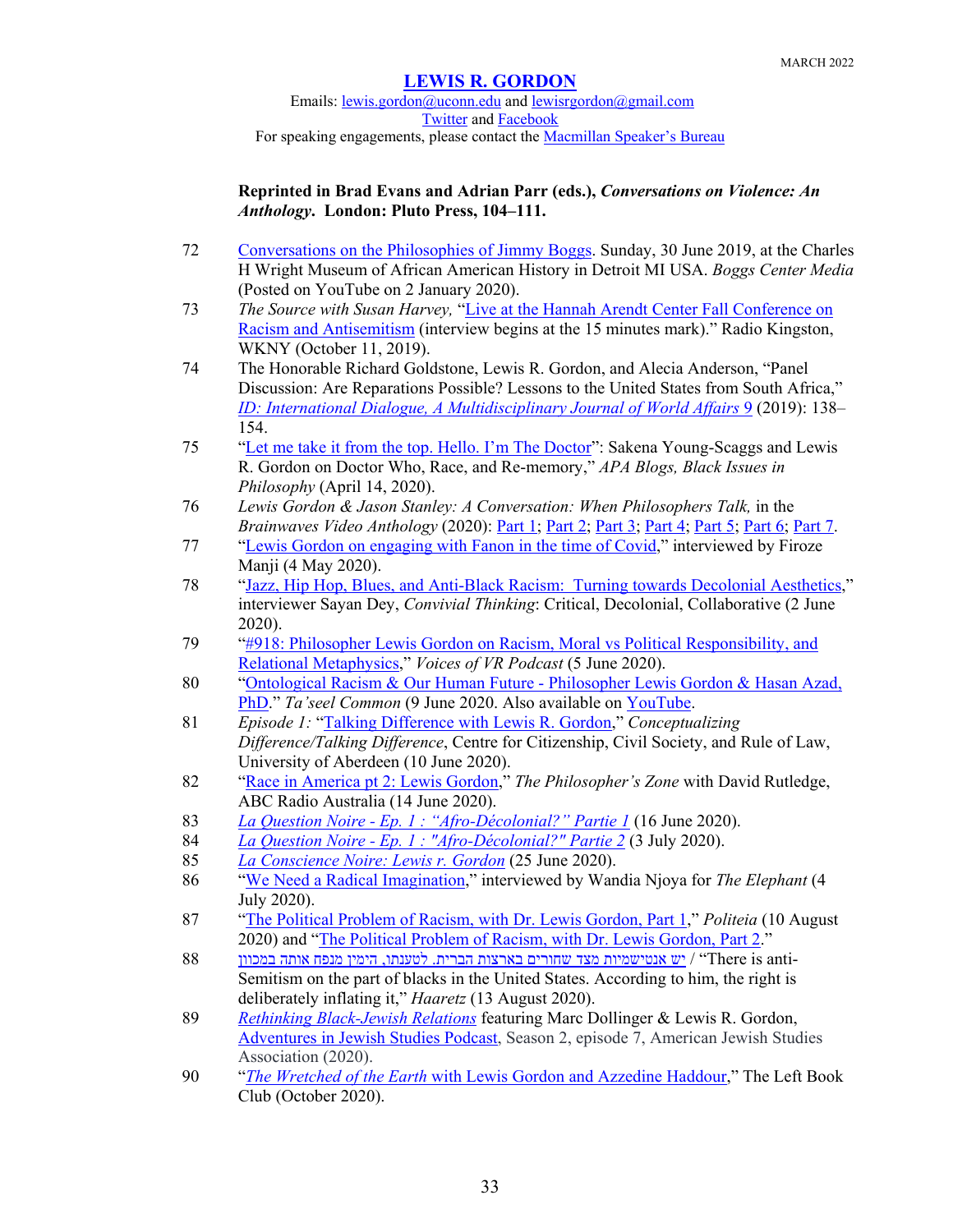## Emails: [lewis.gordon@uconn.edu](mailto:lewis.gordon@uconn.edu) an[d lewisrgordon@gmail.com](mailto:lewisrgordon@gmail.com) **[Twitter](https://twitter.com/lewgord)** and **Facebook** For speaking engagements, please contact the **Macmillan Speaker's Bureau**

91 ["Better Than Nothing Episode 6: Lewis Gordon,](https://soundcloud.com/user-429041141/better-than-nothing-episode-6-lewis-gordon?fbclid=IwAR11DQhwSoYBjw43f5U5UdIqFvaZmm-nFzM7DHwz43iIzpIIECB-YnTx3aw)" *Better Than Nothing*, host and

|     | interviewer Mark Leuchter (October 2020).                                                                                               |
|-----|-----------------------------------------------------------------------------------------------------------------------------------------|
| 92  | "Democracy, Elites and anti-Elitism: A Conversation with Lewis Gordon," host and                                                        |
|     | interviewer Wandia Njoya, Maisha Kazini (16 January 2021).                                                                              |
| 93  | "Dr. Lewis Gordon on Unlearning Epistemological Bullying," interviewed by Anjali L.                                                     |
|     | Nath for the podcast Feral Visions (26 February 2021). Also available on YouTube.                                                       |
| 94  | "Dr. Lewis Gordon on Grieving, Zombies, & Power," interviewed by Anjali L. Nath for                                                     |
|     | the podcast Feral Visions (9 April). Also available on YouTube.                                                                         |
| 95  | "How The Court of Law Needs To Change for Racial Justice in America," Let's Go                                                          |
|     | There with Shira and Ryan, Channel Q (12 April 2021).                                                                                   |
| 96  | "Ethiopian Jews Migrating," News / Africa Today, Press TV (12 April 2021).                                                              |
| 97  | "'Liberation and Decolonization': Lewis R. Gordon in conversation with Olúfémi O.                                                       |
|     | $\underline{\text{Táiwò}}$ ," The Philosopher, conversation on $\underline{\text{April 17}}^{\text{th}}$ (posted on 2 May 2021).        |
| 98  | "Books Sandwiched in: Virtual Author Talks at Noon - Professor Lewis Gordon -                                                           |
|     | Freedom, Justice, and Decolonization," New Haven Public Library (19 August 2021).                                                       |
| 99  | "How The Autobiography of Malcom X Inspired My Effort to Join the Struggle for                                                          |
|     | Dignity, Freedom, and Liberation with Dr. Lewis Gordon, Parts I and 2," Episodes 15                                                     |
|     | and 16 of The Book That Blank: Real Ballers Read (31 August 2021). On Spotify and                                                       |
|     | ApplePodcast                                                                                                                            |
| 100 | "Race and Racism (Part 2 of 3): The Problems with Non-Racialism," In The Ring With                                                      |
|     | Eusebius McKaiser (20 September 2021). Also available on Podcast Addict and                                                             |
|     | ListenNotes.                                                                                                                            |
| 101 | "Dr. Lewis Gordon talks new book 'Fear of Black Consciousness," Redding News                                                            |
|     | Review (7 October 2021).                                                                                                                |
| 102 | "The Crime Without a Name: Barrett Holmes Pitner with Lewis R. Gordon"   LIVE from                                                      |
|     | NYPL (20 October 2021).                                                                                                                 |
| 103 | "Conversation on Ancient Thought and Self-Definition," African Ascent (30 November                                                      |
|     | 2021).                                                                                                                                  |
| 104 | "Dialogue: Free Jazz/Black Power with Lewis R. Gordon and Justin Desmangles," San                                                       |
|     | Francisco Public Library (4 December 2021).                                                                                             |
| 105 | "Professor Lewis Gordon-A Philosophy of Love and Cruelty," Existential Offerings (18                                                    |
|     | December 2021).                                                                                                                         |
| 106 | "Dr. Lewis Gordon—What is Colonization & Decolonization?" Chasing Leviathan: A                                                          |
|     | Big Questions Podcast (4 January 2022).                                                                                                 |
| 107 | "Fear of Black Consciousness: Lewis Gordon in Conversation with Hortense Spillers,"                                                     |
|     | Charis Books/Charis Circle (15 January 2022). Also available on YouTube (16 January                                                     |
|     | $2022$ ).                                                                                                                               |
| 108 | "Lewis R Gordon: The Fear of Black Consciousness & How Radical Love Transcends                                                          |
| 109 | It," Seize the Moment Podcast (16 January 2022).<br>"Lewis R. Gordon Discusses 'Fear of Black Consciousness' with Jamaica Kincaid," The |
|     | Harvard Bookstore (18 January 2022). Also available on YouTube.                                                                         |
| 110 | "'Fear of Black Consciousness' Lewis R. Gordon in conversation with Kehinde                                                             |
|     | Andrews," The Philosopher (19 January 2022).                                                                                            |
| 111 | "Lewis Gordon with Ngũgĩ wa Thiong'o: The Revolutionary Act of Black                                                                    |
|     | Consciousness," Seattle Town Hall's Civic Series (25 January 2022). Also available on                                                   |
|     | YouTube.                                                                                                                                |
|     |                                                                                                                                         |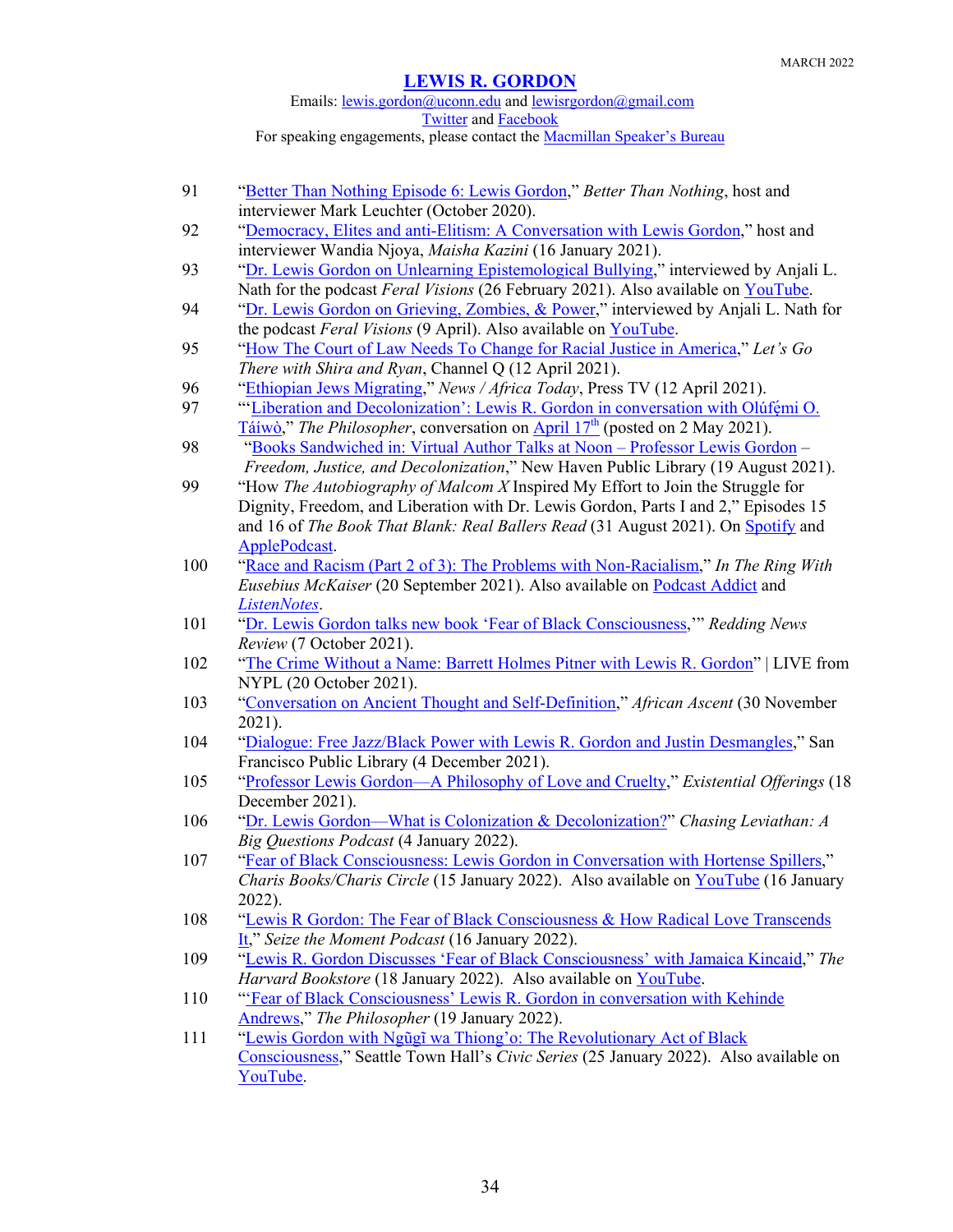Emails: [lewis.gordon@uconn.edu](mailto:lewis.gordon@uconn.edu) an[d lewisrgordon@gmail.com](mailto:lewisrgordon@gmail.com) [Twitter](https://twitter.com/lewgord) and [Facebook](https://www.facebook.com/LewisGordonPhilosopher/) For speaking engagements, please contact the **Macmillan Speaker's Bureau** 

- 112 ["We Need to Talk About Whiteness—With Lewis R. Gordon,](https://soundcloud.com/myriam-francois-27072150/we-need-to-talk-about-whiteness-with-lewis-r-gordon?si=fd2c222dd26c47e488fb78ce87dba4e8&utm_source=clipboard&utm_medium=text&utm_campaign=social_sharing)" *[We Need to Talk](https://www.weneedtotalkaboutwhiteness.com/) About [Whiteness Podcast](https://www.weneedtotalkaboutwhiteness.com/)*, host and interviewer Myriam Francois (11 February 2022).
- 113 ["Lewis R. Gordon's 'Fear of Black Consciousness,](https://lareviewofbooks.libsyn.com/lewis-r-gordons-fear-of-black-consciousness)'" *The LARB Radio Hour* (18 February 2022).
- 114 Interviewed by Rico Speight for his forthcoming documentary *[Rediscovering Fanon](http://ricoworkshop.com/coming-soon/rediscovering-fanon/)*.
- 115 [Teddy Mattera,](http://www.imdb.com/name/nm1464841/) *Cinema from Within* (forthcoming, filmed in Johannesburg).

## **Select performances in the arts—music and poetry**

Performed drums and piano for blues, Euro-classical, jazz, reggae, and rock music across the globe for the past 40 years. Most performances with the blues band Blues without Borders, jazz duets with Matthew K. Holmes, and the alternative rock band ThreeGenerations, and a variety of guest appearances. Most recent recorded performances:

- 1 ThreeGenerations' *Now!* (2016)
- 2 Studio X, *[Decolonising the City](https://youtu.be/FDfTERPdMJ8)* (2016).
- 3 *[ThreeGenerations Live at Tapeworks!](https://www.youtube.com/watch?v=4Kw_9XKsxVc)* (2017)
- 4 ["For 'Biola,](https://www.youtube.com/watch?v=p_EXSycdvOc)" by Lewis R. Gordon, *Brainwaves* (January 2019).
- 5 Performing Yusef Kommunyakka's ["The African Burial Ground"](https://www.youtube.com/watch?v=fjc3f0plbTQ) for *Brainwaves* (January 2019).
- 6 Performing Maya Angelou's ["On the Pulse of Morning"](https://www.youtube.com/watch?v=mcEGsJ8C-30) for *Brainwaves* (January 2019).
- 7 3Gs performance: Part II: ["Shifting the Geography of Reason,](http://saladeimprensa.ces.uc.pt/?col=canalces&id=24236&fbclid=IwAR3IJW9c9nVmAUzhC2RuN1Ys91RH9AvueEEmn2FDII8I91jz-AagfsFYk7k#.XMDA2i-ZOGR)" Salâo Brazil, Coimbra, Portugal (March 2019). [YouTube.](https://www.youtube.com/watch?time_continue=17&v=9vjJZelG7eI)

Have written and performed poetry over the years. Most recent:

- 1 "For 'Biola," *The C.L.R. James Journal* 24 nos. 1 and 2 (2018): 19. Read and performed kalimba on *Brainwaves* (January 21, 2019).
- 2 "Home, Then and Now," *The Caribbean Writer* 33 (2019).
- 3 "Follow the Lines You Drew," *The Caribbean Writer* 33 (2019).
- 4 "Elegy for Allison Hull," *Antigua and Barbuda Review of Books* (2019).

## **KEYNOTES, INVITED, PUBLIC, AND CONFERENCE LECTURES**

*More than 500 lectures not included in this CV for the sake of space. A separate "Lectures CV" is available upon request.*

## **CONFERENCES ORGANIZED AS PRESIDENT OF THE CARIBBEAN PHILOSOPHICAL ASSOCIATION**

1 with Clevis Headley and Paget Henry, *Shifting the Geography of Reason I: The First Meeting of the Caribbean Philosophical Association*. May 2004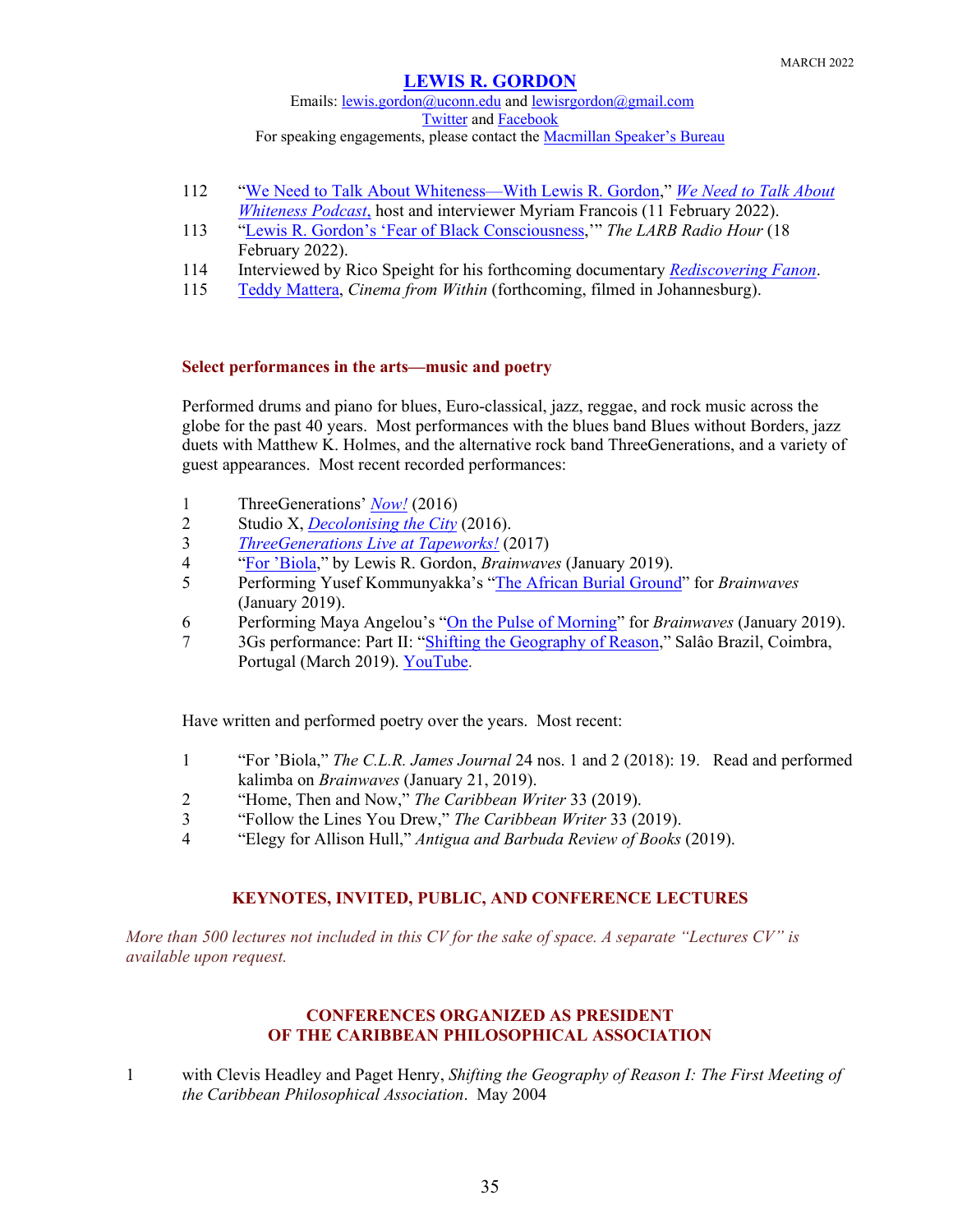Emails: [lewis.gordon@uconn.edu](mailto:lewis.gordon@uconn.edu) an[d lewisrgordon@gmail.com](mailto:lewisrgordon@gmail.com) [Twitter](https://twitter.com/lewgord) and [Facebook](https://www.facebook.com/LewisGordonPhilosopher/) For speaking engagements, please contact the **Macmillan Speaker's Bureau** 

- 2 with Nelson Maldonado Torres, Clevis Headley, Marina Banchetti-Robino, and Paget Henry. Caribbean Philosophical Association II: *Shifting the Geography of Reason II*—*Gender, Religion, and Science*. Centro de Estudios Avanzados de Puerto Rico y el Caribe, Old San Juan, Puerto Rico. June 2005
- 3 with Sathya Rao, Françoise Naudillon, Clevis Headley, Marina Banchetti-Robino. Caribbean Philosophical Association III: *Shifting the Geography of Reason III*—*Aesthetics, Science, and Language*. Concordia University. Montreal, Canada. August 2006
- 4 with Tunde Bewaji, Carolyn Cooper, and Brian Meeks. Caribbean Philosophical Association IV: *Shifting the Geography of Reason IV* —*Intellectual Movements*. University of the West Indies at Mona, Jamaica. June 2007
- 5 with Françoise Naudillon. Caribbean Philosophical Association V: *Shifting the Geography of Reason V*—*Intellectual Movements.* Cité des Métiers, Le Raizet, Guadeloupe. June 2008
- 6 with Hanétha Vété-Congolo, Mouhamadou El Hady Ba, Oumar Dia, and Bado Ndoye, and the Executive Committee of the Caribbean Philosophical Association and La Société sénégalaise de philosophie. *Shifting the Geography of Reason XV: Ways of Knowing, Past and Future.* At the Université Cheikh Anta Diop de Dakar (UCAD). Dakar, Sénégal. June 2018

## **OTHER CO-ORGANIZED CONFERENCES AND WORKSHOPS**

- 1 *Fanon Today*, Purdue University, West Lafayette, Indiana March 1995
- 2 North American and Cuban Philosophers and Social Scientists, University of Havana, June 1995
- 3 with Leonard Harris and William McBride, National Meeting, Radical Philosophy Association, Purdue University, West Lafayette, Indiana, November 1996
- 4 Society for Feminist Philosophers in Action, Brown University, Providence, RI October 1997
- 5 *The Racial State*, Brown University, Providence, Rhode Island, October 1998
- 6 Organized Institute for the Study of Race and Social Thought (ISRST) symposium on race and crime statistics. Speakers: John and Jean Comaroff, December 2004
- 7 ISRST symposium: *Transgressing Racial Sexual Boundaries in the 21st Century*. March 2005
- 8 ISRST conference, organized with Paul Taylor and Phil Alperson, *Africana Philosophy in Three Movements: African-American (Howard McGary), Afro-Caribbean (Paget Henry), and African (Nkiru Nzegwu)*. April 2005
- 9 ISRST conference, organized with Jane Gordon and Tony Monteiro, *Black Civil Society in American Political Life: A Conference in Honor of Martin Kilson*. September 2005
- 10 *Night of the Living Philosophers: Halloween Lectures*, with Nöel Carroll and Anne Eaton. October 2005
- 11 Co-organized, with Jane Anna Gordon, a special two-days talk on Brazil. Film *Ebony Goddess* and presentation by Angela Figueiredo and talk by Livio Sansone on the Frazier-Herskovits debate in the context of Brazil. February 2006
- 12 Co-organized, with Tom Meyer, *Heretical Nietzsche Studies*. April 2006
- 13 Co-organized the *Conversations Series*, which included Nigel Gibson, Hagi Kenaan, Judith Butler, Jonathan Judakken, Walter Mignolo. 2006–2008
- 14 with Ramón Grosfoguel, *Global Anti-Semitism*. Maison de l'homme, Paris, France, June 2007
- 15 Co-organized, with Laura Levitt, *Race and Judaism*. November 2007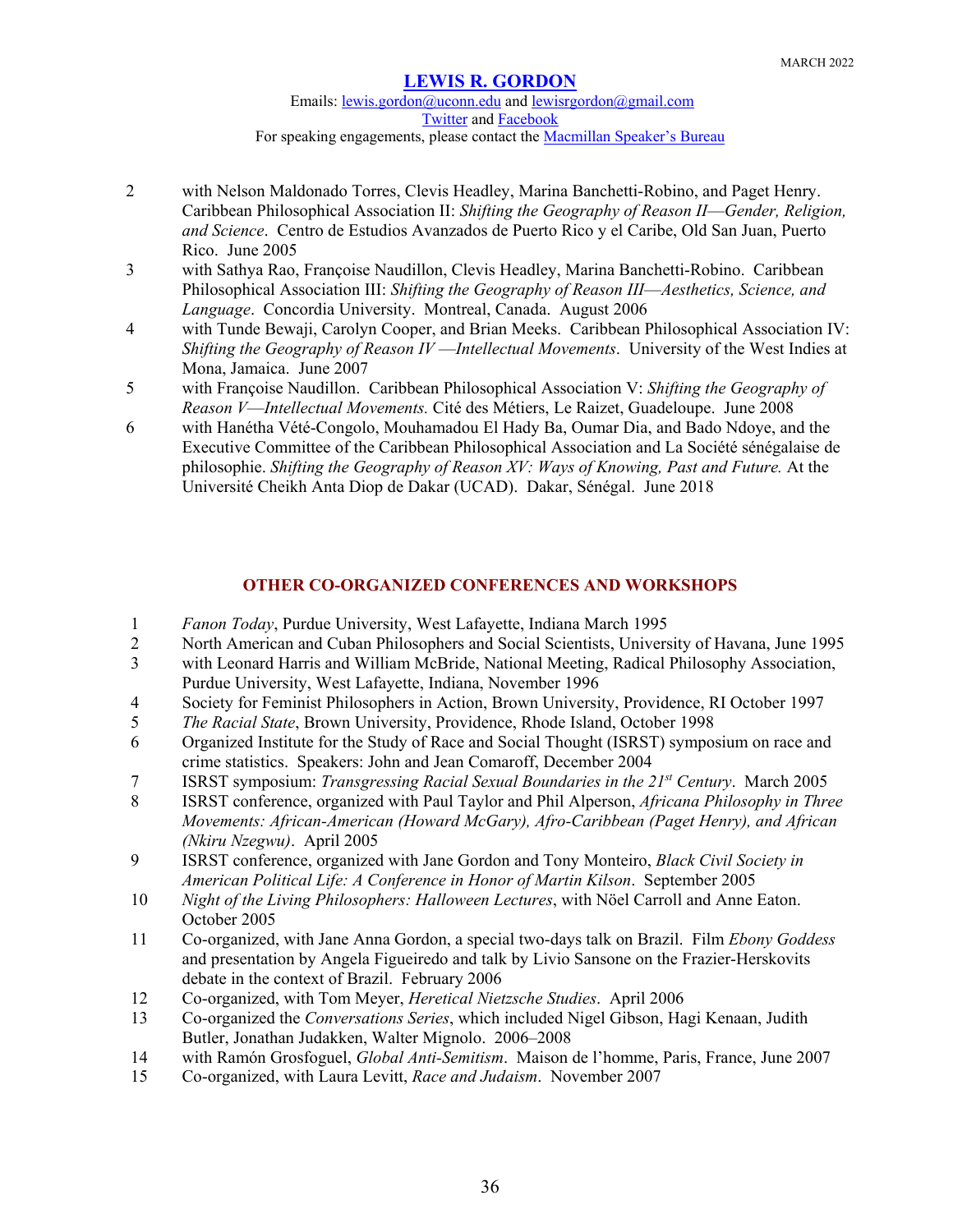Emails: [lewis.gordon@uconn.edu](mailto:lewis.gordon@uconn.edu) an[d lewisrgordon@gmail.com](mailto:lewisrgordon@gmail.com) [Twitter](https://twitter.com/lewgord) and [Facebook](https://www.facebook.com/LewisGordonPhilosopher/) For speaking engagements, please contact the **Macmillan Speaker's Bureau** 

- 16 with Ramón Grosfoguel, *Global Antiblack Racism*. Maison de l'homme, Paris, France, June 2008
- 17 Co-organized, with Laura Levitt, *Race and Judaism: Diversity in Contemporary Jewish Life*. October 2008
- 18 Co-organized, with Laura Levitt and Ariella Werden, *Race and Judaism: In Every Tongue—in Memory of Gary Tobin.* November 2009
- 19 Co-organized, with Ariella Werden, Vincent Beavers, and Tal Correm, *A Symposium in Honor of Professor Jitendra Mohanty*. April 2010
- 20 Co-organized, with Ariella Werden, *Race and Judaism: Lost Tribes*. November 2010
- 21 Co-organized, with Elliot Ratzman and Ariella Werden, *Race and Judaism: Passing*. November 2011
- 22 with Prafulla Kar and Narendra K. Jain, *XIV International Conference of the Forum on Contemporary Theory (Baroda): "Transcending Disciplinary Decadence: Exploring Challenges of Teaching, Scholarship, and Research in the Humanities and the Social Sciences."* Plenaries and 132 academic papers. Jaipur, India, December 2011
- 23 with Gabriel Markus, *New Developments in Existentialism*. Université Toulouse Jean Jaurès, France. September 2012
- 24 with Margaret Simons, Jane Anna Gordon, Matt Eshleman, Bryan Lueck, and Debbie Mann, *Diverse Lineages of Existentialism and Shifting the Geography of Reason XI*. St. Louis, Missouri. June 2014
- 25 with Jane Anna Gordon and Dana Miranda. *Race and Anarchy*. UCONN. March 2015
- 26 with Mpho Matsipa. *[Decolonizing the City](https://www.youtube.com/watch?v=TWTWNNcs5ic)*. Studio X Johannesburg in Partnership with the Wits City Institute Eyethu Lifestyle Centre. Soweto, South Africa. October 2015:
- 27 with Jane Anna Gordon, Aaron Kamugsha, and Neil Roberts. *Celebrating Paget Henry's 70th Year*. The Brooklyn Commons. Brooklyn, NY. April 2016.
- 28 with Hanétha Vété-Congolo, Hady Ba, and Oumar Dia. Changer la géographie de la raison XV / Shifting the Geography of Reason XV: *Modes de savoir, passé et présent / Ways of Knowing, Past and Present.* Caribbean Philosophical Association and La Société sénégalaise de philosophie (SOSEPHI). Université Cheikh Anta Diop de Dakar (UCAD). Dakar, Sénégal. June, 2018

## **ACADEMIC APPOINTMENTS**

- 2022 **Part-time Research Professor***,* Philosophy Department, Duquesne University, Pittsburgh, PA
- 2021– **Visiting Professor,** Philosophy Department, University of Johannesburg, South Africa
- 2020– **Head,** Philosophy Department, UCONN at Storrs, CT. Achievements thus far can be seen in the [diversity of the core faculty and affiliates](https://philosophy.uconn.edu/faculty/) (which include a few historic firsts at UCONN), reorganization of subfields to highlight the intellectual range of the Department, expanding and strengthening affiliations across the University (with varieties of schools, programs, institutes, departments, and centers) and in similar kind across the globe, creating a competitive graduate funding structure, introducing multilingual learning and translation, and placing addressing twenty-first century intellectual and institutional challenges as part of the Department's mission
- 2018– **Summer (January) Faculty,** Decolonial Summer School, University of South Africa. Pretoria, South Africa
- 2017– **Core Honorary Professor**, Global Center for Advanced Studies, Dublin, Ireland; St. Erme, France; New York, USA; Sydney, Australia
- 2016– **Honorary Professor** (UHURU), Unit of the Humanities at Rhodes University, South Africa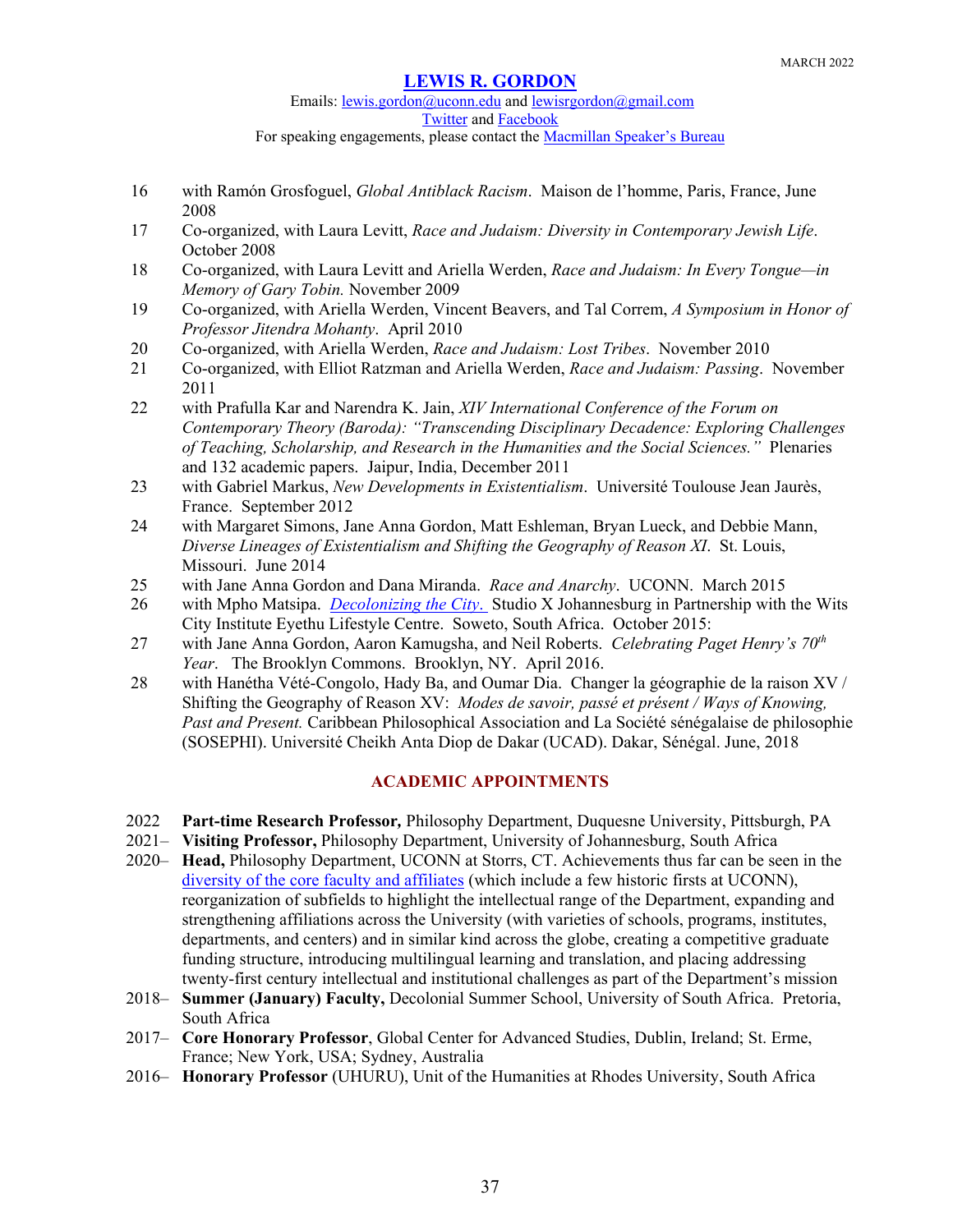Emails: [lewis.gordon@uconn.edu](mailto:lewis.gordon@uconn.edu) an[d lewisrgordon@gmail.com](mailto:lewisrgordon@gmail.com) [Twitter](https://twitter.com/lewgord) and [Facebook](https://www.facebook.com/LewisGordonPhilosopher/) For speaking engagements, please contact the [Macmillan Speaker's Bureau](https://www.macmillanspeakers.com/speaker/lewis-gordon/)

- 2018 **Summer Faculty,** Critical Theory Summer School, Institute for the Humanities. Birkbeck University. London, UK
- 2016 **Writer-in-Residence.** Birkbeck School of Law, University of London. London, UK
- 2014–2015. **Nelson Mandela Distinguished Visiting Professor**. Department of Politics and International Studies. Rhodes University, Makhanda (formerly Grahamstown), South Africa
- 2013–2019. **European Union Visiting Chair in Philosophy** at Université Toulouse Jean Jaurès, France
- 2013– **Professor with tenure** of Philosophy with affiliations in the Center for Judaic Studies and Jewish Life, El Instituto of Latina/o, Caribbean, Latin American Studies, Asian and Asian American Studies, Global Studies, and Women's, Gender, and Sexuality Studies (2019–) at UCONN-Storrs, CT
- 2004–2013. **Laura H. Carnell Professor** of Philosophy, with tenure. Temple University, Philadelphia, PA. Affiliations in the Department of African American Studies, Program in Jewish Studies, and Department of Religion with committee work and advising for doctoral students in English, Political Science, Sociology, and the School of Dance (for dance theory)

**Founder and Director** of both the Institute for the Study of Race and Social Thought and the Center for Afro-Jewish Studies. Accomplishments included annual conferences on Afro-Jewish Thought, annual conferences and symposia on race and social thought, a series of research working papers dossier on the study of race and social thought, co-organizing a film series addressing social and political issue on race and social thought, collaborations with Be'chol Lashon and other organizations devoted to the promotion and understanding of Jewish diversity worldwide, collaborations with organizations devoted to theories in the global south, community initiatives for bringing critical diversity studies into public schools, organizing support for junior faculty working in these areas of research, and mentoring undergraduates and doctoral students in these areas of research

- 2010 (Spring). **Jay Newman Visiting Professor** of Philosophy of Culture. Philosophy Department, Brooklyn College, City University of New York. Brooklyn, NY
- 2001–2003. **Chairperson** of the Department of Africana Studies and Professor of Africana Studies, Brown University, Providence, RI. **Major achievements:** transformed a program of only one female faculty member and six males into a department with six women and seven men from a variety of racial backgrounds; organized an innovative structure of theory, history, and arts; developed initiatives that grew the concentration (through a reputation for having an innovative and challenging curriculum) to more than 100 students; established international links in the Africa, the Caribbean, and South America; and set the groundwork for the now successful (100 percent placement) doctoral program; achieved salary equity not only for the faculty but also the staff; recruited distinguished international visiting senior faculty; developed, through community liaisons and workshops, the Department's relationship with the local Wampanoag community (many of whom are Afro-First Nation peoples); added a musical component to Rites & Reason Theater
- 1999–2001. **Director** of Afro-American Studies, Brown University. **Major achievements:** led the transformation of the program into the Department of Africana Studies; recruited 23 faculty color to the university in the 1998–1999 year while serving as Chairperson of the Committee for Recruitment and Retention of Minority Faculty
- 1998–2011. **Visiting Professor** of Political Thought in the School of Government and the Department of Language, Linguistics, and Philosophy at the University of the West Indies at Mona, Jamaica
- 1998. **Visiting Professor** of African and African American Studies at Yale University, New Haven, CT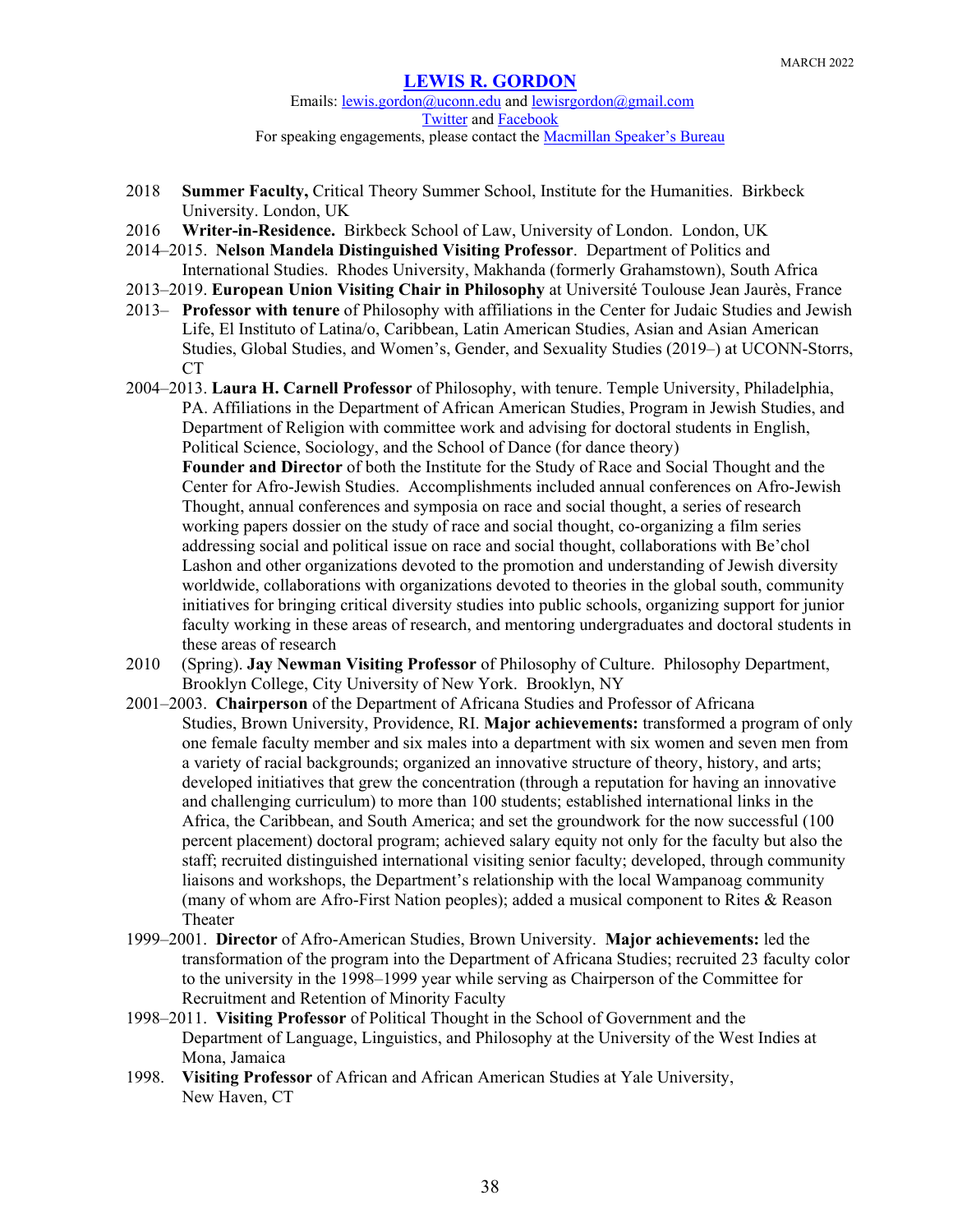Emails: [lewis.gordon@uconn.edu](mailto:lewis.gordon@uconn.edu) an[d lewisrgordon@gmail.com](mailto:lewisrgordon@gmail.com) [Twitter](https://twitter.com/lewgord) and [Facebook](https://www.facebook.com/LewisGordonPhilosopher/) For speaking engagements, please contact the [Macmillan Speaker's Bureau](https://www.macmillanspeakers.com/speaker/lewis-gordon/)

- 1998–2004. **Professor with tenure** of Africana Studies, Contemporary Religious Thought, and Modern Culture and Media, with affiliation in Latin American Studies, Brown University, Providence, RI. **This appointment was transformed into Professor of Africana Studies when the Afro-American Studies Program was departmentalized in 2001**
- 1997–1998. **Associate Professor** of Afro-American Studies, Contemporary Religious Thought, Modern Culture and Media, with affiliation in Latin-American Studies. Brown University, Providence, RI
- 1996. **Assistant Professor** of Afro-American Studies and Contemporary Religious Thought, Brown University, Providence, Rhode Island
- 1996–1997. **Associate Professor with tenure** of Philosophy and African American Studies, and English and Philosophy Doctoral Committee, Purdue University, West Lafayette, Indiana
- 1993–1995. **Assistant Professor** of Philosophy and African American Studies, and member of the English and Philosophy Doctoral Committee, Purdue University
- 1987–1989. **Founding Director of the Second Chance Program**. Lehman High School, Bronx, NY. Program designed for in-school truant (75 in number). The expected success rate (students achieving their high school diploma) was 10 percent; the program averaged an 85 percent success rate. Innovations included team-based critical pedagogy, which maximized student participation in curriculum development; initiated computer science addition to the curriculum before it became a feature of high schools; created an integrative structure that brought writing, logic, philosophy, history, literature, and the natural sciences together; and utilized the city as a classroom through field trips; organized a team of a social worker and psychologist to address the needs of the students as they were backgrounds of severe trauma; effectiveness of the program led to teachers from mathematics to social studies volunteering to teach in the program
- 1985–1989. **NYC Secondary School Social Studies Teacher**. First as a per diem and then as a regular teacher at Lehman High School, Bronx, NYC. Taught courses in history and politics. As successful NYC teachers' classes had a 60 percent attendance rate and mine had a 98 percent attendance rate, I was recruited to create a special program, which I organized as the Second Chance Program.

## **ADVISING, EXAMINER, AND MENTORING**

## *Habilitation Examiner*

Dr. [Jean-Paul Rocchi,](http://imager.u-pec.fr/membres/enseignants-chercheurs/rocchi-jean-paul-541504.kjsp) American Literatures, the Université Paris VII Diderot. 2007 (Now Full Professor at the Université Paris-Est Marne-la-Vallée)

Dr. Hourya Bentouhami, Université Toulouse II Jean Jaurès, ERRAPHIS Philosophie Department. 2020

## *Doctoral Advising*

## **Binghamton University**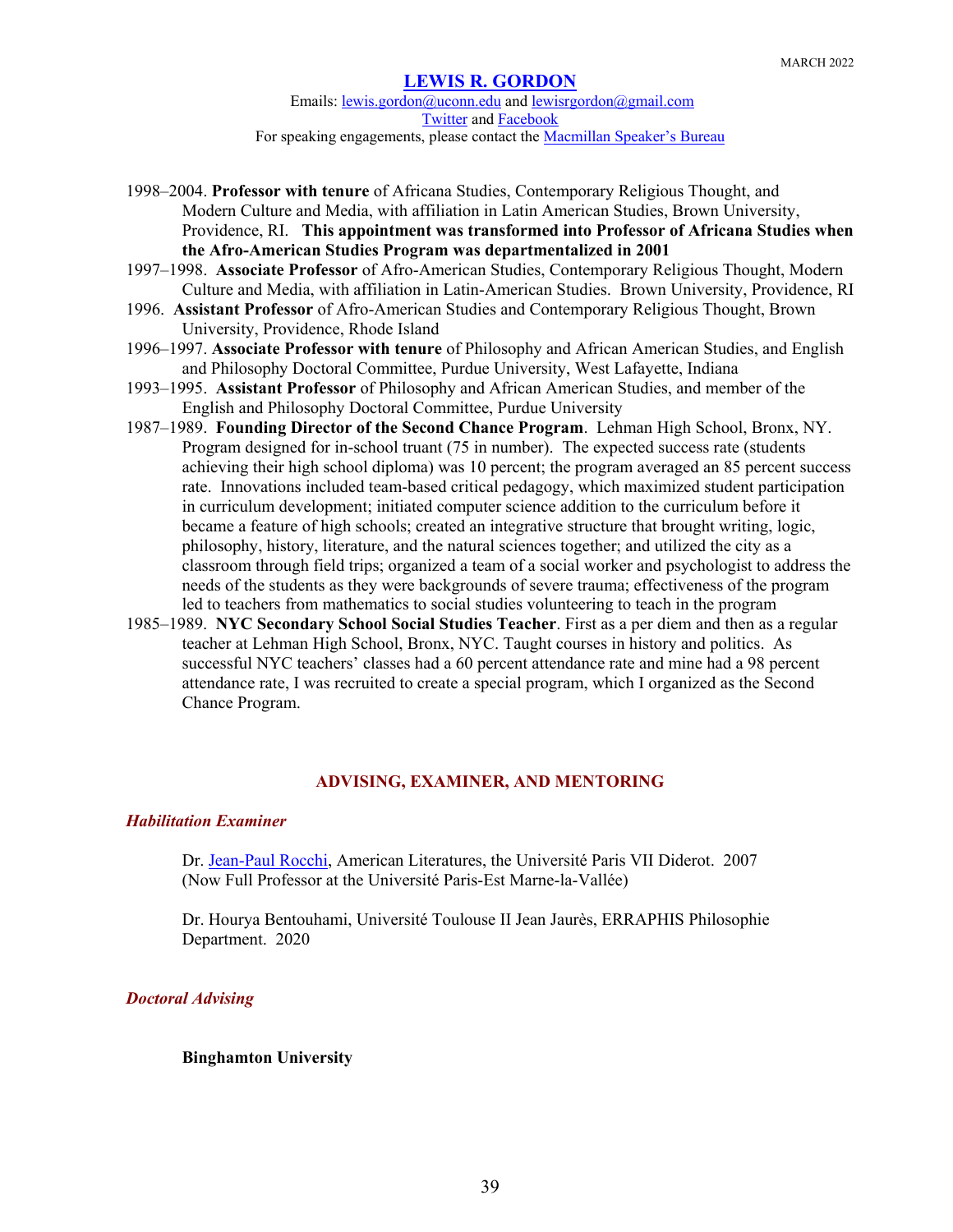Emails: [lewis.gordon@uconn.edu](mailto:lewis.gordon@uconn.edu) an[d lewisrgordon@gmail.com](mailto:lewisrgordon@gmail.com) [Twitter](https://twitter.com/lewgord) and [Facebook](https://www.facebook.com/LewisGordonPhilosopher/) For speaking engagements, please contact the [Macmillan Speaker's Bureau](https://www.macmillanspeakers.com/speaker/lewis-gordon/)

*Dissertation Supervisor*: [Matthew Boothe Holmes](https://philosophy.uconn.edu/person/matthew-holmes/) (Philosophy, Interpretation, and Culture), Ph.D., May 2019. "Toward a Philosophical Anthropology of Race."

#### **Birkbeck School of Law, London, UK**

*External reader:* [Enrique Alberto Prieto Rios](https://www.urosario.edu.co/Profesores/Listado-de-profesores/P/Prieto-Rios-Enrique-Alberto/) (Jurisprudence), Ph.D., May 2017. "Thinking International Investment Law: From Colonialism to International Systemic Violence" Now Director of Research and Profesor Asociado at the Law Faculty in Universidad del Rosario in Bogotá

#### **Brown University, Providence, RI**

*Dissertation Supervisor*: [Shahara Brooking-Drew](http://www1.assumption.edu/faculty/english/drew-shahara/) (American Civilization), Ph.D. 2001. Dissertation explored dynamics of canon formation in African-American literature. Independent scholar. Recently Visiting Assistant Professor at Assumption College

*Dissertation Supervisor:* [Claudia Milian](http://latinostudies.duke.edu/about/key-faculty%20and%20http:/fds.duke.edu/db/Provost/clacs/claudia.milian) (American Civilization), Ph.D., *with distinction*, 2001. Dissertation argued for a convergence of African American and Latino Studies in the construction of American literature because of their theoretical foundational models of double consciousness and borderlands. Now Director of Latino/a Studies in the Global South and Professor (with tenure) at Duke University

*Dissertation Supervisor:* [Nelson Maldonado-Torres](https://latcar.rutgers.edu/people/core-faculty/52-nelson-maldonado-torres) (Contemporary Religious Thought), Ph.D., *with distinction*, 2002. Dissertation focused on philosophy of liberation through the thought of Emmanuel Lévinas, Frantz Fanon, and Enrique Dussel. Now Professor of Latin American Studies (of which he was chairperson till 2016) and Comparative Literature at Rutgers University and former President of the Caribbean Philosophical Association (2008–2013). Previously Associate Professor (with tenure), Ethnic Studies, the University of California at Berkeley and Assistant Professor of Religion at Duke University

*Dissertation co-supervisor*, with Michael Harper: [Rowan Ricardo Phillips](https://www.stonybrook.edu/commcms/english/people/phillips.php#Biography) (English), Ph.D., *with distinction*, 2003. Advances a theory of Africana poetics through an analysis of allegory, death, and repetition in the blues and African-American poetry. Professor of English at the State University of New York at Stony Brook and Adjunct Associate Professor in the Graduate Poetry Writing Program, Columbia University.

*Dissertation co-supervisor*, with Mary Ann Doane: [Guy Mark Foster](https://www.bowdoin.edu/faculty/g/gmfoster/) (English), Ph.D. (2003). Dissertation examines Post World War II African-American novels exploring interracial heterosexual, bisexual, homosexual, and lesbian relationships. Associate Professor (with tenure) of English at Bowdoin College; formerly taught at the University of California at Santa Barbara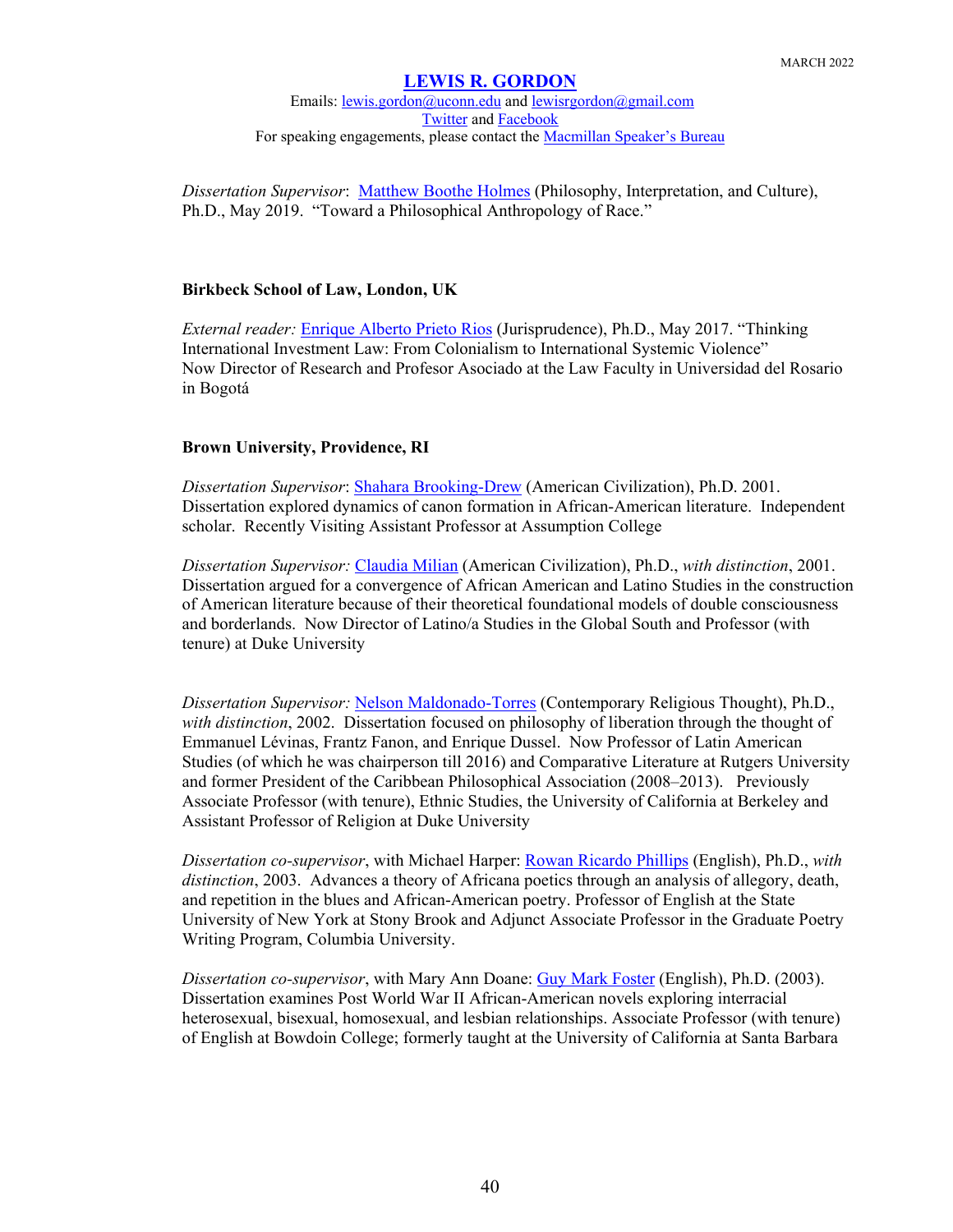Emails: [lewis.gordon@uconn.edu](mailto:lewis.gordon@uconn.edu) an[d lewisrgordon@gmail.com](mailto:lewisrgordon@gmail.com) [Twitter](https://twitter.com/lewgord) and [Facebook](https://www.facebook.com/LewisGordonPhilosopher/) For speaking engagements, please contact the [Macmillan Speaker's Bureau](https://www.macmillanspeakers.com/speaker/lewis-gordon/)

*Second Reader:* [Katherine Witzig](https://www.swic.edu/academics/academic-divisions/liberal-arts/faculty-and-staff/) (Philosophy), Ph.D. 1999. Dissertation on concepts of race and racism. Professor of Philosophy at Southwestern Illinois College:

*Second Reader*: [Brian Locke](https://u-tokyo.academia.edu/BrianLocke) (American Civilization), Ph.D. 2000. Dissertation focused on Asian American Identity in Critical Race Theory. Now on faculty at The University of Tokyo

*Second Reader:* [Stefan Wheelock](https://english.gmu.edu/people/swheeloc) (English), Ph.D. 2001. Dissertation on Black Republicanism in the 18th Century. Associate Professor of English at George Mason University, Fairfax, VA

*Second Reader:* [James Manigault-Bryant](http://africana-studies.williams.edu/profile/jm6/) (Sociology), Ph.D., spring 2002. Ethnography of the "calling" that brought black preachers' to their ministry. Professor of Africana Studies at Williams College, Williamstown, MA

*Second Reader*: [Randy Friedman](http://bingweb.binghamton.edu/%7Efriedman/) (Contemporary Religious Thought), Ph.D., 2005. (Was also undergraduate honors thesis advisor in philosophy for this student at Yale University.) Dissertation explores American Pragmatists' conception of religious experience. Director of the Center for Israel Studies and Associate Professor (with tenure) in Judaic Studies and Comparative Literature at Binghamton University

*Third Reader:* [Elisabeth Armstrong](http://www.smith.edu/swg/faculty_armstrong.php) (English), Ph.D. 1999. Dissertation on the dialectics of feminist practice in postmodern thought. Professor of English and Director of the Program for the Study of Women and Gender at Smith College, North Hampton, MA

## **California Institute of Integral Studies, San Francisco, CA**

*External Reader:* [Peter Avanti](https://www.uniba.it/ricerca/dipartimenti/lelia/Personale/Collaboratori%20esperti%20linguistici/avanti-peter) (Transformative Learning and Change), Ph.D. 2008: "Modernity *Legato*: Black, White, and Blues." *Lettori* at the University of Bari, in Italy

## **Clemson University, Clemson, SC**

*External Reader:* [Michelle Dacus Carr](https://www.alasu.edu/admissions/faculty-experts) (Rhetorics, Communication, and Information Design), Ph.D. 2010: "Black and White and Read in Profile: The *Silhouette* as Race Rhetoric in Flannery O'Connor and Kara Walker." Associate Professor of English and Humanities, Alabama State University, Montgomery, AL

## **Graduate Center of the City University of New York (CUNY)**

*External Reader:* [H. Alexander](https://www.laguardia.edu/SocialScience/Faculty-and-Staff/) Welcome (Sociology) Ph.D. 2010: "'Colored People's Time': Praxis and Temporality in the Stand-up Performances of Richard Pryor and Jackie 'Moms' Mabley." Assistant Professor, Sociology, Laguardia Community College, Queens, NY

## **L'École des Hautes Études, Paris, France**

*Doctoral committee member:* [Matthieu Renault,](https://philosophie.univ-paris8.fr/spip.php?article1215) Political Philosophy doctoral dissertation on Frantz Fanon and postcolonial language. Currently Maître de conférences en philosophie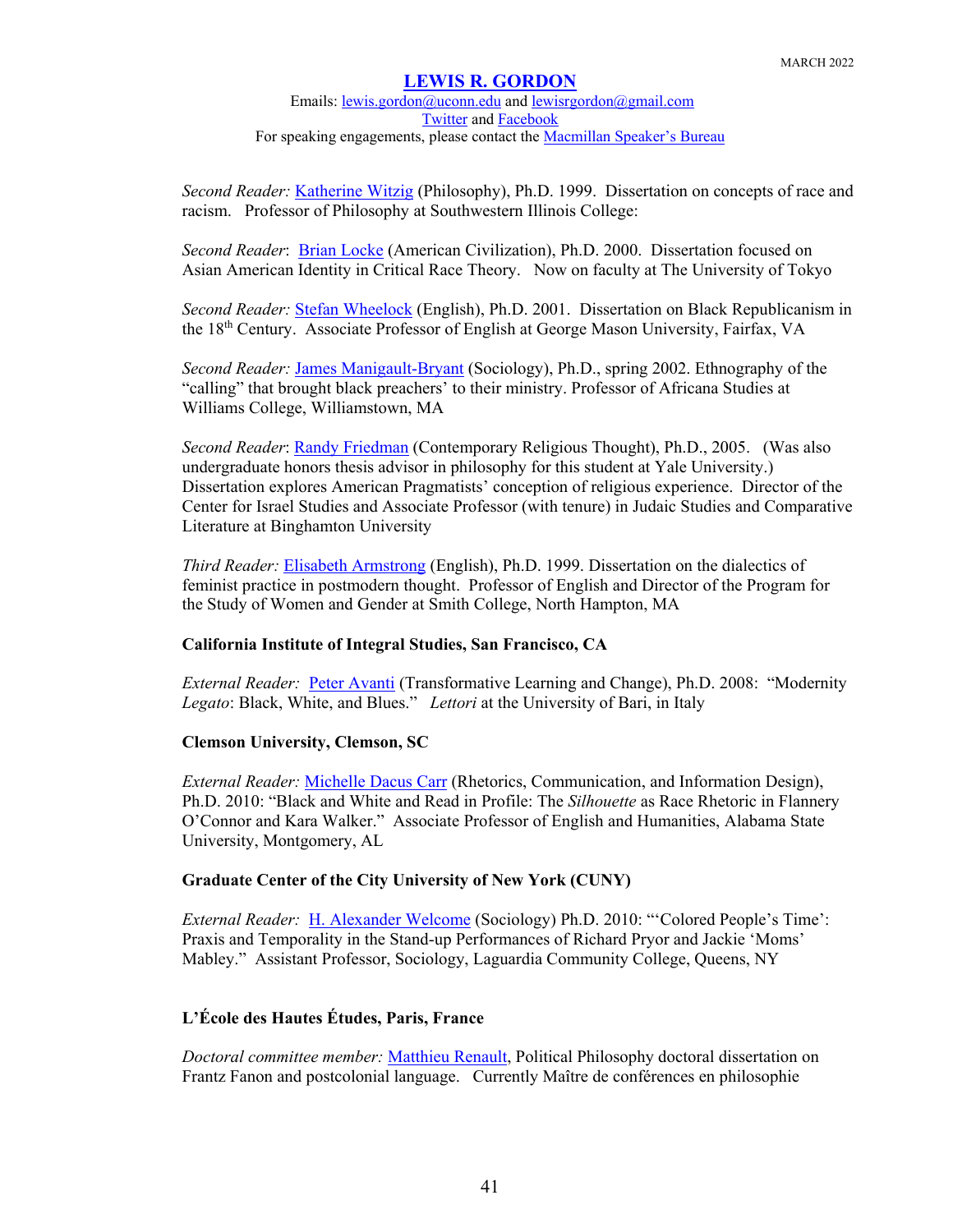## **[LEWIS R. GORDON](https://philosophy.uconn.edu/person/lewis-gordon/)** Emails: [lewis.gordon@uconn.edu](mailto:lewis.gordon@uconn.edu) an[d lewisrgordon@gmail.com](mailto:lewisrgordon@gmail.com) [Twitter](https://twitter.com/lewgord) and [Facebook](https://www.facebook.com/LewisGordonPhilosopher/) For speaking engagements, please contact the **Macmillan Speaker's Bureau**

contemporaine et anthropologie critique au département de philosophie (lecturer in contemporary philosophy and critical anthropology in the philosophy department) de l'Université Paris 8.

## **Federal University of Bahia, Brazil**

*Committee member:* [Rosemere Ferreira da Silva](http://www.youtube.com/watch?v=MJDRxJYA1oE) (Programa de Pós-Graduaçao em Estudos Étnicos e Africanos [Pós-Afro] / Ethnic Studies) Ph.D. 2010: "Trajetórias de Dois Intelectuais Negros Brasileiros: Abdias Nascimento e Milton Santos." Professor at the Universidade do Estado da Bahia (UNEB)

## **Federal University of São Carlos, Brazil**

*Committee member:* [Deivison Mendes Faustino](http://www.escavador.com/sobre/6068815/deivison-mendes-faustino) (Deivison Nkosi) (Sociology), Ph.D. 2015: "'Por que Fanon? Por que agora?': Frantz Fanon e os fanonismos no Brasil." Associate Professor at the Universidade Federal de São Paulo, São Paulo, Brazil

## **Global Center for Advanced Studies**

*Committee member:* [Mark Stimson,](https://www.miu.edu/sustainable-and-regenerative-living/faculty/mark-stimson) Ph.D., 2020): "Hacking the Juggernaut: A Systems-based Approach to Dismantling Hyper-capitalism and Realigning Civilization." Chair of the Department of Sustainable & Regenerative Living, Maharishi International University, Fairfield, Iowa

*Committee member:* [Dylan Lackey](https://gcas.ie/dylan-lackey) (M.A., 2021): "On the Reproduction of Anti-Blackness: Regarding the Absent-Presence of Blackness in Althusserian Interpellation."

*Supervisor*: Samantha Kostmayer Sulaiman (Ph.D. in progress).

## **Harvard University, Cambridge, MA**

*Doctoral committee:* [Funlayo Wood](https://funlayophd.com/) (African and African American Studies), Ph.D. 2017. "Objects and Immortals: The Life of Obi in Ifa-Orisa Religion." Postdoctoral Fellow, Center for Black Studies Research, University of California at Santa Barbara, Santa Barbara, CA

## **The Institute for Doctoral Studies in the Visual Arts (IDSVA), Portland, ME**

*Dissertation Advisor:* [Sandra Hope Stephens](https://www.mwpai.edu/about-prattmwp/faculty/sandra-hope-stephens/) (Visual Arts Theory), Ph.D. 2021. Topic: "The *I* in surrealism." Associate Professor of Time and Motion Arts at PrattMWP in Utica, NY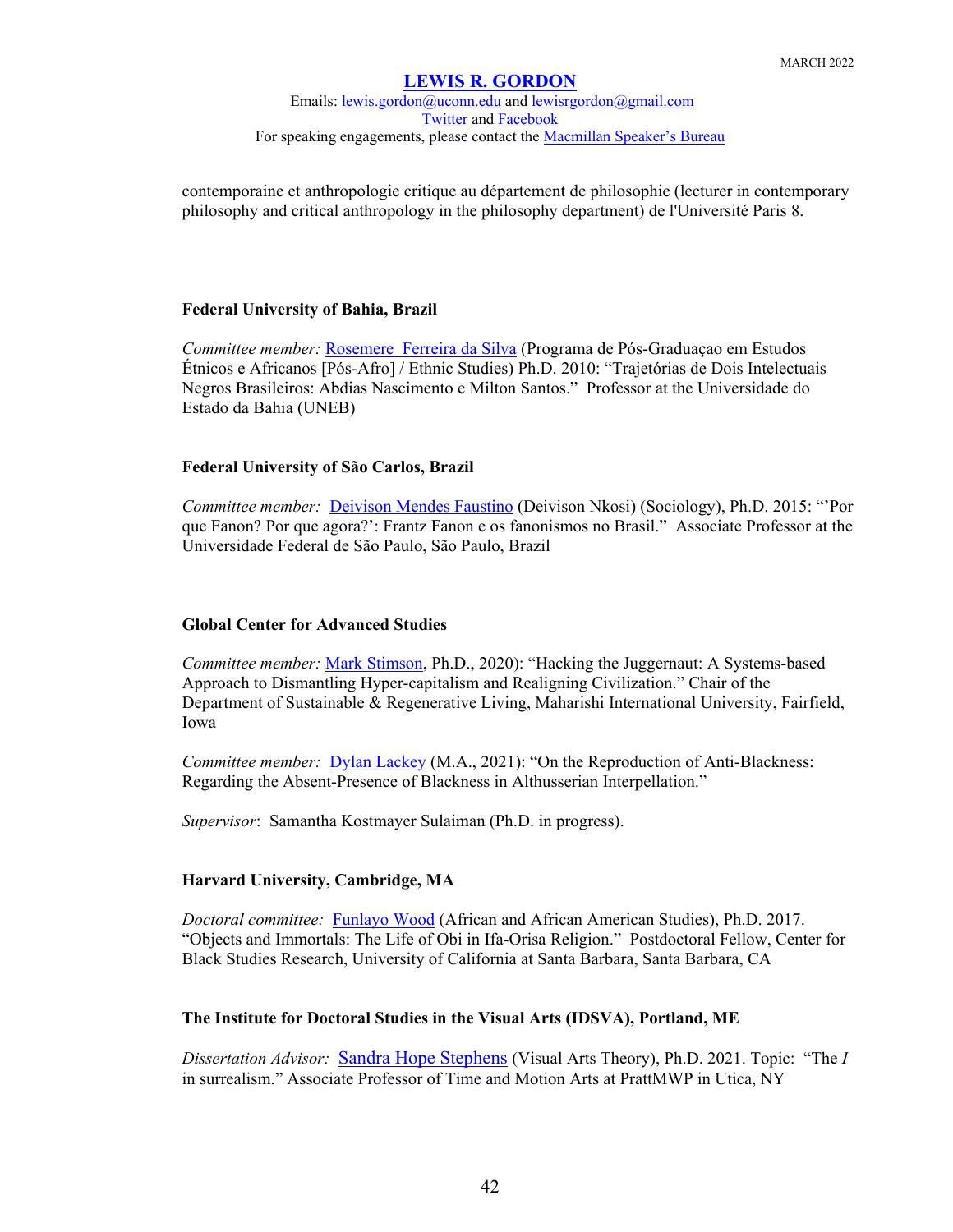Emails: [lewis.gordon@uconn.edu](mailto:lewis.gordon@uconn.edu) an[d lewisrgordon@gmail.com](mailto:lewisrgordon@gmail.com) [Twitter](https://twitter.com/lewgord) and [Facebook](https://www.facebook.com/LewisGordonPhilosopher/) For speaking engagements, please contact the [Macmillan Speaker's Bureau](https://www.macmillanspeakers.com/speaker/lewis-gordon/)

## **Malaviya National Institute of Technology in Jaipur, India**

*External Reader*: [Ritu Pareek](https://in.linkedin.com/in/dr-ritu-pareek-53a3a8144) (English Literature), Ph.D. 2014. "Questioning of Patriarchal Narration and Female Subjugation in Angela Carter's Short Stories." Assistant Professor of Management, Birla Institute of Technology, Mesra, Jharkhand, India

## **Pacifica Graduate Institute, Carpinteria, CA**

*Committee Member:* [Deanne Bell](https://www.ntu.ac.uk/staff-profiles/social-sciences/deanne-bell) (Psychology), Ph.D. 2011. "Ode to the Downpressors." Understanding Jamaicans Relationship to Violence. Senior Lecturer in Psychology, Nottingham Trent University, Nottingham, UK

*Committee Member:* [Ipek S. Burnett](http://www.linkedin.com/pub/ipek-s-burnett/47/399/877) (Depth Psychology), Ph.D. 2014. "The Violence of Innocence: A Critical Archetypal Inquiry into the American Psyche"

### **Purdue University, West Lafayette, IN**

*Third reader on the committee for these scholars:*

[Richard Burton](http://www.seattlecentral.edu/humss/faculty.php%20and%20https:/www.linkedin.com/in/richard-burton-2b203646) (Philosophy), Ph.D. 1995. Dissertation on feminist theory. Associate Professor (with tenure) of Philosophy at Seattle Central Community College and Political Action Coordinator, Washington State Nurses Association

[Samuel Imbo](https://piperline.hamline.edu/pls/prod/hamdirectory.P_DisplayDirectoryNames?type=E&search_lastname=Imbo&search_firstname=Samuel) (Philosophy), Ph.D. 1995. Dissertation on communitarianism. Now Professor in Philosophy and African American Studies at Hamline University

[Thomas Spademan](http://www.lulu.com/spotlight/ThomasBSpademan%20and%20http:/catalog.mcc.edu/content.php?catoid=3&navoid=75) (Philosophy), Ph.D. 1996. Dissertation on dialectical method in jurisprudence. Professor of Philosophy at Mott Community College

[Natalija Mičinovič](http://www.idn.org.rs/cv/Natalija_Micunovic_srp.htm) (Philosophy), Ph.D. 1996. Dissertation on Habermas and nationalism. Now [Research fellow](https://www.facebook.com/pages/Research-fellow/106056602759360) at [Institut za filozofiju i društvenu teoriju,](https://www.facebook.com/instifdt/) [Director \(company\)](https://www.facebook.com/pages/Director-company/114400818575820) at [Hedone](https://www.facebook.com/pages/Hedone-Publishing/779763358715617)  [Publishing](https://www.facebook.com/pages/Hedone-Publishing/779763358715617) and [Research Fellow](https://www.facebook.com/pages/Research-Fellow/835008469894000) at [Institut društvenih nauka Beograd / Institute of Social](https://www.facebook.com/Institut-dru%C5%A1tvenih-nauka-Beograd-Institute-of-Social-Sciences-Belgrade-211421362252083/)  [Sciences Belgrade.](https://www.facebook.com/Institut-dru%C5%A1tvenih-nauka-Beograd-Institute-of-Social-Sciences-Belgrade-211421362252083/) Former Minister, Sector for Gender Equality, Ministry of Labour and Social Policy in Serbia, Associate Research Fellow at the Institute for Philosophy and Social Theory, and Visiting Lecturer at the Department of Political Science, University of Belgrade

#### **Rice University, Houston, TX**

*External Reader:* [Biko Gray](http://thecollege.syr.edu/people/faculty/pages/rel/gray-biko.html) (Religion), Ph.D. 2017. "Enfleshing the Subject: Race and Religion in the Development of Subjectivity." Assistant Professor of Religion, Syracuse University

#### **Roskilde University, Roskilde, Sweden**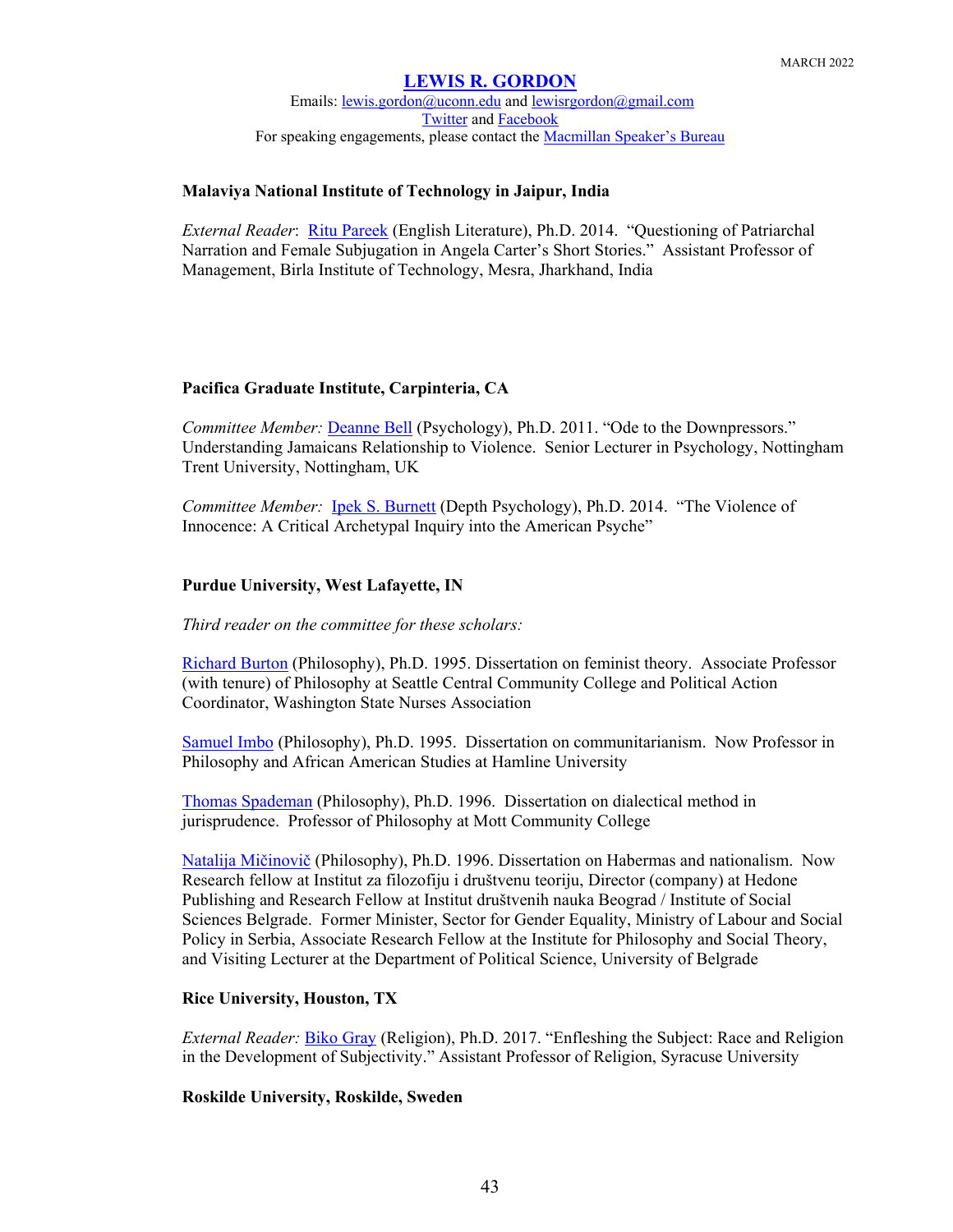## **[LEWIS R. GORDON](https://philosophy.uconn.edu/person/lewis-gordon/)** Emails: [lewis.gordon@uconn.edu](mailto:lewis.gordon@uconn.edu) an[d lewisrgordon@gmail.com](mailto:lewisrgordon@gmail.com) [Twitter](https://twitter.com/lewgord) and [Facebook](https://www.facebook.com/LewisGordonPhilosopher/) For speaking engagements, please contact the [Macmillan Speaker's Bureau](https://www.macmillanspeakers.com/speaker/lewis-gordon/)

*External Reader:* [Julia Suàrez-Krabbe](http://forskning.ruc.dk/site/en/persons/julia-surezkrabbe%2807eecd6d-cffc-4626-8dd2-f71ee3bf69ea%29.html) (Anthropology, Cultural Encounters), Ph.D. 2011. Postdoctoral Fellowship Centro de Estudos Sociais, Portugal (2011–2012). Associate Professor (with tenure), Intercultural Studies and Communication Arts, Roskilde University, Denmark

## **Rutgers University, New Brunswick, NJ**

*External Reader:* [Kenneth Michael Panfilio](http://pol.illinoisstate.edu/files/coins/profile/kpanfil) (Political Science), Ph.D. 2007. Dissertation on Kant's, Marx's, Heidegger's, and Adorno's treatments of alienation and their relevance to contemporary conceptions of exploitation and human value. Assistant Professor of Political Science at Illinois State University

## **Teacher's College, Columbia University, NYC**

*External reader*: [A. Kayum Ahmed](https://www.law.columbia.edu/faculty/kayum-ahmed) (Cultural Education), Ph.D. 2019. Dissertation: "The rise of Fallism: #RhodesMustFall and the Movement to Decolonize the University." Lecturer in Law at Columbia University Law School and Division Director at the Open Society Foundations, NYC

## **Temple University, Philadelphia, PA**

## *Dissertation Supervisor*:

[Jack Kerwick](http://www.rcbc.edu/directory/faculty) (Philosophy), Ph.D. 2007, "Toward a Conservative Liberalism." Conservative columnist, political commentator, and Instructor of Philosophy at College at Burlington County, New Jersey

[Nikolaus Fogle](http://blog.library.villanova.edu/news/2012/11/29/nikolaus-nik-fogle-phd-joins-falvey-as-new-philosophy-librarian/) (Philosophy), Ph.D. 2009, "The Social Space of Bourdieu." Philosophy Librarian, Villanova University

[Hien Luong](https://www.linkedin.com/in/hien-luong-0620b716) (Philosophy), Ph.D., 2009 "Vietnamese Existential Philosophy: A Critical Appraisal." Now Vice Director General of Department of International Cooperation and Founding Executive Director of Vietnam's Center for Women in Politics and Public Administration at Ho Chi Minh National Academy of Politics in Hanoi, Vietnam

[Don Baldino](https://library.temple.edu/about/staff/don-baldino) (Philosophy), Ph.D. 2010: "An Ethical Egoist View of Rights." Evening Librarian, Temple University Library, Ambler Campus

[Joseph Farrell](http://www.loyola.edu/academic/philosophy/faculty) (Philosophy), Ph.D. 2010: "An Anthropology of Health: A Study in the Philosophy of Jans Jonas." Currently Affiliate Professor, Philosophy Department, Loyola University of Maryland

[Danielle LaSusa](http://bhsec.bard.edu/queens/faculty/) (Philosophy), Ph.D. 2010: "Bad Faith and Check-List Tourism." Now teaching in Portland, Oregon (moved for family reasons). Formerly teacher, Bard High School Early College, and Assistant Professor, Department of Humanities, Philosophy, and Foreign Languages, Southern Minnesota State University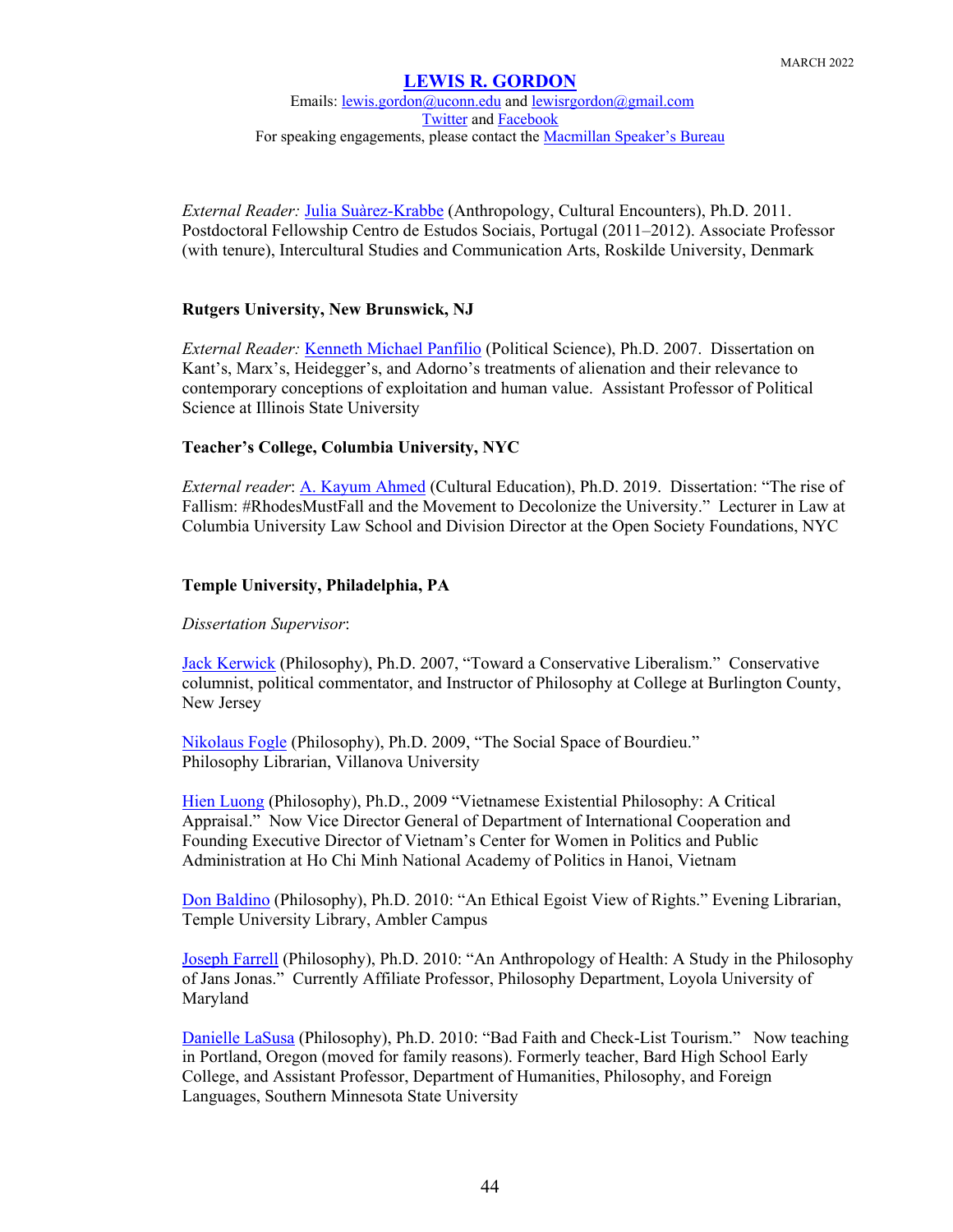### **[LEWIS R. GORDON](https://philosophy.uconn.edu/person/lewis-gordon/)** Emails: [lewis.gordon@uconn.edu](mailto:lewis.gordon@uconn.edu) an[d lewisrgordon@gmail.com](mailto:lewisrgordon@gmail.com) [Twitter](https://twitter.com/lewgord) and [Facebook](https://www.facebook.com/LewisGordonPhilosopher/) For speaking engagements, please contact the [Macmillan Speaker's Bureau](https://www.macmillanspeakers.com/speaker/lewis-gordon/)

[Lucy Collins-Payne](https://www.insidehighered.com/news/2019/09/18/college-award-tenure) (Philosophy, Ph.D. 2011), "Fashion and Personal Identity." Tenured Associate Professor of Philosophy, Fashion Institute of Technology, State University of New York. NYC

[Rabbi Walter Isaac](https://jsli.net/mazal-tov-to-rabbi-walter-isaac/) (Religion, Ph.D. 2011), "White Gods, Black Hebrews." Currently Rabbi and Assistant Professor of Philosophy and Humanities in the School of Fine Arts, Humanities, and Wellness at Savannah State University. Savannah, GA

[Lior Levy,](https://haifa.academia.edu/LiorLevy) "Memory in Sartre's Early Philosophy" (Ph.D. 2011). Associate Professor of Philosophy at Haifa University, Israel, 2013–. Avalon Postdoctoral Fellow (2014). Pratt Postdoctoral Fellow, Ben Gurion University (2013–2014)

[Vincent Beaver](http://www.jigsaw.com/scid41176207/vincent_beaver.xhtml) (Philosophy, Ph.D. 2012), "Sartre on World Alienation." Adjunct instructor of humanities, Northampton Community College

(co-advisor) [Greg Graham](http://cas.ou.edu/faculty-and-staff3) (Political Science, Ph.D. 2012), dissertation on political tragedy in the context of Jamaica and South Africa. Now Assistant Professor of African and African American Studies, The University of Oklahoma at Norman

[Douglass Ficek](http://www.newhaven.edu/Faculty-Staff-Profiles/Douglas-Ficek/) (Philosophy, Ph.D. 2013), "Man Is a Yes: Fanon, Liberation, and the Playful Politics of Philosophical Archaeology." Assistant Visiting Professor of Philosophy, University of New Haven.

[Devon Johnson](http://aribbeanphilosophicalassociation.org/) (Philosophy, Ph.D. 2013), "A Philosophical Analysis of Nihilism and Antiblack Racism." Assistant Teaching Professor, Department of Philosophy and Religion, University of Tampa. Tampa, FL

[Tal Correm](http://liberalstudies.nyu.edu/about/faculty-listing/tal-correm.html) (Philosophy, Ph.D. 2014), "From Force to Political Power: Frantz Fanon, M.K. Gandhi, and Hannah Arendt on Violence, Political Action, and Ethics." Clinical Assistant Professor of Liberal Studies, New York University

[Qrescent Mason](https://www.haverford.edu/philosophy/faculty-staff) (Philosophy, Ph.D., 2014), "An Ethics of the Erotic: A Study in the Philosophy of Simone de Beauvoir." Assistant Professor of Philosophy, Haverford College

[Jina Fast](https://www.linkedin.com/in/jina-fast-763a5b23) (Philosophy, Ph.D. 2014), "Engendering Subjectivity: A Study in the Philosophy of Simone de Beauvoir" Hegel's dialectic of Lord and Bondsman through the philosophy of Simone de Beauvoir. Assistant Professor of Philosophy, Notre Dame University, MD

## *Committee Member*:

Brian Foley (Philosophy), Ph.D. 2008, dissertation on Straussian and analytical philosophical approaches to the reading of Plato's *Phaedo*

[Weldon McWilliams](http://www.sunydutchess.edu/academics/departments/historygovernmentandeconomics/hgefaculty.html) (African American Studies), Ph.D. 2010, dissertation on the Shrine of the Black Madonna. Associate Professor of History at Dutchess Community College; Visiting Associate Professor and Chair of Black Studies, SUNY-New Paltz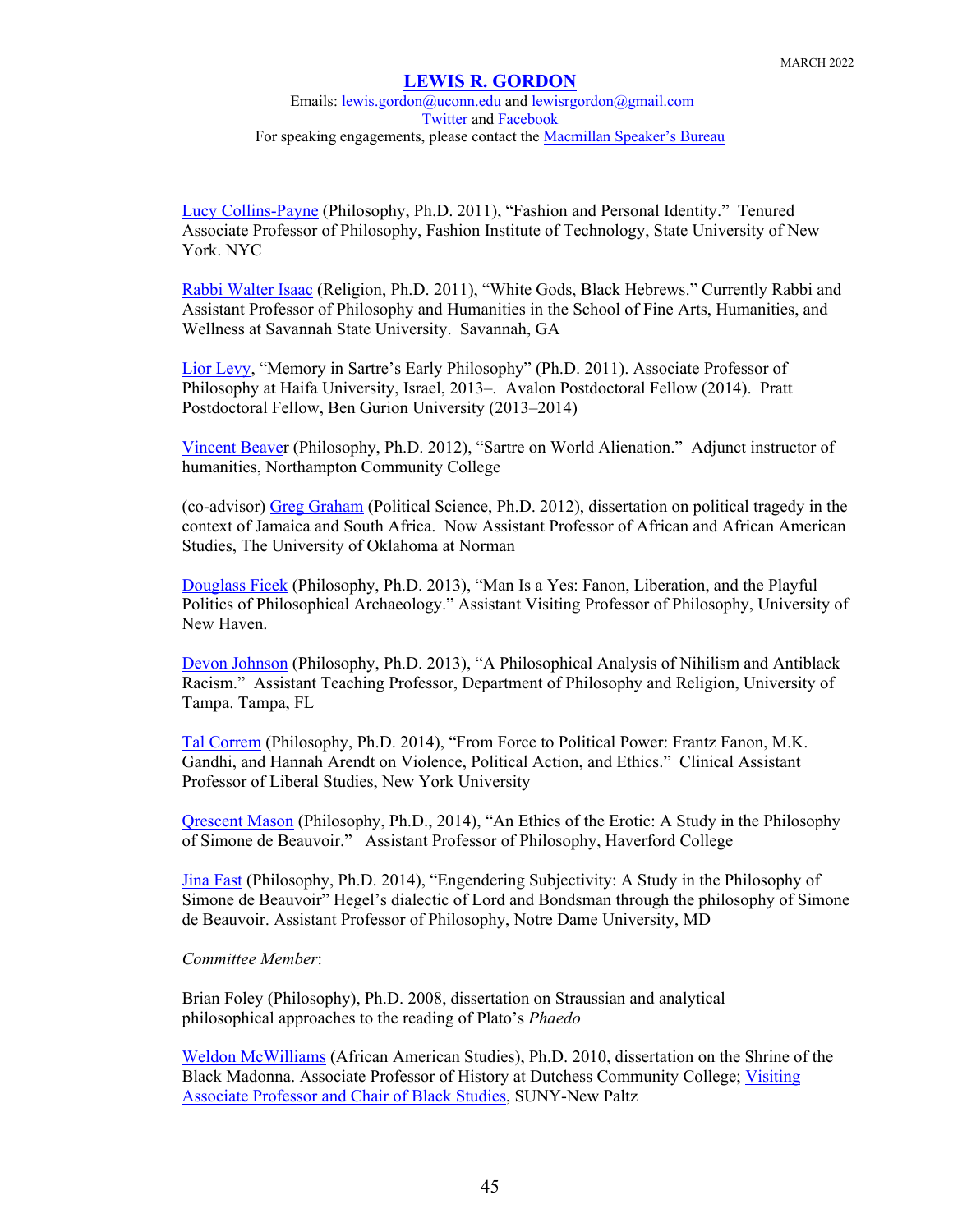Emails: [lewis.gordon@uconn.edu](mailto:lewis.gordon@uconn.edu) an[d lewisrgordon@gmail.com](mailto:lewisrgordon@gmail.com) [Twitter](https://twitter.com/lewgord) and [Facebook](https://www.facebook.com/LewisGordonPhilosopher/) For speaking engagements, please contact the [Macmillan Speaker's Bureau](https://www.macmillanspeakers.com/speaker/lewis-gordon/)

[Edward Avery-Natal](http://www.mccc.edu/welcome_faculty_staff_dir_offices_div2.shtml) (Sociology, Ph.D. 2012). Dissertation: "Narrative Identifications among Anarcho-Punks in Philadelphia." Assistant Professor of Sociology at Mercer Community College

[Sue Spaid](http://en.wikipedia.org/wiki/Sue_Spaid) (Philosophy, Ph.D. 2013), dissertation on the philosophy of curatorial practice. Curator

[Tony Williams](https://www.linkedin.com/in/tony-williams-2b27b314) (English Department, Ph.D. 2013). Dissertation on black writings in Victorian England. Instructor, English Department, Montclair State University

[Nicole Cesare](https://ccca.rowan.edu/ccca-facultybios/nicole-cesare.html) (English Department, Ph.D. 2014). Dissertation on cartographies of the African novel. Professor of Communication and Creative Arts, Rowan University, Glassboro, NJ

## *External Reader:*

[Renee Eugenia McKenzie](http://www.churchoftheadvocate.org/the-vicarchaplain.html) (Department of Religion), Ph.D. 2005. Dissertation outlined a womanist philosophy through a reconciliation of the thought of Emmanuel Levinas and Lewis Gordon. Reverend of Calvary Episcopal Church, NL, Philadelphia

[Ross Gay](https://english.indiana.edu/about/faculty/gay-ross.html) (Department of English), Ph.D. 2006. Dissertation examines fictional representation of Black/White interracial desire from 1894 to 2001. Professor of English and Director of Creative Writing Program at The University of Indiana at Bloomington. Achievements include

[Fran Lassiter](https://www.linkedin.com/in/fran-lassiter-9750aa1) (English), Ph.D. 2006. Dissertation focused on the value of translated and oral texts in African American literature. Associate Professor of English, Montgomery County Community College, Blue Bell, PA

[Nelson Rivera](https://ltsp.edu/NelsonRivera) (Department of Religion), Ph.D. 2006. Dissertation is an exploration of Mary Midgley's philosophy of science and its relevance to theology. Associate Professor of Systematic Theology and Hispanic Ministry and Director of the Latino Concentration at the Lutheran Theological Seminary at Philadelphia

[Leslie Elkins](https://cpa.rowan.edu/theatre_dance/facultyStaff/elkins-leslie.html) (Dance), Ph.D. 2007. Dissertation is a phenomenological hermeneutical study of choreography and performance. Associate Professor and Dance Coordinator, Department of Theatre and Dance, Rowan University

[Lynn Johnson](https://www.dickinson.edu/homepage/204/africana_studies_department_faculty) (English), Ph.D. 2007. Dissertation on traumas of the Middle Passage. Associate Professor of Africana Studies at Dickinson College

[Alba Pedreira Vieira](http://www.dan.ufv.br/?page_id=350) (Dance), Ph.D. 2007. Dissertation on developing a philosophy of teaching dance through a phenomenology of movement. Now Professor at the Federal University de Vicosa

[Joan Grassbaugh](https://www.thedogabidesllc.com/) (Philosophy), Ph.D. 2008, dissertation on subjectivity and the body and its relevance to a feminist philosophy of sports. Owner of The Dog Abides, LLC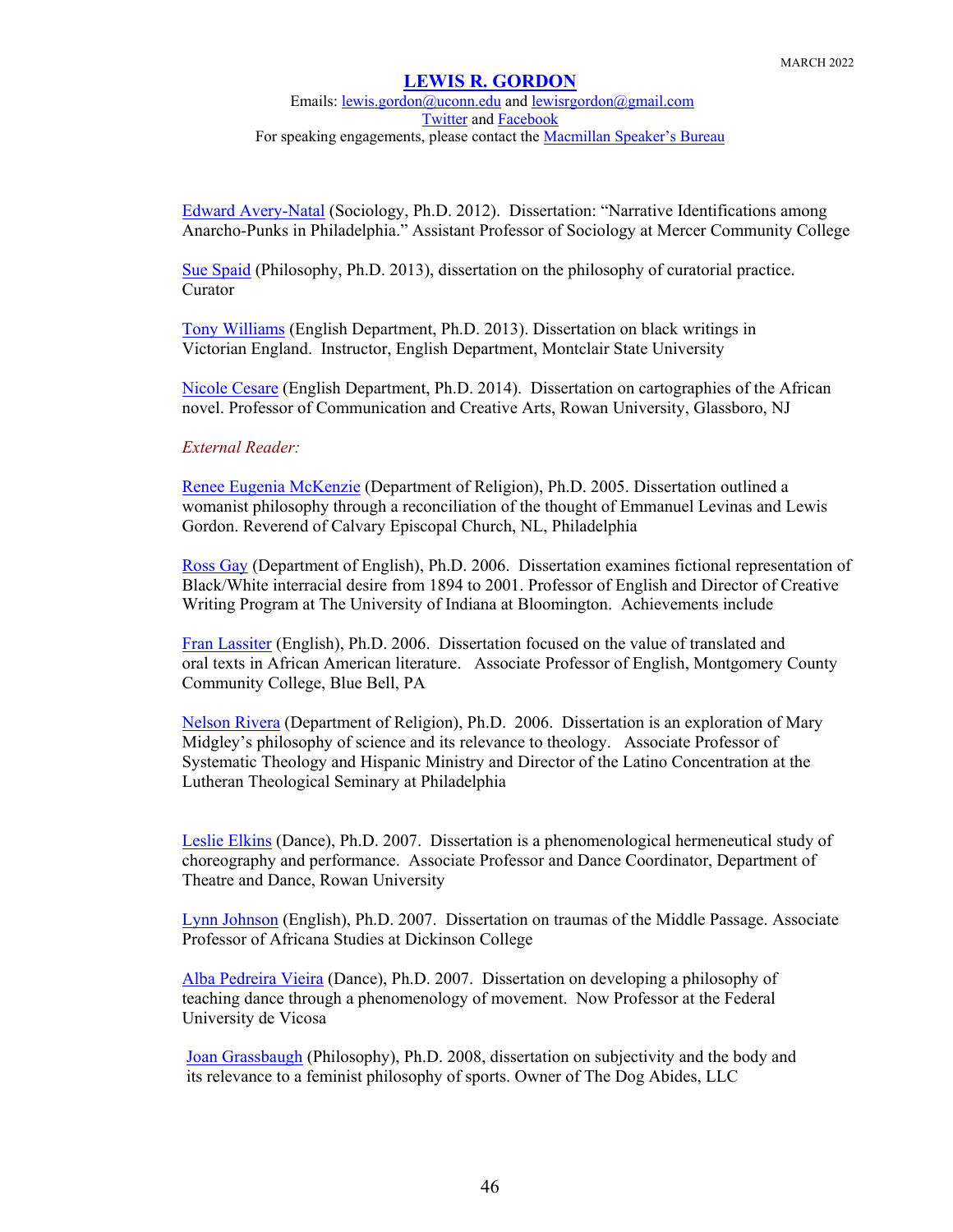Emails: [lewis.gordon@uconn.edu](mailto:lewis.gordon@uconn.edu) an[d lewisrgordon@gmail.com](mailto:lewisrgordon@gmail.com) [Twitter](https://twitter.com/lewgord) and [Facebook](https://www.facebook.com/LewisGordonPhilosopher/) For speaking engagements, please contact the **Macmillan Speaker's Bureau** 

[Seónagh Odhiambo](http://www.calstatela.edu/academic/musictheatredance/odhiambo.php) [Kummer] (Dance), Ph.D. 2008. Dissertation on Luo women's dance: "A Conversation with Dance History: Movement and Meaning in the Cultural Body." Associate Professor, Department of Theatre, Speech, and Dance, California State University, Los Angeles:

[Gabriella Kecskes](https://liberalarts.temple.edu/academics/faculty/kecskes-gabriella) (English), Ph.D. 2009. Dissertation: "Representations of the Nation through Corporeal Narrativity in Contemporary Multicultural British Fiction." Associate Professor of Instruction, English Department, Temple University

[Alex Melonas](https://temple.academia.edu/AlexMelonas) (Political Science), Ph.D. 2015. Dissertation: "Situated Animals: A Critique of Social Constructivist Excesses in Political Theory." Assistant Professor, Intellectual Heritage, Temple University

## **UCONN, Storrs, USA**

*Dissertation Supervisor:* [Colena Sesanker](https://www.ct.edu/regents/members/Colena_Sesanker) (Philosophy), Ph.D. 2017. "Self-Respect and Social Roles: A Critical Study of the Duty to Resist Oppression." Tenured Associate Professor of Philosophy, Gateway Community College, New Haven, CT

*Dissertation Supervisor:* [Thomas Meagher](http://catalog.shsu.edu/undergraduate/faculty/#m8955913) (Philosophy), Ph.D. 2018. Topic: "Maturity in a Human World: A Philosophical Study." Assistant Professor of Philosophy, Psychology, and Religion at Sam Houston University, Huntsville, TX

*Dissertation Supervisor:* [Dana Francisco Miranda](https://www.danafmiranda.com/) (Philosophy), Ph.D. 2019. "Approaching Cadavers: A Philosophical Consideration of Suicide and Depression in the Africana Diaspora." Assistant Professor of Philosophy, University of Massachusetts at Boston

*Dissertation Co-Supervisor:* [Derefe Chevannes](https://www.memphis.edu/polisci/people/faculty_and_staff/derefe-chevannes.php) (Political Science), Ph.D. 2019. "Modernity's Undertone: On Reconceptualizing Political Speech." Assistant Professor of Political Science, University of Memphis, Memphis, TN

*Dissertation Supervisor:* Darian Spearman (Philosophy). Topic: "Mythic Thought and the Crisis of Reason"

*Dissertation Supervisor:* Mandy Long (Philosophy). Topic: "Conceptualizing Work"

*Dissertation Co-supervisor:* [Phillip Barron](https://en.wikipedia.org/wiki/Phillip_Barron) (Philosophy). Topic: "Narrative and Aesthetic Personal Identity"

*Dissertation Co-supervisor*: Mary Gregg (Philosophy). Topic: On nonverbal cartoons' capacity for harm

*Committee Member:* [Alycia LaGuardia-LoBianco](https://www.gvsu.edu/philosophy/alycia-laguardia-lobianco-profile-150.htm) (Philosophy), Ph.D. 2018. "The Ethical Implications of the Value of Suffering." Assistant Professor of Philosophy, Grand Valley State University, Allendale, MI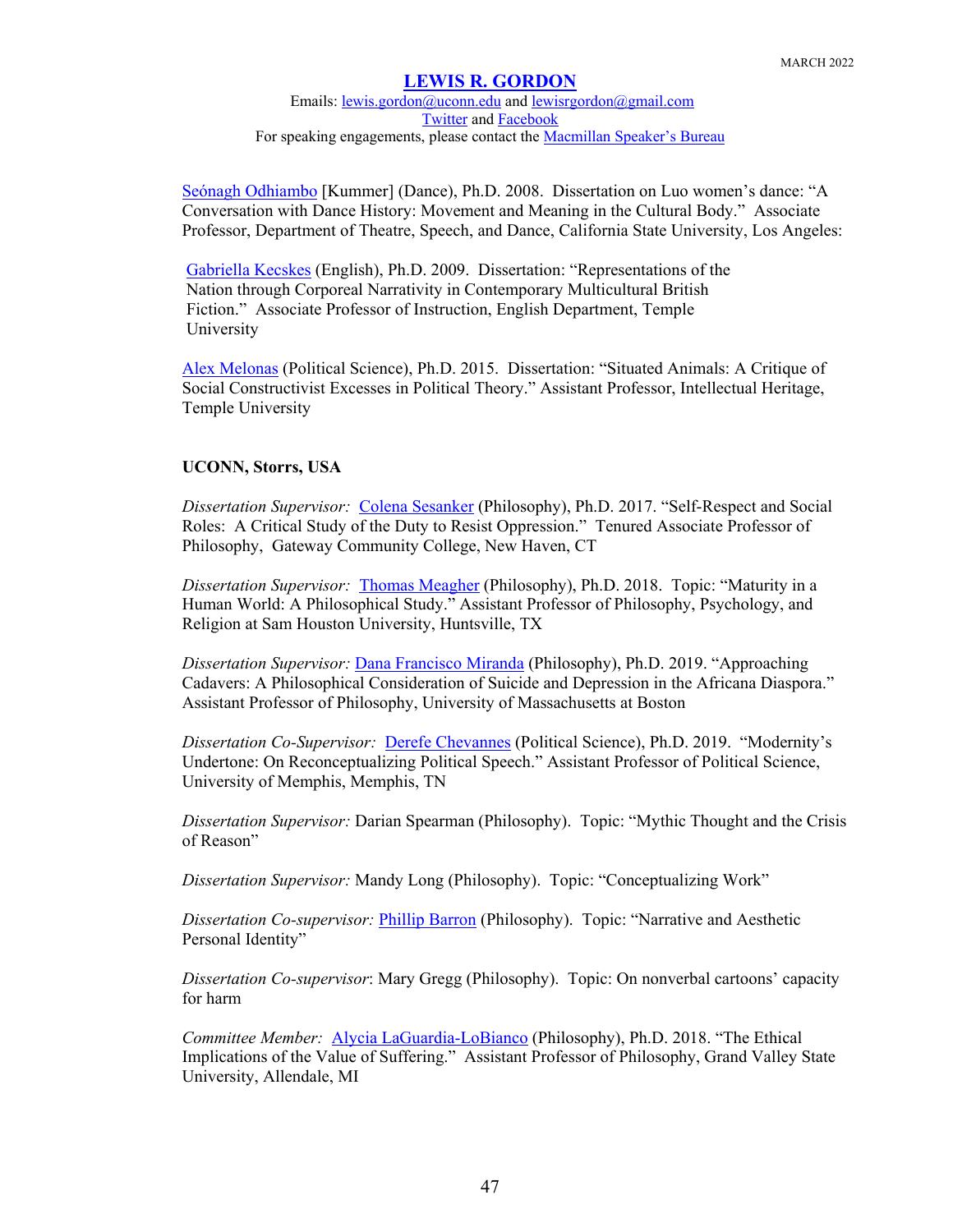Emails: [lewis.gordon@uconn.edu](mailto:lewis.gordon@uconn.edu) an[d lewisrgordon@gmail.com](mailto:lewisrgordon@gmail.com) [Twitter](https://twitter.com/lewgord) and [Facebook](https://www.facebook.com/LewisGordonPhilosopher/) For speaking engagements, please contact the **Macmillan Speaker's Bureau** 

*Committee Member:* Stephen Del Visco (Political Science), Ph.D. 2018. "*National Review* and White Racial Identity Politics in U.S. Conservatism"

*Committee Member:* [Josué López](https://www.education.pitt.edu/people/JosueLopez) (Curriculum and Instruction, Education), Ph.D. 2020. "Mobility, Indigeneity, and the Creolizing Classroom." Assistant Professor of Education, University of Pittsburgh

*Committee Member:* [Elena Sada](https://www.easternct.edu/faculty-directory/sada.html) (Curriculum and Instruction, Education, PhD 2020). Dissertation: "A Systems-Thinking Study on Feedback-Loops Affecting Latino Male Adolescents' Identities and Self-Advocacy in Connection to Career Preparation." Assistant Professor of Education at Eastern Connecticut State University

*Committee Member:* Kristin Culbertson (Philosophy). Topic: ""Escape from Suffering: A Buddhist Approach to Feminist Questions." [Visiting Assistant Professor](https://catalog.fairfield.edu/undergraduate/arts-sciences/directory/) of Philosophy at Fairfield University

*Committee Member:* Patricia Rourke (Curriculum and Instruction, Education). Topic: "The Role of Radical Love in the Transformation of Social Relationships and Education Systems"

*Committee Member:* Gregory Doukas (Political Science). Topic: "Responsibility and Rootedness in a World to Come: An Analysis of the Meaning and Scope of Political Responsibility"

## **University of Pretoria, Pretoria, South Africa**

*External Reader:* [Joel Malesela Modiri](https://www.up.ac.za/jurisprudence/article/2244500/dr-joel-m-modiri) (Jurisprudence), Ph.D. 2018. Dissertation: "The Jurisprudence of Steve Biko: Studies in Race, Law and Power in the 'Afterlife' of Colonialapartheid." Senior Lecturer in the Department of Jurisprudence at the University of Pretoria, SA

## **University of South Africa, Pretoria, South Africa**

*External Reader:* [Mabogo P. More](http://www.theconmag.co.za/2015/04/30/more-than-a-black-philosopher/) (Philosophy and Literature), Ph.D. 2005. Dissertation examines the phenomenon of racism through an analysis of Sartre's notion of contingency and the impact of his work on social and political thought in Africana social and political thought with an emphasis on Southern Africa. Now Professor Emeritus after having taught at University of KwaZulu-Natal and University of Limpopo in South Africa. Recipient of the Frantz Fanon Lifetime Achievement Award

*Doctoral Supervisor*: Kelebamang Mkgupi (Development Studies). "#Rhodesmustfall: Challenges in Decolonizing Universities in South Africa"

## **University of Texas Medical Branch, Graduate School of Biomedical Sciences**

*Committee member:* Nathalie Egalite (Medical Humanities): "The Narrative Uses of Patients: Ethics of Physician Writing."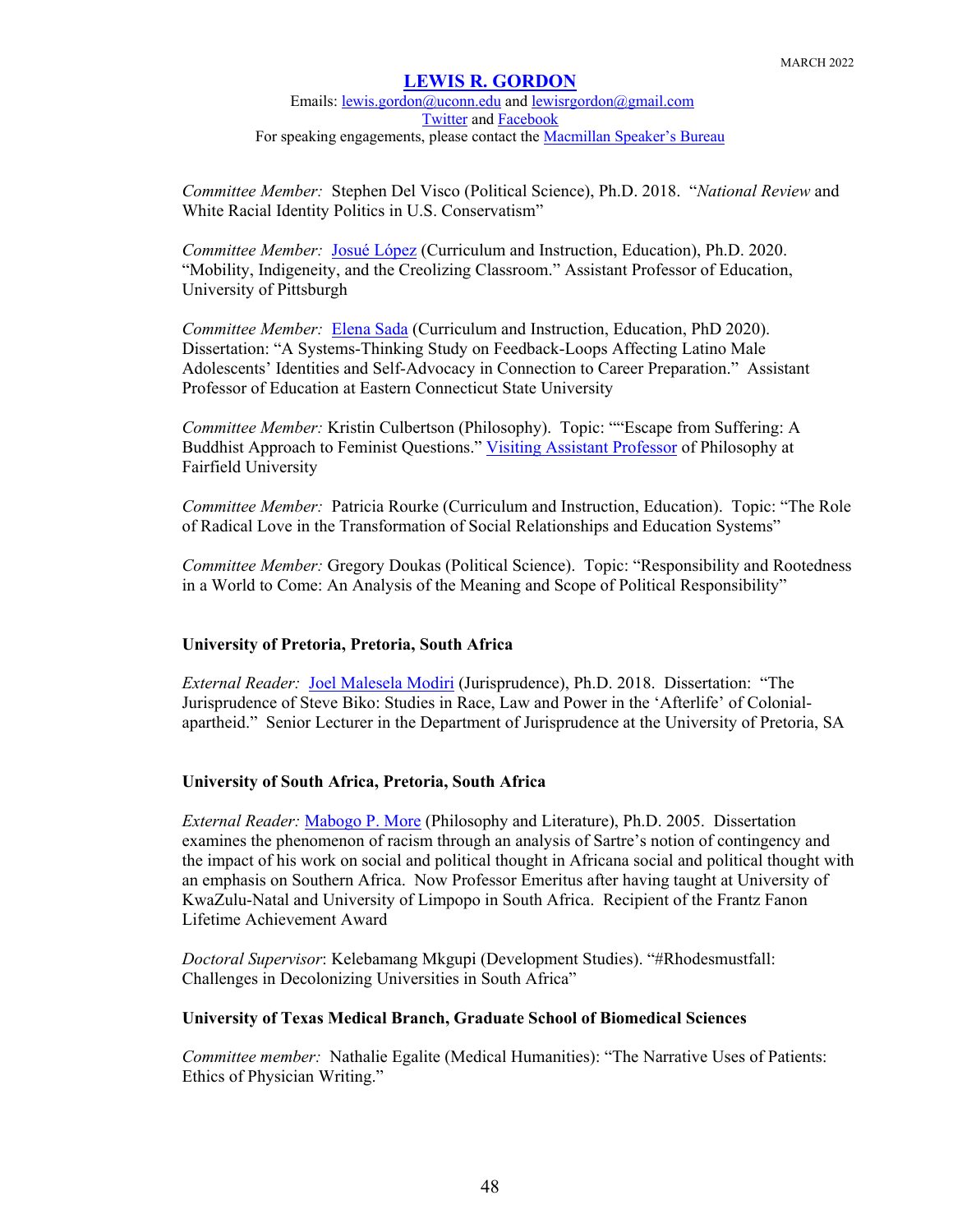Emails: [lewis.gordon@uconn.edu](mailto:lewis.gordon@uconn.edu) an[d lewisrgordon@gmail.com](mailto:lewisrgordon@gmail.com) [Twitter](https://twitter.com/lewgord) and [Facebook](https://www.facebook.com/LewisGordonPhilosopher/) For speaking engagements, please contact the [Macmillan Speaker's Bureau](https://www.macmillanspeakers.com/speaker/lewis-gordon/)

## **Université Toulouse Jean Jaurès, Toulouse, France**

*Doctoral committee member:* [Norman Ajari](https://www1.villanova.edu/villanova/artsci/philosophy/academic-programs/doctorate/people/facstaff/biodetail.html?mail=norman.ajari@villanova.edu&xsl=bio_long) (Philosophy and Anthropology), Ph.D. 2014. "Race et Violence: Frantz Fanon à l'épreuve du postcolonial" Assistant Professor of Philosophy, Villanova University. Villanova, PA

## **University of the West Indies at Mona, Jamaica**

*External evaluator*: [Sandra McCalla](https://www.mona.uwi.edu/dllp/contacts.htm) (Ph.D. in philosophy, 2015), doctoral dissertation (achieving the award for most outstanding thesis at the university) on problems of ethics and social justice raised by the use of professional enhancement drugs in professional sports. Lecturer in Philosophy at the University of the West Indies at Mona

## **Yale University, New Haven, CT**

*Dissertation Supervisor:* [Renée T. White,](http://wheatoncollege.edu/news/2016/04/26/new-provost/) Ph.D. in Sociology, 1995. Dissertation on conceptions of sexual risk among African-American and Latina teenagers in New Haven. Now [Provost of The](https://ww2.newschool.edu/pressroom/pressreleases/2021/ProvostAnnouncement.htm)  [New School.](https://ww2.newschool.edu/pressroom/pressreleases/2021/ProvostAnnouncement.htm)

## **Zhejiang University, Zhejiang, China**

*International supervisor:* Li Beilei (Ph.D. School of International Studies). A study of James Weldon Johnson's literary writings through the interpretive resources of Black Existentialism. Now Assistant Professor at Zhejiang Normal University, in Zhejiang Province, China

## *Masters Advising*

## **UCONN, Storrs, CT**

*Associate Advisor:* Jean Nihoul (M.A. in Liberal Arts, with a focus on Fine Arts, 2014). Topic: The possibility of culinary arts as a fine art. Now curating at the Benton Museum, Storrs, CT

*Associate Advisor*: Stephanie Mercado-Irizarry (M.A. in Máster en Estudios Latinoamericanos, 2018): "Entre zonas y fragmentos: Un acercamiento decolonial a *Caja de fractales* de Luis Othoniel Rosa"

*Committee Member:* Matheus Souza (M.A. in Máster en Estudios Latinoamericanos). Topic: "The Case for Post-National Citizenship: A Consideration of the Situation of Haitian Migrants in Brazil"

## **University of the Witswatersrand, Johannesburg, South Africa**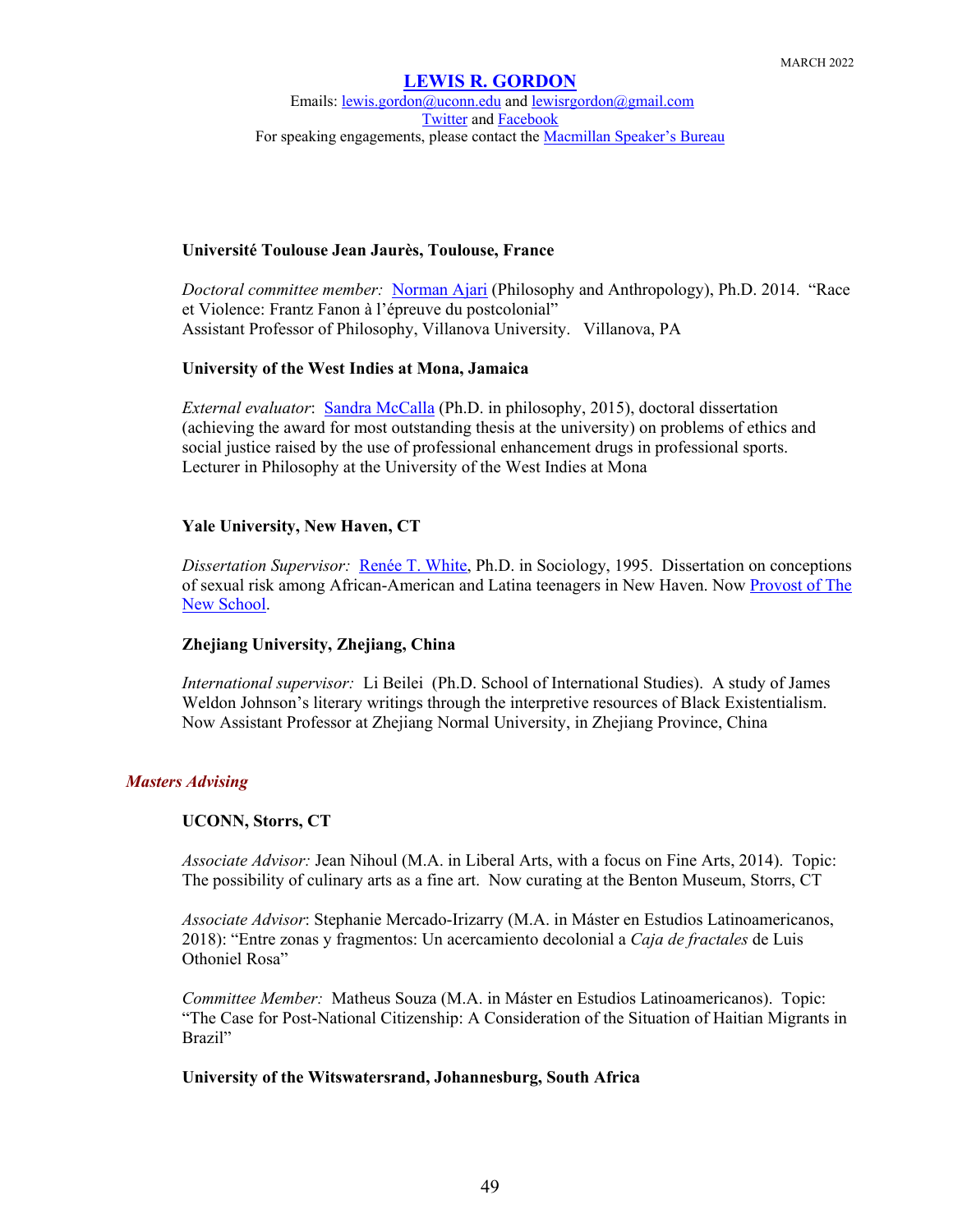Emails: [lewis.gordon@uconn.edu](mailto:lewis.gordon@uconn.edu) an[d lewisrgordon@gmail.com](mailto:lewisrgordon@gmail.com) [Twitter](https://twitter.com/lewgord) and [Facebook](https://www.facebook.com/LewisGordonPhilosopher/) For speaking engagements, please contact the [Macmillan Speaker's Bureau](https://www.macmillanspeakers.com/speaker/lewis-gordon/)

*External Examiner:* Gabriel Letswalo (M.A. in Literature, 2016). "Either/or in Black (an Ethic from Sorrow)"

### **Yale University, New Haven, CT**

*Thesis Supervisor*: [Jennifer Alleyne Johnson,](http://www.empoweringadministrators.com/research/drjwobidah.htm) M.A. thesis, 1992. A history of African American tap dancers in New York City. Subsequently completed PhD in education at the University of California at Berkeley. Now Jennifer Obidah, she is Director of the School of Education at the University of the West Indies at Cave Hill, Barbados

### *Undergraduate Advising*

● **Honors Essay Advisor at UCONN:** Sarah Alder (Philosophy, 2014), Raymond Uymataio (Philosophy, 2015), Olta Shkembi (Philosophy, 2017); Julia Silverstein (Philosophy, 2018); Katherine Folker (Puppet Arts, 2019)

● **MacNair Scholar at Temple University:** Keantré Malone on Fanonian treatments of social impossibility (Philosophy, 2013)

● **Diamond Scholar Advisor at Temple University:** Omer Khwaja on racial dynamics in the distribution of information on and resources for sexual health in Northern Philadelphia.

● **Independent Concentration Advisor at Brown:** Kenneth Knies on methodologies in the human sciences; Emily Weinstein on philosophy of religion, pedagogy, and literature; Kara Wentworth on philosophies of science and education

● **Honors Essay advisor at Brown University for**: In *Afro-American Studies*: Markita Morris (on African American use of the internet), Neil Roberts (on Sylvia Wynter's thought), Sandra Vernet (on translating Fanon's writings), Nicole Birch (a Fanonian read of South African politics), Charles Walker (on hip hop in Francophone Africa), Kenneth Knies (on phenomenology of the social sciences [**won best thesis prize**), Eric Tucker (phenomenology of social conditions of organization), Lerin Kol (a Fanonian read of violence and recent U.S. policies toward the Haitian government), Natasha Korgaonkar (East Indian hip hop), Martha Oatis (the role of the perception of death in the formation of revolutionary consciousness); in *Latin-American Studies*: Liana Maris and Bess Massey (secondary and primary education in Cuba), Dawn Terry (an Arendtian analysis of student rebellions in Chile); in *Modern Culture and Media*: Marisa Murgatroyd (a project in postcolonial multimedia presentation), Jenna Wainwright (existential read of sexual fetish in contemporary art), Adrianne Bottrel (an autobiographical novel), Andres Luco (critical theory of development); in *Religious Studies*: Joseph Edmonds (recent black theology); in *Community Health*: Jessica Reid (an epidemiological study of Rasta women); in *Political Science*: Maryam Jamshidi (utopia in contemporary political thought), Alejandro Landes Echavarria (charisma in Latin-Caribbean leadership [**best thesis prize**]; in *International Affairs*: Eugene Limm (clash of civilizations and end of history thesis); and *Independent*: Kenneth Knies (research methods in the social sciences), Emily Weinstein (philosophy, politics, and education), Margo Guernsey (conceptions of action)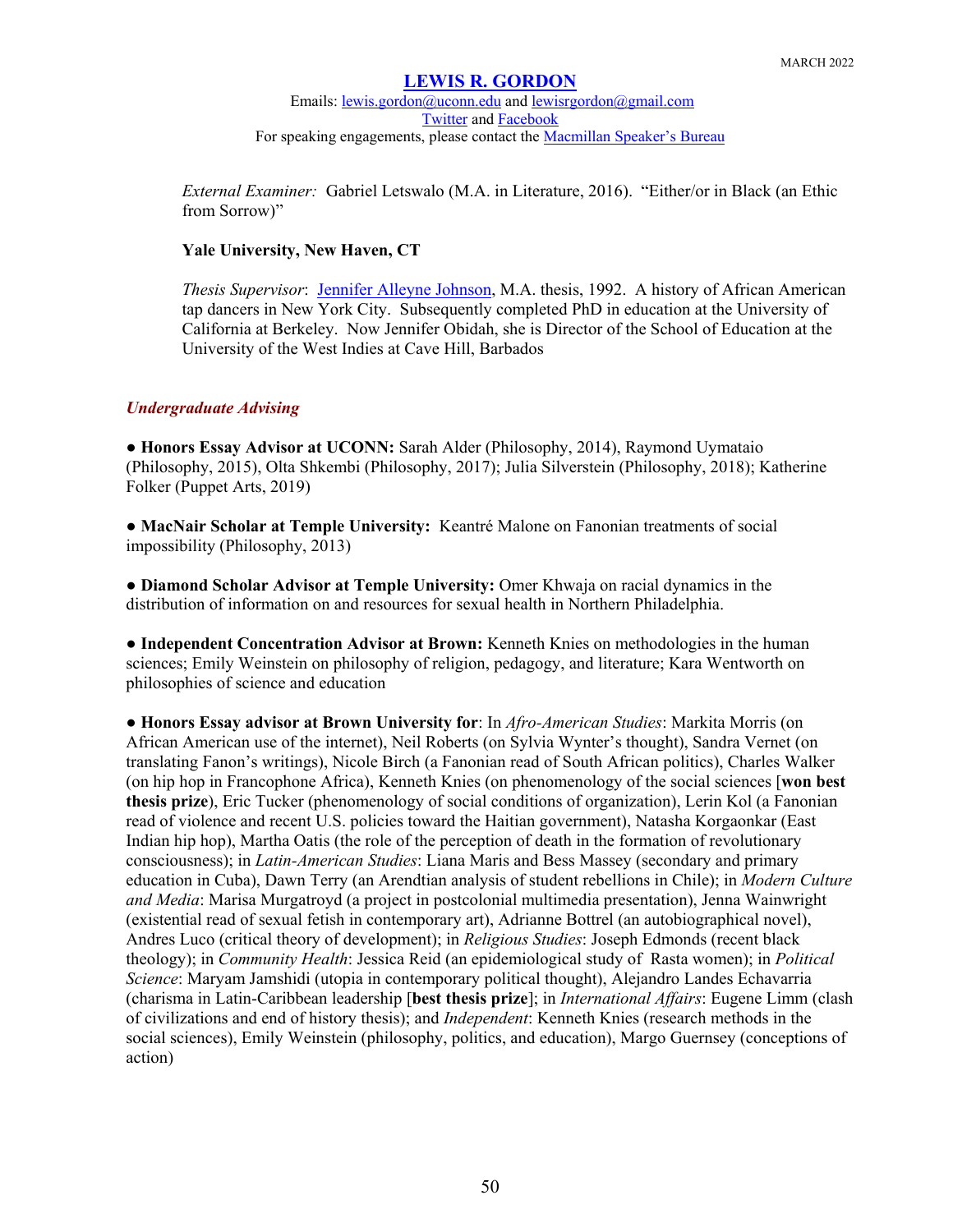Emails: [lewis.gordon@uconn.edu](mailto:lewis.gordon@uconn.edu) an[d lewisrgordon@gmail.com](mailto:lewisrgordon@gmail.com) [Twitter](https://twitter.com/lewgord) and [Facebook](https://www.facebook.com/LewisGordonPhilosopher/) For speaking engagements, please contact the **Macmillan Speaker's Bureau** 

### **OTHER PROFESSIONAL EXPERIENCE AND SERVICE**

● **Service at UCONN**. Co-chair, General Education Oversight Committee (GEOC), 2022; Executive Committee for the Institute of Brain and Cognitive Sciences (IBACS), 2021–; Cognitive Science Program Committee, 2020–; Indigeneity, Intersectionality, Race, and Politics Graduate Certificate and M.A. Committee, 2018– ; Senate Faculty Standards Committee, 2016–2021; Faculty Senate, 2015–2018; Acting Director of Graduate Services, Fall 2019; Senate Student Welfare Committee, 2015–2016; Graduate School Diversity Committee, 2014–; Harriott Fellowship, 2017–; Jorgenson Fellowship, 2021–; Philosophy Promotion and Tenure Committee (2016, 2017, 2019, 2020; Philosophy Graduate Committee, 2013–2020); Philosophy Search Committees for Research Assistant Professor in Social and Political Philosophy in 2018, Ancient Philosophy in 2019; Human Diversity, Rights, and Disparities SAAT committee (formerly the Social Justice Committee) 2013–2014; Founder and coorganizer, with Willena Price, of the Academic Mentors Program, African American Cultural Center and Institute for African American Studies, 2013–; Davis Grant committee (spring 2014); Race and Politics, Humanities Institute, 2013–2016

● **Service at Temple University:** Center for the Humanities at Temple (CHAT) Advisory Board Member, 2010–; Faculty Leave and Sabbatical Committee, 2011–2012; Herald member of the Faculty Executive Steering Committee, 2006–2009; Philosophy Department committees on continental searches, chair of promotion committees in Continental philosophy; Executive General Education Committee, 2006; Committee on Teaching Excellence, 2005–2006; Chairperson of Philosophy Department General Education Committee, 2005–2006; Promotion Committee for Full Professors, College of Liberal Arts, 2004–; Chairperson of Philosophy Tenure and Promotion Committee, fall 2005– 2006; spring 2006; Promotions Committee, College of Liberal Arts, Temple University, 2004–; Chairperson of Search Committee in Continental Philosophy, fall 2004

● **Service at Brown University**: Faculty Executive Committee, Brown University (fall 2001– spring 2002); Search Committee for the New Director of the Leadership Alliance (fall 2002); Affirmative Action Monitoring Committee (1999–2000); Chairperson of the Committee on Minority Faculty Recruitment and Retention (1998–1999) [**major achievement:** Those years were the institution's highest recorded recruitment of minority faculty—23], was a member of that committee (1997–2000); Governing Board of the Third World Center (1998–1999); Faculty Advisor for the Native American Students Association (1996–2000), and the Multiracial Jewish Club (2001–2003)

● **Service at Purdue University:** philosophy job search committee (1994, 1995); African American Studies job search committees, 1993, 1994; English and Philosophy Doctoral Committee (1993–1996); African American Studies Colloquia Committee (1993–1996)

● **Books and Journals Peer-review Referee** for Palgrave/McMillan (philosophy), Fordham University Press (philosophy, Africana Studies/Women's Studies), University of New England Press (philosophy), Paradigm Publishers (philosophy and Africana studies), Oxford University Press (philosophy), Yale University Press (Religion), Northwestern University Press (philosophy), Routledge (philosophy, literature, Africana studies), Duke University Press (philosophy, religion, literature, history), Harvard University Press (anthropology, cultural studies, and Africana studies), University of Toronto Press (philosophy, sociology), Rowman & Littlefield (philosophy, political science, literature, cultural studies, women's studies), University of Minnesota Press (philosophy, history, cultural studies), Cornell University Press (philosophy), University of Illinois Press (philosophy, religion), SUNY Press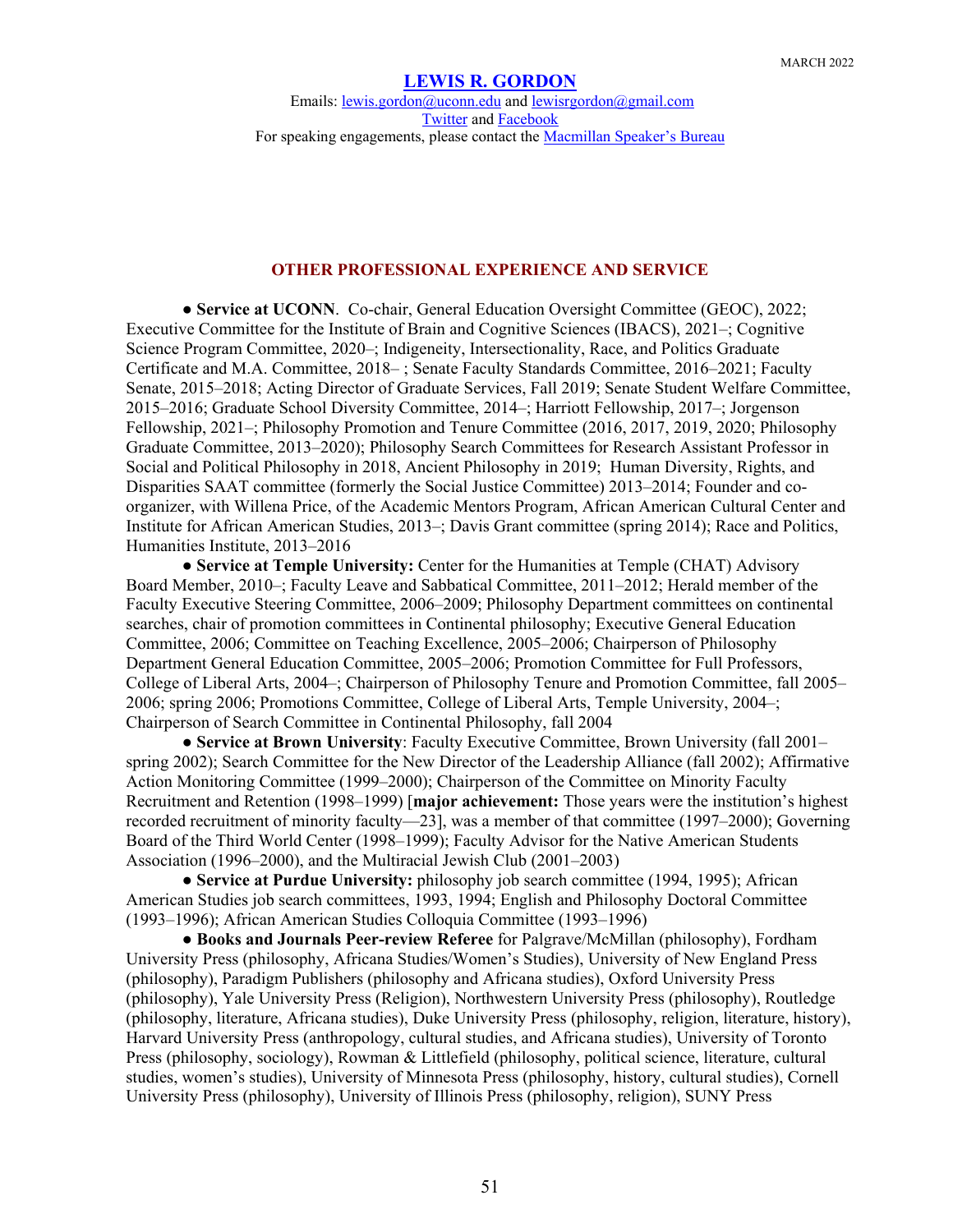Emails: [lewis.gordon@uconn.edu](mailto:lewis.gordon@uconn.edu) an[d lewisrgordon@gmail.com](mailto:lewisrgordon@gmail.com) [Twitter](https://twitter.com/lewgord) and [Facebook](https://www.facebook.com/LewisGordonPhilosopher/) For speaking engagements, please contact the **Macmillan Speaker's Bureau** 

(philosophy, literature), Humanities Press (philosophy, political science), Westview Publishers (philosophy), Wadsworth (philosophy), Blackwell Publishers (philosophy, cultural studies), Polity Press (Black studies), University Press of KwaZulu Natal (political theory), Temple University Press (philosophy, Africana studies, sociology), Polity Press (philosophy, political theory, Africana studies), University of Virginia Press (philosophy, literature, and Caribbean studies), Columbia University Press (philosophy, religion); and *Ethics*; *International Philosophical Quarterly*; *Journal of the American Academy of Religion; Journal of Black Studies*; *Journal of the History of Philosophy*; *Journal of Religious Studies; Journal of the Theory of Social Behavior*; *Law and Society: Journal of the American Bar Association*; *Man and World*; *Newsletter on Philosophy and the Black Experience*; *Review of African American Studies*; *Social Identities*; *Social Philosophy; Theoria*; *Yale Journal of Law and Humanities; Radical Philosophy Review; Philosophia Africana*; *Critical Philosophy of Race*; *Contemporary Jewry*; *Alternation*

● **Tenure and Promotion referee** for scholars at American University, Arizona State University, Binghamton University, Brandeis University, Brown University, City University of New York, Columbia University, Connecticut College, Cornell University, De Paul University, Duke University, Duquesne University, Emerson College, Florida Atlantic University, George Washington University, Haverford College, Harvard University, Howard University, Kent State University, Loyola University of Chicago, Marquette University, Morgan State University, New York University, Princeton University, University of California at Berkeley, Irvine, Los Angeles, and Riverside, University of Kansas, Rice University, Rhodes University in South Africa, Rutgers University, Stony Brook University, Texas A & M University, University of Massachusetts at Boston, University of Colorado at Boulder, University of Michigan, University of New Hampshire, University of Pennsylvania, University of West Indies at Mona, Wesleyan Theological Seminary, University of South Florida, University of Zimbabwe, University of Washington at Seattle, Binghamton University, Williams College

- **Editorial Board Member***, Journal of World Futures*. 2021–
- **Presidential search committee:** Lehman College, CUNY 2020
- **Judge on the Diversity Prize Committee:** *Hypatia*. 2017–2018

● **Initial Member of the Board of Directors:** The African Institute for Global Social Thought, Inc. 2016–

● **International Advisory Board:** Book series on Psychoanalysis and Politics, Surti Singh, Nadia Bou Ali, Samo Tomsic (eds.), Rowman & Littlefield. 2021–

● **Member of the Advisory Board:** historiesofviolence.com. 2013–

● **Member of the Board of Directors:** Truthout.org. 2012– . *[Winner of the 2021 Izzy Award for](https://www.ithaca.edu/news/izzy-award-independent-media-be-shared-truthout-and-journalists-liliana-segura-and-tim-schwab)  [Independent Media.](https://www.ithaca.edu/news/izzy-award-independent-media-be-shared-truthout-and-journalists-liliana-segura-and-tim-schwab)*

● **Honorary Advisory Board Member:** The Simon Silverman Phenomenology Center, Duquesne University, Pittsburgh, PA. 2012–

● **Membre du Conseil:** Fondation Frantz Fanon. Paris, France. 2011–

● **Steering Committee Member:** Public Philosophy Network (PPN), 2010–

● **Advisory Board Member:** Institute for Jewish & Community Research, San Francisco, CA

(2003–). Participated in meetings on Jewish diversity and researched and developed projects for Be'chol Lashon

● **International Advisory Board member:** *African Dreams*, a film by Tukufu Zuberi, which is an exploration of African independence and struggles for democracy and justice. 2007–

● **External Evaluator of the following Departments and Programs:** Philosophy Department, Central Connecticut State University (2015), Academy of Jewish Religion's M.A. Program in Jewish Studies (2010), Philosophy Department, American University (2008), Black Diasporic Studies at UC-Berkeley (2006), Philosophy Department, Middle Tennessee State University (2006), Philosophy and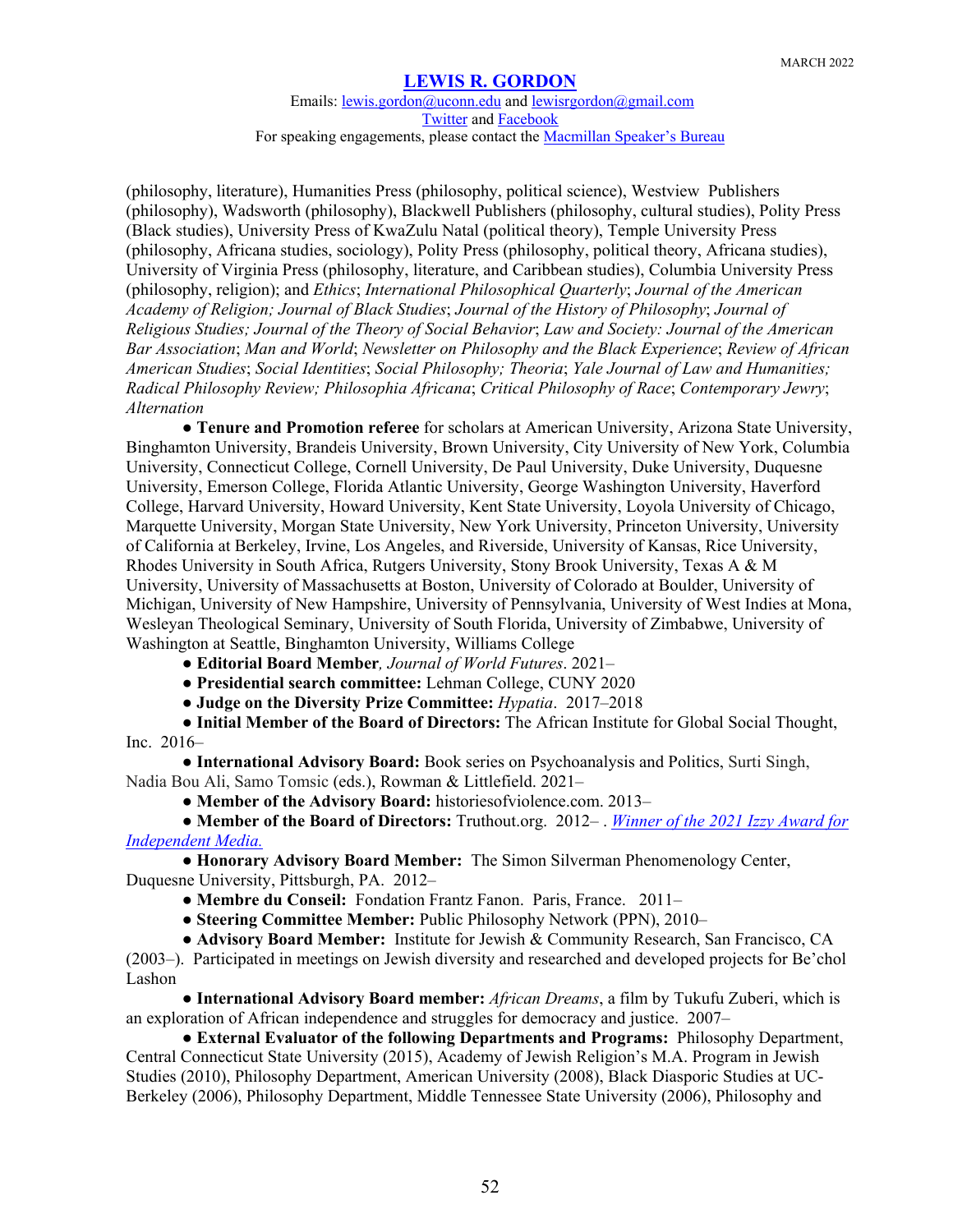Religion Department, Florida A&M University (2006), Institute for African American Studies at Columbia University (2002)

● **Evaluator and Chair** for existentialism papers and roundtable, World Congress of Philosophy meeting in Athens, Greece (2013)

● **Research Reviewer, Referee, and Consultant:** Newcombe Fellowship (2021–); American Council of Learned Societies and Mellon Dissertation Completion Fellowship Program (2012–); College of Reviewers for the Canada Research Chairs program (2002–); Schomburg Center for Research in Black Culture (2010–2011); Guggenheim Foundation Fellowship (2009); MacArthur Prize (2004)

● **Institute Board of Trustee Member:** The Institute for Caribbean Thought at the University of the West Indies at Mona, Jamaica (2003–). Co-organized several conferences focusing on central figures in Caribbean thought; co-founded the Caribbean Philosophical Association

● **Member of the Editorial and Advisory Board of the following journals**: *[The CLR James](https://www.pdcnet.org/clrjames/The-CLR-James-Journal)  [Journal: Review of Caribbean Ideas](https://www.pdcnet.org/clrjames/The-CLR-James-Journal)*, 1997–; *[Social Identities](https://www.tandfonline.com/loi/csid20)*, 1999–; *[Philosophia Africana](https://www.pdcnet.org/philafricana/Philosophia-Africana)*, 2001–2010; *[Alternative Francophone,](https://journals.library.ualberta.ca/af/index.php/af)* 2006–; *[Ethnoscapes: An Interdisciplinary Journal on Race and Ethnicity in the](https://call-for-papers.sas.upenn.edu/cfp/2006/12/11/cfp-ethnoscapes-an-interdisciplinary-journal-on-race-and-ethnicity-in-the-global)  [Global Context](https://call-for-papers.sas.upenn.edu/cfp/2006/12/11/cfp-ethnoscapes-an-interdisciplinary-journal-on-race-and-ethnicity-in-the-global)*, 2006–; *Review of [American Studies](https://www.tandfonline.com/toc/wpov20/current)*, 2007–; *[The Journal of Human Architecture](https://scholarworks.umb.edu/humanarchitecture/about.html)*, 2009–; *[The Journal of Poverty](https://www.tandfonline.com/toc/wpov20/current)*, 2010–2015; *[The Journal of French and Francophone Studies](https://guides.library.illinois.edu/c.php?g=694848&p=4925644)*, 2010–2015; *[The](https://www.wiley.com/en-us/Journal+of+Religious+Ethics-p-9780JRNL62545)  [Journal of Religious Ethics](https://www.wiley.com/en-us/Journal+of+Religious+Ethics-p-9780JRNL62545)*, 2010–2015; *[Critical Philosophy of Race](http://www.psupress.org/Journals/jnls_CPR.html)*, 2011–; *[Dzimbahwe: Journal of](https://www.gzu.ac.zw/journals/)  [Humanities and Social Sciences](https://www.gzu.ac.zw/journals/)*, 2012–; *[The Journal of Black Studies](https://journals.sagepub.com/home/jbs)*, 2017–; *[Puncta: Journal of Critical](http://journals.oregondigital.org/index.php/pjcp)  [Phenomenology,](http://journals.oregondigital.org/index.php/pjcp)* 2017–; *A-Line: A Journal of [Progressive Thought](https://alinejournal.com/page/2/)*, 2017–; *[Revista FAIA,](http://editorialabiertafaia.com/pifilojs/index.php/FAIA/index)* 2018–; *[Continental Philosophy Review](https://www.springer.com/journal/11007)*, 2018–; *[The Caribbean Writer](https://www.thecaribbeanwriter.org/)*, 2018–; *[Humanities in the Global South](https://journals.ukzn.ac.za/index.php/higs)*, 2018– ; *[Review of Education, Pedagogy, and Cultural Studies](https://www.tandfonline.com/toc/gred20/current)*, 2019– ; [Revista Crítica de Ciências](https://ces.uc.pt/en/publicacoes/revista-critica-de-ciencias-sociais)  [Sociais,](https://ces.uc.pt/en/publicacoes/revista-critica-de-ciencias-sociais) 2019–; *[Compass](https://journals.gre.ac.uk/index.php/compass)*, 2020– ; *[Journal of World Futures](https://www.tandfonline.com/action/journalInformation?show=editorialBoard&journalCode=gwof20)*, 2021–

● **Member of the Editorial Advisory Board of the following book series.** Reiland Rabaka (ed.), *Africana Critical Thought*. Lanham, MD: Lexington Books. 2010–; George Yancy (ed.), *Philosophy of Race*. Lanham, MD: Lexington Books, 2011–; Jacoby Carter, *African American Philosophy.* New York: Palgrave, 2014–; Surti Singh, Nadia Bou Ali, and Samo Tomsic (eds.), *Pychoanalysis and Politics*. Lanham, MD: Rowman & Littlefield, 2021–

● **Consulting Editor**. *Philosophia Africana*. Blackwell Publishers (1997–2009); *Sophia: A Journal of Philosophy.* 1997–

● **President:** Caribbean Philosophical Association, 2003–2008. Organized Board of Officers and the construction of bylaws; co-founded The Frantz Fanon Prize and The Nicholas Guillén Philosophical Literature awards; co-organized annual conferences along the theme of shifting the geography of reason; co-organized special committees toward the development of philosophy in the Caribbean; coordinated philosophy projects in the region and South America; organized the adoption of *The CLR James Journal* as the official journal of the organization; established links with intellectual organizations in Africa, Australia, Central and South America; and Europe (Western and Eastern)

● **Chairperson of Awards Committee:** Caribbean Philosophical Association, 2008–

● **Executive Editor.** *American Philosophical Association Blog Series Black Issues in Philosophy*  $(2017-)$ 

● **Associate Editor**. *American Philosophical Association Newsletter on Philosophy and the Black Experience*. 1994–1996

● **APA Committee Member**: American Philosophical Association Eastern Division Advisory Committee to the Program Committee (2003–2005)

● **Chair of the Committee on Public** (2020–2023), American Philosophical Association

● **Elected Member of the APA Committee on the Status of Blacks in Philosophy**. American Philosophical Association, 1996–2001; 2016–2019; *Ex Officio* since 2019 because of editing *Black Issues in Philosophy*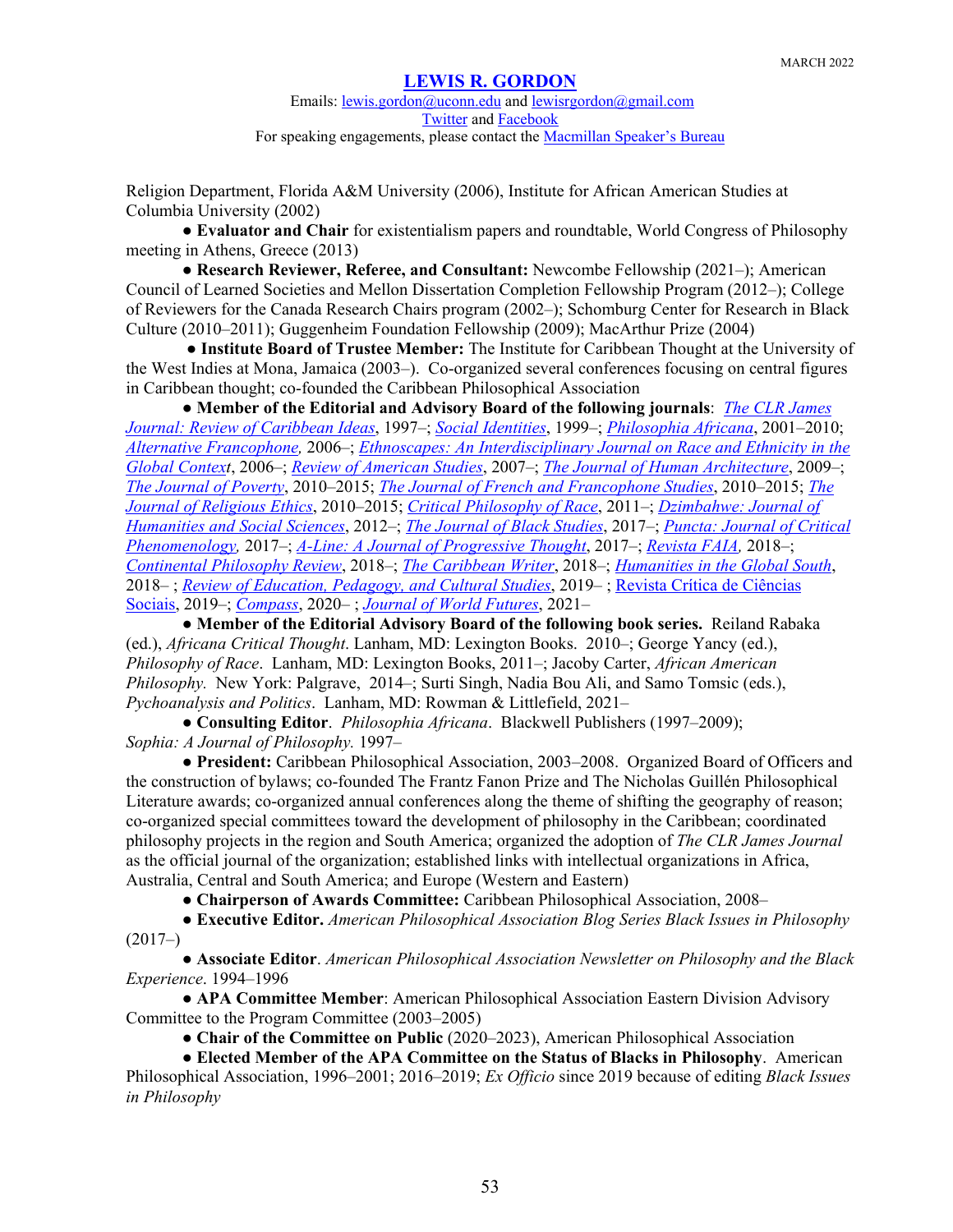Emails: [lewis.gordon@uconn.edu](mailto:lewis.gordon@uconn.edu) an[d lewisrgordon@gmail.com](mailto:lewisrgordon@gmail.com) [Twitter](https://twitter.com/lewgord) and [Facebook](https://www.facebook.com/LewisGordonPhilosopher/) For speaking engagements, please contact the **Macmillan Speaker's Bureau** 

● **Encyclopedia Board Member**: *The Encyclopedia of African American Studies* (2002–2006)

● **News Analyst:** WBUR, National Public Radio (Boston, New England Division), *On Point*, with Tom Ashbrook, live, nightly call-in news magazine (January 2002–June 2002)

● **Elected Member of the Philosophy of Religion Steering Committee**. American Academy of Religion. 1998–2000

● **Ethics and Professional Conduct Committee**. National Council of African-American Studies. 1997–1998

● **Selection Committee**. 28th NAACP Image Awards. 1996

● **Board Member**. Society for Values in Higher Education. 1996–1999

● **Panels Organizer**. Radical Philosophy Association Meetings at the Eastern Division of the APA. 1995–2000. Organized panels that drew a broad array of scholars through intersections with the Society for Women in Philosophy, The Philosophy of Liberation Society, and The Committee on Blacks in Philosophy. Highpoint was the 1997 Philadelphia meeting, which included the founding of the Native American Philosophical Association and drew audiences of a hundred or more to each satellite session

● **Outside Examiner of undergraduate honors students**. Philosophy Department, Swarthmore College, Swarthmore, PA. May 1998; Philosophy Department, Marlboro College, Marlboro, VT. May 2018; Religion and Black Studies, Swarthmore College. May 2019

● **Director of Graduate Services**, Afro-American Cultural Center, Yale University. 1991–1992

### **PROFESSIONAL ORGANIZATIONS**

The African American Intellectual History Society (2016–); The Caribbean Philosophical Association (2003–); The C.L.R. James Society (1996–); African Studies Association (1996–1997, 2015–); The American Studies Association (2004–2005); The American Academy of Religion (2004–2005); The American Philosophical Association (1992–); Society for Phenomenological and Existential Philosophy (1993–); Radical Philosophy Association (1993–); Society for the Study of Africana Philosophy (1996–); International Society for African Philosophy and Studies (2002–2004); International Association of Philosophy and Literature (1995–)

#### **DISTINCTIONS**

(See also books in print, and, on lectures' CV, public lectures, keynotes, and master classes)

- Spinoza Lecture, University of Amsterdam, The Netherlands (selected for 2022)
- Aquinas Lecture, Manhattan College, NYC (selected for 2022)
- Eminent Scholar Award, the Global Development Section of the International Studies Association (will be formally conferred at conference in Nashville, TN, in 2022)
- Visiting Phenomenology Scholar, Duquesnes University, Pittsburgh, PA (selected for 2022)

● Distinguished Scholar, The Most Honourable PJ Patterson Centre for Africa-Caribbean Advocacy, The University of the West Indies, Mona (2021–)

- [The Irving Glovin Lecture,](https://www.youtube.com/watch?v=NZlj2iEnFYg&list=PL0m4G0XskoHmg7s-VSBFrG4EghnLkFf4k&index=35) Dalhousie University (25 March 2021)
- [The Fifth Lewis E. Hahn Memorial Lecture, Honoring the Work of Lewis R. Gordon](https://creativityfoundation.org/hahn-lectures-september-12-2020-lewis-r-gordon?fbclid=IwAR2xqp5mQXBiQ0roWiujetjVm3vPvUzKIe89UEPdm8SDmEkLrfTsKr6DVEk) (12 September 2020)
- *[Black Existentialism: Essays on the Transformative Thought of Lewis R. Gordon](https://rowman.com/ISBN/9781786611475/Black-Existentialism-Essays-on-the-Transformative-Thought-of-Lewis-R-Gordon)* (paperback, 2021)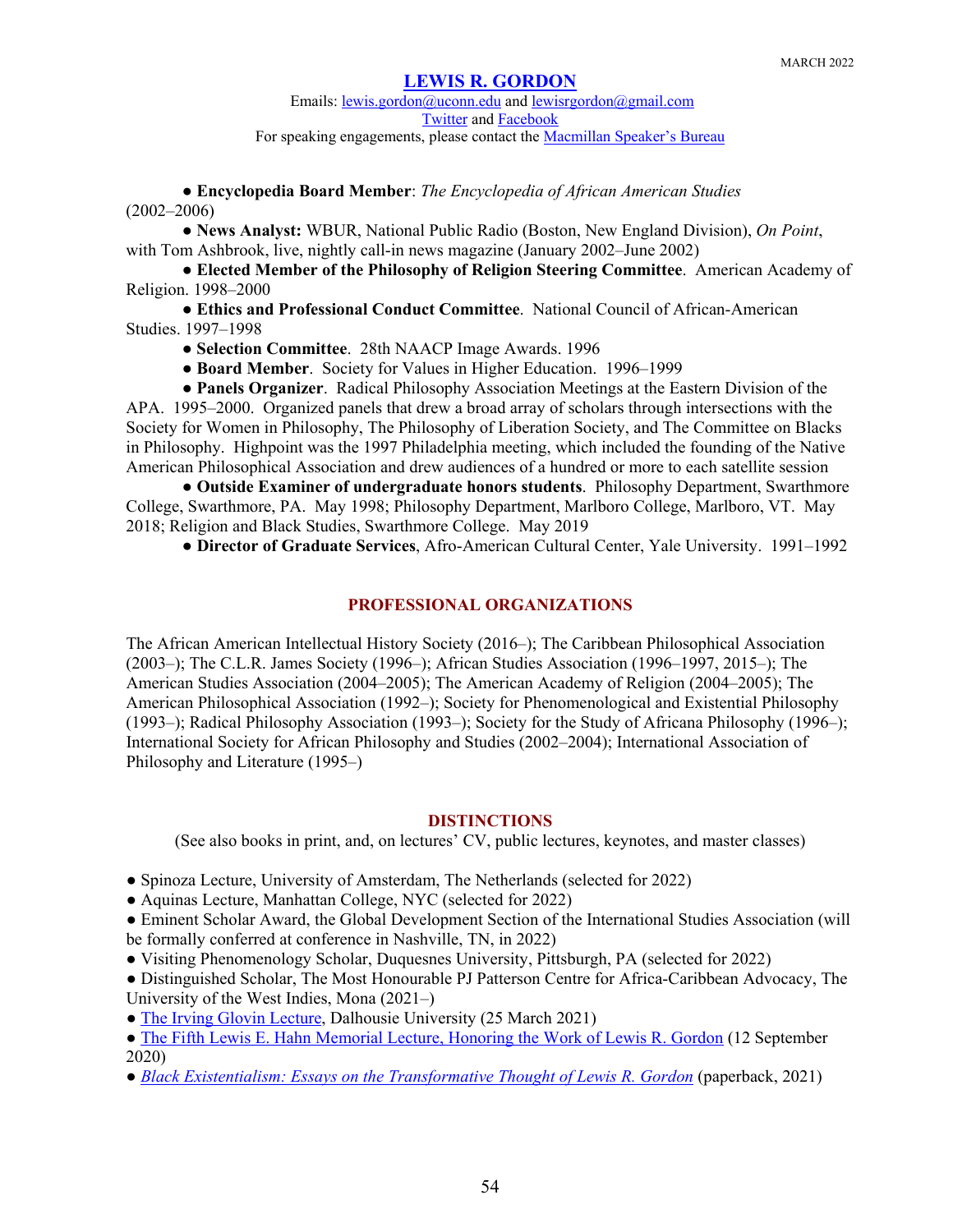## Emails: [lewis.gordon@uconn.edu](mailto:lewis.gordon@uconn.edu) an[d lewisrgordon@gmail.com](mailto:lewisrgordon@gmail.com) [Twitter](https://twitter.com/lewgord) and [Facebook](https://www.facebook.com/LewisGordonPhilosopher/)

For speaking engagements, please contact the [Macmillan Speaker's Bureau](https://www.macmillanspeakers.com/speaker/lewis-gordon/)

- [Boaventura de Sousa Santos Chair](https://www.uc.pt/feuc/eea/catedra_bvss_en) in Social Sciences, Faculty of Economics of the University of Coimbra, Portugal (2018–2019)
- [Alfred P. Stiernotte Lecture in Philosophy](https://www.youtube.com/watch?v=t0jmlU18MTE)*,* Quinnipiac University, Hamden, CT (2019)
- Spindel Lecture, University of Memphis, TN (2018)
- "Black Aesthetics, Black Value" on Duke University Press' [list of most-read articles of 2018](https://dukeupress.wordpress.com/2018/12/20/the-most-read-articles-of-2018/)
- [Honorary President,](https://gcas.ie/honorary-president) Global Center for Advanced Studies (2017–)
- The Dr. Arthur G. Nikelly Annual Lecture in Celebration of World Philosophy Day, National Hellenic Museum,Chicago, IL (2017)
- Seymour Riklin Memorial Lecture, Wayne State University, Detroit, MI (2017)
- Honorary Professor at UHURU (Unit for the Humanities at Rhodes University), Rhodes University in South Africa (2016–)
- Writer-in-Residence, Birkbeck School of Law, University of London (May 2016)
- Professor Lewis Gordon Day, Mayoral Proclamation, City of Springfield, MA (23 October 2015)
- Citation of Honor, 100 Men of Color, City of Hartford, CT (2015)
- *Phi Beta Kappa Lecture*, Lehman College, City University of New York (2015)
- Nelson Mandela Distinguished Visiting Professor, Department of Politics and International Studies at Rhodes University in South Africa (2014 and 2015)
- Distinguished Public Lecture, Tufts University (2014)
- European Union Chair in Philosophy (Visiting), Equipe de Recherche sur les Rationalités

Philosophiques et les Savoirs (ERRAPHIS), Philosophy Department, Université Toulouse Jean Jaurès (2013–2019)

- Lindner Lecturer on Ethics, College of Wooster, OH (2015)
- Kern Lecture, Rochester Institute of Technology, Rochester, NY (2013)

● Distinguished Lecture/Seminar, Programme Journées doctorales du CSPRP, University of Paris-Diderot, Paris, France (2012)

- W.E.B. Du Bois Lecture, Simon's Rock, Great Barrington, MA (2012)
- *[Beyond Disciplinary Decadence: Communicology in the Thought of Lewis Gordon](https://www.tandfonline.com/toc/hajc20/19/1)*, Special Issue of the *Atlantic Journal of Communication* 19, no. 1 (2011).
- Jay Newman Visiting Professor of Philosophy of Culture, Brooklyn College, City University of New York. Brooklyn, NY (2010)
- *Phi Beta Kappa* Lecture, Brooklyn College (2010)
- Sprague & Taylor Lecture, Brooklyn College (2010)
- The Louis Bunis Lecture, The Reconstructionist Rabbinical Academy, Jenkintown, PA (2010)
- Chancellor Colloquium Lecture, University of California at Berkeley (2009)
- *Phi Beta Kappa* Lecture, Lehman College, City University of New York (2009)
- James and Helen Merritt Distinguished Service Award for Contributions to the Philosophy of Education, Northern Illinois University (2008)
- Bucks County Senior Council's Fall Lecture Series / Jewish Federation of Bucks County /
- Congregation Brothers of Israel. Newton, PA (2007)
- The Metcalfe Chair in Philosophy, Marquette University (2006)
- Ruth Cohen Memorial Lecture. Jewish Family & Children Services Volunteers Recognition Evening,
- Reform Congregation Keneseth Israel, Philadelphia, PA (2006)
- Laura Carnell Professorship at Temple University (September 2004–2013)
- Fellow, the Institute for Jewish and Community Research (2004–)
- Andrew Mellon Foundation Lecture, Temple University (2003)
- The Phil Smith Lecture, The Ohio Valley Philosophy of Education Society, Dayton, Ohio (2002)
- Fellow, the Wayland Collegium, Brown University (2000–2004)